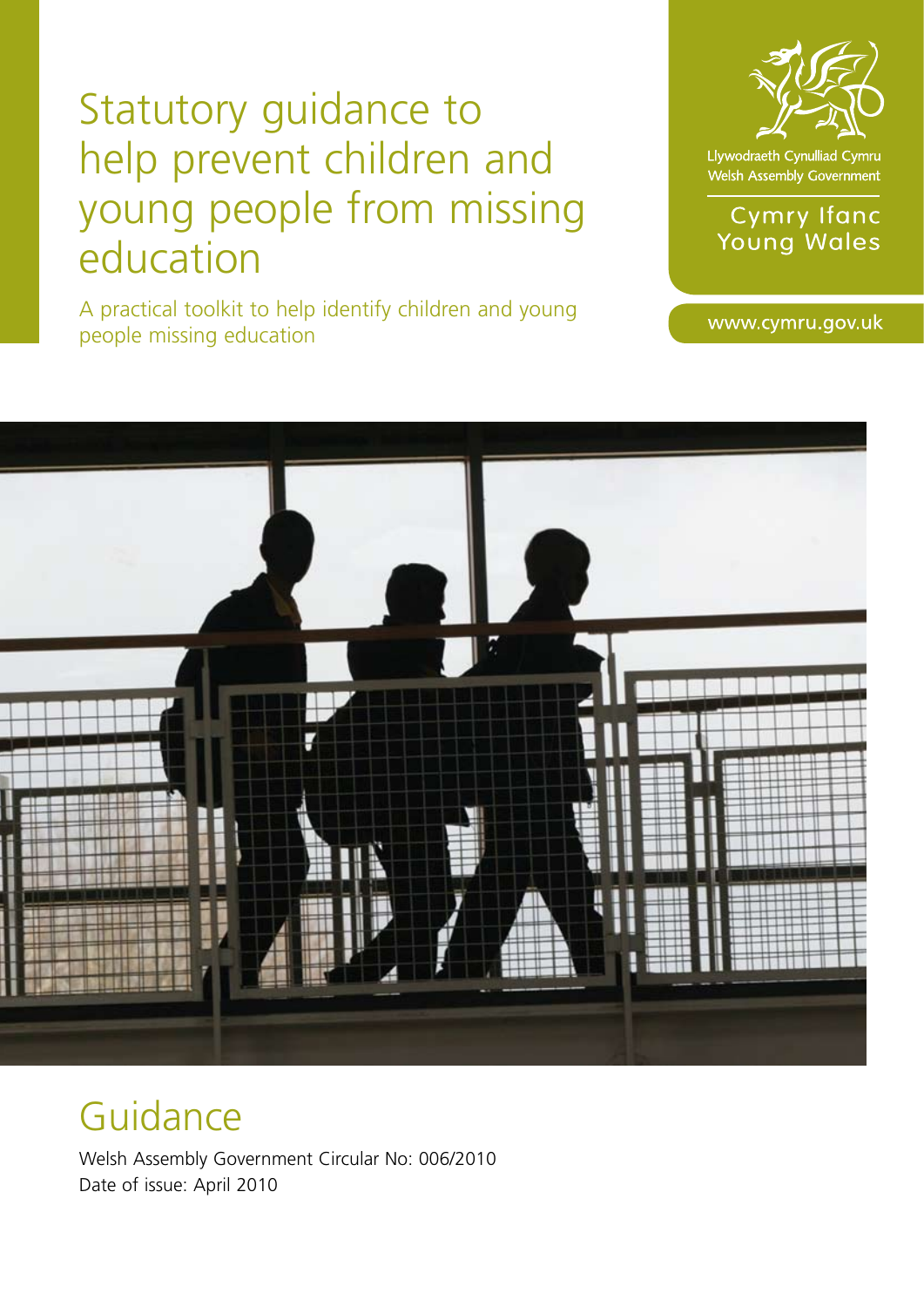# Statutory guidance to help prevent children and young people from missing education

- **Audience** Local authorities and senior education managers; governing bodies, head teachers of maintained schools and teachers in charge of Pupil Referral Units, Education Welfare Services, Heads of Children's Services, Children and Young People's Partnerships, Looked after Children Education Co-ordinators, Keeping in Touch Co-ordinators, Child Protection Officers, Local Safeguarding Children Boards, Youth Offending Services, Youth Agencies, Careers Wales, Special Education Needs Co-ordinators, School Counsellors and national and local bodies in Wales with an interest in education.
- **Overview** This document contains statutory quidance for local authorities on arrangements that will enable them to establish the identities of children residing in their area who are not receiving a 'suitable education'.

**Action** Local authorities to have regard for this statutory quidance.

**Further** Enquiries about this document should be directed to: **information** School Information & Improvement Branch Department for Children, Education, Lifelong Learning Welsh Assembly Government, Cathays Park, Cardiff CF10 3NQ Tel: 029 2082 6010; Fax: 029 2082 6016 e-mail: IMS@wales.gsi.gov.uk

**Additional** Further copies of this document can be obtained from the above. **copies** This document and further summary information can be accessed from the Welsh Assembly Government website www.wales.gov.uk/ educationandskills

**Related** Behaving and Attending: Action Plan Responding to the National **documents** Behaviour and Attendance Review

Circular No 18/2006: Educational Records, School Reports and the Common-Transfer System – the keeping, disposal, disclosure and transfer of pupil information

Circular No 47/2006: Inclusion and Pupil Support Circular No 005/2008: Safeguarding Children in Education Circular No 12/2007: Safeguarding Children: Working Together

Under the Children Act 2004 All Wales Attendance Framework

A full list of related documents is contained in Appendix 1 at the end of the document.



**required**

ISBN 978 0 7504 5485 8 © Crown copyright 2010 CMK-22-07-448 E6540910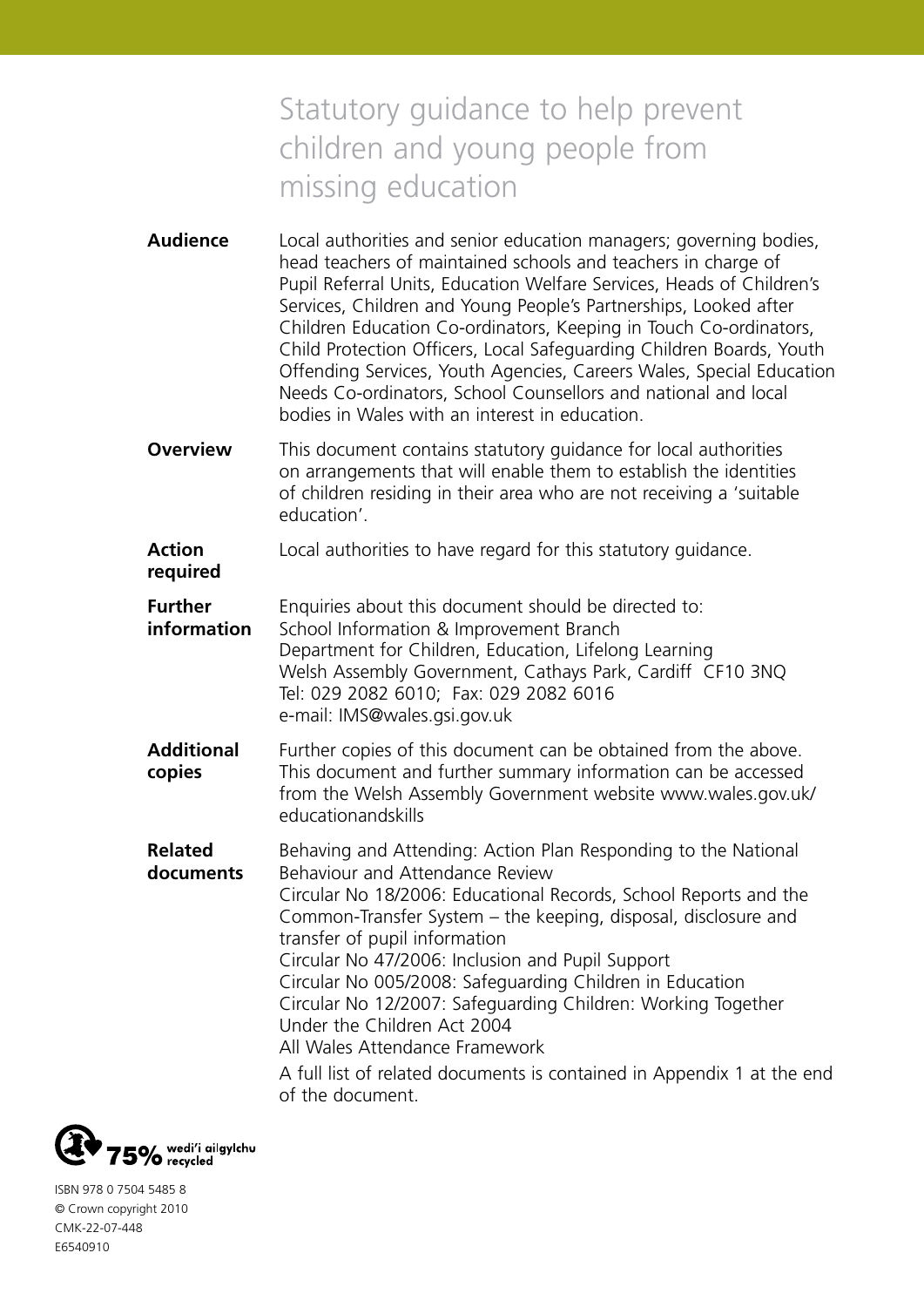# **Contents**

| <b>Statutory guidance to help prevent children</b><br>and young people from missing education                                     | 1  |
|-----------------------------------------------------------------------------------------------------------------------------------|----|
| 1 Overview                                                                                                                        | 1  |
| Duty to identify children and young people not receiving<br>an education                                                          | 5  |
| Why children and young people go missing from education                                                                           | 6  |
| 2 Vulnerable Groups                                                                                                               | 9  |
| Higher risk groups presenting more complex issues in terms<br>of identification                                                   | 10 |
| Safeguarding requirements for local authorities, schools and<br>relevant partners                                                 | 11 |
| Clear responsibilities                                                                                                            | 12 |
| Notification and referral                                                                                                         | 13 |
| Prevention - reducing the risk of children and young people<br>not receiving a suitable education                                 | 16 |
| 3 Identifying and Supporting Children and Young<br><b>People at Risk of Going Missing from Education</b>                          | 18 |
| A Children and young people within the youth justice system<br>and those at risk of becoming involved in crime                    | 18 |
| Asylum seeking or refugee families<br>B                                                                                           | 21 |
| C Children and young people who are at risk of<br>forced marriage                                                                 | 25 |
| Children and young people who are taken on extended<br>D<br>holidays or heritage visits by their family                           | 27 |
| Children and young people at risk of sexual exploitation;<br>Е<br>including those who have been trafficked to or within<br>the UK | 29 |
| Children of migrant workers<br>F                                                                                                  | 32 |
| G Children and young people with a gypsy, traveller or roma<br>background and children from transient families                    | 33 |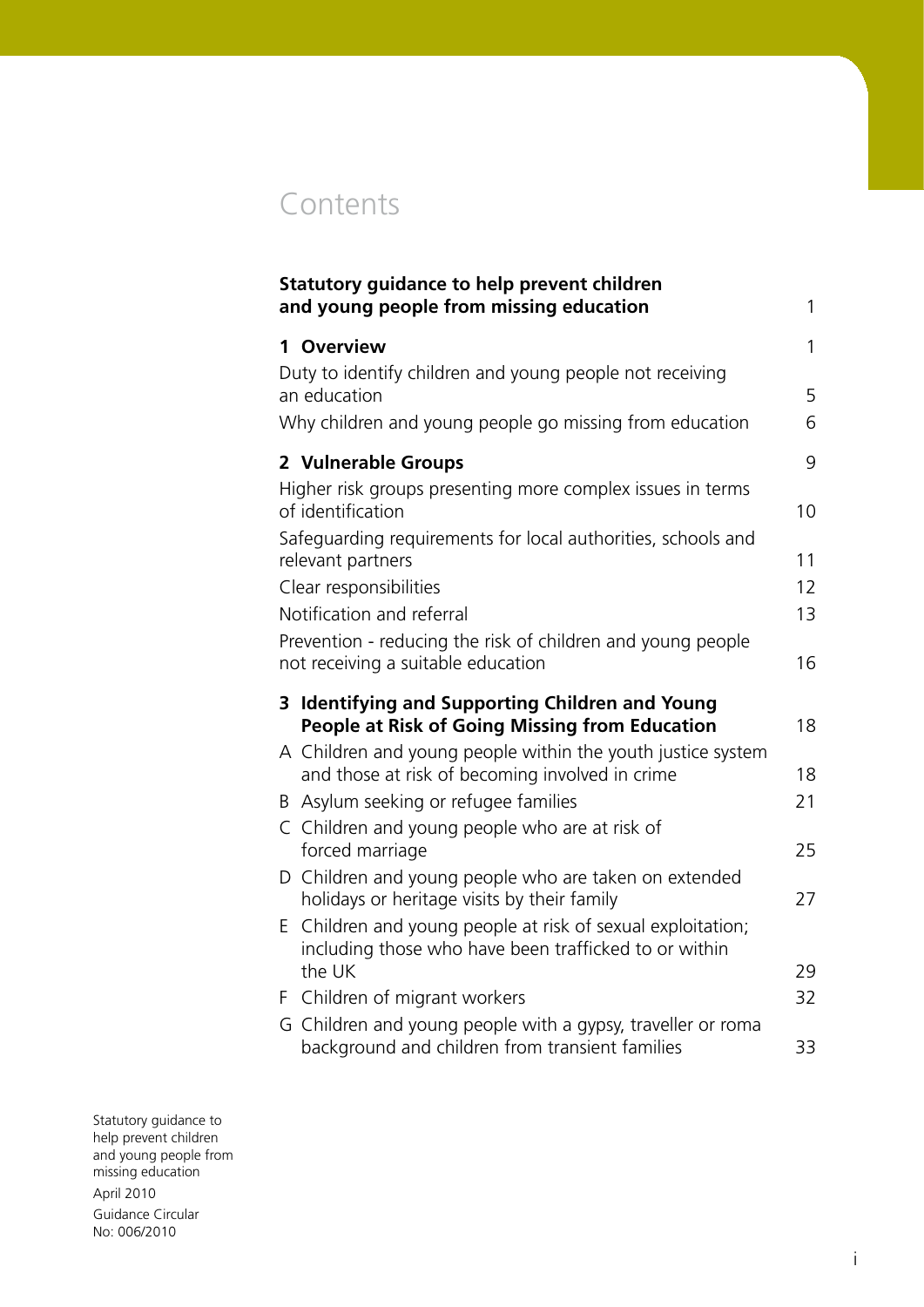| H Children and young people from homeless families living                                                     |    |  |  |  |
|---------------------------------------------------------------------------------------------------------------|----|--|--|--|
| in temporary accommodation, houses of multiple<br>occupancy or bed and breakfast                              | 35 |  |  |  |
| Children and young people from families fleeing domestic<br>L<br>violence and those living in women's refuges | 36 |  |  |  |
| Children and young people with long-term medical<br>J                                                         |    |  |  |  |
| or emotional problems                                                                                         | 37 |  |  |  |
| K Looked after children and unaccompanied asylum seekers                                                      | 38 |  |  |  |
| L Children and young people who are privately fostered                                                        | 41 |  |  |  |
| M Young parents and pregnant young women                                                                      | 43 |  |  |  |
| N Children and young people who have been excluded                                                            | 44 |  |  |  |
| O Children and young people previously educated within                                                        |    |  |  |  |
| the independent sector who are excluded or withdrawn                                                          | 45 |  |  |  |
| P Young carers                                                                                                | 45 |  |  |  |
| Q Children who are on the child protection register                                                           | 46 |  |  |  |
| Children and young people who may be victims of<br>R.<br>crime-unexplained absence                            | 47 |  |  |  |
| S Young runaways                                                                                              | 48 |  |  |  |
|                                                                                                               |    |  |  |  |
| 4 Cross border and Partnership Working                                                                        | 50 |  |  |  |
| Making an enquiry to another local authority                                                                  | 50 |  |  |  |
| <b>Information and Data Sharing Processes</b><br>5.                                                           | 51 |  |  |  |
| Privacy notices                                                                                               |    |  |  |  |
| Recording actions                                                                                             |    |  |  |  |
|                                                                                                               |    |  |  |  |
| Data systems                                                                                                  | 55 |  |  |  |
| 6 Responsibilities and Actions for schools and local                                                          |    |  |  |  |
| authorities                                                                                                   | 56 |  |  |  |
| The use of the School to School data transfer website (s2s)                                                   | 59 |  |  |  |
| Procedures for the use of School to School data transfer                                                      |    |  |  |  |
| website (s2s)                                                                                                 | 60 |  |  |  |
| Children and young people at risk                                                                             | 62 |  |  |  |
| Regulations about when a school may delete a pupil's name<br>from its admissions register                     | 63 |  |  |  |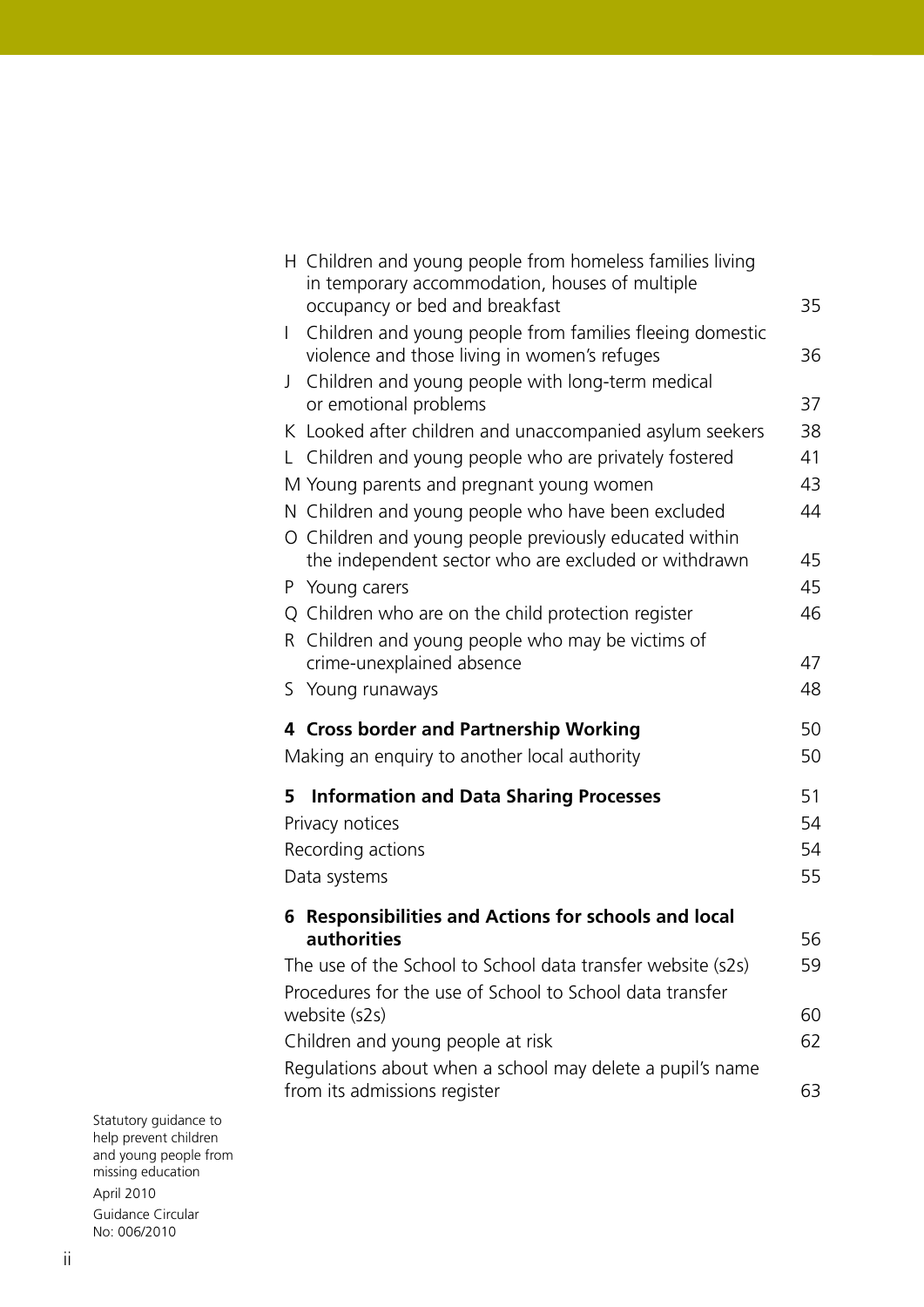|                                                             |                                                                          | Actions a school should take when a pupil's name        |     |
|-------------------------------------------------------------|--------------------------------------------------------------------------|---------------------------------------------------------|-----|
|                                                             |                                                                          | is deleted from the admissions register                 | 66  |
|                                                             | follow up procedures                                                     | What to do when a child or young person is located -    | 68  |
|                                                             | Maintaining contact                                                      |                                                         | 68  |
|                                                             |                                                                          |                                                         |     |
|                                                             |                                                                          | 7 Additional measures to identify and locate missing    |     |
|                                                             |                                                                          | children and young people                               | 69  |
|                                                             | School admissions services                                               |                                                         | 69  |
|                                                             | Transition checking                                                      |                                                         | 71  |
|                                                             | Truancy sweeps                                                           |                                                         | 73  |
|                                                             | Elective home education                                                  |                                                         | 74  |
|                                                             | Responsibilities of the school in relation to elective home<br>education |                                                         |     |
|                                                             |                                                                          | Responsibilities of the LA in relation to elective home |     |
|                                                             | education                                                                |                                                         | 76  |
| 'Notification of children or young persons coming to notice |                                                                          |                                                         |     |
|                                                             |                                                                          | of police' form (form PPD1)                             | 77  |
|                                                             | <b>Careers Wales</b>                                                     |                                                         | 77  |
|                                                             | 8 Toolkit                                                                |                                                         | 79  |
|                                                             | Appendix 1                                                               | Legislation and related documents                       | 80  |
|                                                             | Appendix 2                                                               | Glossary of terms and list of abbreviations             | 99  |
|                                                             | Appendix 3                                                               | Children and young people missing                       |     |
|                                                             |                                                                          | education good practice questionnaire                   | 91  |
|                                                             | Appendix 4                                                               | Referral form - notification to the LA of               |     |
|                                                             |                                                                          | children and young people missing education             | 98  |
|                                                             | Appendix 5                                                               | Forced marriage - actions for schools & LAs             |     |
|                                                             |                                                                          | to reduce risks                                         | 100 |
|                                                             | Appendix 6                                                               | Home school contract for extended holidays              | 102 |
|                                                             | Appendix 7                                                               | Assessing vulnerability form                            | 104 |
|                                                             | Appendix 8                                                               | Enquiry form - movement of children in/out<br>of LA     | 107 |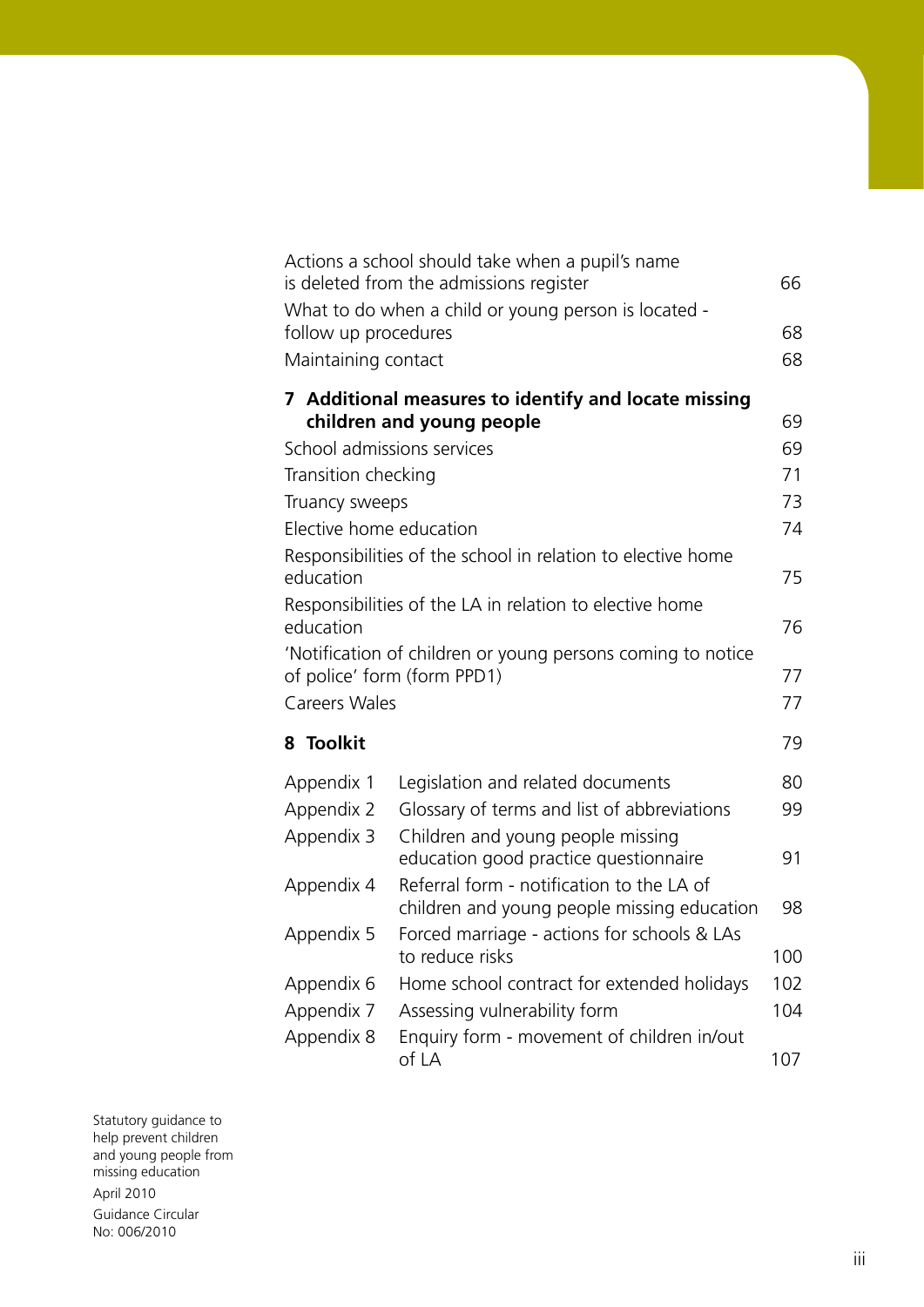| Appendix 9 | Children and young people missing<br>education checklist for schools                       | 109 |
|------------|--------------------------------------------------------------------------------------------|-----|
|            | Appendix 10 Children and young people missing<br>education checklist for local authorities | 111 |
|            | Appendix 11 Guidance & timeline form for schools when<br>a pupil is absent                 | 113 |
|            | Appendix 12 Leaving school form - notification by parents                                  | 114 |
|            | Appendix 13 Notification of removal of pupil from                                          |     |
|            | school roll                                                                                | 116 |
|            | Appendix 14 Intention to remove pupil from school roll                                     | 118 |
|            | Appendix 15 Deletions from the register - reference table                                  | 119 |
|            | Appendix 16 Notification of appeals - school places                                        | 121 |
|            | Appendix 17 EOTAS data collection                                                          | 123 |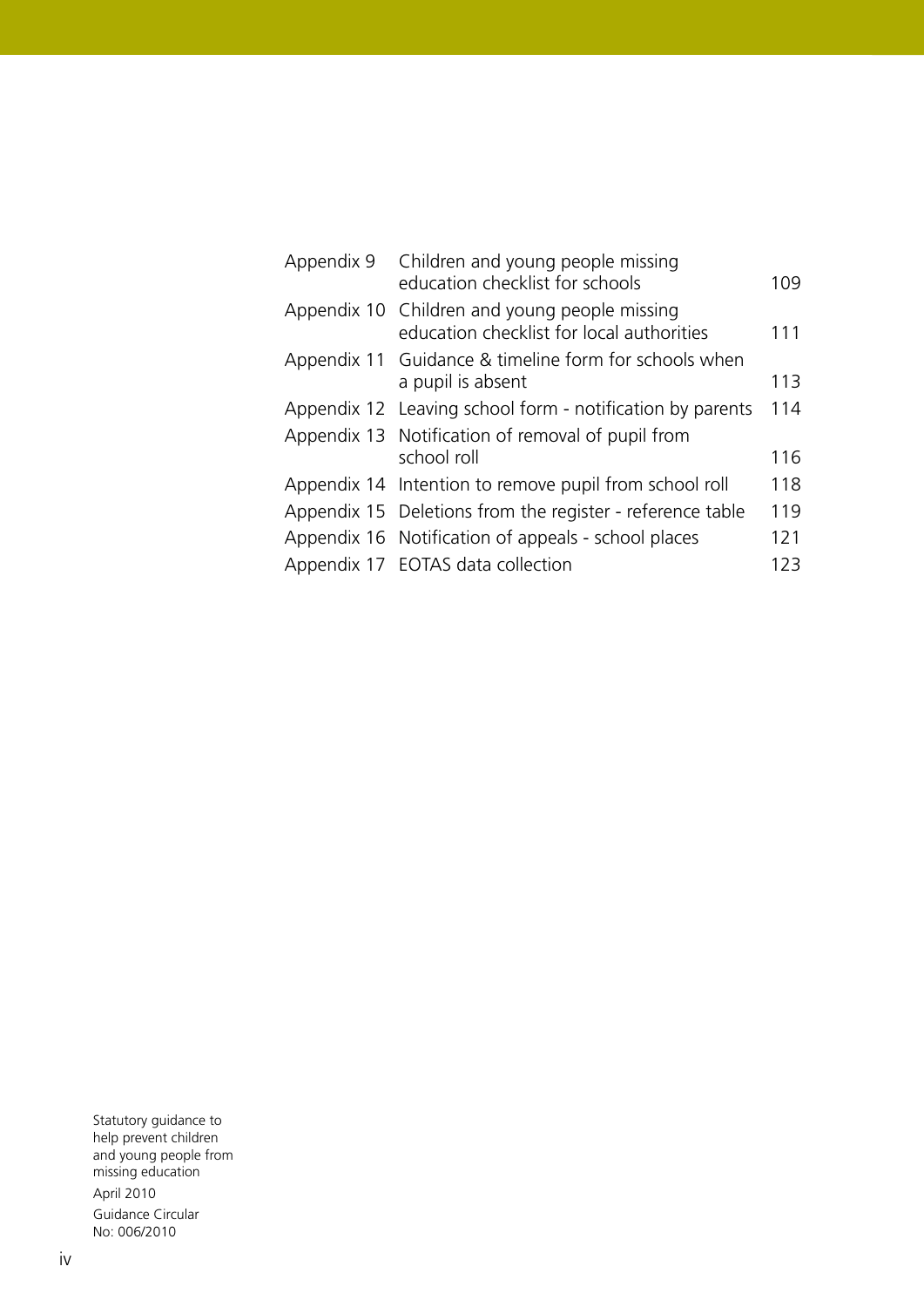# 1 Overview

1.1 The Welsh Assembly Government's policies for children and young people have their basis in the United Nations Convention on the Rights of the Child (UNCRC) and associated protocols, which includes the right to a comprehensive range of educational and learning opportunities. This rights based approach is set out in 'Children and Young People: Rights into Action' (2004) which brings together children's rights under 7 core aims and shapes the planning and delivery of services and support for children and young people throughout Wales.

1.2 Children and young people not receiving a suitable education are at increased risk of a range of negative outcomes that could have long term damaging consequences for their life chances. If a child or young person is receiving an education, not only do they have the opportunity to fulfil their potential, they are also in an environment which enables local agencies to promote their wellbeing. It is, therefore imperative that local authorities have robust measures in place to quickly identify when a child or young person is missing education and to follow through with effective tracking and enquiry systems to relocate them. Once located, procedures must be in place to ensure that the young person gains access to the most appropriate provision as quickly as possible.

1.3 Access to appropriate and effective learning opportunities and provision is crucial for children and young people. All children and young people should have barriers to learning identified early and removed, so that they can engage in statutory education provision, continue with purposeful formal and informal education, training or employment, and achieve their full potential. (United Nations Convention on the rights of the Child (UNCRC) articles 3, 13, 28, 29 & 30).

1.4 Guidance for Children and Young People's Partnerships, "Shared Planning for Better Outcomes" - WAG Circular 31/2007, advises that all children and young people should "engage in full-time education; have any barriers to learning identified early and removed; reach their full potential; continue in personal and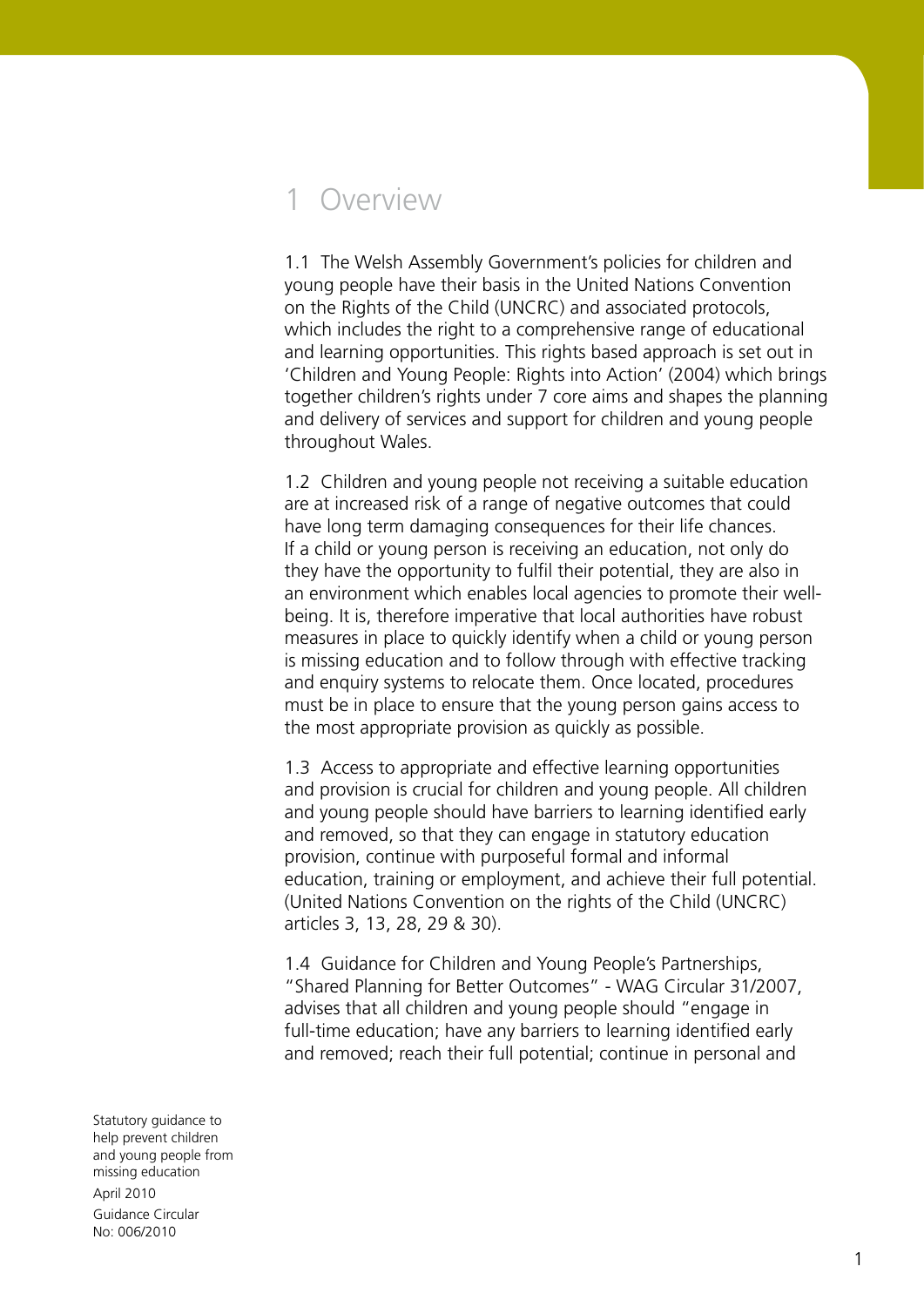informal education training or employment to age 19; and achieve social and economic well-being."

1.5 Ensuring that children and young people are engaged in suitable education is underpinned by the core principles of the School Effectiveness Framework (SEF). SEF is the Welsh Assembly Government's overarching policy bringing coherence to all work aimed at improving learning and well-being for our school-aged children and young people in Wales. The SEF construct flows directly from the seven core aims for young people and has its central focus on the right of each and every young person to enjoy a high quality learning experience throughout their educational journey. The SEF supports the need to track the progress of each young person along their route through each of his or her educational settings and schools and thus by definition the need to identify any individual missing from, or at risk of going missing from, education.

1.6 The Welsh Assembly Government has published combined statutory guidance covering youth support services, for all 11-25 year olds, and learner support services provided to young people aged 14-19 as part of their individual Learning Pathway. The guidance sets down the duties on local authorities (under S123 of the Learning and Skills Act 2000), and upon the governing bodies of Maintained Schools and Further Education Institutions<sup>1</sup> to provide, secure or participate in the provision of support services which assist young people to participate in education or training, take advantage of opportunities for employment and participate effectively and responsibly in the life of their communities.

1.7 Local authorities, Schools and 14-19 Networks need to ensure that they offer sufficient breadth in learning opportunities that are flexible and that provide the right degree of personal support for young people who are vulnerable in order to meet their particular needs and circumstances allowing them to engage and sustain engagement in learning.

<sup>1</sup> Section 40(1) of the Learning and Skills (Wales) Measure 2009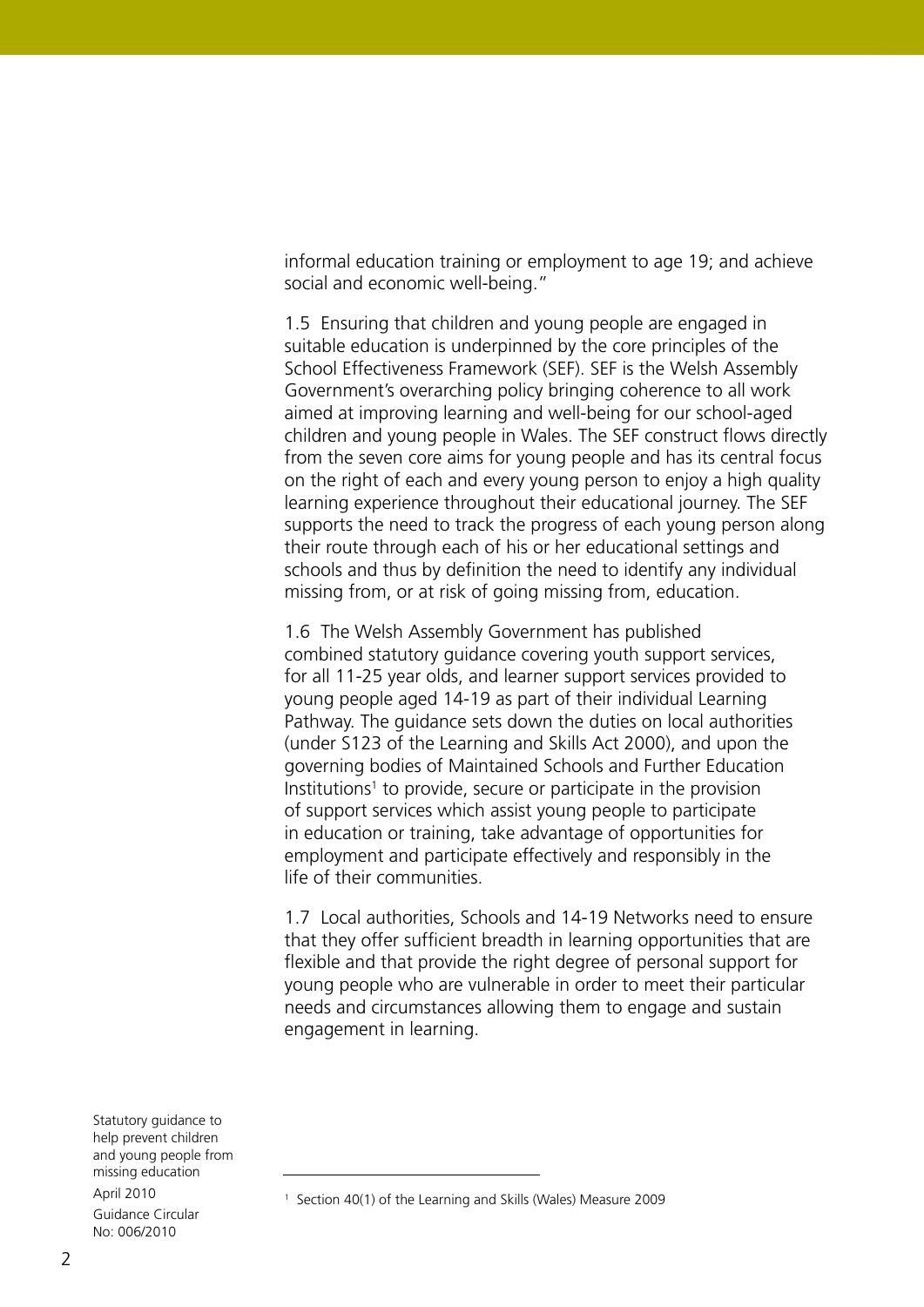1.8 The 14-19 Learning Pathways can make a significant contribution to preventative activities. The 14-19 Framework is sufficiently flexible to meet the needs of young people of all abilities and backgrounds. It seeks to engage young people through sufficient provision at every entry level, and in every learning style. It is intended that the availability of greater learner choice, including access to vocational courses and the provision of learner support, will ensure that fewer young people become NEET.

1.9 Section 436A of the Education Act 1999 as amended by section 4 of the Education and Inspections Act 2006 places a duty on all local education authorities requiring that they make arrangements to enable them to establish (so far as it is possible to do so) the 'identities of children in their area who are not registered at a school and are not receiving a suitable education'.

1.10 The duty should be positioned within local authorities and their partners as an integral part of their governance and strategic planning for discharging duties under sections 25-29 of the Children Act 2004. The duty should strengthen and complement these existing duties that aim to improve outcomes, and safeguard and promote the well-being of children and young people.

1.11 A key factor in the successful implementation of this duty is the need to work closely with colleagues across the local authority area, e.g. Local Safeguarding Children Boards, Children and Young People's Partnerships, Local Service Boards and external partners whose work contributes to improving outcomes for children and young people.

1.12 This document is issued under Section 4 of the Education and Inspections Act 2006, which provides that local education authorities must have regard to statutory guidance issued by the Welsh Assembly Government in relation to children not receiving education.

1.13 This guidance applies to Wales only. Local authorities must take this guidance into account and, if they decide to depart from it, have clear reasons for doing so.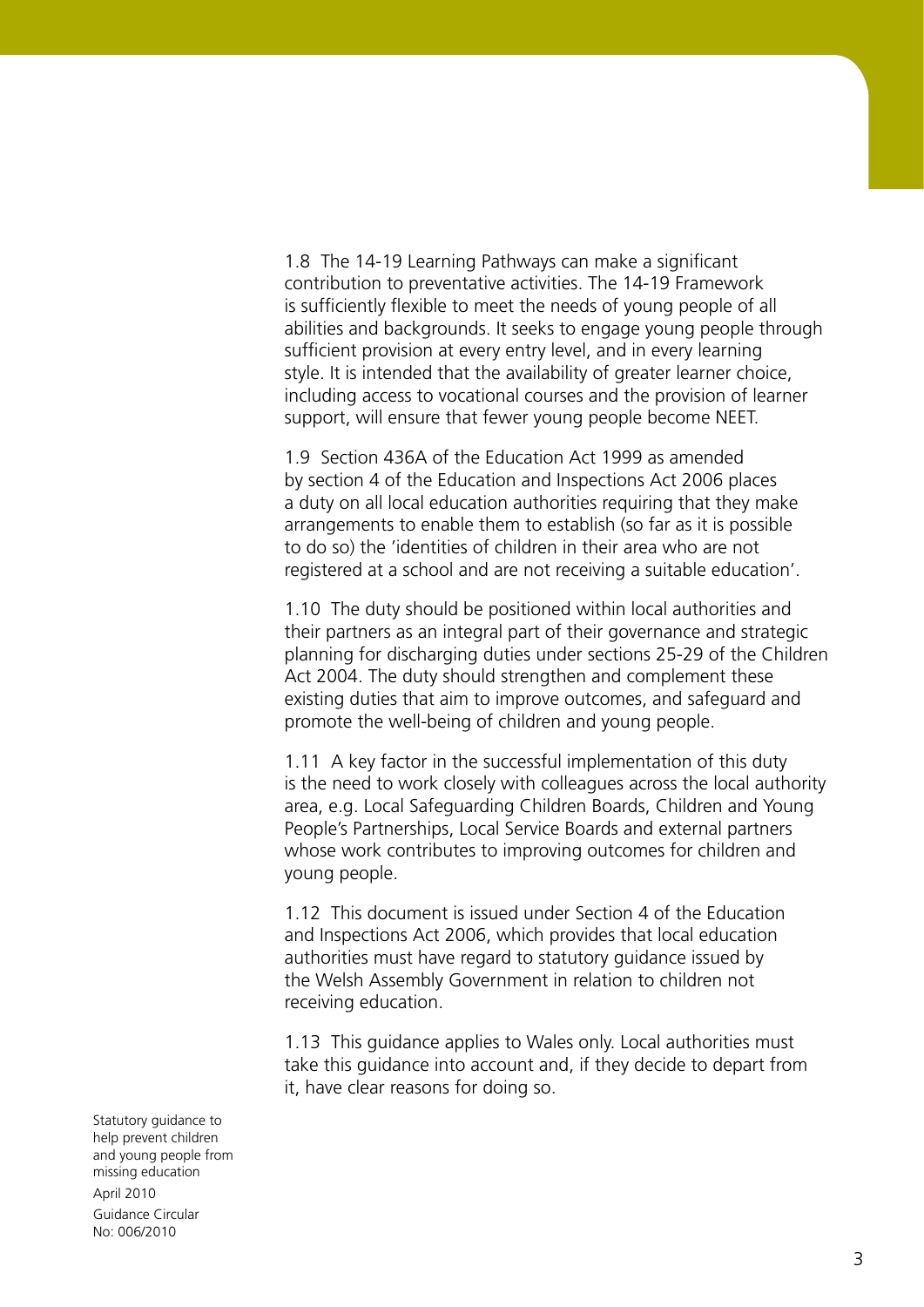### **Background and context**

1.14 Section 4 of the Education Act Inspections Act 2006 places a duty on all local education authorities requiring that they make arrangements to enable them to establish (so far as it is possible to do so) the 'identities of children in their area who are not registered at school and are not receiving a suitable education'.

1.15 As part of the process for the development of this guidance the Welsh Assembly Government undertook a preliminary analysis of the capability and level of preparedness of local authorities in Wales to deliver on this duty. This process provided a platform for local authorities to raise issues, provide suggestions for improvement, and state the challenges they face in meeting their obligations set against five areas identified<sup>2</sup> as being key for the development of robust children missing education systems:

- strategic management & leadership;
- information systems;
- networks and points of contact;
- securing education provision;
- effective monitoring systems.

1.16 This document provides advice and makes recommendations as to how to meet and embed standards. It sets out responsibilities for local authorities in relation to their duty to identify children and young people in their area not registered at a school and not receiving a suitable education and reflects practice that local authorities have already demonstrated as being effective. It is intended to promote equality of access to education, and reduce the risk of children and young people going missing from the education system, by identifying and supporting vulnerable groups of children and young people and ensuring effective interventions at an early stage. Identifying them is only part of the task; securing placement in appropriate provision is an equally important element.

1.17 It builds on good practice from around the country, lessons learned and knowledge developed around the identification of children and young people missing from education, and those

<sup>2</sup> Self Assessment Checklist contained in Appendix 3 contains more information on how to assess and meet these standards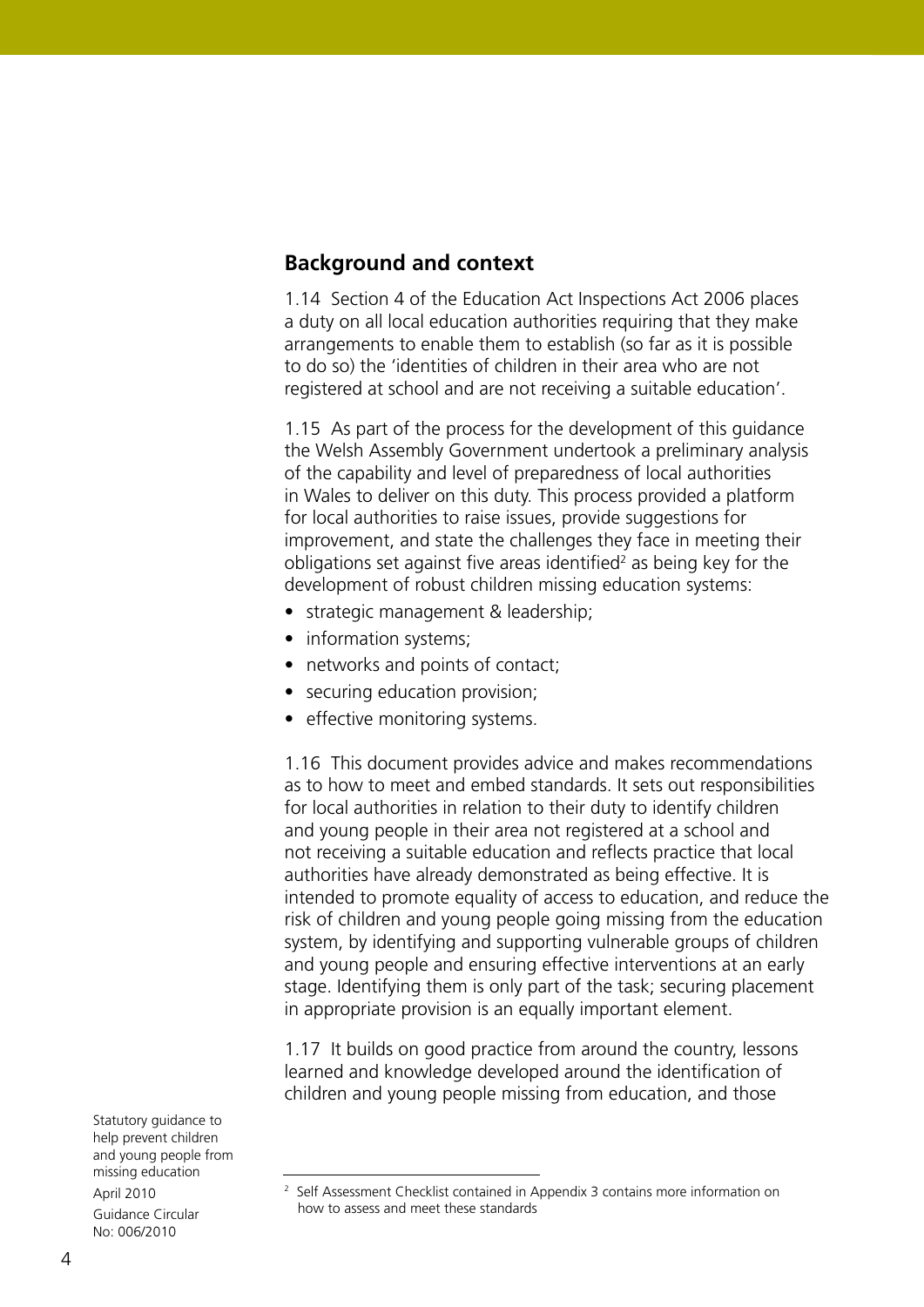at risk of going missing, helping them move back into education (or alternative provision) and maintaining contact to prevent them slipping through the net again.

### **Duty to identify children and young people not receiving an education**

1.18 The purpose of the duty is to make sure that children and young people missing from education are identified quickly and that effective monitoring systems are put in place to ensure that the child or young person is found and action is taken to provide them with 'suitable education', which may also involve support arrangements.

1.19 'Suitable education', is defined as meaning efficient fulltime education suitable to their age, ability and aptitude and to any special educational needs they may have.

1.20 The duty applies in relation to children of compulsory school age who are not on a school roll, and who are not receiving a suitable education otherwise than being at school (for example, at home, privately, or in alternative provision) and who have been out of any educational provision for a substantial period of time, usually agreed as four weeks or more.

1.21 The duty does not apply in relation to children and young people who are registered at a school who are not attending regularly. In such cases a child or young person should be subject to intervention through existing attendance strategies and education welfare procedures and is outside the remit of this guidance. The new duty complements and reinforces duties that already exist for schools to monitor attendance and it is important that local authorities work with schools to make sure they do it effectively. Further information on support for attendance can be found in section 3 of the Welsh Assembly Government's Inclusion & Pupil Support Guidance<sup>3</sup>, and the All Wales Attendance Framework and Behaving and Attending: Action Plan Responding to the National Behaviour and Attendance Review.4

<sup>3</sup> http://wales.gov.uk/topics/educationandskills/policy\_strategy\_and\_planning/ schools/339214-wag/inclusionpupilsupportguidance/?lang=en

<sup>4</sup> Information document No: 076/2009. ISBN 978 0 7504 5164 2. wales.gov.uk/docs/dcells/ publications/090327nbaractionplanen.pdf -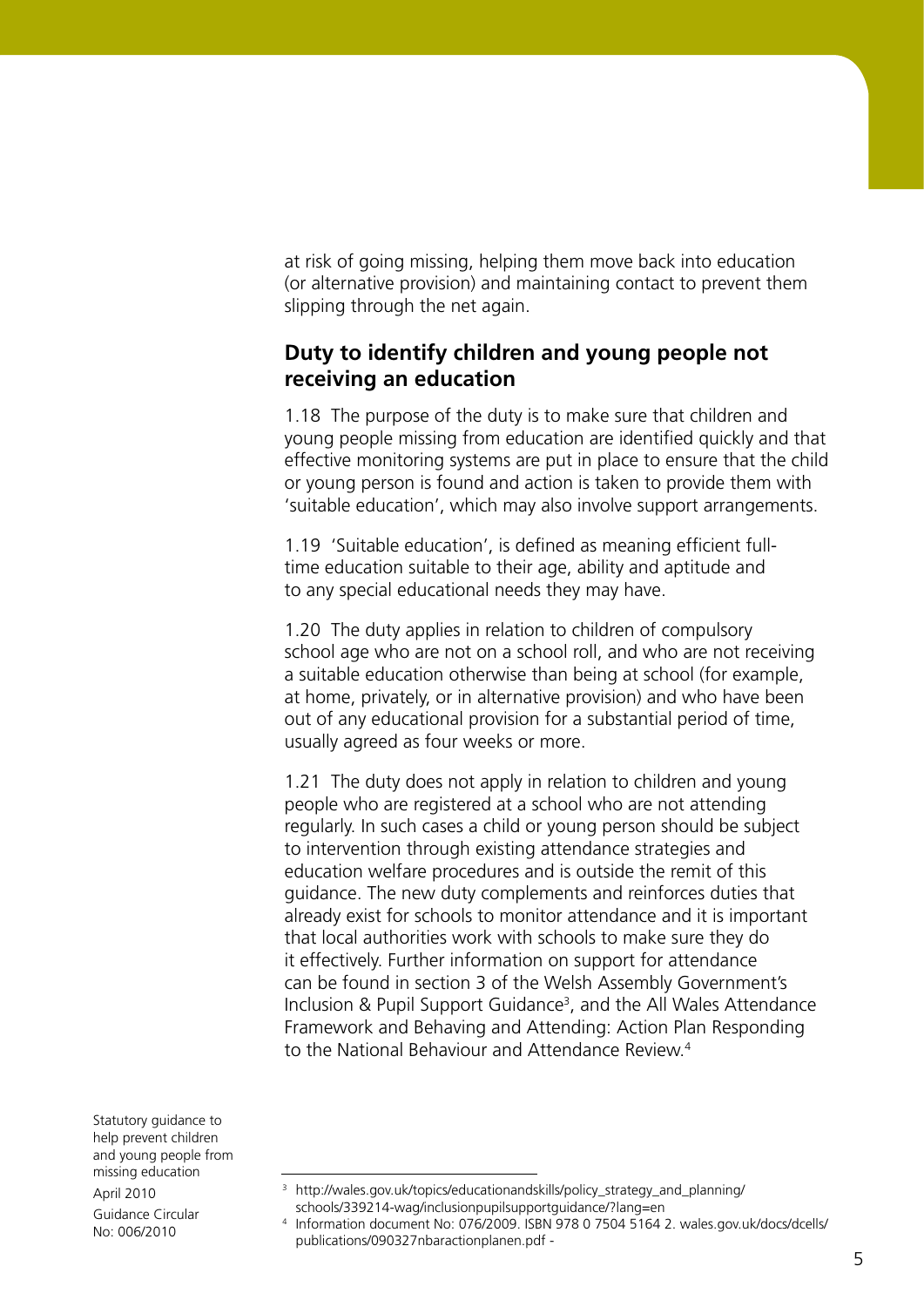1.22 The duty does not apply to children and young people whose parents have chosen to electively home educate them. Parents have a duty to ensure that their children receive an efficient full-time education suitable to their child either by regular attendance at school or otherwise (under section 7 of the Education Act 1996) and they may choose to arrange this education themselves outside the state or independent school system. Additional information on elective home education can be found in the Welsh Assembly Government's guidance document Inclusion & Pupil Support (circular 47/2006).

### **Why children and young people go missing from education**

1.23 There have been a number of high profile cases in recent times involving the tragic death of children and young people who were supposed to be attending school, but instead disappeared from the system. These very sad cases have highlighted serious gaps in systems meant to support vulnerable children and young people.

1.24 When developing policy and procedures for children and young people not receiving a suitable education, local authorities should consider the reasons why children and young people go missing from education and the circumstances that can lead to this happening in order to help them close the gaps. Systems should aim to enable all children and young people to receive a suitable education, and also promote a more effective response in instances when a child or young person does go missing from education. Children and young people can go missing when they fall out of the education system and no systematic processes are in place to:

- identify them;
- ensure that they re-engage with appropriate provision (which may include services and support outside of school to meet their needs) as quickly and effectively as possible; and
- monitor this process to ensure they do not 'slip through the net' again.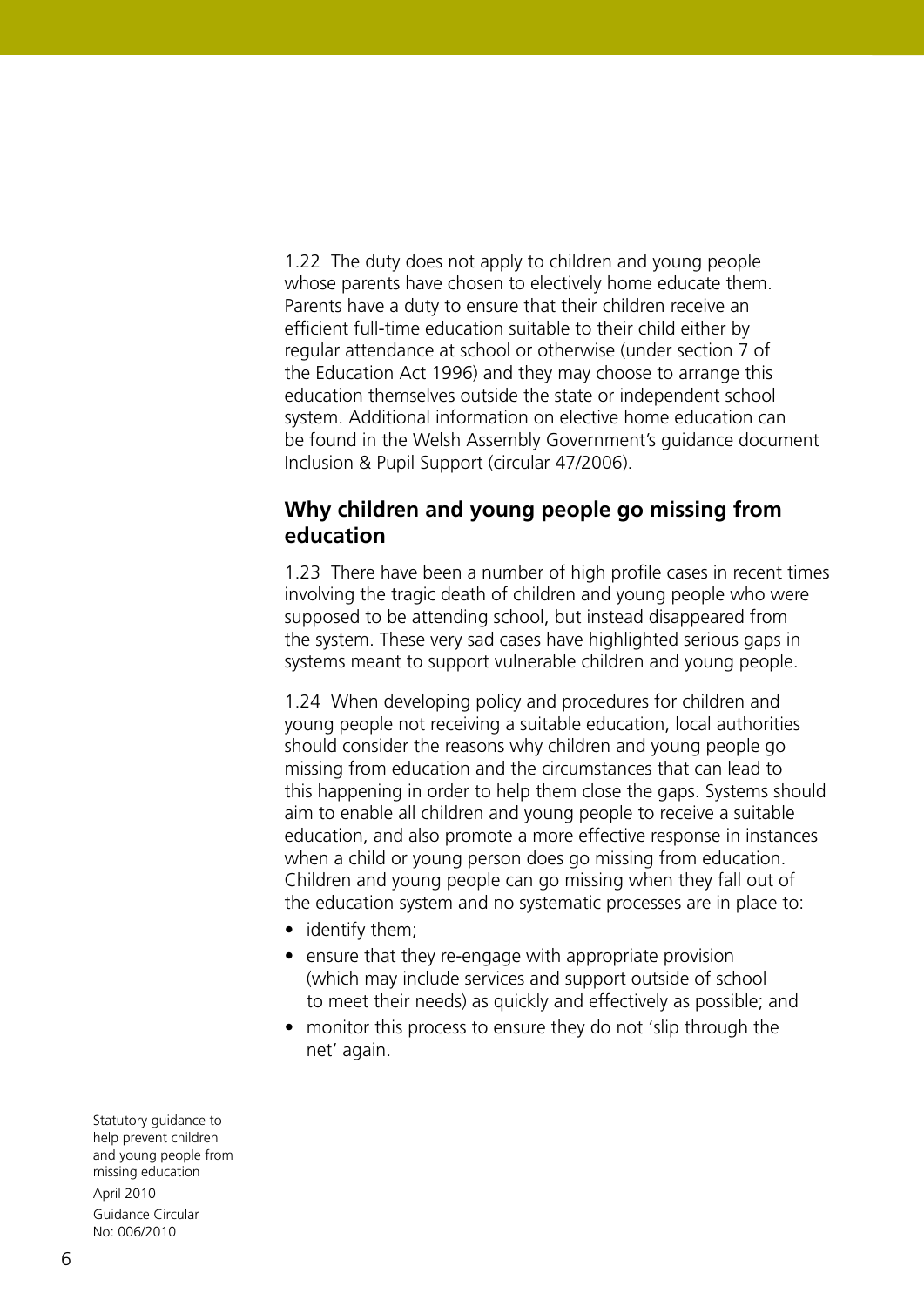1.25 If a child or young person is receiving an education, not only do they have the opportunity to fulfil their potential, they are also in an environment which enables local agencies to safeguard and promote their well-being. If a child or young person goes missing from education they could be at risk of significant harm. Research has shown that those children and young people who are not receiving an education are more likely to engage in criminal and anti-social behaviour, be at risk of harm from sexual exploitation and victimisation, abuse drugs and alcohol and be illegally employed. They are also more likely to fail to make a positive transition at 16 and be at greater risk of being NEET (not engaging in education, employment or training). Each year in Wales this accounts for 10-12% of young people aged 16-18<sup>5</sup> (approximately 12,000 per year over the past decade).

1.26 It is vital to prevent young people falling out of the system in the first place, both for individual well-being and because it is more difficult and costly to re-engage people at a later stage. It is therefore imperative that all professionals who have contact with children and young people work together to identify those missing from education and ensure they can swiftly return to a suitable form of provision with appropriate support. There is clear consensus that as most young people do not arrive at extreme need overnight, early identification and preventative work can reduce vulnerability and the necessity for future support.

1.27 There is a wide variety of reasons why children and young people fail to engage in or go missing from education; each presenting various degrees of risk; which could include those, who:

- simply move and their families do not tell either the new or old authorities;
- move into a local authority area and do not register with a local school. Depending on their circumstances some parents may not see re-enrolment at school as a matter of urgency even if previously their children had been good attendees at school. Indeed if their children are nearing school leaving age the family may not see the relevance of returning them to education;

<sup>&</sup>lt;sup>5</sup> Welsh Assembly Government - Reducing the proportion of young not in education, employment or training in Wales. Delivering Skills that Work for Wales ISBN 978 07504 51307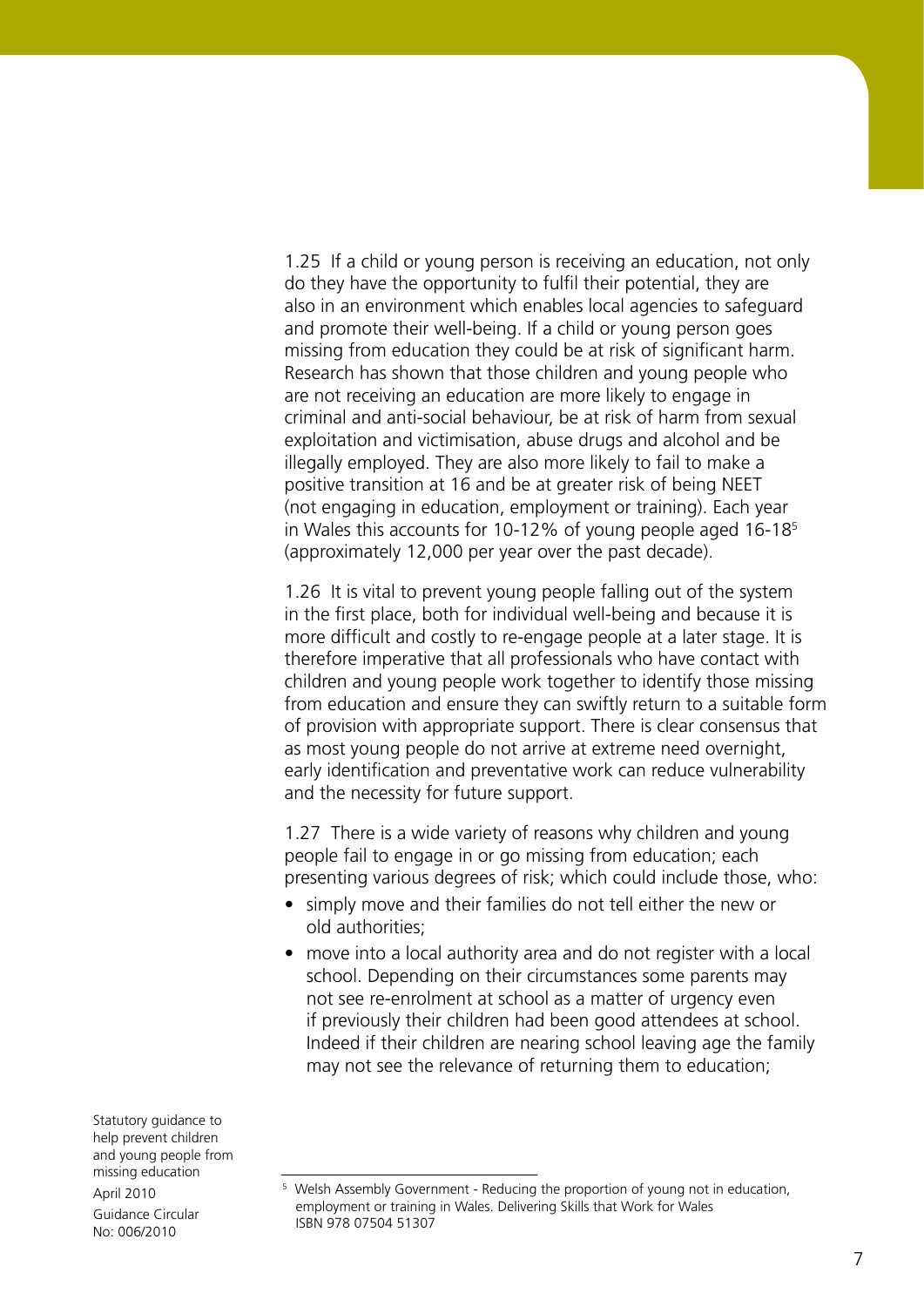- are unable to attend their preferred school as no places are available and do not take up the offer of an alternative place;
- never enter the education system because they fail to start appropriate provision at the start of compulsory school age (there is no requirement for parents to inform local authorities of the fact that they intend to educate at home if the child has never attended school);
- are withdrawn by their parents who elect to educate at home and both parents and the school fail to notify the local authority;
- cease to attend school due to disputes, parental dissatisfaction, unofficial exclusion or removal from the school roll;
- fail to complete a transition between providers, for example, from primary to secondary school or from a school to alternative provision;
- who enter the country and do not register with a school;
- move into or out of the Looked After Children system or the secure estate without prior notice or planning;
- are excluded from or withdrawn from independent schools; or
- do not wish to be found; families may change their names and move quickly from place to place within the UK.

1.28 Each local authority and school has a responsibility to attempt to trace all children and young people who cease to attend education. This is vital as there is always a possibility that the child or young person may be missing because they are at risk of significant harm. If there are concerns about the whereabouts of any child or young person, locally agreed child protection procedures and guidelines about what action to take should be followed.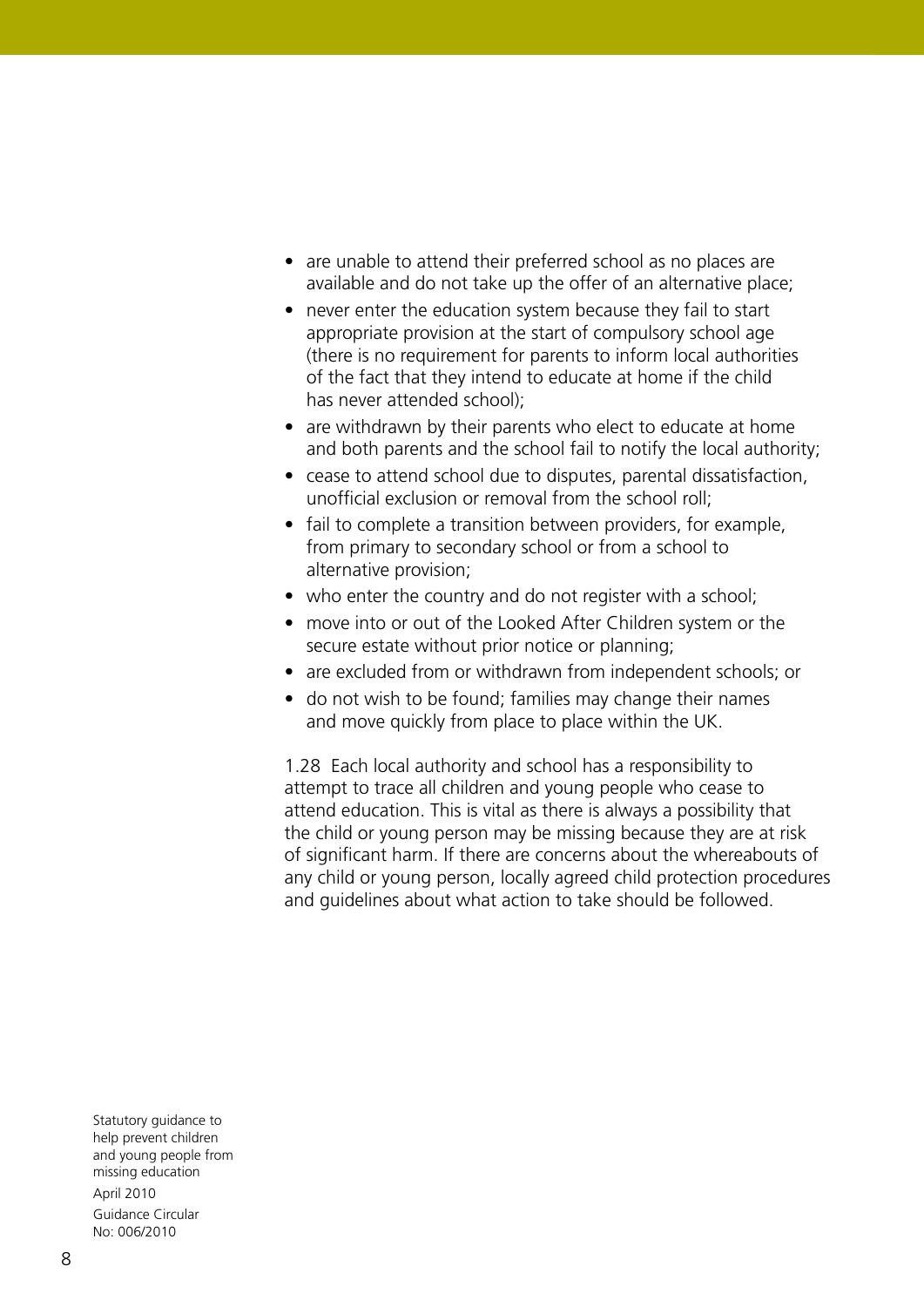# 2 Vulnerable Groups

2.1 Local and national experience has identified a number of risk factors that may hinder or prevent the engagement and tracking of certain vulnerable groups. Although only a relatively small number of children and young people may be at risk, they often have complex needs from the outset due to difficult family dynamics, social or lifestyle factors; all of which may contribute to the withdrawal process and failure to make a successful transition. They may have experienced certain life events that make them more at risk of going missing from education and who face tougher obstacles to re-engage. This list is not exhaustive, but could include children and young people, who:

- are within the youth justice system;
- live in women's refuges;
- are from homeless families perhaps living in temporary accommodation or a bed and breakfast;
- are from families fleeing domestic violence;
- have long term medical or emotional problems;
- are young carers;
- have parents with mental health problems;
- have parents with learning difficulties;
- are affected by substance misuse;
- were previously educated within the Independent sector and have been excluded or withdrawn;
- have been withdrawn by their parents for elective home education but are not receiving a suitable education;
- are Looked After by the local authority; are privately fostered; or who go missing from care;
- are unaccompanied asylum seekers;
- are on the child protection register;
- have been bullied:
- are from asylum seeking or refugee families;
- are from Gypsy, Traveller or Roma background;
- are from families who may be highly mobile for e.g. have parents in the armed forces;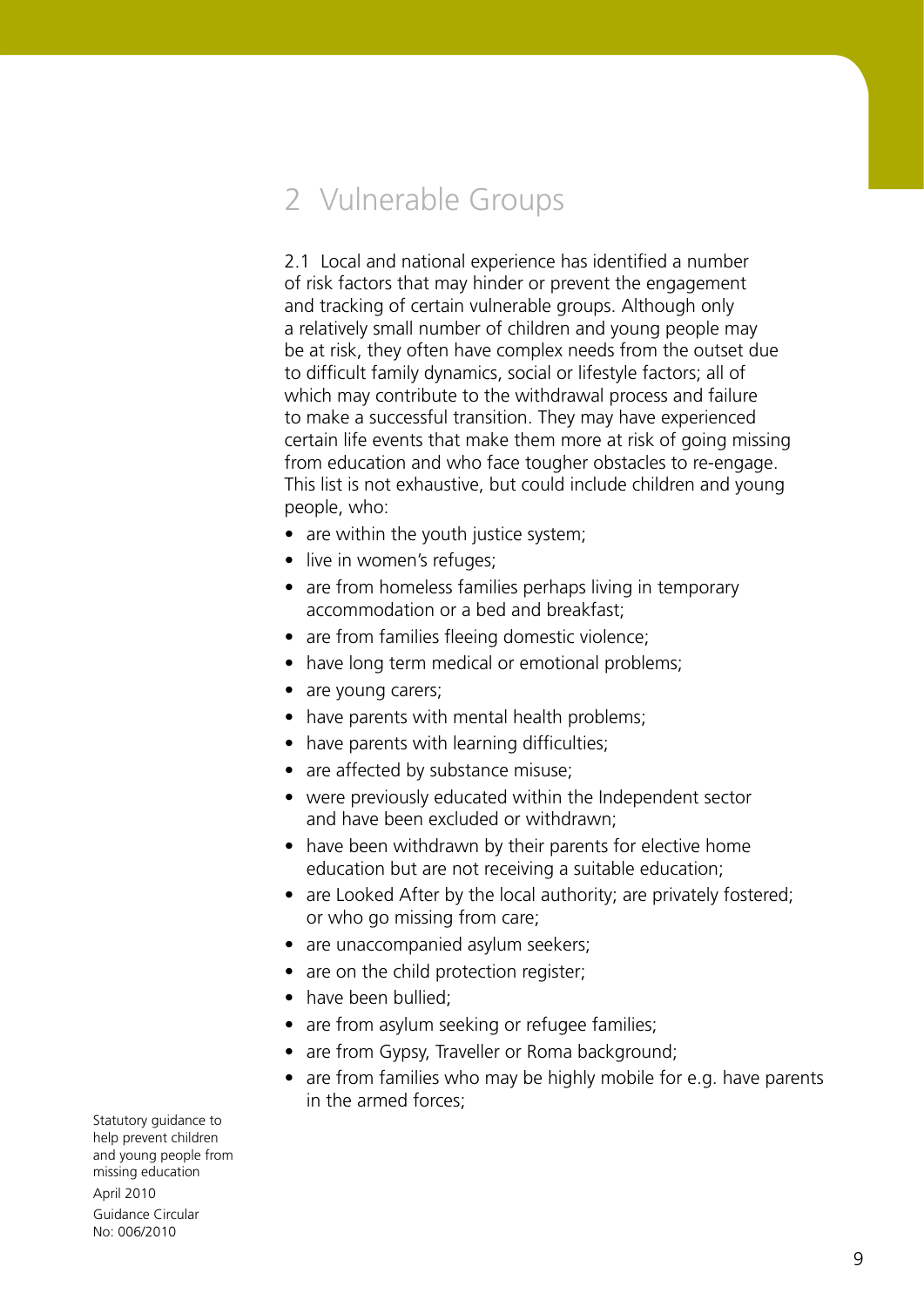- are taken on extended holidays or heritage visits by their families; or
- are young parents and pregnant young women.

# **Higher risk groups presenting more complex issues in terms of identification**

2.2 There will be certain instances where the local authority or school may be unaware of children and young people with more complex issues, but they may come to the attention of other agencies such as health services, the police or community organisations. These groups could include those who:

- are at risk of forced marriage and honour-based violence;
- are at risk of sexual exploitation, including children and young people who have been trafficked to or within the UK;
- with their families are involved in the witness protection programme who may be required to relocate without explanation or trace;
- are from families who are involved in fraud, social difficulties, crime and anti-social behaviour;
- are young runaways;
- are from migrant worker families who may not be familiar with the education system;
- are newly arrived immigrant families; or
- are from families who disappear without trace when asylum has not been granted or if accommodation has not been allocated in their preferred location.

#### **These children and young people can only be identified via other agency involvement and this requires strong partnership working and clear referral mechanisms.**

2.3 It is recognised that the factors listed above make children and young people 'vulnerable' in every sense and it is therefore particularly important they are not allowed to go missing from education. Both schools and local authorities need to pay particular attention to children and young people in these groups, particularly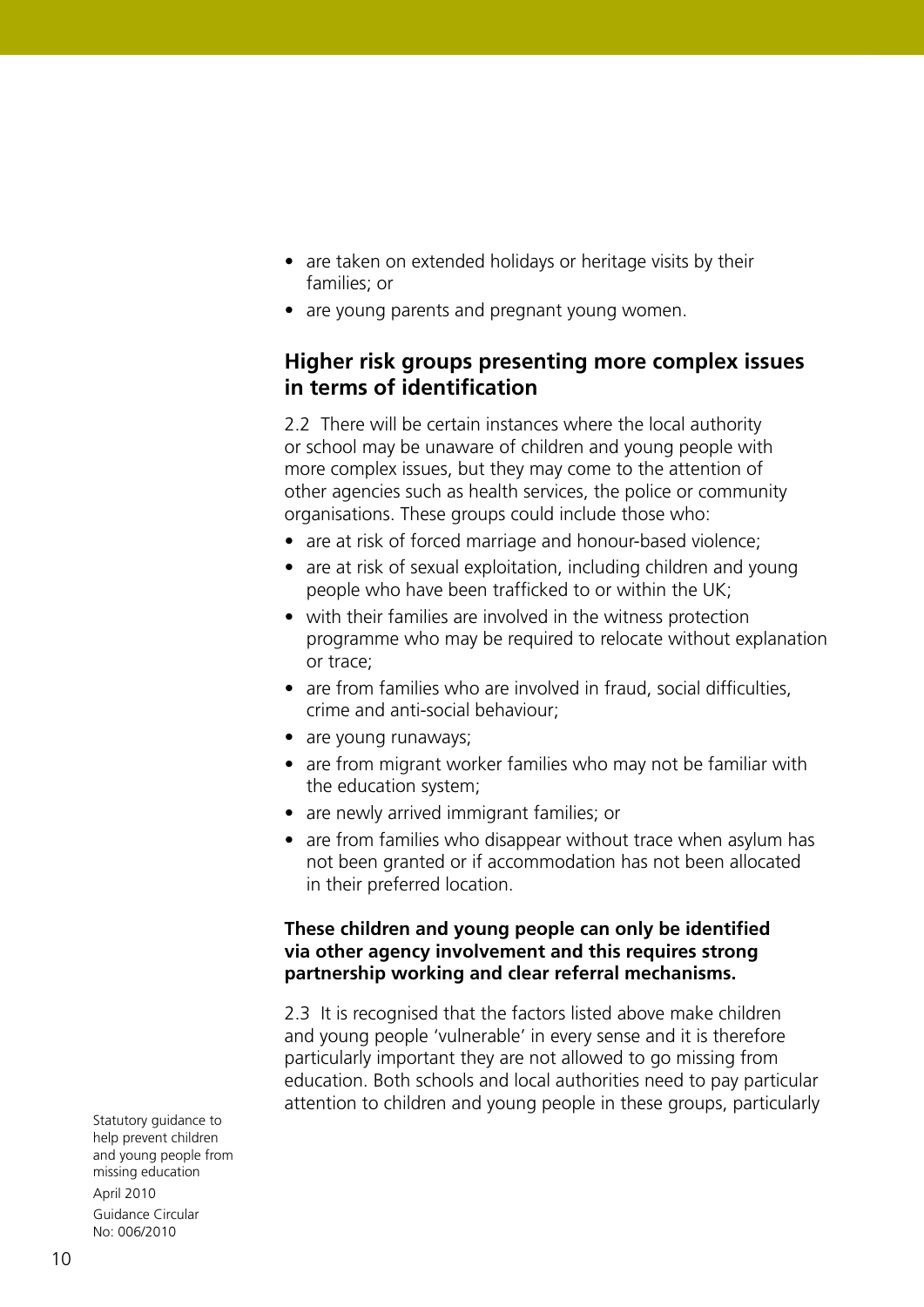when they leave or arrive in their area. They may have needs that go beyond the reach of universal services and local authorities should seek advice from the relevant specialist teams and partner agencies.

2.4 In some instances the whereabouts of children and young people will be known to the authority but they are not yet in provision, this group includes, for example, those:

- for whom a school place has been offered and refused, and an appeals process is taking place;
- who have been permanently excluded and are awaiting placement;
- who are newly arrived in the county or country; are seeking school places and they are known to admissions; or
- where the local authority has significant grounds for believing that satisfactory home education is not being provided by parents.

#### **It is imperative that children and young people in these groups are tracked and monitored to ensure that suitable provision is made for them.**

2.5 There will be those who have attended schools and who have left to an unknown destination, with no forwarding address and who have failed to be located after 'reasonable enquiry' and whose whereabouts remain unknown.

**Although the duty is for local authorities to identify children and young people missing education residing in their area, it is recommended that those who have disappeared without a known destination should remain on missing lists of the departing authority. These lists should be routinely monitored as they may re-appear in the county or elsewhere in the country.**

2.6 Identification, advice and support in relation to these groups, with highlighted examples of good practice and partnership working will be detailed later in this document.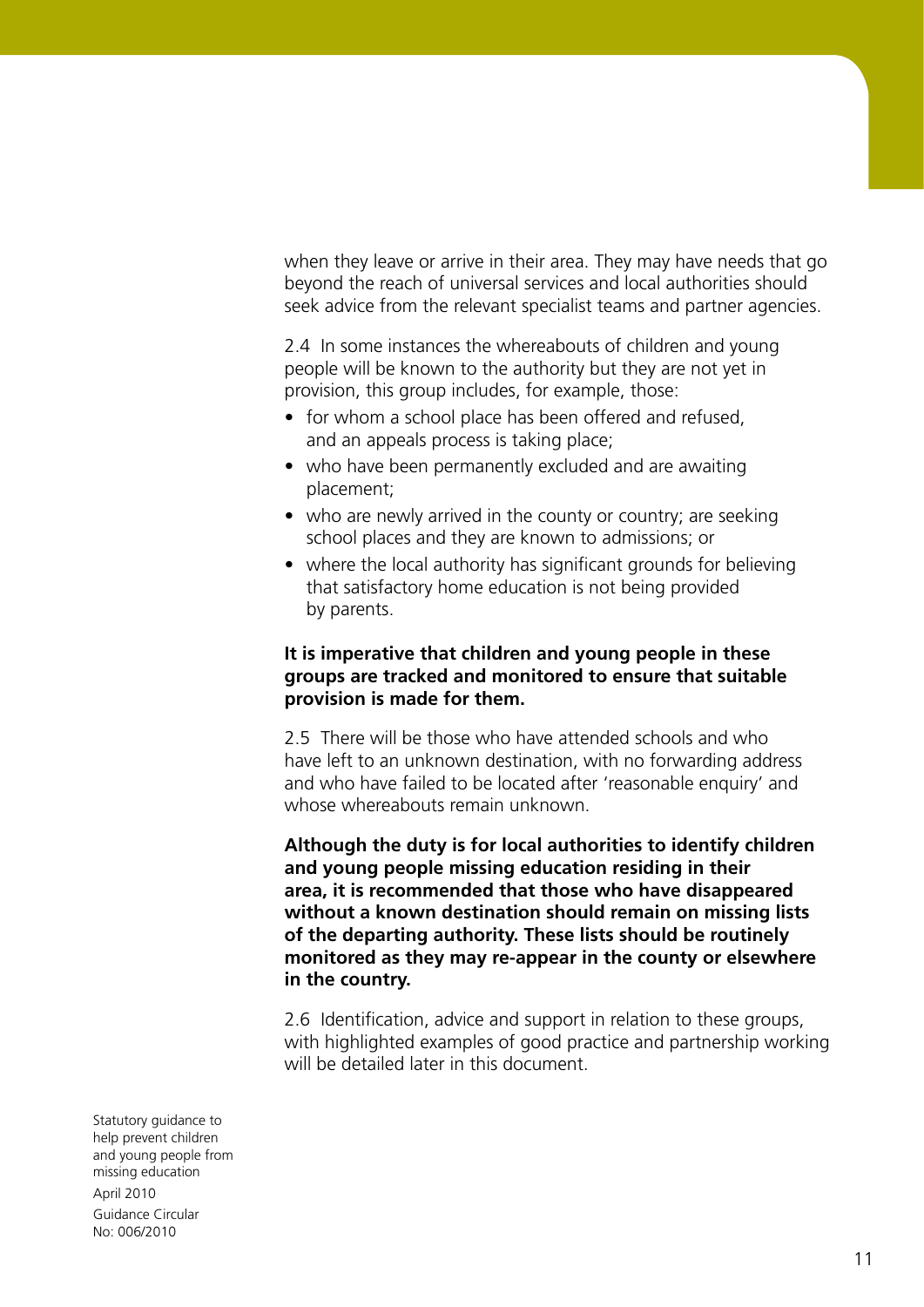### **Safeguarding requirements for local authorities, schools and relevant partners**

2.7 Implementation of the duty should be integrated within the wider range of duties placed on local authorities through sections 25-29 of the Children Act 2004 in relation to the promotion of co-operation to improve child well-being in Wales. The new duty should strengthen and complement these existing duties.

2.8 In order to prevent children and young people from going missing from education, or to find and re-engage them if they have gone missing, it is essential that a wide variety of agencies acknowledge a safeguarding responsibility in this area. Finding missing children and young people is much more effective when agencies work together. This may involve information sharing, an operational involvement or providing support for other agencies. Local organisations will need to work together to agree on and implement a local information sharing strategy with data sharing agreements with key agencies.

2.9 The Assembly Government's Safeguarding Children Working Together under the Children Act 2004<sup>6</sup> provides guidance on information sharing in respect of children and young people. It covers all services, including health, education, early years and childcare, social care, youth offending, police, advisory and support services and leisure. The Wales Accord on the Sharing of Personal Information (WASPI) guidance, developed by the Care and Social Services Inspectorate Wales, may also be useful in this regard and examples of templates are available on the website that may help to develop Personal Information Sharing Protocols (PISPs). http://www.wales.nhs.uk/sites3/home.cfm?orgid=702

2.10 At a local level, given the proliferation of services and agencies working with children and young people, there is a need for strong leadership in co-ordinating this work. Depending on local arrangements, the strategic leadership to ensure co-operation, collaborative action and delivery across providers in meeting the needs of all children and young people falls within the responsibility

<sup>&</sup>lt;sup>6</sup> Safeguarding Children: Working Together Under the Children Act 2004 -ISBN 0 7504 8910 3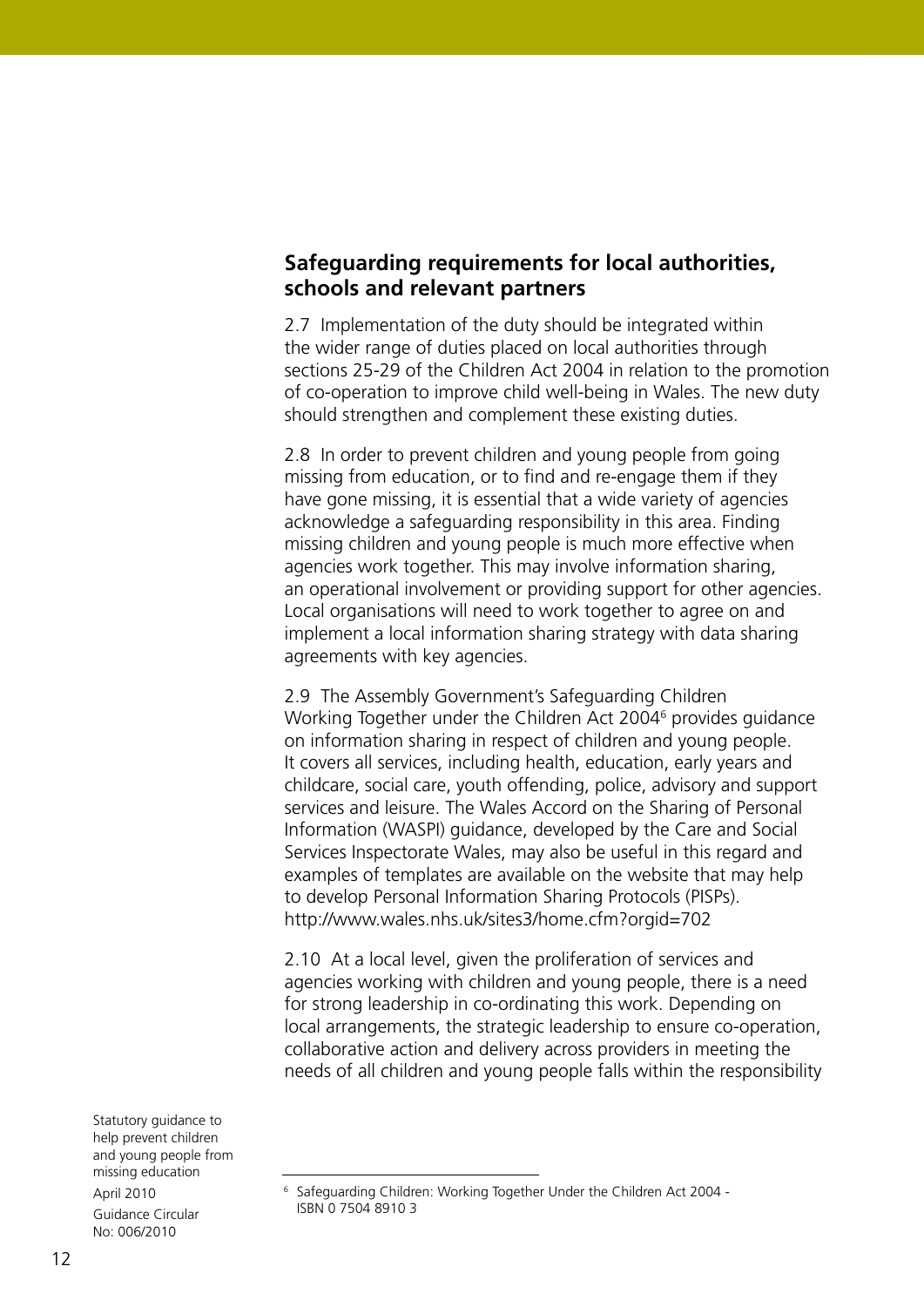of Children and Young People's Partnerships, through their Children and Young People's Plans (CYPPs) or Local Safeguarding Children Safeguarding Boards (LSCBs). Local authorities have the lead responsibility for bringing together local partners to improve outcomes for and the well-being of all children and young people in the area.

#### **Clear Responsibilities**

2.11 Existing good practice has highlighted that, in order to implement the duty effectively, local authorities should nominate a named person(s) to be notified when a child or young person is identified as not receiving a suitable education and who will ensure that they (re-) engage with the most appropriate education provision and support as quickly as possible.

2.12 This responsibility will need to be decided in light of local circumstances. Examples of how some local authorities have taken this forward are by placing this responsibility with:

- senior management lead with delegation to others;
- dedicated pupil tracking/CME officers;
- principal education welfare officers;
- keeping in touch co-ordinators; or
- child protection co-ordinators.

**There must be clear responsibilities for this role or for those to whom the duties are delegated. We would urge strongly that these individuals are provided with sufficient management support to discharge the role. There must also be regular monitoring of the processes and numbers by local authority Senior Management, Elected Members and Children and Young People's Partnerships or LSCBs.** 

#### **Notification and Referral**

2.13 The local authority may not necessarily have all the information relating to all the children or young people about whom there is concern. It will often be the case that another agency is aware of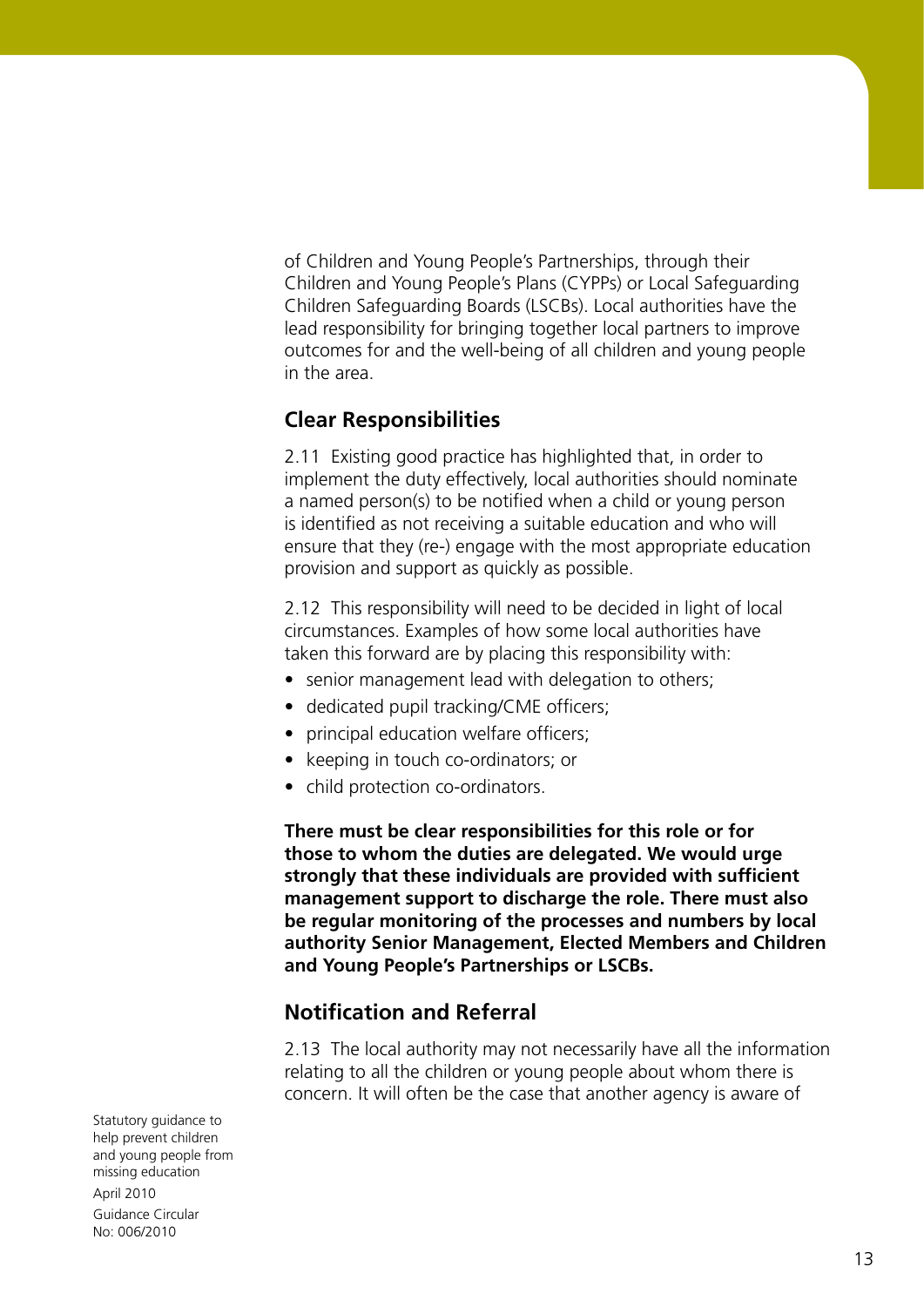the arrival or existence of a child or young person, living in a local authority but not in education, before the education department becomes aware of them.

2.14 It will be necessary for local authorities to work with all stakeholders to raise awareness of the authority's policy, their named contact and processes for children and young people who are missing, or in danger of going missing, encouraging them to refer any and all concerns that agencies may have about the provision (or lack of it) being offered to, or accessed by any statutory school age pupil.

2.15 There is a need to ensure that all partner agencies know how to inform the local authority about these children and young people in order to ensure that agencies employ this route consistently.

2.16 In order to embed and facilitate a consistent referral process, forms (both in hard copy and electronic formats) should be developed and made available to these agencies and partners to enable them to make referrals for children and young people about whom they have concerns.

#### *Appendix 4 contains an example of a suggested format for a referral form.*

Partners may include:

- education & training including maintained schools, independent schools, special schools, pupil referral units, alternative education providers, traveller education service (TES), ethnic minority achievement services (EMAS), SEN casework teams, looked after children (LAC) education co-ordinators, school counsellors;
- children and young people's partnerships (including keeping in touch co-ordinators);
- social care children's and adult services, refugee and asylum seekers team, foster carers;
- health strategic health authorities, local health boards, GP's, CAMHS, health visitors, acute trusts; LAC nurses;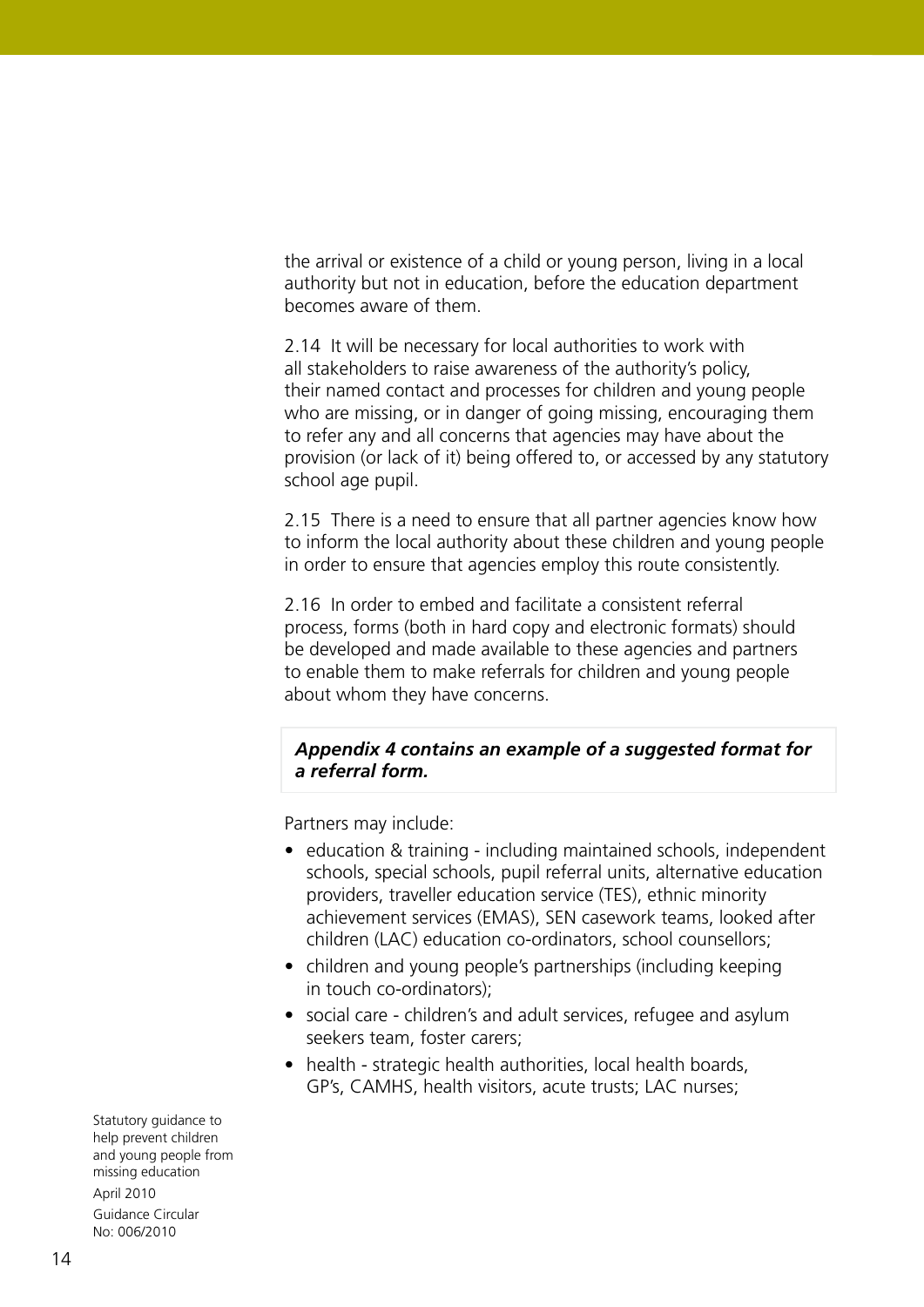- police and community support officers, anti-social behaviour teams, community safety partnerships;
- Careers Wales;
- youth offending service (YOS);
- young offender institutions, secure children's homes; secure training centres;
- housing departments, homeless hostels and women's refuges;
- statutory and voluntary youth service;
- Immigration Service;
- voluntary and community organisations including faith groups;
- elected members and members of the public;
- HM Revenue and Customs:
- UK Border Agency;
- fire and rescue services;
- drug and alcohol support teams;
- victim support;
- neighbouring local authorities; and
- children and young people.

There may be others, depending on local circumstances.

2.17 The Welsh Assembly Government would like to encourage all authorities to have written policies, agreed and formalised with their partners.

2.18 If the referral and notification process is to be well understood and effective it will be necessary for information to be circulated repeatedly on a regular basis. Possible routes for raising awareness could include:

- young people's partnership networks, young people's websites and newsletters;
- local safeguarding children boards (LSCBs), many of which have a dedicated web presence;
- local service boards: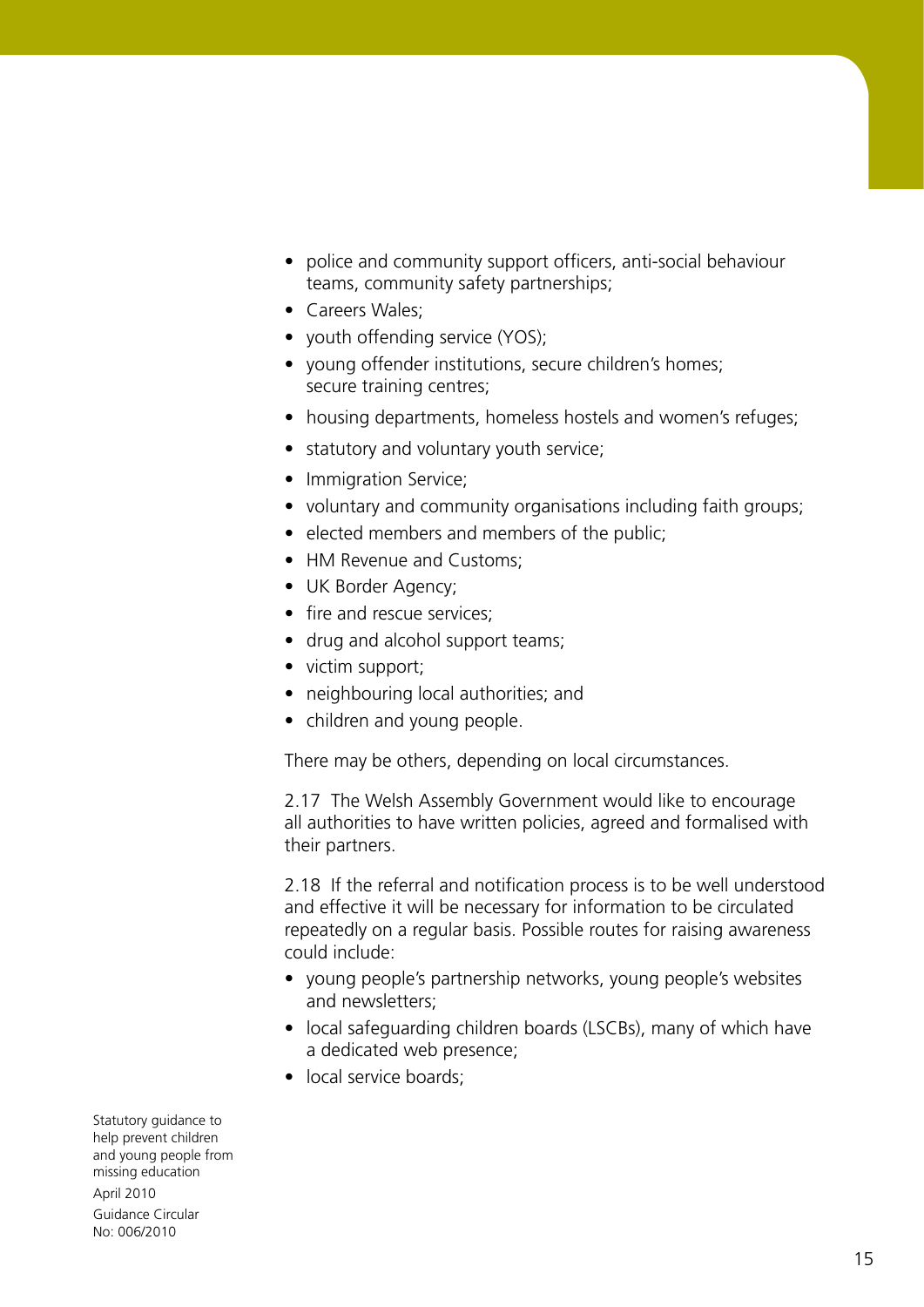- Careers Wales Online;
- entry in directory of services;
- events/workshops with partner agencies, including voluntary and community groups;
- head teacher and school administrators conferences:
- leaflets and other publicity materials;
- council websites; external sites and intranets; and
- as part of a programme of induction and training for staff within safeguarding procedures.

2.19 Local authorities should also look to raise awareness with the general public of the risks around children and young people missing education.

#### **Good Practice Advice**

A number of local authorities publish their Children Missing Education policies on their authority website and ask the public to contact them via online referrals or their contact centres to inform them of the arrival or existence of a child living in the area, but thought not to be in education which has proved to be very effective.

This may result in referrals being made for children and young people already known to the authority and/or on a school roll, but who may have attendance issues. However, given concerns around the safeguarding and welfare of this group, we believe it is more beneficial than not receiving notification.

#### **Prevention - reducing the risk of children and young people not receiving a suitable education**

2.20 There is a range of proactive approaches that local authorities and their partner agencies can take to reduce the risk of children and young people not receiving a suitable education. Existing good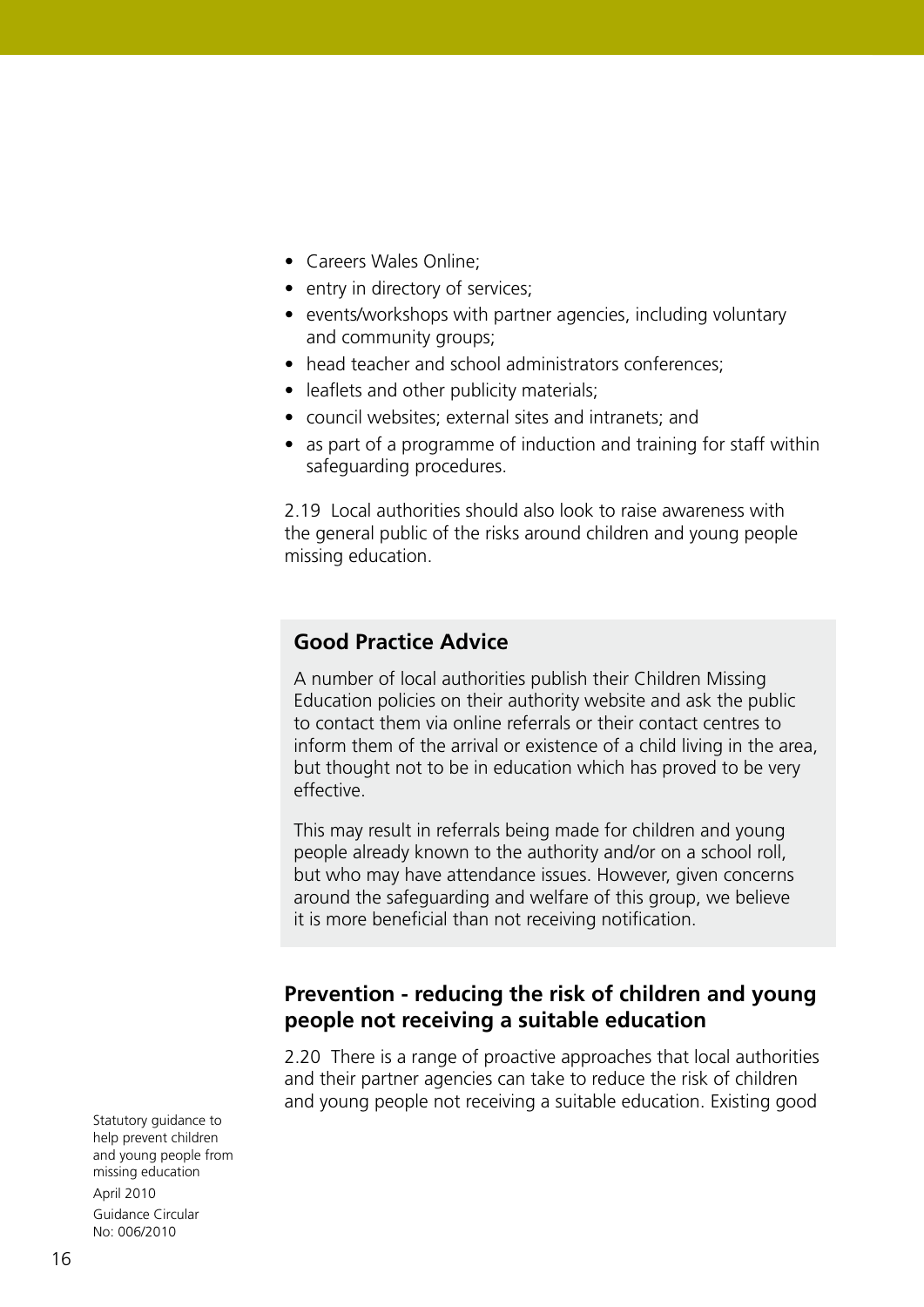practice falls broadly into the following categories where the local authority introduces measures to:

- provide named points of contact to receive notification of children and young people from other agencies;
- identify vulnerable groups and individuals who are recognised as being at greater risk; ensuring that they receive appropriate support and tailored provision;
- reduce the likelihood that children and young people fall out of the education system through transition tracking and audits of the rolls and registers of schools;
- ensure full usage of and training related to s2s and the lost pupil database<sup>7</sup>;
- follow-up cases where children and young people are known not to be receiving a suitable education at home and use existing section 437 powers of the Education Act 1996 to issue a school attendance order if needed;
- ensure ongoing monitoring and tracking of vulnerable groups including those who have been excluded from school; Looked After Children and those registered as receiving education otherwise than at school;
- identify and locate children and young people who are not receiving a suitable education, via truancy sweeps;
- follow-up admission applications that do not result in a school place and unsuccessful admission appeals; and
- re-engage children and young people with appropriate educational provision, for example via multi-agency panels to broker admissions.

 $7$  Further information on the lost pupil database and s2s is included in section 6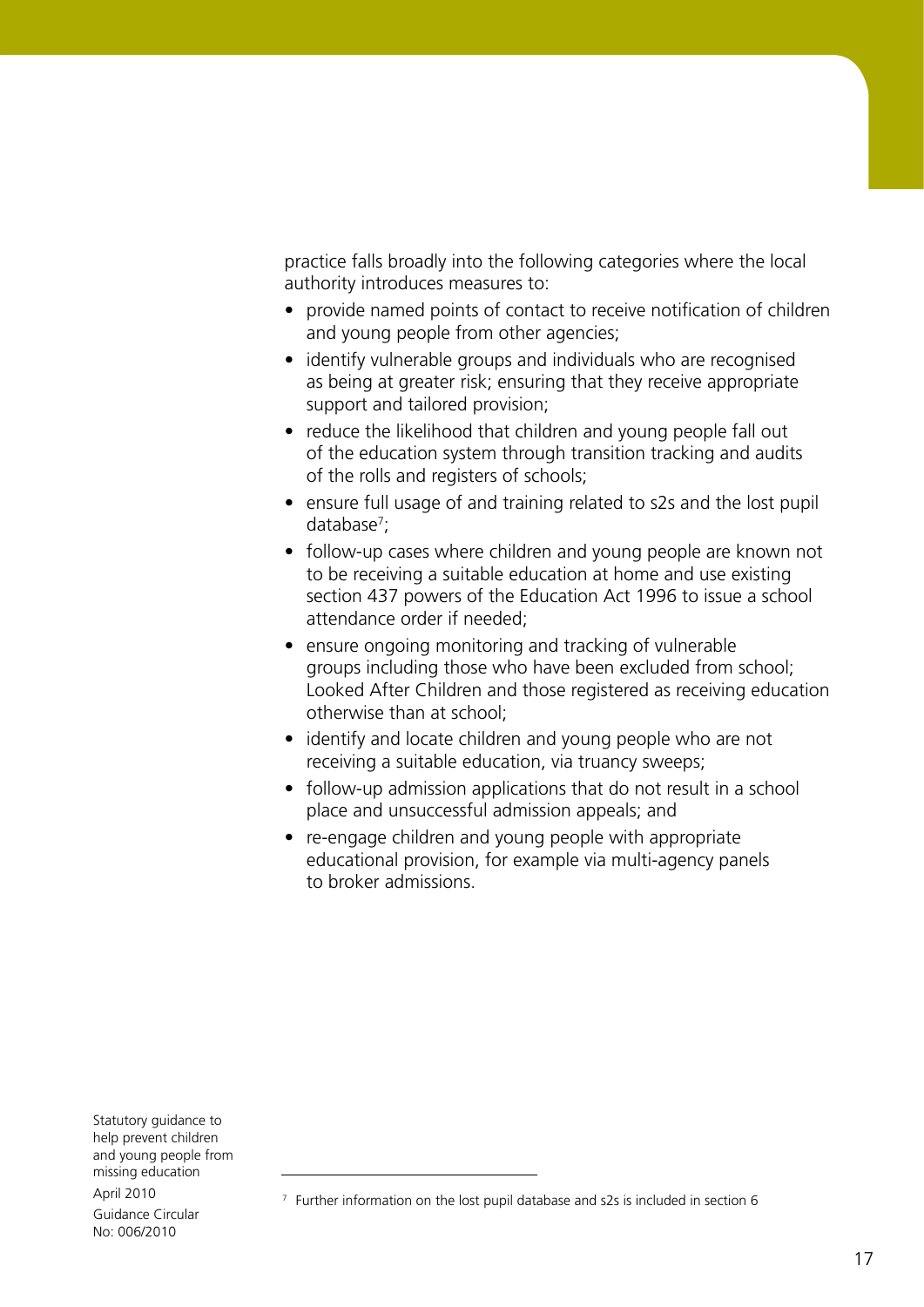# 3 Identifying and Supporting Children and Young People at Risk of Going Missing from Education

3.1 Learners are less likely to go missing from education if vulnerable groups and individuals who are recognised as being at greater risk are identified early, appropriate support given and their progress monitored.

3.2 This section details examples of approaches taken by local authorities to reduce those risks, minimise the opportunities for this to happen as well as providing advice and support available from specialist teams and partner agencies.

3.3 Further information about special considerations that apply to safeguarding children who may be particularly vulnerable can be found in Chapter 9, Safeguarding Children: Working Together under the Children Act 2004<sup>8</sup>.

# **A Children and young people within the youth justice system and those at risk of becoming involved in crime**

A.1 There is no doubt that there is a risk factor associated with children and young people missing from education and becoming involved in offending behaviour. The All Wales Youth Offending Strategy<sup>9</sup> has prevention at its core, with its main principle being that the best way to keep young people out of the youth justice system is to ensure that they do not enter it in the first place.

A.2 However, once in the system, under the requirements of the Youth Justice Board (YJB), each Youth Offending Service (YOS) will identify as part of the initial ASSET assessment<sup>10</sup> those children and young people:

- whose education and training needs are not being met by existing school provision;
- where there is no provision; or
- where existing provision is inappropriate.

Statutory guidance to help prevent children and young people from missing education April 2010

Guidance Circular No: 006/2010

<sup>&</sup>lt;sup>8</sup> http://wales.gov.uk/publications/circular/2007/1637402/?lang=en.

<sup>9</sup> http://wales.gov.uk/about/strategy/publications/childrenyoung/935794/?lang=en <sup>10</sup> Asset provides a common, structured framework for assessment of all young people involved in the criminal justice system. It is a standard assessment of the factors contributing to a young person's offending.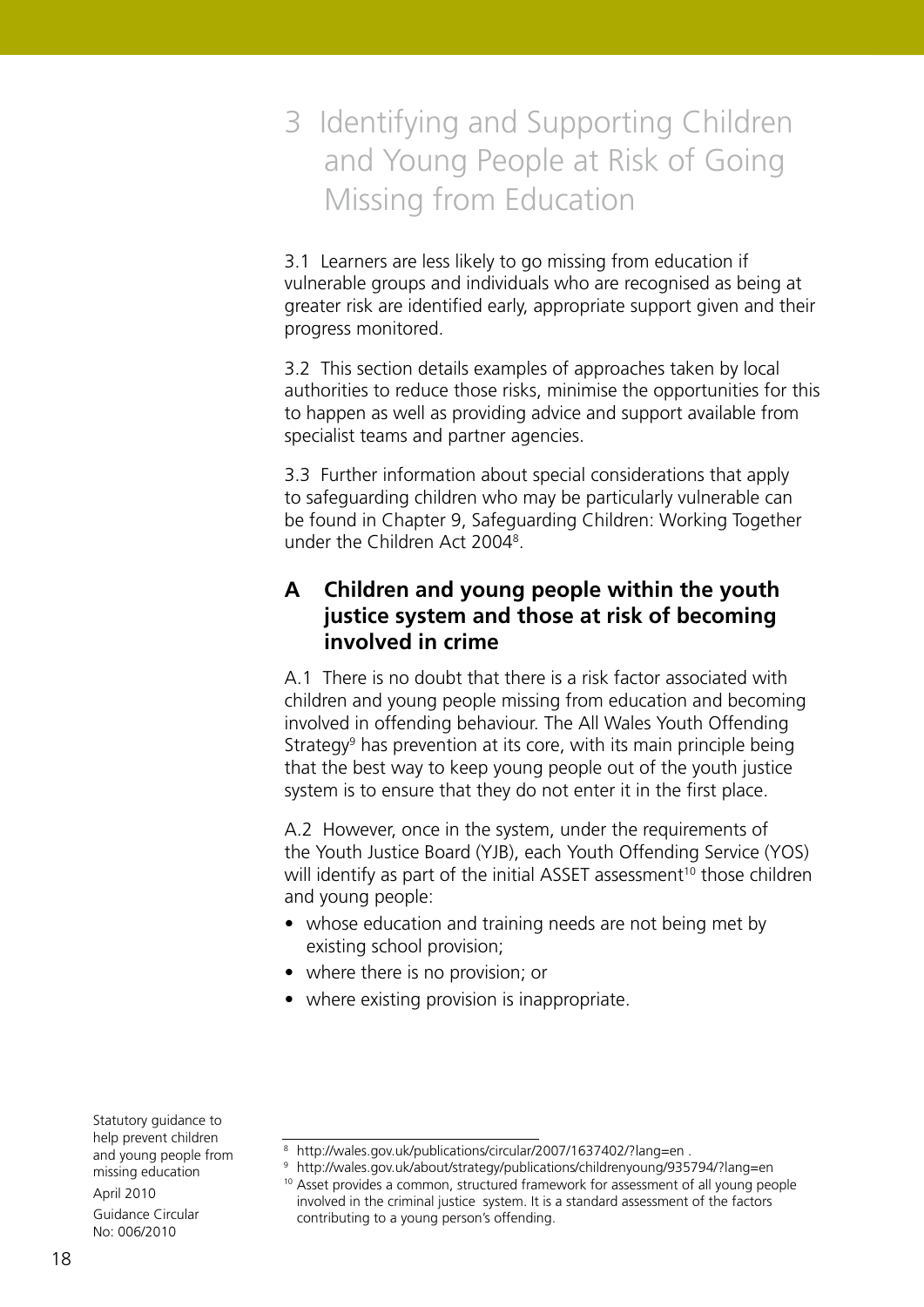A.3 Local authorities, rather than schools have responsibility for making provision for the education and training needs of young offenders of statutory school age. Further guidance as to how a local authority is expected to exercise that responsibility is contained in Section 2 of Welsh Assembly Government's Inclusion and Pupil Support guidance (Circular number 47/2006).

A.4 There are approximately 75 children and young people aged between 12 and 16 years old from Welsh local authorities in custody at any time<sup>11</sup>. They are either at a Young Offender Institution, Secure Training Centre or a local authority Secure Children's Home. They should not be classed as 'missing from education', as all are required to be in full-time education and training within their custody setting. However, there remain some significant challenges as many young people are often placed in custody in different local authority areas from where they usually live. Therefore the local authority and YOS need to share information about the location of young offenders in custody and their planned release date. This will help ensure continuity of support and that provision is well planned and in place immediately on release whether this is support for re-integration in mainstream school or alternative provision.

## **Good Practice - A local approach**

Carmarthenshire YOS employs an Education Worker who is funded through the Youth Justice Board and the Youth Service to work with young people both pre and post 16 years of age after court proceedings have taken place. For those of compulsory school age, this role involves liaising with education departments to ensure the young person is on roll or that provision will be put in place, refer attendance issues and attend pre-release meetings. Recently, school and pupil referral unit staff have attended the multi-agency pre-release meetings in the secure estate to ensure that the young person's return is fully supported. In partnership with the Fire Service the worker also runs 6-8 week crime prevention courses in local schools for those at risk of exclusion, leaving school without qualifications and most at risk of becoming NEET. During the course learners develop a portfolio for key skills accreditation.

<sup>11</sup> Youth Justice Board for England and Wales Jan 08-Jan 09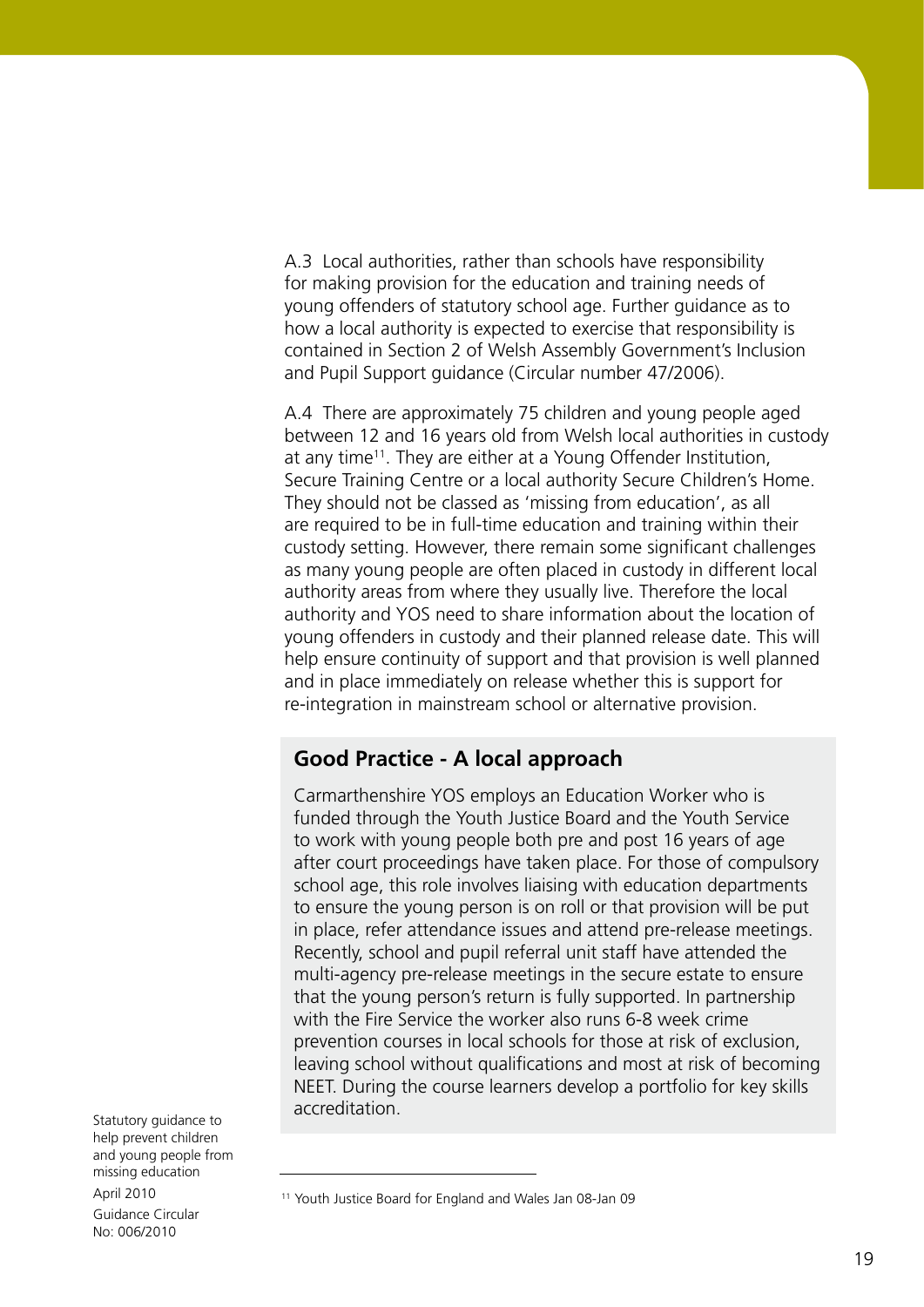#### **Good Practice - A local approach**

Cardiff LA has a teacher and teaching assistants based in Cardiff YOS delivering basic skills and co-ordinating alternative provision and training placements for children and young people serving both community and custodial sentences if they are not on school roll or refusing to attend school. The teacher attends pre-release meetings in the secure estate to meet the young person, build relationships and to ensure that they are engaged in suitable provision as soon as possible on their release, as the availability of appropriate learning opportunities is recognised as an important protective factor in reducing offending behaviour.

#### **Good Practice - A local approach**

In Rhondda Cynon Taf, the YJB funded an extremely successful 'Restorative Justice in Schools' pilot project in five comprehensive schools which was then rolled out to all 19 comprehensive schools in the county and involved over 200 learners. Three dedicated staff from the Youth Offending Service worked with the comprehensive schools to help staff and learners resolve conflict before it became serious and resulted in truancy, bullying and offending behaviour. The service has provided training throughout the schools, as well as working directly with young people. The independence of the workers has enabled young people to disclose issues which otherwise would have remained hidden. This has included child protection issues and domestic abuse which impacted on the behaviour of the children and young people. One deputy head teacher described it as the best external project the school had ever experienced.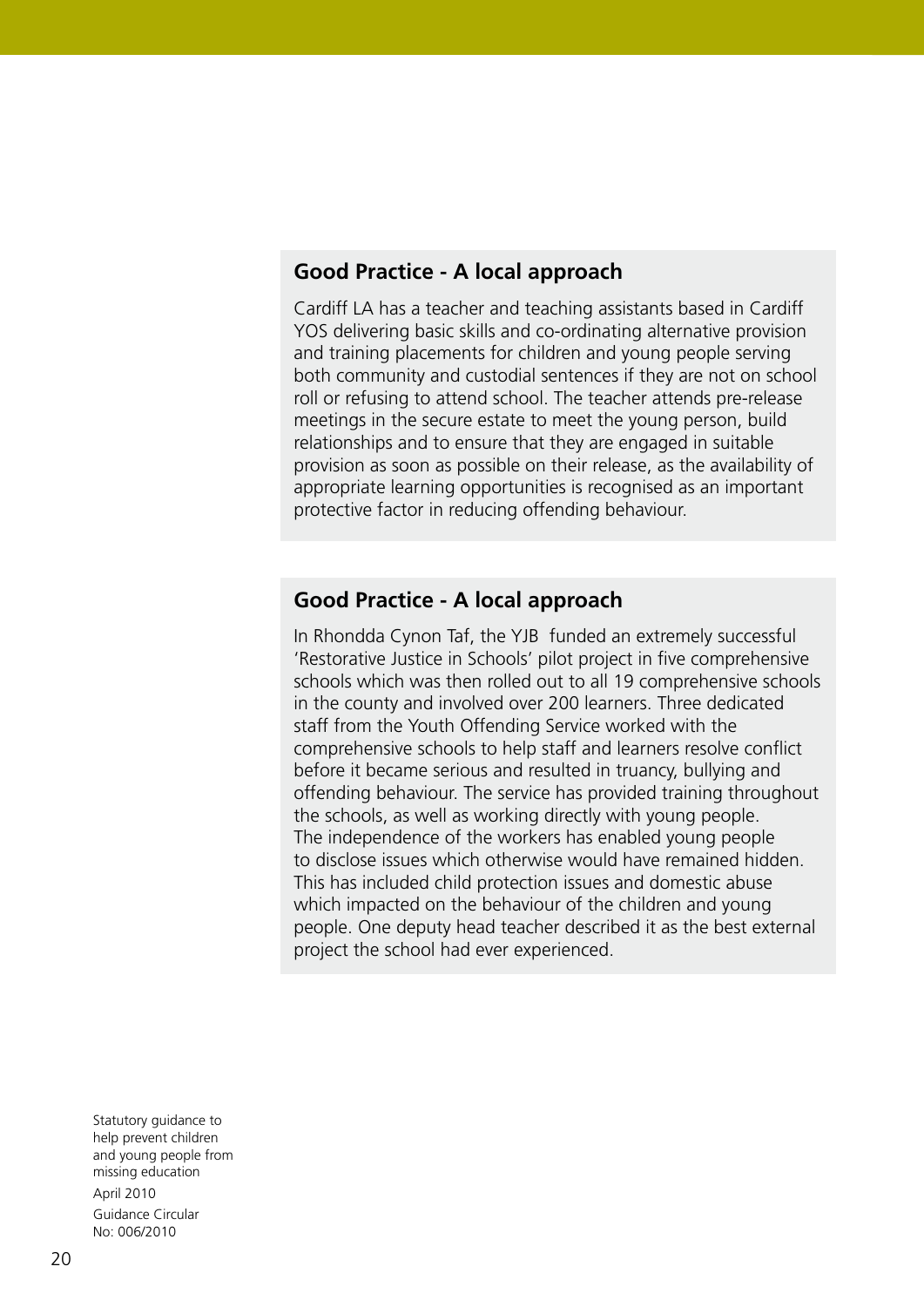#### **Good Practice - A local approach**

Neath Port Talbot YOS has a Service Agreement with Education which establishes half termly meetings between them. The meetings allow for discussion to take place about a small number of young people whose education provision is proving to be problematic to resolve. The meetings are intended to be solution finding opportunities and are resourced to reflect this. Senior Managers attend and are able to make decisions about resources or to make recommendations to the appropriate committees. All such young people remain on the caseload until the issue is resolved.

A.5 Further guidance on support for young offenders is included in Section 2 of the Welsh Assembly Government's Inclusion and Pupil Support circular.

# **B Asylum seeking or refugee families**

B.1 According to the Welsh Refugee Council, at June 2008 there were around 3,000 people seeking asylum in Wales and around 10,000 refugees. Most asylum seekers and refugees live in Cardiff (44%), Swansea (36%) and Newport (16%), with a small number living in Wrexham (2%) and a handful of people outside these conurbations.12

B.2 These four 'clusters' are the designated 'dispersal' areas in Wales for newly-arrived asylum seekers by the Home Office UK Borders Agency (UKBA) .

B.3 Asylum seekers with children must be supported (provided with accommodation and essential living needs) by the National Asylum Support Service (NASS) - an executive agency of the Home Office. Accordingly, local authorities are not directly responsible, although they may make arrangements with NASS to accommodate the family on its behalf.

The UK Border Agency's (UKBA) National Asylum Support Service (NASS) should inform Local Authorities of families subject to immigration controls coming into their area.

<sup>12</sup> Welsh Refugee Council - Asylum%20 Seekers%20and%20Refugees%20in%20Wales[1].pdf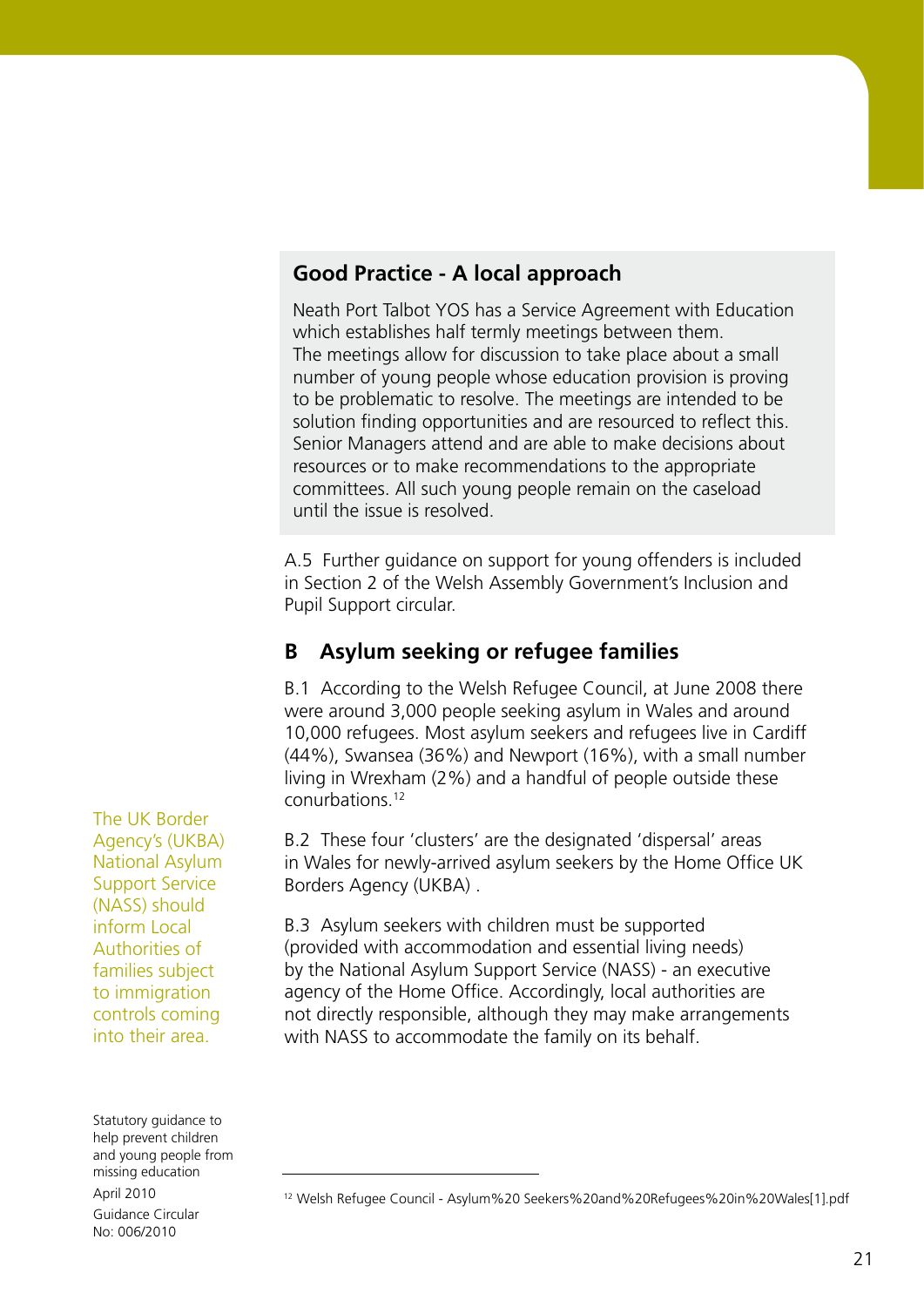B.4 Local authority Education Welfare Services (EWS) and Ethnic Minority Achievement Services (EMAS) need to work together to ensure that advice about admissions and support with the application process is readily available for families recently arrived from abroad in accessible formats. It is critical that information is available for parents and at times local authorities will need to be creative about ensuring that it gets to families through, for example, faith and community groups and links with refugee organisations.

#### **Good Practice - A local approach**

In 2008-2009 Newport had 119 asylum seekers/dependents of asylum seekers who were supported by the LEA's Ethnic Minority Achievement Service. They receive routine notification from housing providers when families arrive in the authority. They employ an Asylum Seeker Co-ordinator who works with families to secure school places, sort out free school meals and uniforms as well as supporting engagement by accompanying children and young people to school and helping them settle in.

B.5 Refugee children, and children from families seeking asylum, in particular, often have multiple difficulties in accessing education compared with other groups. The problems children face may include a lack of school places, lack of language support and lack of financial assistance. They may have suffered traumatic experiences in losing home, family and friends. Their life in the UK may continue to be marked by insecurity, especially during the process of seeking asylum. They will often need to acquire English or Welsh language skills and fit into unfamiliar schooling and curriculum structures. They may be vulnerable to stereotypical attitudes, discrimination or bullying. Refugee children and their families often need support and advocacy to negotiate how they get into education as well as support with applying for and securing a school place.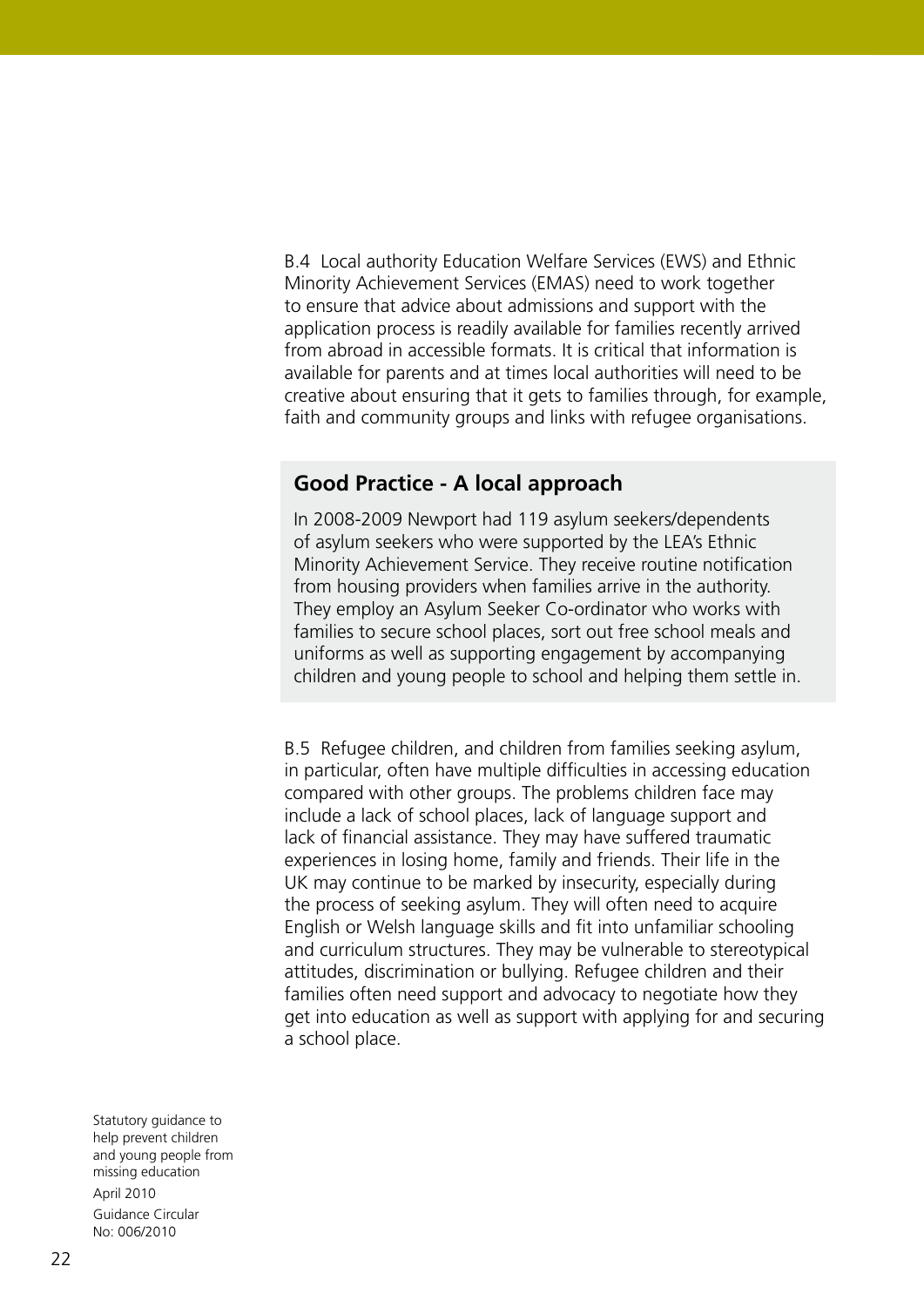B.6 If granted leave to remain, some families prefer to move to areas of the UK where there are communities from their home country. Those families granted leave to remain, whether for a specific time or indefinitely, are entitled to move anywhere in the UK and are likely to enrol their children in school. The risk for children and young people is greater where families are not granted leave to remain, or who believe their appeal may be unsuccessful. They may move to avoid detection and deportation and are less likely to enrol their children in school.

B.7 Doubts about the child's or young person's age or identity should not preclude or delay the admission to school where a vacancy exists as it is safer for children to be in school whilst further enquiries are made.

B.8 Further information on supporting Asylum Seeking and refugee children can be found in the Welsh Assembly Inclusion and Pupil Support, Section 2.

## **Good Practice - A local approach**

#### **Multi-Agency Practitioner Meeting**

In Newport, the Newport Health, Education and Well-Being Practitioners Group meets monthly. This group brings together a range of practitioners from the voluntary sector, statutory sector, the police and private housing providers. The group considers issues and specific cases in relation to asylum seekers, refugees and migrant workers, which includes separated children and young people as well as families. The aim is to provide a co-ordinated inter-agency approach, enabling and promoting quality and best practice of service provision to people seeking asylum, refugees and migrants in Newport. The partnership approach aims to increase clarity regarding roles and responsibilities of participating organisations, decrease duplication and gaps in service delivery and increase complementary service delivery.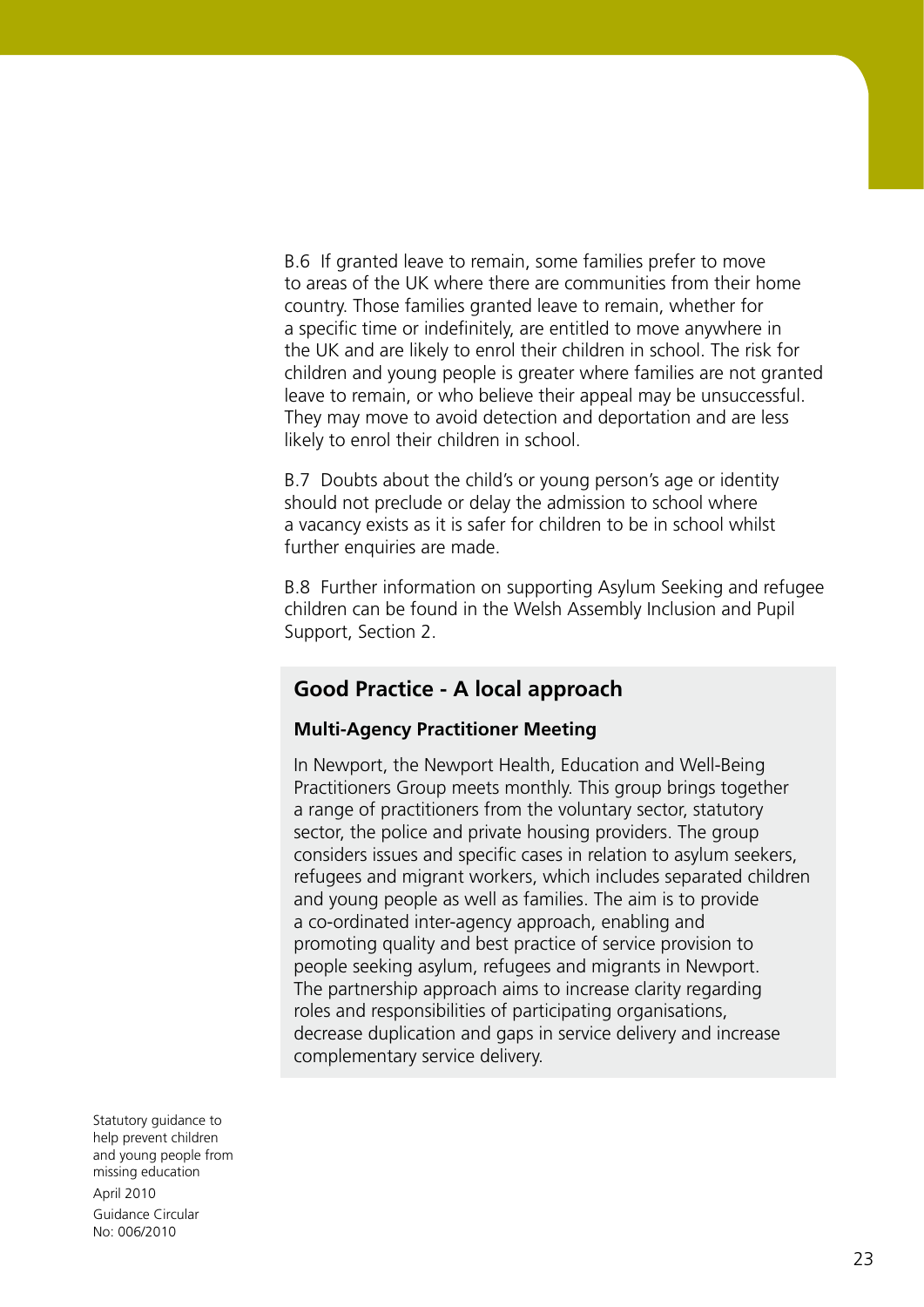### **Good Practice - A national approach**

#### **All Wales Post - Refugee Children's Advice and Information Worker**

To support the work of the Wales Strategic Migration Partnership (WSMP) there is a Refugee Children's Advice and Information Worker. The role of this worker is to provide advice and information on a whole range of issues related to refugee children and young people, which includes signposting callers to the appropriate organisations and individuals on a particular topic. The post covers the whole of Wales and to date, the majority of queries have come from areas other than the cities of Cardiff, Newport, Swansea or Wrexham.

The Refugee Children's Advice and Information worker can be contacted at:

#### **Wales Strategic Migration Partnership**

Brynglas Bungalow Brynglas Road Newport NP20 5QU

Telephone: 01633 855095

*The UK Border Agency will assist other appropriate agencies such as local authorities or the police who have contact with children and young people if they are seeking to establish their identity. There are two points of contact provided by UKBA for local authorities to verify the immigration status of children and young people:* 

• *for enquires about the immigration status of individuals who are not claiming asylum, contact the 'Local Authority Desk' in the UKBA Enquiries Unit on Tel: 0845 601 2298; Fax: 020 8196 3049; and*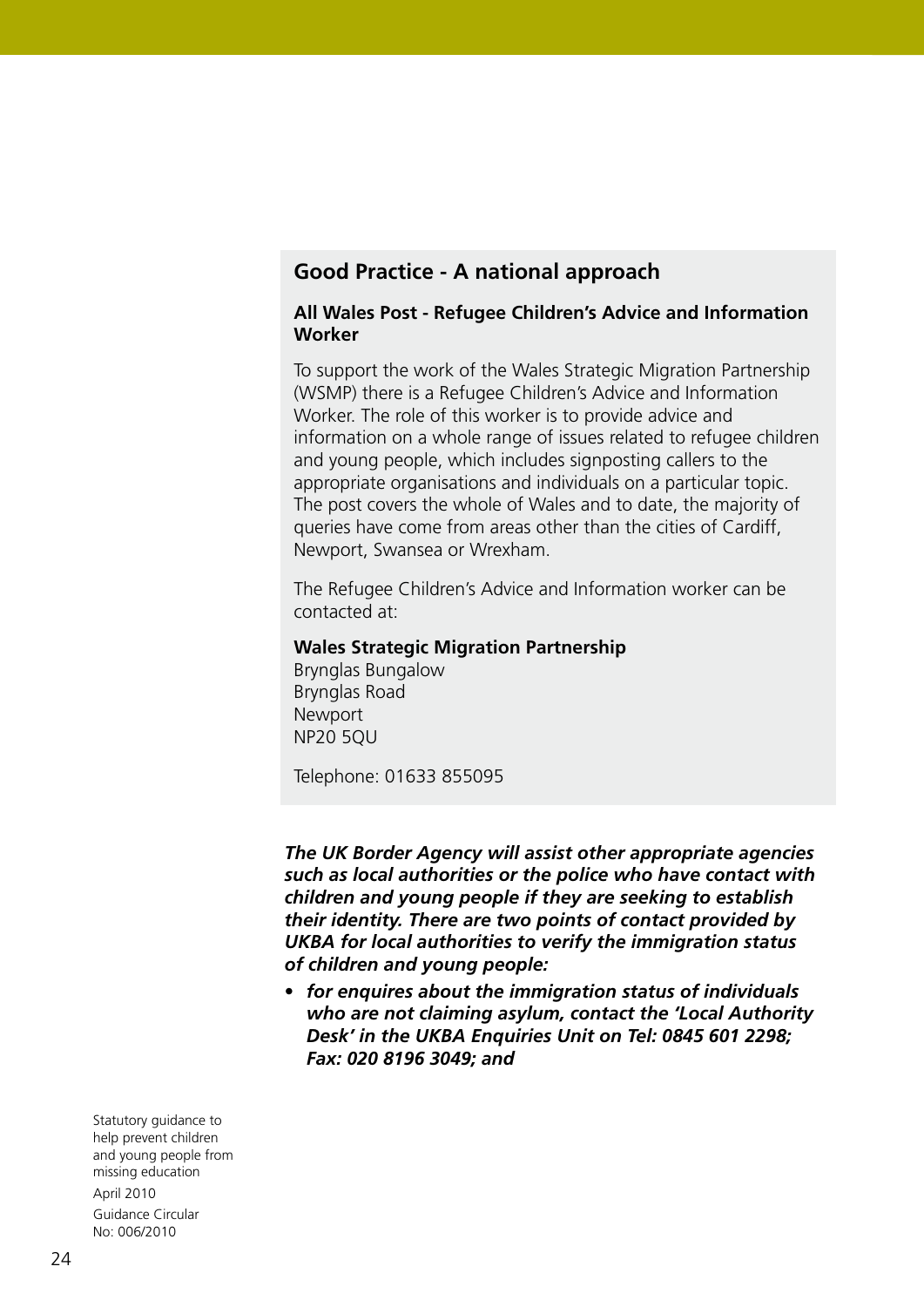• *for enquires about the immigration status of individuals who are claiming asylum, contact the UKBA 'LA Communications Team' on: Tel: 020 8760 4527.*

## **C Children and young people who are at risk of forced marriage**

C.1 The UK Government and the Welsh Assembly Government regard forced marriage as an abuse of human rights and a form of domestic abuse and, where it affects children and young people, child abuse. Although most cases involve young women and girls aged between 13 and 30, there are a significant number of male victims.

C.2 The majority of cases of forced marriage reported to date in the UK involve South Asian families<sup>13</sup>. This is partly a reflection of the fact that there is a large, established South Asian population in the UK. However, it is clear that forced marriage is not solely a South Asian problem and there have been cases involving families from East Asia, the Middle East, Europe and Africa.

C.3 In 2008, the Forced Marriage Unit, a joint body of the Foreign Office and Home Office gave advice or support in more than 1,600 reports of possible forced marriage cases and directly intervened in 420 of these. Cases also come to the attention of the police, social services, health, education and voluntary organisations. There will also be a percentage of cases which go unreported.

In the first 6 months of 2009 the unit has received 770 calls or e-mails to its helpline with the latest reporting that victims in 14% of cases are male and that **33% of all cases are under 18 and 14% are under 16 years of age**.

C.4 **HM Government's** *'Multi-agency practice guidelines: Handling cases of Forced Marriage'* were published in July 2009 and have been designed to provide step-by-step advice to frontline professionals such as teachers, police officers, social and health

<sup>&</sup>lt;sup>13</sup> www.fco.gov.uk/forcedmarriage ISBN 978-1-84726-929-4 Multi-agency practice guidelines: Handling cases of Forced Marriage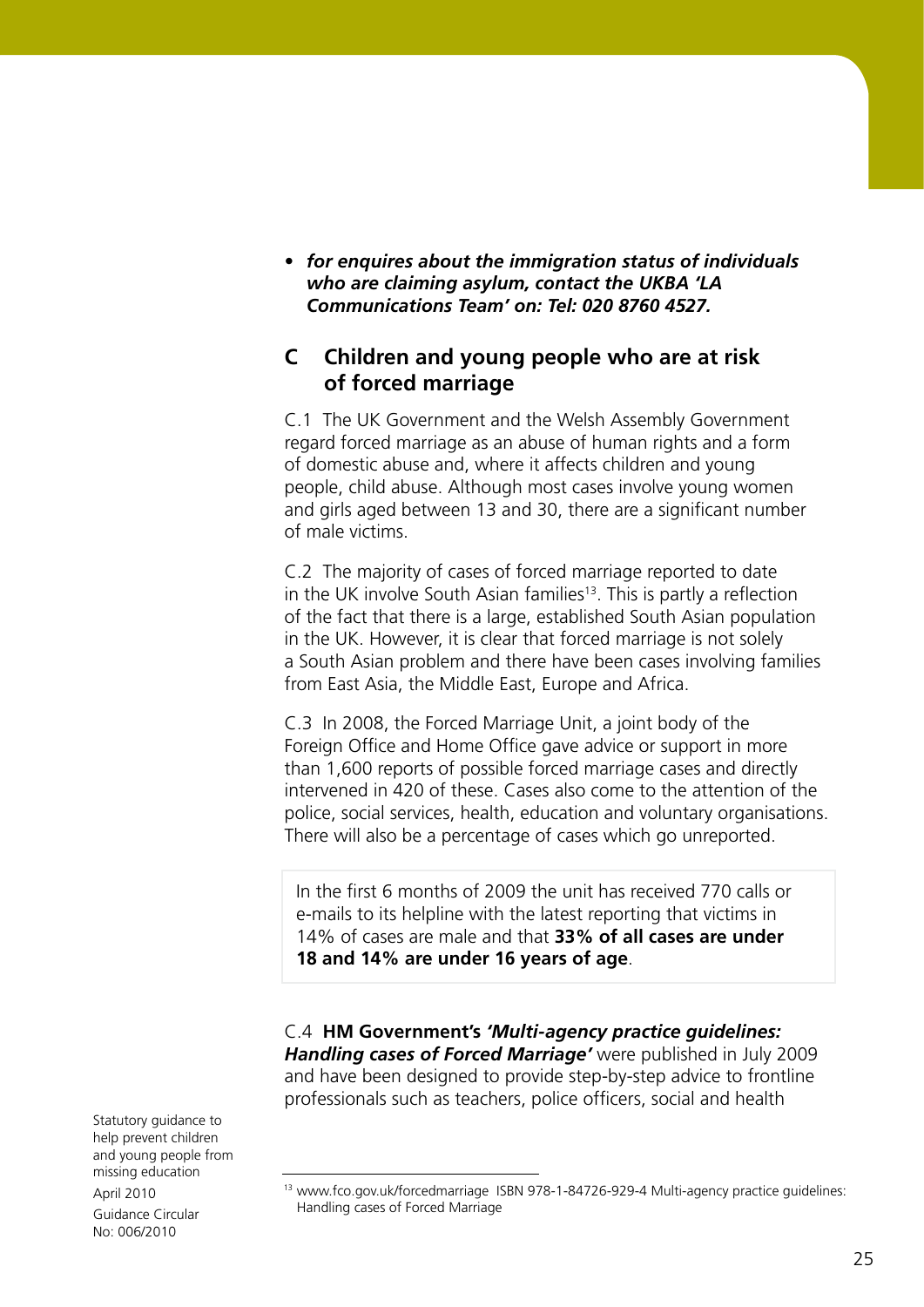care professionals and housing officers, to help them to work more closely together to better identify and protect children and young people at risk of forced marriage. They have been produced to complement the statutory guidance **'The Right to Choose'**, which came into force with the launch of the Forced Marriage (Civil Protection) Act in November 2008, which sets out the broader strategic responsibilities of Chief Executives and senior managers in tackling forced marriage locally.

#### *Practice Guidelines:*

www.fco.gov.uk/resources/ur/pdf/FM-Guidelines

#### *Guidance:*

http://www.fco.gov.uk/en/fco-in-action/nationals/forced-marriageunit/fmconsultation1 http://wales.gov.uk/topics/childrenyoungpeople/publications/righttoc hoose/;jsessionid=RJvCKydbY6xdtL6pb4KGwkc7lx8Bm0htDstlL42Pq

T3KyF023WYb!-826231897?lang=en

C.5 If there are any concerns that a child or young person is in danger of a forced marriage, local agencies and professionals should follow the appropriate child protection procedures and seek advice from the Forced Marriage Unit, where experienced caseworkers are able to offer support, advice and guidance. The police and local authority social services department should also be contacted. All those involved should bear in mind that mediation as a response to forced marriage can be extremely dangerous and therefore under **no circumstances should local authorities approach family members** about a forced marriage, as they may agree with what is being done to the young person, and may themselves be involved in taking the young person abroad to force them into marriage. Approaching them could thus jeopardise a young person's safety and put them in greater danger of physical violence. Refusal to go through with a forced marriage has in the past, been linked to so called 'honour crimes'.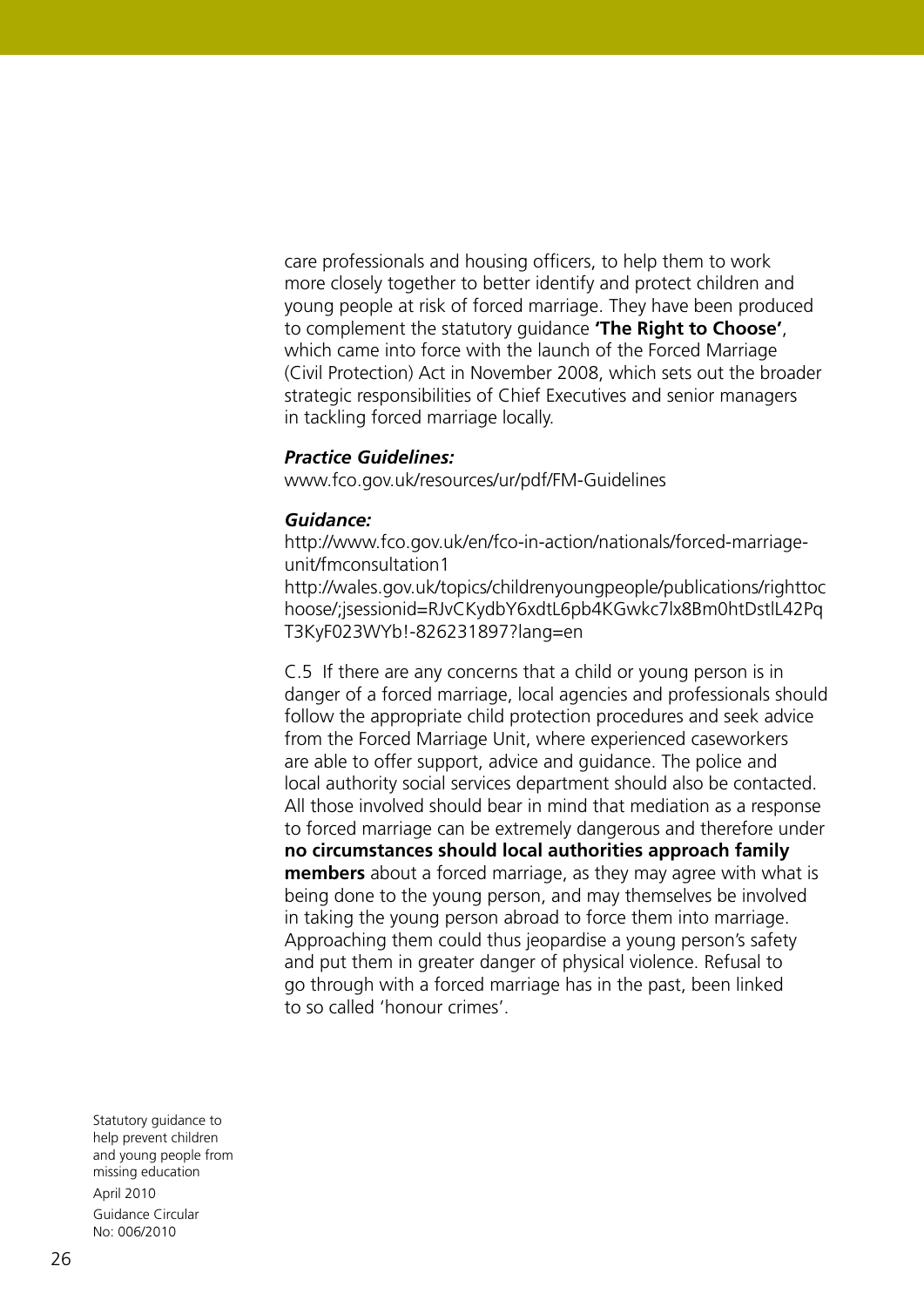**The Forced Marriage Unit runs a public helpline that provides advice and support to both practitioners handling cases of forced marriage and to victims themselves. Call 020 7008 0151 between 9am-5pm Monday to Friday or email fmu@fco.gov.uk**

**For out of hours emergency advice, call 020 7008 1500 and ask for the FCO Global Response Centre.** 

**Further information can be found by visiting www.fco.gov.uk/forcedmarriage**

#### **Good Practice - A local approach**

South Wales Police have a Forced Marriage/Honour Based Violence Unit. Information Helpline 0800 0132279 Forcedmarriage.HBV@south-wales.pnn.police.uk

*Appendix 5 contains suggested actions for schools and local authorities to raise awareness and better identification of risks around forced marriage.*

"Cultural heritage is important to many people, but it cannot take precedence over standards of childcare embodied in law".

> *Lord Laming - Report into the death of Victoria Climbié*

### **D Children and young people who are taken on extended holidays or heritage visits by their family**

D.1 Whatever concerns there may be about taking a child or young person abroad for an extended period of time, it is important to recognise the positive outcomes in terms of maintenance of language, culture and faith that could result from such a visit. A sensible balance must be struck between the legitimate needs of families to maintain links with their extended families and countries of origin on the one hand and the need to limit the time spent away from school, both in terms of duration and frequency.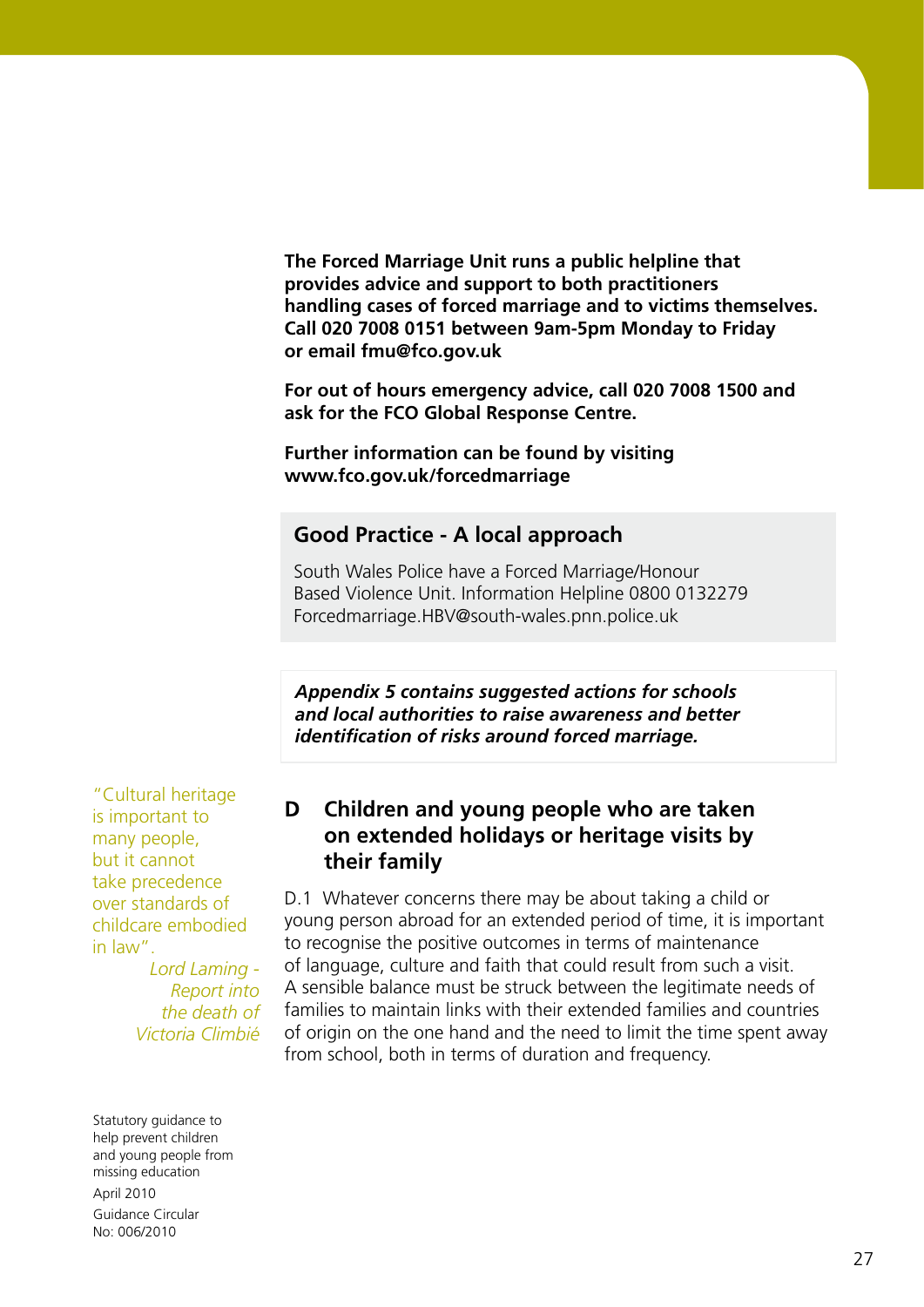D.2 It is recognised that significant absence from school during term time can have a negative impact on attainment and social development, particularly for those children and young people who have difficulties with learning or social integration.

D.3 Schools have discretion to allow up to 10 days absence during term time in a school year if they believe that the circumstances warrant it (regulation 8 of the Education (Pupil Registration) Regulations 1995. However, this is entirely at the discretion of the head teacher. Parents should always be asked and expected to inform the school in advance of any proposed extended holidays and heritage visits including an anticipated return date. Where possible, schools should seek to obtain contact details for the visit as well as contact details of a relative or friend who could be contacted for information in the UK if this was required.

#### *Appendix 6 contains an example of a home school contract between school and parents for an extended holiday.*

D.4 Failure to return on the agreed date should prompt welfare concerns and enquiries should begin at this point. A child or young person who goes missing from education may be considered to be at risk of significant harm. The school should follow the normal procedures for investigating pupil absence (i.e. telephone calls, letters, invitations to meetings at the school etc). If no satisfactory explanation has been received the matter should be referred to the EWS to locate the young person and if there are any additional concerns, particularly if a school has any reason to be concerned that an older pupil is being taken out of the country against their will, and forced marriage may be a risk, or that there may be another child protection issue associated with extended leave, these concerns should immediately be referred to the statutory authorities for consideration.

D.5 Under the All Wales Child Protection Procedures (2008)<sup>14</sup>, should a strategy meeting relating to a child or young person be convened, the education authority should be notified and invited to the meeting.

<sup>14</sup> http://www.ssiacymru.org.uk/index.cfm?articleid=298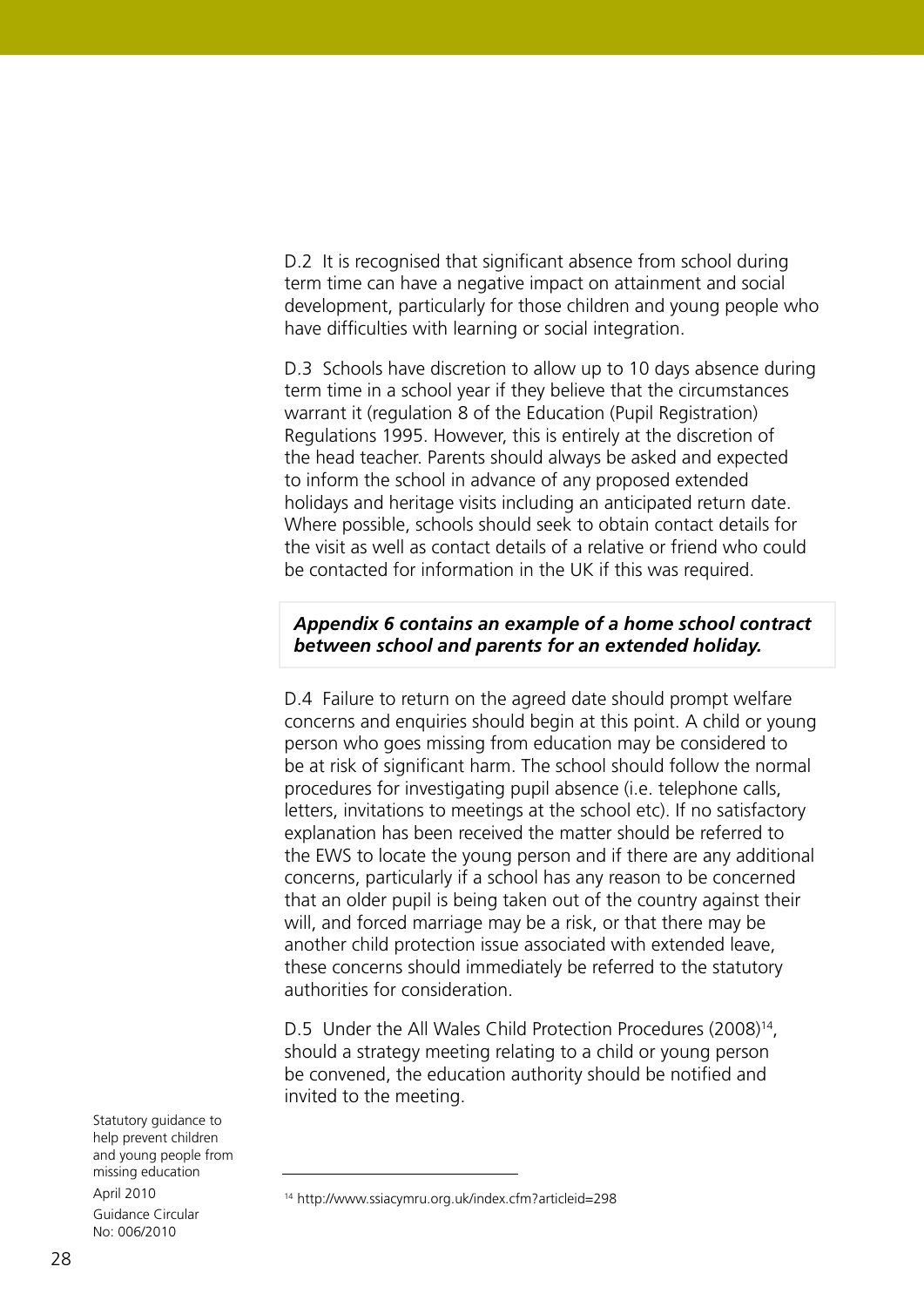D.6 If, after four weeks, reasonable efforts to locate the pupil prove unsuccessful, then the school have the right to remove the child from the school register (regulation 9 (1) (g) of the Education (Pupil Registration) Regulations 1995. This should only be undertaken after consultation with the Education Welfare Service. The school should then create a "lost pupil" common transfer file (CTF) with XXXXXXX as the destination. This CTF should be immediately uploaded onto the s2s secure site where it will be held in the Lost Pupil area of the site.<sup>15</sup>

D.7 Further guidance and good practice advice on the use of s2s and deletions from the register are included in section 6 later in the document.

## **Good Practice - local approaches**

Cardiff has produced 'Extended Holidays' guidance for schools and Newport has a Missing Children protocol which includes an 'Extended Vacations' policy to raise awareness of concerns should a child or young person fail to return on an agreed date. Both policies include advice for schools, home school contracts, forms for recording and monitoring absence and notifying the EWS/Local authority, as well as procedures to follow if serious concerns do arise.

# **E Children and young people at risk of sexual exploitation; including those who have been trafficked to or within the UK**

E.1 The Welsh Assembly Government has taken a number of steps to examine and address the issues of human trafficking in Wales and in April 2008 it published guidance on *Safeguarding Children who may have been Trafficked* which was issued to Local Safeguarding Children Boards and other agencies across Wales. The National Assembly for Wales has also set up a Cross Party Assembly Group on 'Trafficking of Women and Children'. One of the key issues this

<sup>&</sup>lt;sup>15</sup> Further information on the lost pupil database and s2s is included in section 6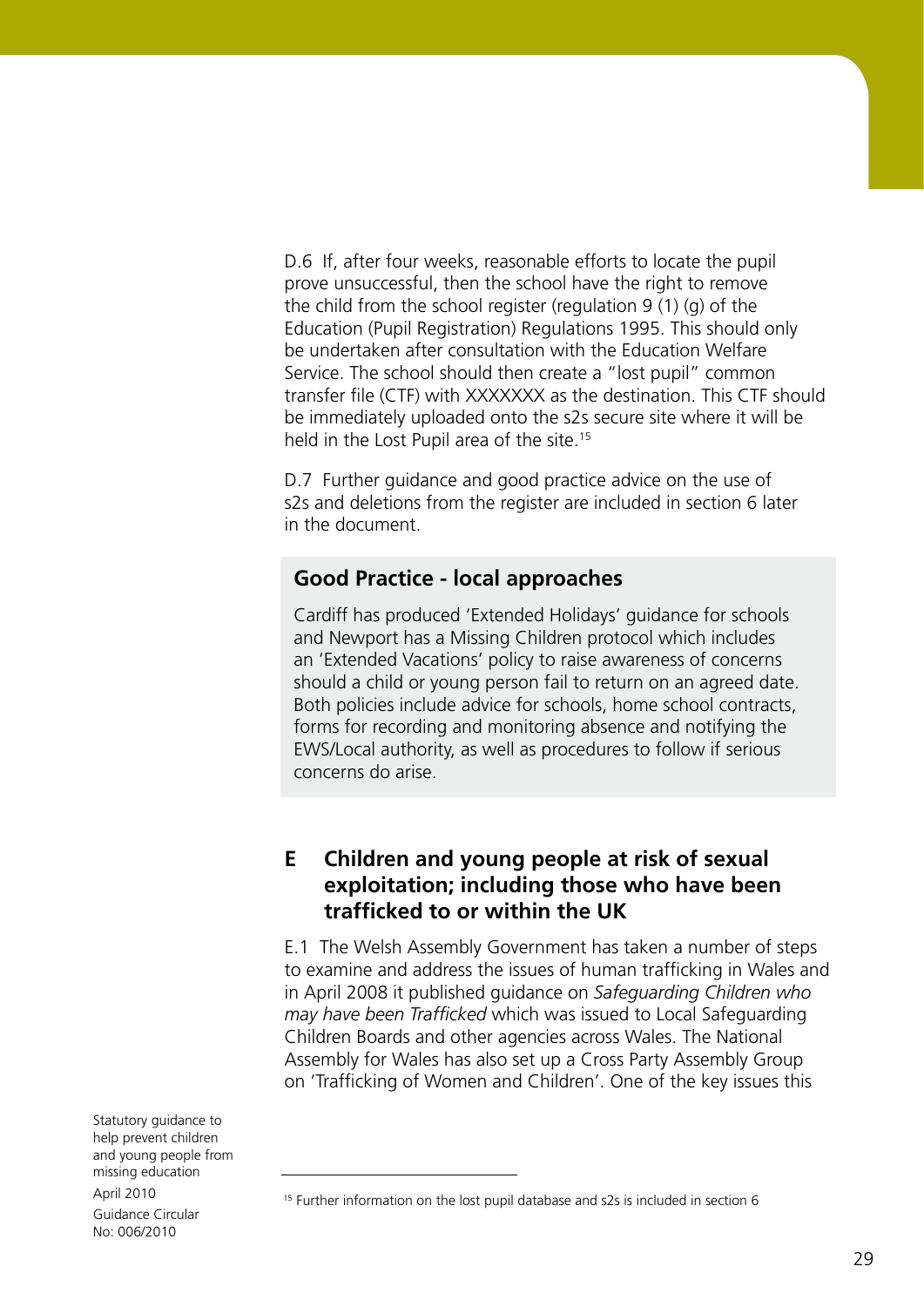group has identified is the number of children and young people going missing.

E.2 In 2009 the Office of the Children's Commissioner for Wales commissioned research by ECPAT UK (End Child Prostitution, Child Pornography and Trafficking of Children for Sexual Purposes) into Child Trafficking in Wales. 'Bordering on Concern'16 the resulting report found evidence of children and young people who may have been trafficked into, within and out of Wales. Victims had been identified throughout Wales and there was significant information to indicate that areas outside of South East Wales have encountered trafficked children and young people. Little specific information was available about how each child had arrived in Wales, but in this study, the majority entered the UK through the South East of England.

E.3 As trafficking involves the movement of people with the intention to exploit them, this movement can also take place within borders - this means that UK citizens can be trafficked within the UK, and children and young people from abroad who are vulnerable can be trafficked around the country after their arrival in the UK. This is referred to as 'internal trafficking'. UK citizens who are subject to 'internal trafficking' tend to be girls, aged 12-16, some of whom are already vulnerable as a result of disengagement with school or because of problems at home. A process of grooming occurs before they are taken to other places in the UK to be sexually exploited, though it is important to recognise that sexual exploitation is not the only reason why children and young people might be trafficked and the exploitation might for example take other forms such as domestic servitude, credit card and benefit fraud.

E.4 The report highlighted three core issues in relation to trafficked children and young people: attitudes, knowledge and practice. The research reported that attitudes as to whether trafficking could happen in Wales varied greatly, but some practitioners struggled with the idea that it was taking place in their local area. Trafficking was spoken about as something that 'happens elsewhere',

<sup>16</sup> http://www.childcomwales.org.uk/en/publications-list/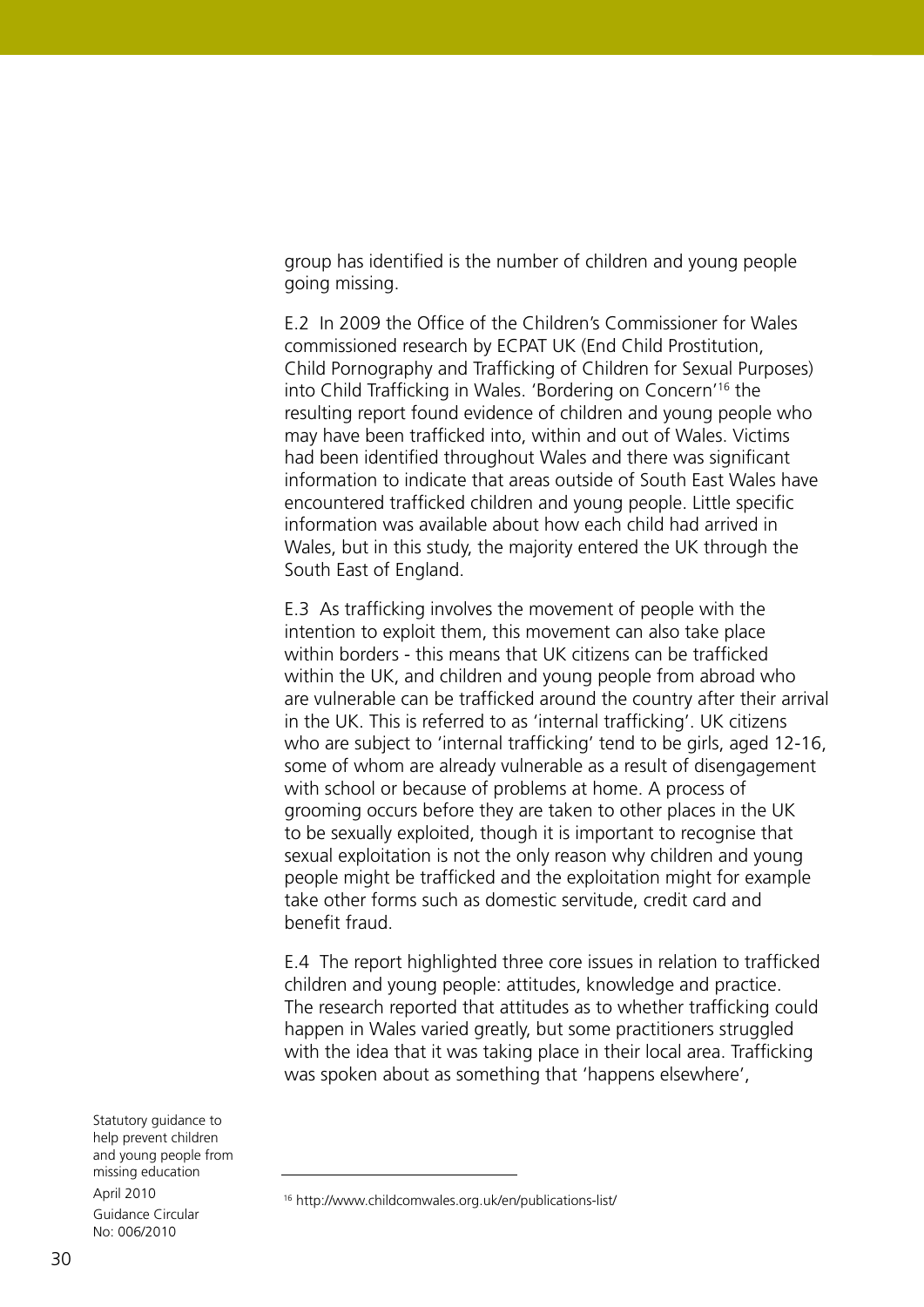especially in cities in South East Wales with practitioners citing newspaper reports as evidence of this.

#### **Accepting the possibility that child trafficking can happen locally is the foundation for all future action and intervention. Identification of trafficked children depends on the acceptance of the possibility that the problem actually exists.**

E.5 As advocated in the Assembly Government guidance, Local Safeguarding Children Boards should work with a range of agencies to deliver preventative measures and consider trafficking as part of their local needs assessment, where necessary taking action to address this as an explicit part of LSCB business planning (which may in turn be part of the Children and Young People's Plan). They should also provide training for staff to acquire knowledge, practice effectively and ensure that children and young people who may have been trafficked are always protected. Boards should also take steps to develop local protocols for handling suspected cases of child trafficking.

E.6 It is essential to ensure that there is good co-ordination and sharing of information across the relevant agencies. Children and young people trafficked into the country would be very unlikely to come to the attention of local authorities, particularly if they are being used for domestic servitude or commercial sexual exploitation. Local authorities need to have a link with the UK Borders Authority (contacts previously detailed) and also to have good relationships with community and faith groups and encourage them to come forward to report a concern.

E.7 Local agencies need also to be aware of the role of the UK Human Trafficking Centre which operates the National Referral Mechanism. Since April 2009 new arrangements have come into force for all suspected cases of human trafficking. Any suspected case of human trafficking must be referred via the National Referral Mechanism. Referral of suspected cases involving children and young people must be made by the lead professional or their equivalent in local authority social service departments acting on behalf of the Local Safeguarding Children Boards.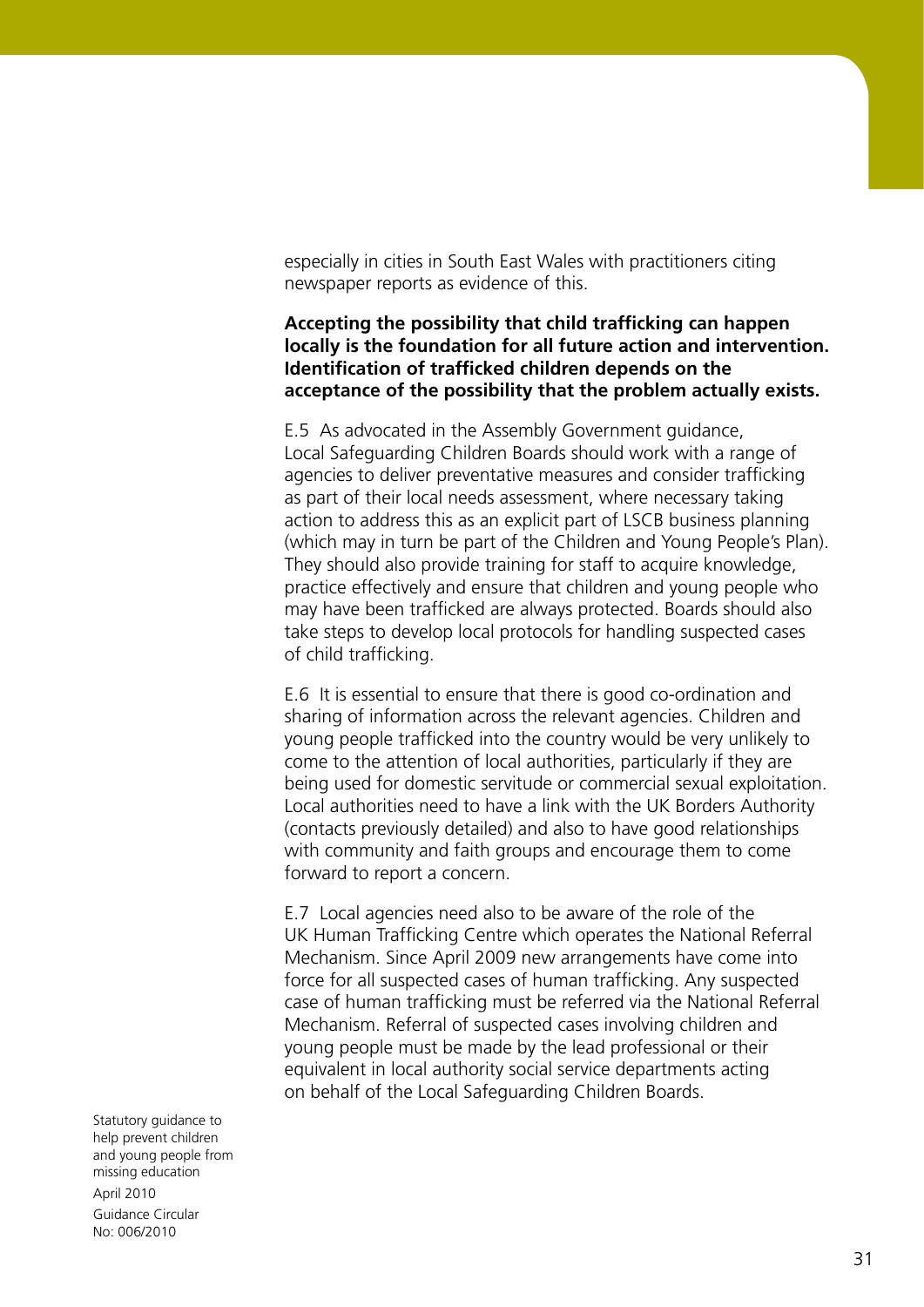## **Good Practice - A local approach**

Cardiff LSCB has developed its own 'Multi-Agency Protocol for Safeguarding Children Who May Have Been Trafficked' building on the recommendation for such a protocol to be developed by LSCBs in 'Safeguarding Children: Working Together under the Children Act 2004, guidance to LSCB'. The protocol is available from Cardiff Council's website:

#### **www.cardiff.gov.uk**

#### **F Children of Migrant Workers**

F.1 Wales is attracting an increasing share of migrant workers, mainly from European Union countries. The great majority of migrant workers are employed in the unskilled labour market and on a short term basis. Due to the transient nature of lifestyles and English not being their first language, many families may move in and out of authorities and be unaware of services including education or unsure of how to access them. They may not be clear of the legal duties of parents in the UK as defined in the Children Act 1989 particularly where this differs from their country of origin.

F.2 Professionals need to be aware that the age of consent varies throughout Europe, and it is possible that a 14 year old may be legally married and be either pregnant or a parent. Under UK law, they remain entitled to receive an education, and suitable arrangements would need to be made.

#### **Good Practice - A local approach**

Translation of Wrexham's website is available in 12 different community languages (as well as English and Welsh) and the education section contains information for parents and carers including admission procedures, school attendance, punctuality and absence, and policies in relation to education in all these languages. The section also contains information on help with life events including dealing with domestic violence.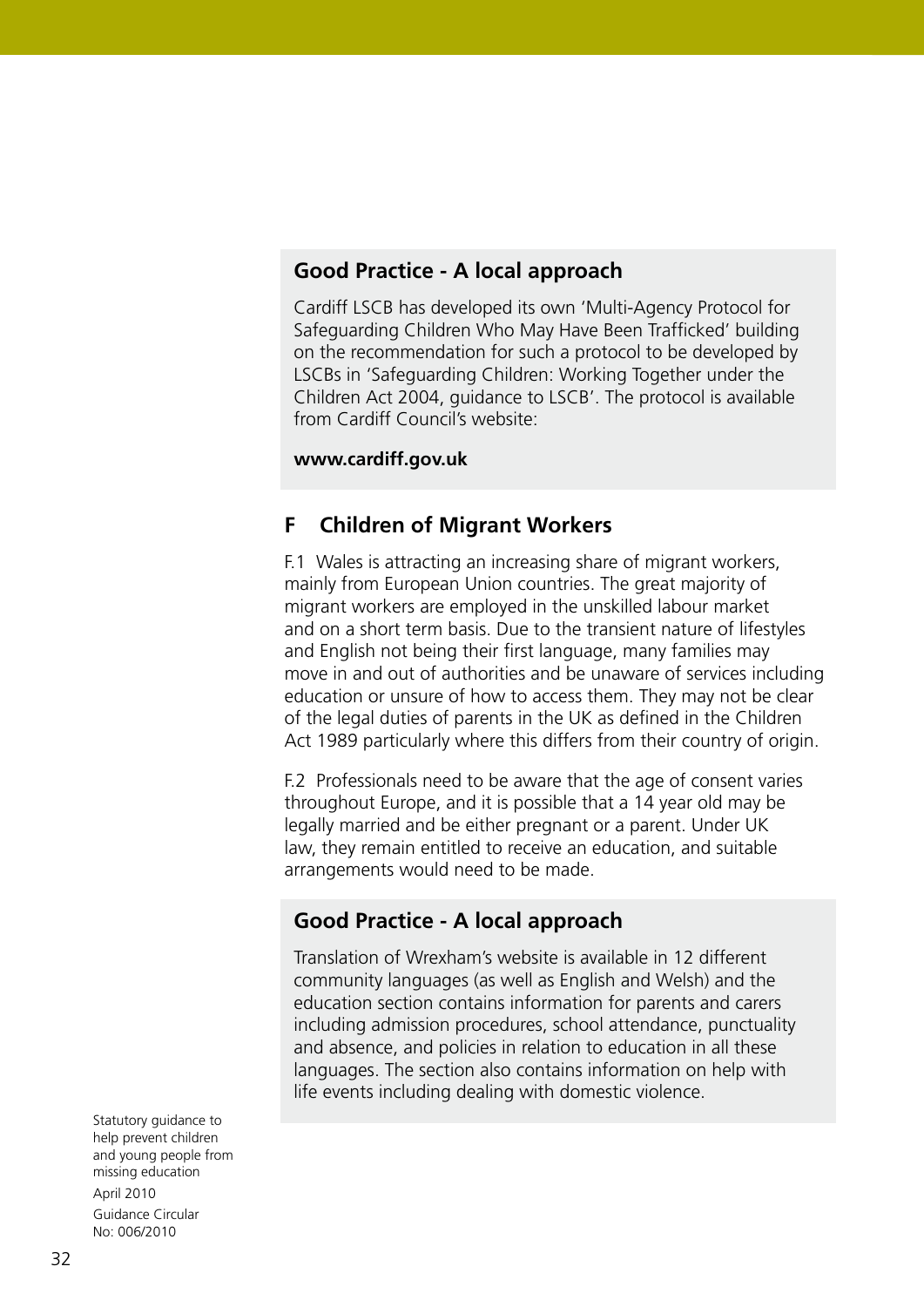## **Good Practice - A local approach**

A Community Safety Project, 'The Open Door Project', has been set up in the Flintshire area which provides information and guidance using interpreters. It provides help and support to access public services, information on community safety issues as well advice on a wide range of matters including child care, education, legislation etc. The project was set up in response to assist Polish nationals who moved to Flintshire to live and find work but other nationalities attend, such as Slovaks, Lithuanians and Latvians.

# **G Children and young people with a Gypsy, Traveller or Roma background and children from transient families**

G.1 Children in Gypsy, Traveller or Roma families have the lowest attainment rates of any learner group and are the group most at risk of disengagement from school. Local Authority Traveller Education Services provide specific support for these children and young people and provide advice on the best strategies to promote inclusion and achievement. Mobile family lifestyles mean that these children and young people are most at risk of going missing from education or of having interrupted learning. Accommodation issues can have an impact; Gypsy Traveller families living on unauthorised sites are often subject to unpredictable forced movement which hinders access to education. Other factors which may also impact include:

- failure to make a successful transition from primary school to secondary school, due to traditional beliefs that primary education is sufficient;
- negative experiences of education due to generational social exclusion and racism; and
- the challenge to education providers of ensuring coherent service provision when families frequently move from place to place within a local authority area, across authority boundaries and, sometimes, to other parts of the United Kingdom and abroad.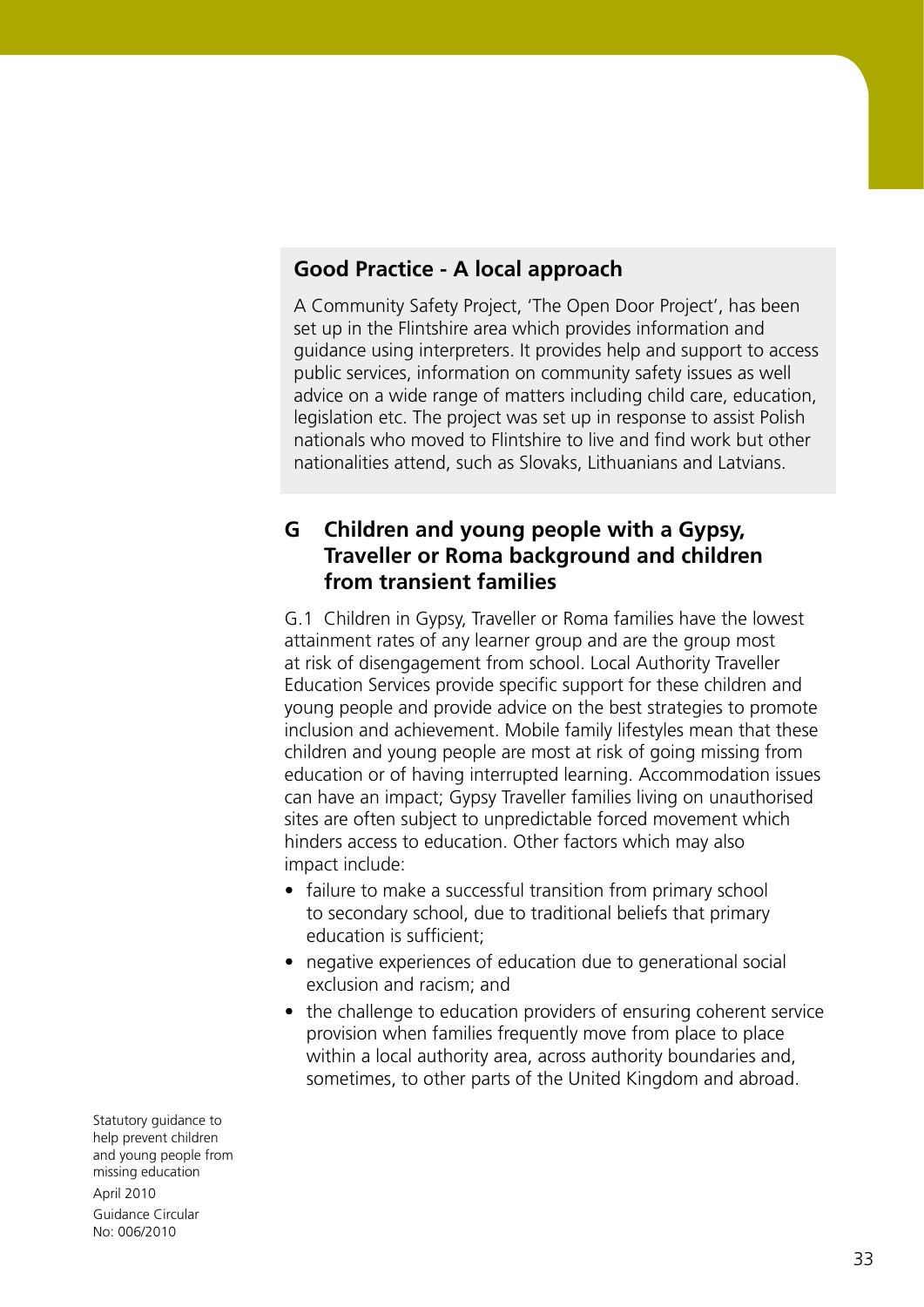G.2 It is vital that children and young people in these circumstances are identified quickly to ensure that suitable educational arrangements are made for them.

G.3 Further information on supporting Gypsies and Travellers in education can be found in the Welsh Assembly Government Circular 03/2008 'Moving Forward - Gypsy Traveller Education.

#### **Good Practice - A local approach**

Pembrokeshire have established The Priory - a learning centre in a primary school for Gypsy Traveller Learners who are not in mainstream education aged 11-18. The centre works with approximately 200 Gypsy Travellers who would traditionally have left formal education at the point of transition to secondary school and provides learning opportunities based on a curriculum tailored to their needs and which respects their culture and heritage. Learners with no previous education start with basic levels of literacy and numeracy with the first objective being to improve reading skills. The teaching approach is based on modules which include: driving; citizenship; food hygiene; Wales, Europe and the world; leisure; health and safety; 'what do you think?' and sport.

#### **Good Practice - A local approach**

As well as providing support to learners in schools Flintshire Traveller Education Service has a peripatetic service that visits Traveller sites and homes in order to provide support for those children and young people not registered at any of the county's schools.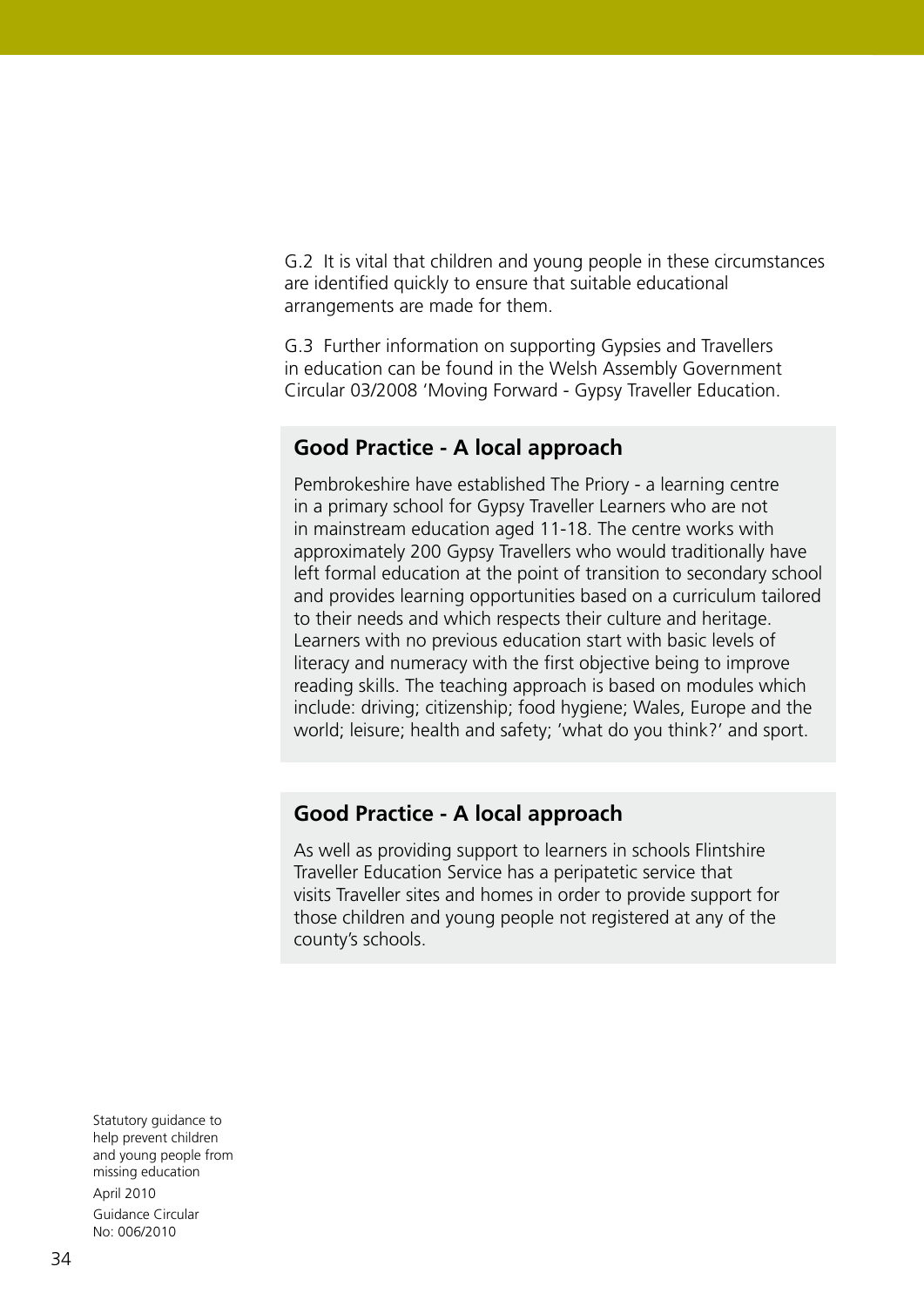# **Good Practice - A local approach**

Carmarthenshire has developed good links with Neath Port Talbot who make them aware when children and young people will be travelling to their authority so provision or registration in local schools can be arranged as soon as possible. Arrangements are also in place with Pembrokeshire who will alert Carmarthenshire when the circus will be heading for their authority. Education Welfare and Environmental Health practitioners make joint visits as soon families arrive in order to support and encourage engagement with learning for the time that they are resident in the county.

# **H Children and young people from homeless families living in temporary accommodation, houses of multiple occupancy or bed and breakfast**

H.1 Living in temporary accommodation can have serious consequences on children and young people's well-being. Placement in temporary accommodation, often at a distance from previous support networks or involving frequent moves, can lead to individuals and families falling through the net and becoming disengaged from education, health, social care and welfare support systems.

H.2 Children and young people may experience considerable disruption to schooling and, as a result achieve lower educational outcomes if they are accommodated far from their original school. They may cease to attend due to transport issues, costs involved and physical distance involved in staying in their original school. They may also experience delays in being admitted to school if moving into a new area or put off applying while waiting for more permanent accommodation which may be in a different catchment area from the one in which they are in temporary residence.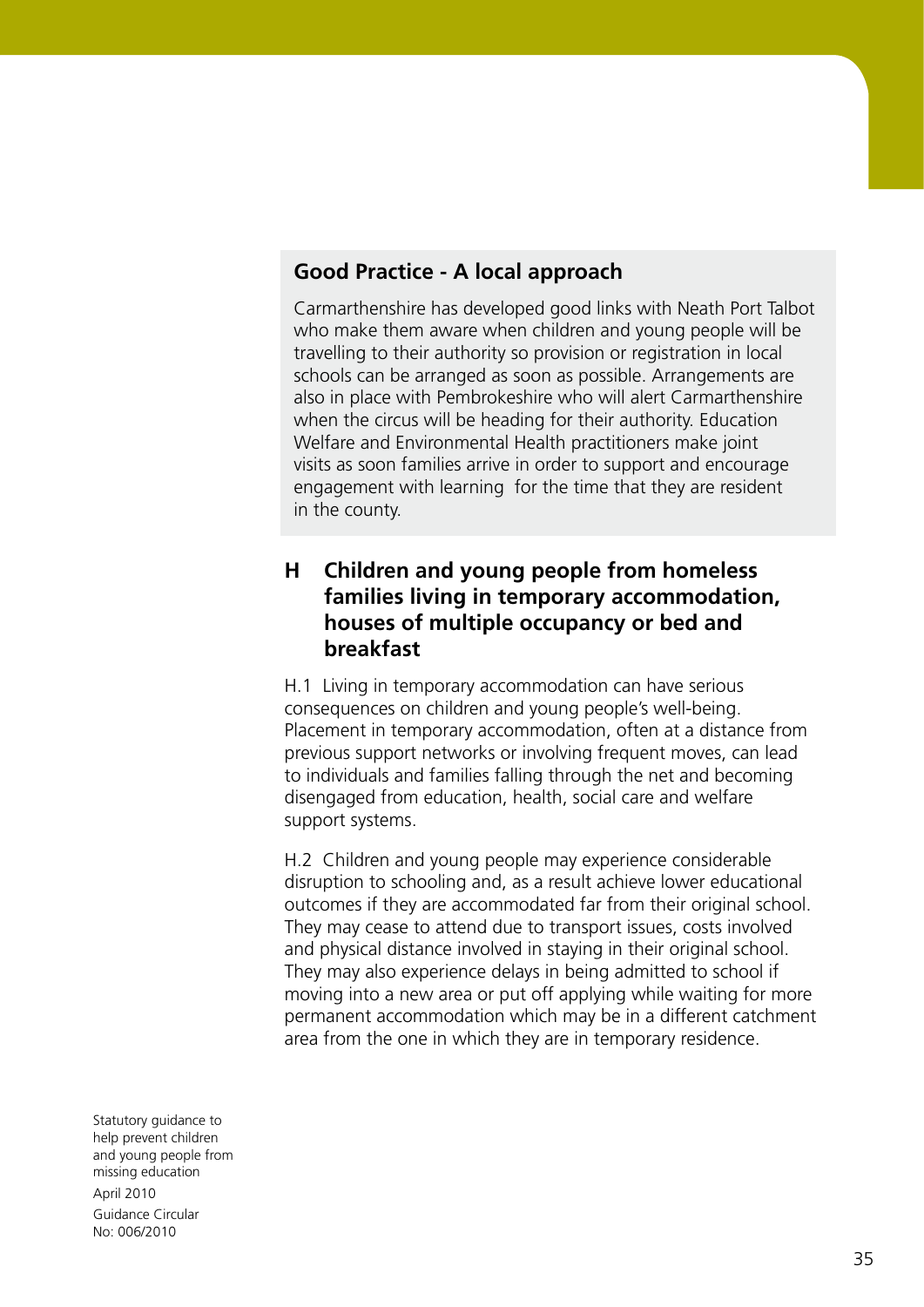H.3 It is important that effective systems are in place to ensure that the children and young people from homeless families receive services from education as well as any other specialist services because these families move regularly and may be at risk of becoming disengaged from all services.

H.4 Local authorities should look to develop protocols and processes between education support agencies, Education Welfare Service, schools etc together with hostels and housing departments. These protocols and processes should ensure that vulnerable children and young people receive support and encouragement to continue their attendance whilst living in temporary accommodation as well as providing parents with advice regarding admissions procedures and support with transportation issues.

#### **Good Practice - A local approach**

Conwy LEA have good links with B&B homeless hostels in their area with effective communication channels and referral routes for when families with children become homeless, as well as notification routes when they move into rented accommodation to ensure those families do not fall from view. They are looking to formalise these arrangements through the development of a Service Level Agreement.

# **I Children and young people from families fleeing domestic violence and those living in women's refuges**

I.1 When following up missing children and young people where it is known that there may be issues around domestic abuse; the EWS should not make contact with other family members as this could inadvertently compromise the safety of the child or young person. Enquiries must proceed with extreme sensitivity and this in itself can lead to a delay in tracing them.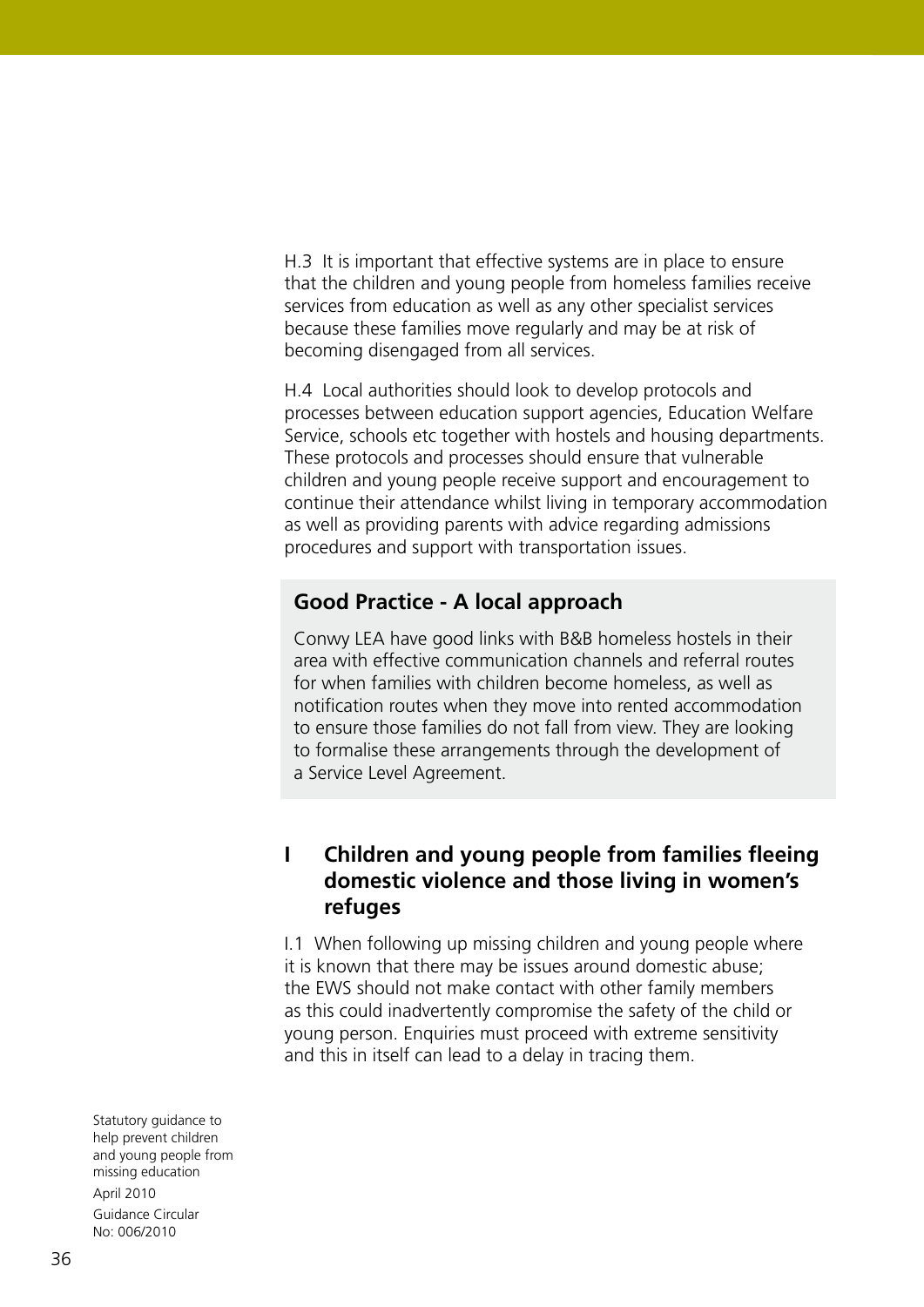I.2 In such cases it may not be considered appropriate to pass on details of a child or young person's history to a new school in case it leads the abuser to the new contact address. Local authorities should look to develop links with organisations and refuges that work in the area of domestic violence to explore the establishment of effective communication channels and referral routes and ensure that procedures are in place to safely transfer records where possible, contact previous local authorities to inform that the child is safe and well, and explore with them if there are other concerns, e.g. child protection.

# **Good Practice - A local approach**

Torfaen has developed a protocol with their local Women's Refuge so that staff have agreed procedures to follow when a family moves to one of their refuges thus ensuring information is shared safely and admission to designated schools is supported.

#### **J Children and young people with long-term medical or emotional problems**

J.1 Children and young people who have either an acute or a prolonged illness are at risk of missing out on educational opportunities and may face difficulties reintegrating into mainstream schools due to prolonged absences, either as a result of ill health or because of frequent attendance at clinics and hospitals. There is a particularly high risk of them getting lost in the system, especially when they are discharged from hospital to provision in another authority.

J.2 A range of issues need to be addressed at a local level to ensure health and education services work together in a supportive, co-ordinated way to support the child or young person to develop and achieve their full educational potential. This includes developing processes for effective communication between hospital provision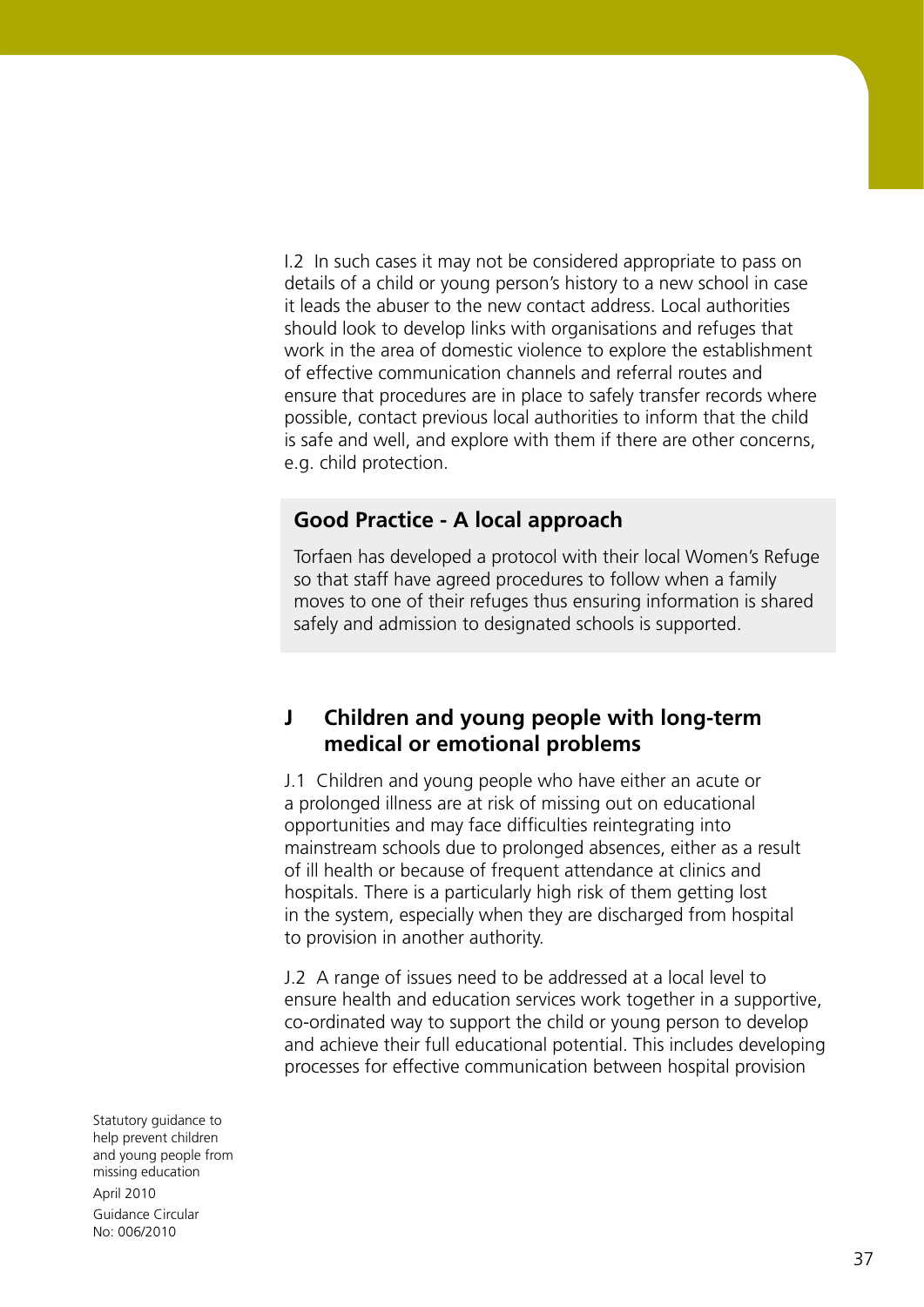and home LAs to support the re-integration of a child back into school after treatment for acute illness or injury.

J.3 Section 19 of the Education Act 1996 places the responsibility for providing education for children and young people with medical needs on the LEA.

J.4 Detailed guidance on the education of children with medical needs is contained in Circular 34/97- Supporting Pupils with Medical Needs, Circular 57/94 - The Education of Sick Children and Section 2 of the Welsh Assembly Government's Inclusion and Pupil Support.

# **K Looked After Children and unaccompanied asylum seekers**

K.1 It is well documented that children and young people in care are vulnerable to missing out on education due to the major disruptions in their lives which they frequently face. Section 22 of the Children Act 1989 (inserted by section 52 of the Children Act 2004) places a duty on local authorities to promote the educational achievement of Looked After Children. Duties of co-operation under section 25(2) (c) of the Children Act 2004 include education, training and recreation.

K.2 In 2007, the Welsh Assembly Government issued *Towards a Stable Life and a Brighter Future* - regulations and guidance to strengthen the arrangements for the placement, health, education and well-being of Looked After Children and young people<sup>17</sup>. This included a requirement for local authorities to appoint Looked After Children Education Co-ordinators, to co-ordinate the child or young person's personal education plans and address their education needs and those of care leavers in the local authority area. It also strengthened the existing requirement for Looked After Children to have Personal Education Plan using powers under the Children Act 2004.

<sup>17</sup> http://wales.gov.uk/topics/childrenyoungpeople/childrenfirst/publications/ stablelife/?lang=en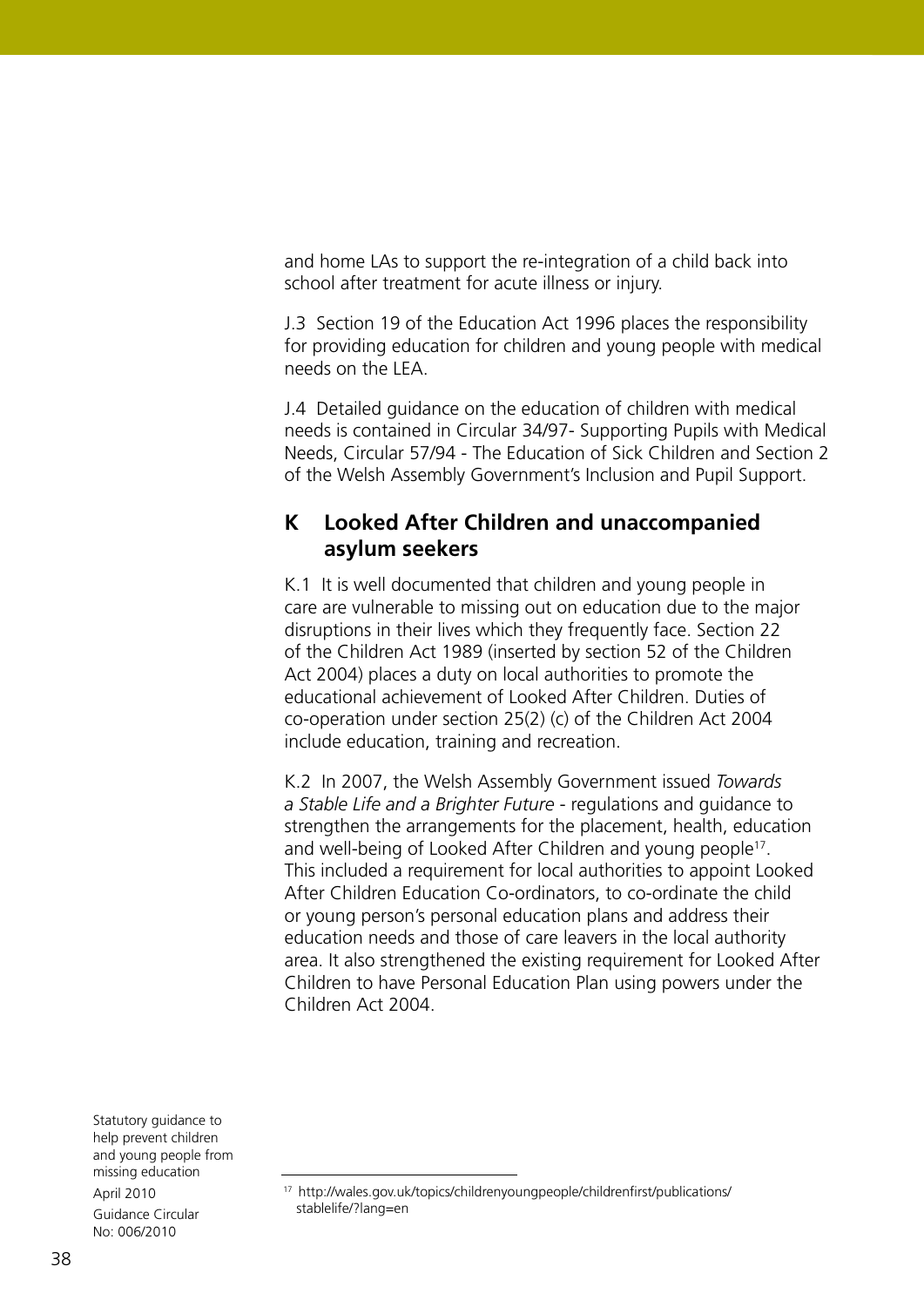K.3 In addition, Children's Homes<sup>18</sup> are required to appoint a link worker to promote the educational achievement of Looked After Children.

K.4 All schools must have a designated member of staff for Looked After Children.<sup>19</sup> These members of staff are well placed to assist when identifying those Looked After Children currently in school who may be at greater risk of going missing from education.

K.5 Stability of schooling is essential for children and young people who are looked after by local authorities. Where a child or young person goes missing from their care placement, they are rarely absent for long. It will be important that their school place is kept open until there is agreement between the school and the authority with responsibility for their care that this place is no longer necessary.

K.6 Where a change of care placement necessitates a change of school, education and social care colleagues should work closely to identify appropriate education provision simultaneously. There is a duty to ensure that children and young people who are looked after are re-engaged with education within twenty days.

K.7 The Education (Admission of Looked After Children) (Wales) Regulations 200920 requires admission authorities to give children looked after by a Welsh local authority priority for school admissions in its oversubscription criteria for their admissions. The Regulations require admissions authorities to admit a looked after child to a chosen school when an application is made outside the normal admission round. The admission authority cannot refuse to admit the child unless doing so would seriously prejudice the efficient education or the efficient use of resources. An admission authority that wishes to refuse admission of a looked after child must make a reference to the Welsh Ministers for determination within seven days of the application being made.

<sup>&</sup>lt;sup>18</sup> Regulation 11 of the Children's Homes (Wales) (Miscellaneous Regulations) 2007

<sup>&</sup>lt;sup>19</sup> The Children and Young Person Act 2008<br><sup>20</sup> http://www.opsi.gov.uk/legislation/wales/wsi2009/wsi\_20090821\_en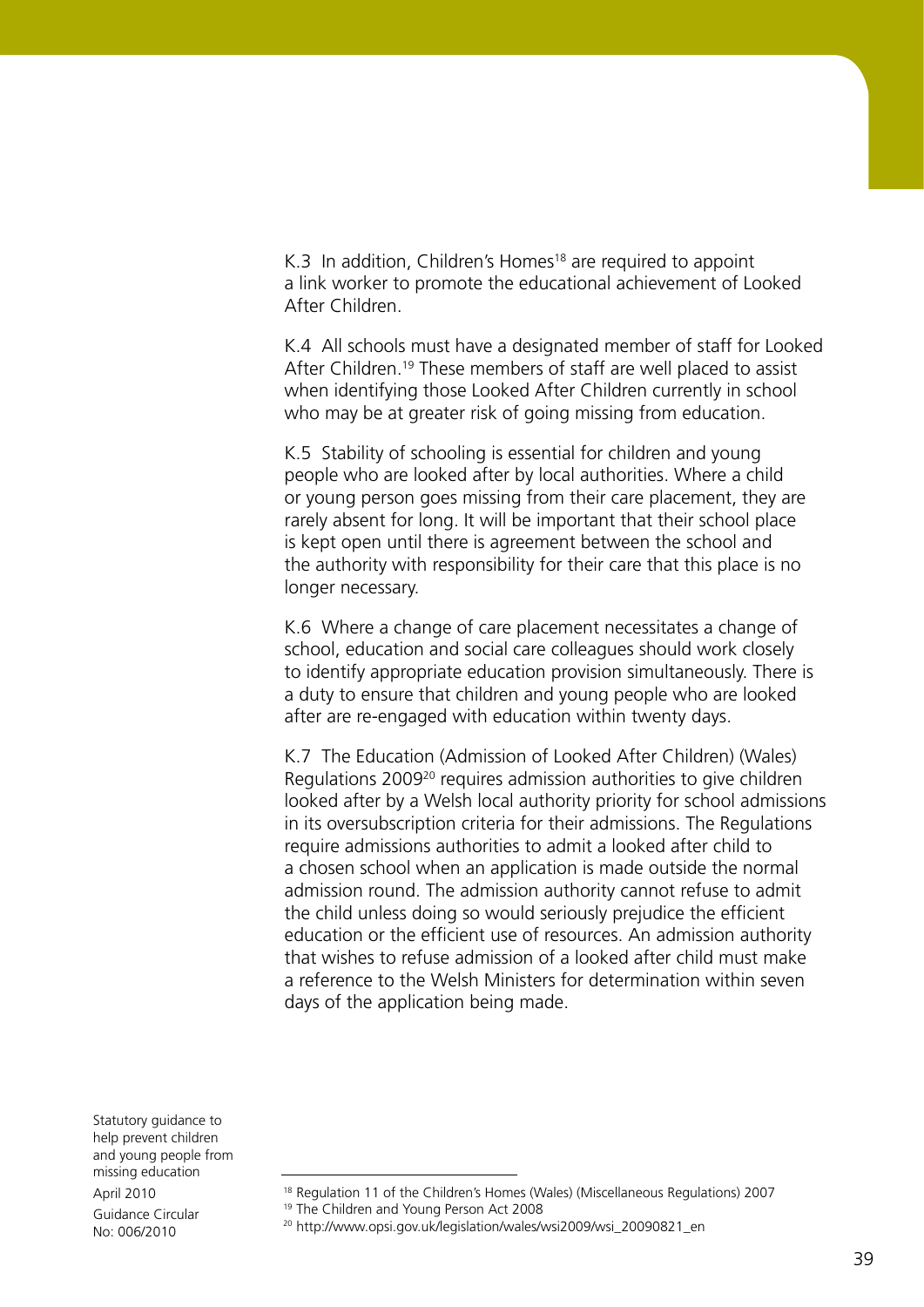#### **Good Practice - A local approach**

In Wrexham when a child or young person ceases to be looked after and is returned to parents (particularly from an out of county placement), the LAC Co-ordinator ensures that they inform the authority's Education Welfare Service to ensure that the child and their parents are supported to re-engage with appropriate education provision.

#### **Unaccompanied Asylum Seekers**

K.8 Separate data on unaccompanied asylum seekers (UASC) in Wales is not currently available as this data is not currently collected by the Home Office. A snapshot survey undertaken by the Welsh Assembly Government in 2009 indicated that there were 140 UASC being supported by local authorities in Wales. Cardiff, Wrexham and Monmouthshire accounted for four fifths of this total.

K.9 The responsibility for the provision of support and basic services to unaccompanied children or young people under the age of eighteen who do not have a relative or guardian in the UK currently remains with the local authority in whose geographical area they first seek help. These children and young people are often highly vulnerable and may have language barriers, as well as emotional and psychological needs from possible trauma because of events witnessed. They may have had little previous schooling. These factors are likely to present local authorities and schools with considerable challenges. There needs to be close multi-agency working with other local authority departments and non-statutory agencies to ensure that additional specialist support is provided to address need so that these children and young people can engage effectively in education. There needs to be good communication and referral routes between the Unaccompanied Asylum Seeker team and the designated CME Officer or EWS in order that they can ensure that these children and young people are monitored and remain in view.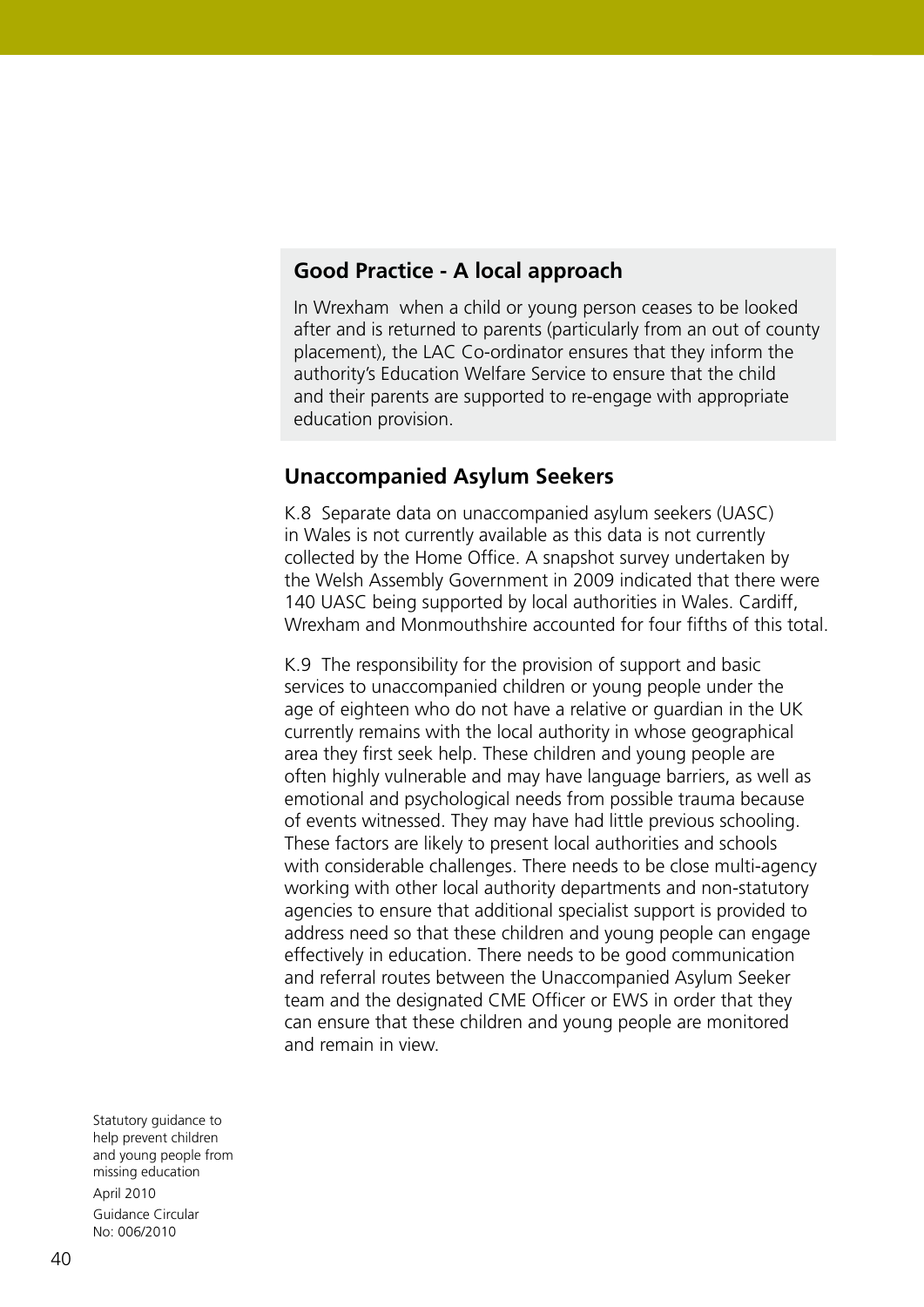# **L Children and young people who are privately fostered**

L.1 The Victoria Climbié Inquiry recommended that the Government take further steps to strengthen safeguards in respect of private fostering arrangements as a child safety issue<sup>21</sup>. Private fostering is defined in the Children Act 1989 as a child under the age of 16 (or under 18 if disabled) being placed for 28 days or more in the care of someone who is not the child's guardian, or close relative, by private arrangement between parent and carer.

L.2 The Welsh Assembly Government leaflet on private foster care 'Do you look after someone else's child'22 describes scenarios such as 'children sent to this country for education or health care by birth parents living overseas' as just one of the situations in which a private fostering assessment may be required.

L.3 A review of Welsh Local Authorities arrangements for private fostering undertaken by the Care and Social Services Inspectorate in 2008 dispelled the traditional view about the situation and backgrounds of children and young people who are privately fostered. Although a few children and young people had been sent to Wales to stay with friends and attend school most in private fostering arrangements did not fit this traditional picture. These included those:

- subject to court bail;
- estranged from parents and staying with friends' parents;
- cared for by partners of now deceased relatives or by neighbours following the death of an elderly carer;
- abandoned with queries about their immigration status;
- whose parent was in rehabilitation or otherwise unable to manage the child's needs;
- parental illness and child young carer; or
- sent to the UK to work.

Statutory guidance to help prevent children and young people from missing education April 2010

Guidance Circular No: 006/2010

<sup>22</sup> http://wales.gov.uk/topics/childrenyoungpeople/childrenfirst/publications/ fostercarers/?lang=en

<sup>21</sup> http://www.victoria-climbie-inquiry.org.uk/finreport/6recommend.htm recommendation 11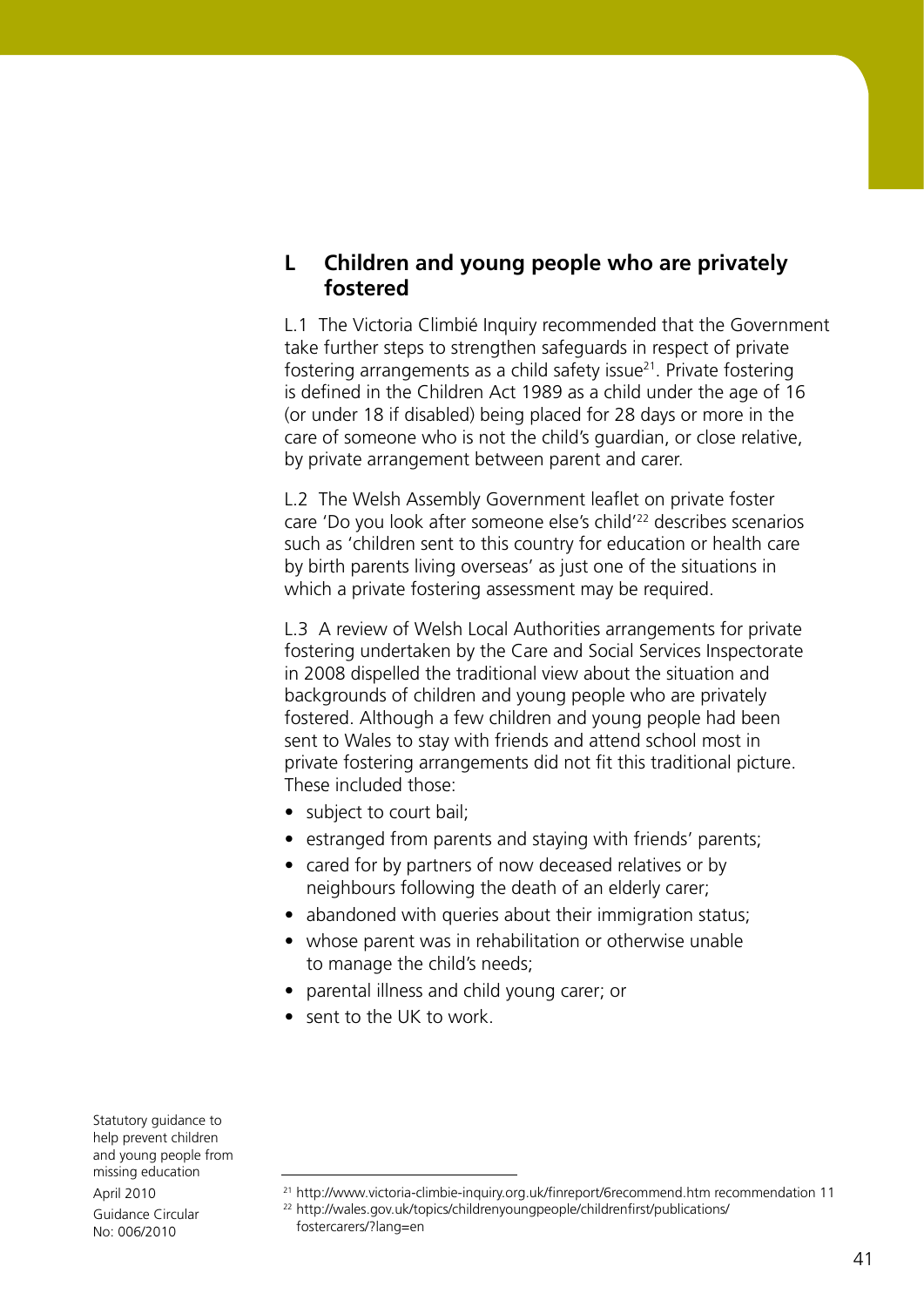L.4 The most recent data available on the numbers of privately fostered children and young people in Wales indicates that from April 2007 to March 2008 there were 73 new supervised private fostering arrangements; 10 of these arrangements relate to children born in other countries.<sup>23</sup> The review undertaken by CSSIW identified 44 privately fostered children in Wales as at 31 December 200724. The evidence from the review indicates that although numbers are small the majority of these children and young people are extremely vulnerable.

L.5 All adults (unless they are family members as defined by the Children Act 1989) who are caring for children from abroad are required by law<sup>25</sup> to notify the local authority of a private fostering arrangement (at least 6 weeks before otherwise immediately, certainly within 48 hours of the child arriving to stay) and must be subject to a private fostering assessment to ensure that they are suitable and safe carers. This is an essential safeguard for children and young people who are already vulnerable because they are without the care and protection of their parents or a legal guardian.

L.6 CSSIW's review found that the overwhelming majority of private fostering placements were not identified as a result of the notification system, but instead following intervention by social services in the course of their fulfilling other responsibilities or by referral from other agencies.

L.7 Private fostering can potentially mask child trafficking, when traffickers use the arrangement to formalise having a trafficked child in their home as a 'fostered' child. It is therefore imperative that the possibility of child trafficking be considered when making an assessment of a private fostering arrangement.

L.8 Social Service departments need to ensure that the Education Welfare/designated CME Officer is aware of these arrangements to ensure that the child or young person is tracked into suitable provision and monitored regularly.

Statutory guidance to help prevent children and young people from missing education April 2010

Guidance Circular No: 006/2010

<sup>&</sup>lt;sup>23</sup> WAG Statistics for Wales (2008C) Fostering and Adoption Intermediary services, year ending 31st March 2008)

<sup>&</sup>lt;sup>24</sup> Review of Welsh Local Authorities Arrangements for Private Fostering 2008. Care & Social Services Inspectorate Wales. (CSSIW) ISBN 9780750450140

<sup>&</sup>lt;sup>25</sup> Regulation 3 of the Children (Private Arrangements for Fostering) (Wales) Regulations 2006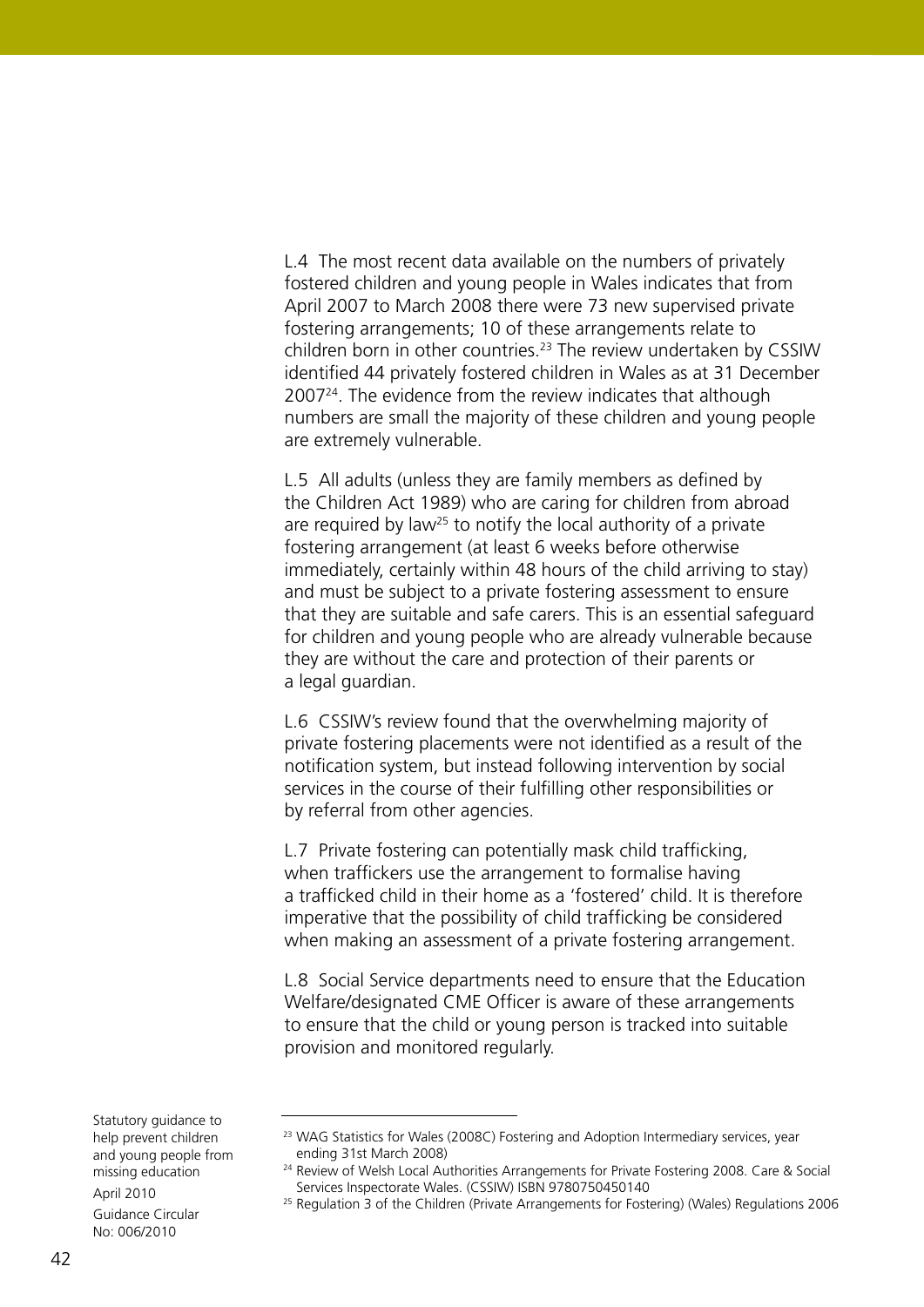# **M Young parents and pregnant young women**

M.1 Research indicates teenage pregnancy is linked with increased risk of poor educational, social, economic and health outcomes for both mother and child. They have a higher than average risk (and higher than others with a similar socio economic background) of not completing their education with most school age mothers and fathers leaving school at 16 with few or no qualifications.

M.2 We would recommend that schools notify the local authority or the EWS of all pregnant pupils at the earliest opportunity for monitoring purposes and to ensure their access to education and support in order for them to re-integrate or continue their education following the birth. This includes linking with appropriate support services to identify and provide support for each parent's needs and support to overcome obstacles to learning.

M.3 Pregnancy is never a reason for exclusion from education and health and safety should not be used as a reason to prevent a pregnant pupil attending school. It is not a reason for removal from the school roll. Schools, in liaison with their allocated/ named Education Welfare Officer/Teenage Pregnancy Coordinator, must fully investigate all cases of non-attendance at school and must never remove a pupil from roll until they have evidence that this investigation has been carried out.

M.4 Comprehensive guidance on LEA duties, responsibilities of schools, educational provision for young parents and pregnant young women is contained in The Welsh Assembly Government's Inclusion and Pupil Support, Section 2.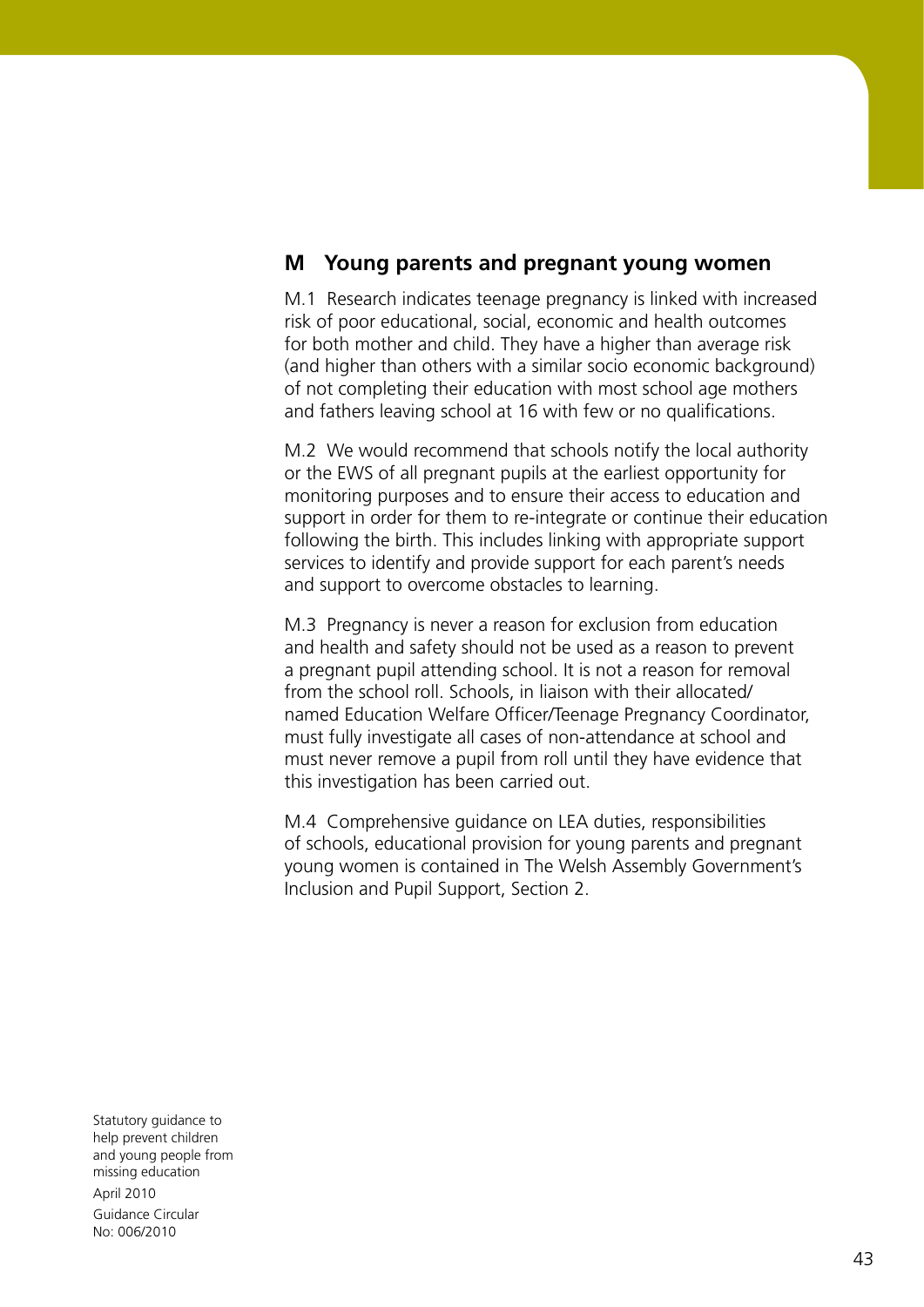## **Good Practice - A local approach**

Wrexham's 'Cyfle' Young Mother's pupil referral unit provides an integrated service with Wrexham Maelor Hospital Midwifery Service, offering GCSE education and other support to all pregnant or school age mothers with an on-site crèche. The girls remain there for about a term and a half after they have had their babies, after which time they will generally return to school although some will find that this is not possible. They will instead remain at 'Cyfle' until the end of Year 11 and sit GCSEs there, with the unit achieving a very good success rate. The majority of girls are from Wrexham's schools but the unit does accept referrals from neighbouring authorities.

#### **N Children and Young People who have been excluded**

N.1 Children and young people who are excluded from schools should not miss education. Pupils excluded for a fixed period return to their school at the end of their exclusion. The Children's Commissioner for Wales and the National Behaviour and Attendance Review highlighted that the number of exclusions from schools is likely to be far higher than official figures, due to the use of unlawful exclusion practices. In Behaving and Attending: Action Plan Responding to the National Behaviour and Attendance Review, the Assembly Government has made a commitment to assess and follow up with local authorities information collected by the Children's Commissioner for Wales on unlawful exclusions. In addition, there is a commitment to carry out a review of provision of Education Otherwise than at School (EOTAS) which will address a number of issues including the variety and quality of provision across Wales in order to develop consistent high quality education for those taught outside mainstream schools, including for excluded pupils. The introduction from 2010 of an Education Otherwise than at School (EOTAS) Pupil Level Annual data collection from local authorities will support these developments.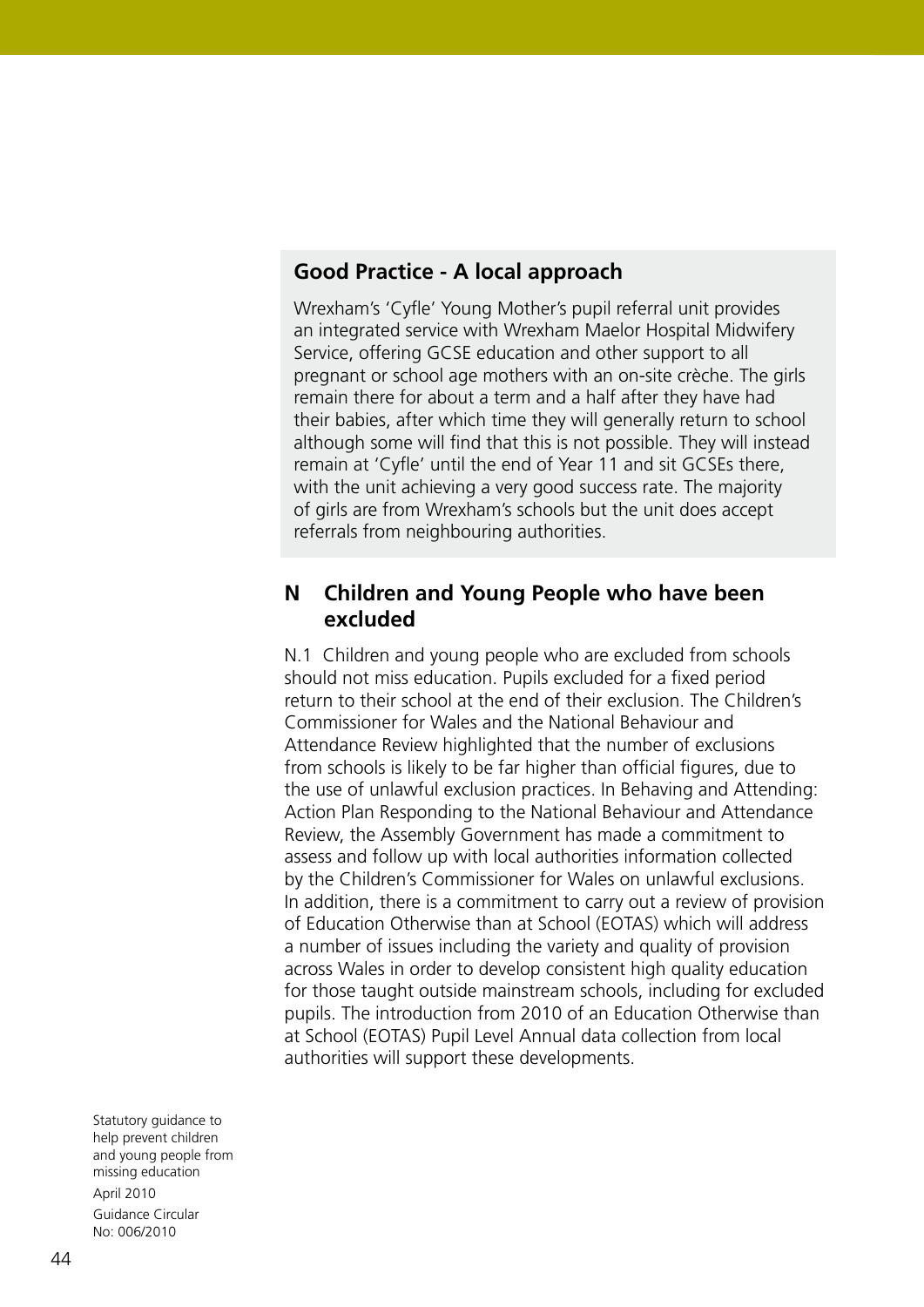# **O Children and young people previously educated within the Independent sector who are excluded or withdrawn**

O.1 All independent schools must give due consideration to Welsh Assembly statutory and non-statutory guidance in relation to the safeguarding and education of learners.

O2 There are no requirements for independent and non-maintained schools to notify the local authorities when children of compulsory school age leave the roll or to inform them of the destination where this is known to them, but we would strongly encourage local authorities to look to develop protocols for information sharing on pupil movements and establish referrals from the independent school sector.

# **P Young Carers**

P.1 Young carers are defined as children and young people who help look after a member of the family, who is sick, disabled, has mental health problems or is affected by substance misuse.<sup>26</sup>

P.2 In Wales, the 2001 Census recorded that there were approximately 860 children and young people under 18 years old providing more than 50 hours of care a week. Of these children, 240 were of primary school age. Children and young people who provide less than 50 hours of care a week are still regarded as young carers.

P.3 Research involving young carers shows that they provide a considerable amount of care for parents and other children.<sup>27</sup> Those caring responsibilities can infringe the ability of young carers to exercise their rights as set out in the United Nations Convention on the Rights of the Child including the right to education, to relax and play and to have their views respected.

<sup>&</sup>lt;sup>26</sup> Welsh Assembly Government. Children and Young People's Well-being Monitor for Wales. 2008 http://wales.gov.uk/about/aboutresearch/social/ocsropage/2008monitor?lang=en

<sup>&</sup>lt;sup>27</sup> Full of Care (June 2009) undertaken by Powys Carers on behalf of the Children's Commissioner for Wales. The research was led by young carers themselves, gathered the views and opinions from nineteen of Wales' 22 young carers projects. http://powyscarers. org.uk/s/index.php?option=com\_content&view=category&layout=blog&id=7&Itemid=66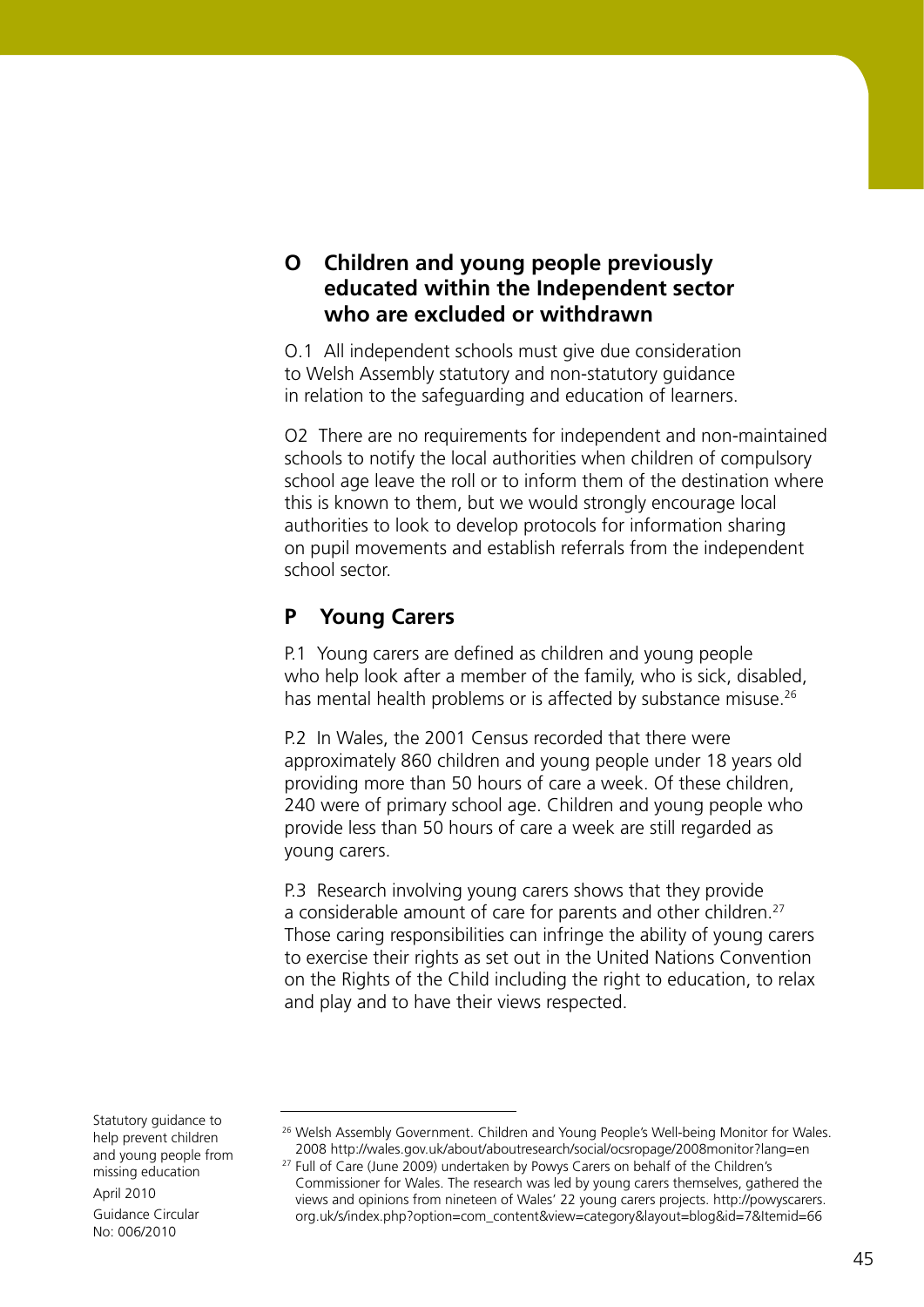P.4 Schools should work with local authorities and voluntary agencies to ensure that they are aware of the range of help and support available to young carers and consider designating a member of staff to have responsibility for young carers. They should also contribute to schemes that support them, working with local authorities and voluntary agencies.

P.5 Section 17 of the Children Act 1989 places a duty on local authorities to safeguard and promote the welfare of children and young people in their area, through the provision of services, and where possible, to promote the upbringing of children within their families. Any referrals to, or discussions with, outside agencies should be undertaken sensitively, recognising that a child or young person may fear being "put into care" if the parents are seen as unable to cope.

P.6 The Welsh Assembly Government has produced a training resource for schools 'Caring for Young Carers'28 to help schools identify, approach and help young carers. Further information is also contained in the Assembly's Inclusion and Pupil Support, section 2.

# **Q Children who are on the child protection register**

Q.1 All services and agencies have a responsibility for children who are subject to a Child Protection Plan. If a child subject to a Child Protection Plan goes missing, the Child Protection Co-ordinator must be informed immediately by the agency that has raised the concern.

Q.2 If at any time there are concerns about a child's welfare, and in particular if it is considered that a child may be, or is, suffering significant harm, established Local Safeguarding Children Board procedures must be followed.29

<sup>28</sup> http://Wales.gov.uk/topic/health/publications/socialcare/carers/carersreport3?lang=en

<sup>&</sup>lt;sup>29</sup> Safeguarding Children: Working Together Under the Children Act 2004 - ISBN 0 7504 8910 3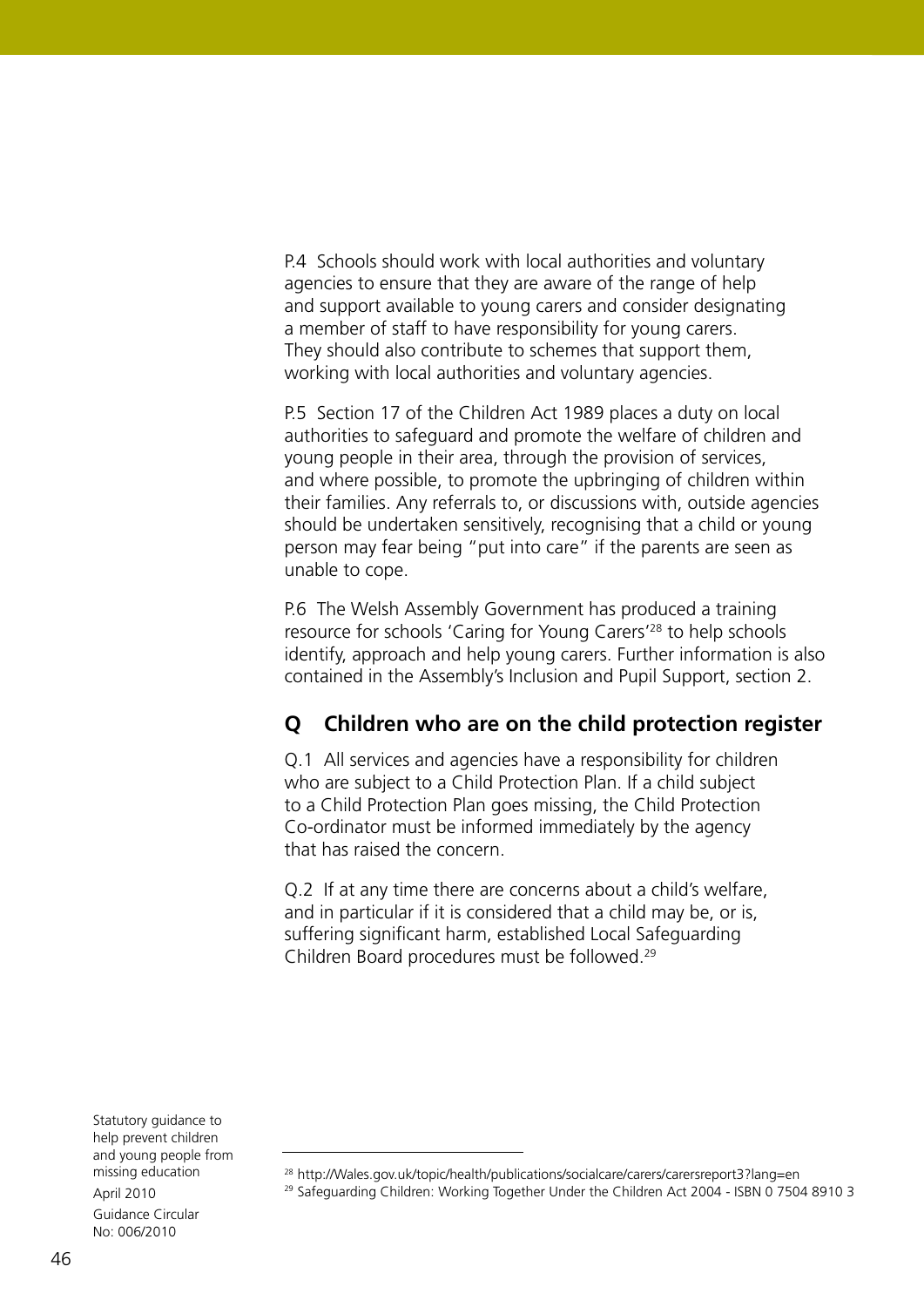# **R Children and young people who may be victims of crime - unexplained absence**

R.1 There are also some circumstances when a child or young person is absent without explanation. Most cases are relatively minor whereby the child or young person returns home quickly or is not believed to be in any serious danger. However, there are more serious cases, including those where a child or young person may become a victim of crime, such as being abducted by his/her parent, or abduction by a stranger. It is best practice for the school to contact parents on any day a pupil is absent without explanation (i.e. first day calling), including in cases where the child or young person skips lessons after registration. By contacting parents/carers the school also ensures that they are aware that their child is not in school enabling any parent/carer to take steps, where necessary, to establish that their child is safe.

R.2 When contacting parent/carers, if there is no answer; or

- the person who answered is not the parent/carer and the school is not reassured that the child or young person is at home or known to be safe; or
- the parent/carer answered but their child is not with them and they are unconcerned;

The designated member of staff for Child Protection should consider the degree of vulnerability of the child or young person, to ascertain whether it is appropriate to make a referral to social services and/ or the police. Assessing vulnerability requires a combination of professional knowledge and experience of child welfare issues and knowledge of local circumstances.

*Appendix 7 contains an 'Assessing Vulnerability Form' which has questions that may assist in making the decision to refer to social services.*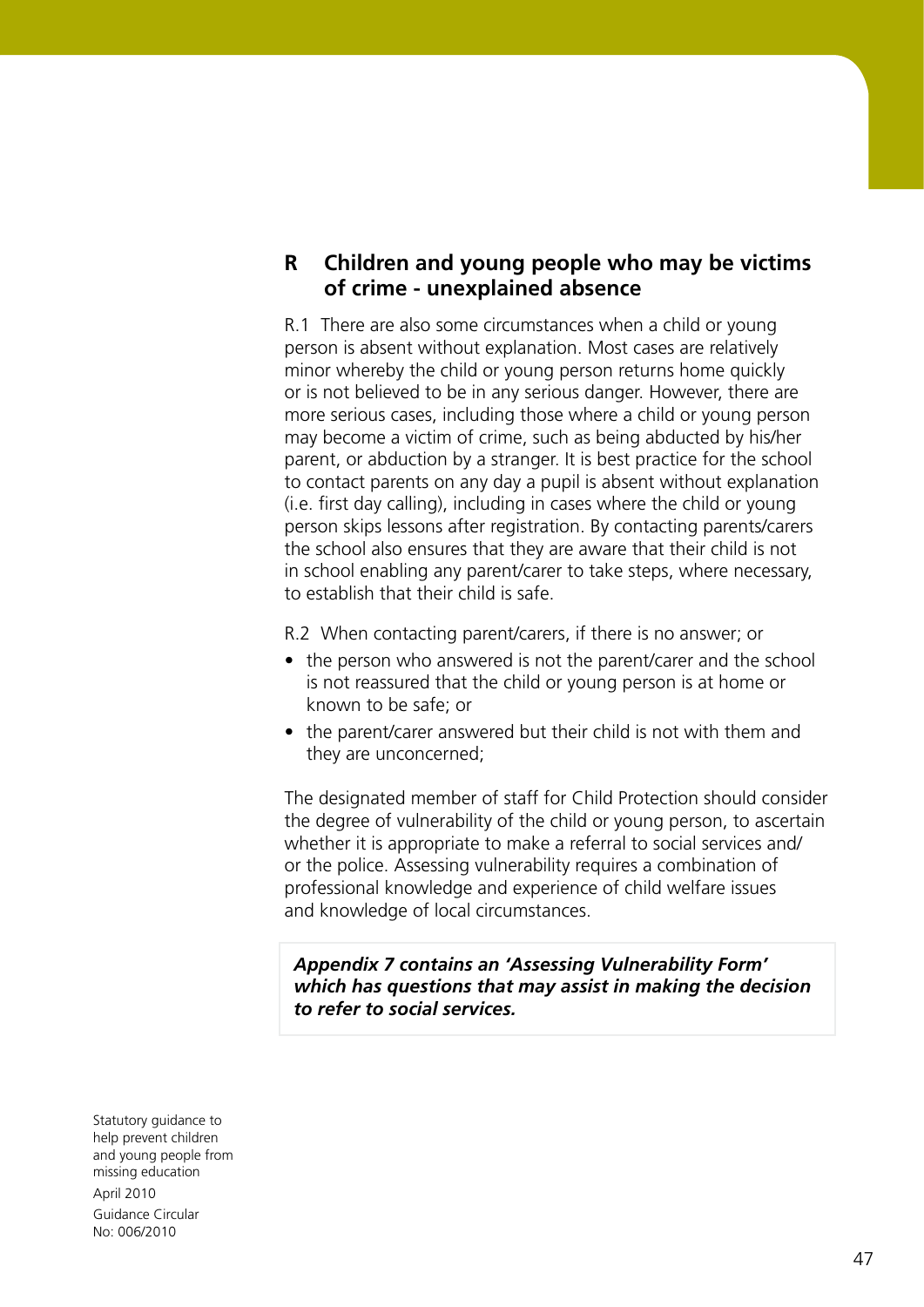# **S Young Runaways**

S.1 Where a child or young person regularly goes missing from home, they are vulnerable not just to missing education, but also in relation to both safeguarding and criminal justice issues. Research shows that the main causes of running away are family conflict and personal problems such as relationships, substance misuse, mental health problems, bullying and school truancy. Whatever the reason, running away is often a sign that something is wrong in the child or young person's life and a response must be made quickly. It is also important to recognise that another trigger for children or young people going missing might be that they are being subjected to abuse, and in these instances the local child protection arrangements must be instigated with the relevant authorities.

S.2 The risks faced by young people are the same regardless of how often they have run away from home. Runaways are five time times more likely than their peers to have problems with drugs, are seven times more likely to have been physically abused and nearly half of sentenced prisoners report having run away as children. One in fourteen will end up begging, stealing or getting involved with drugs and prostitution<sup>30</sup>.

S.3 Schools, because of daily registration have an important role to play in identifying when a child or young person is missing from school. Education services also have an essential prevention/ early intervention role to play in informing children and young people about the causes and risks of running away and about the services available to them for support.

S.4 LSCBs will have established protocols and detailed procedures in place for schools to follow regarding children or young people missing from care or who are looked after, are subject to a child protection plan or known to a statutory agency because there are developing concerns for their safety. This will involve notifying Social Services and the designated social worker or team manager.

Statutory guidance to help prevent children and young people from missing education April 2010 Guidance Circular No: 006/2010

<sup>30</sup> 'Young Runaways' Social Exclusion Unit 2002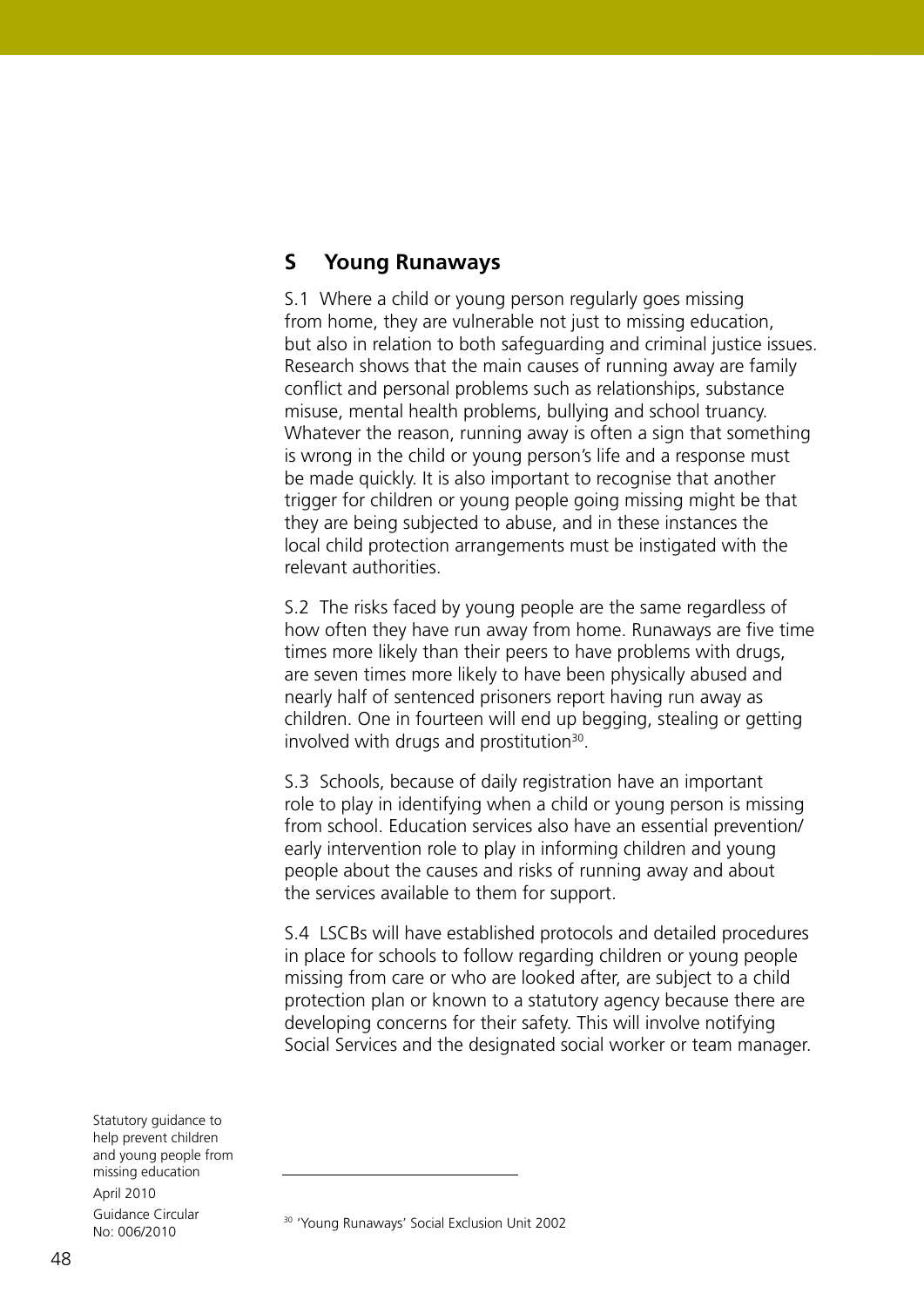S.5 In all other cases the head teacher should inform Social Services and the Education Welfare Service, of all young people whose whereabouts are unclear or unknown or if there is any suspicion that the child or young person may have run away. Education Welfare will make enquiries, including a home visit, and liaise with social services, the local authority child protection officer and the police to ensure the child or young person is reported missing.

S.6 Further guidance can be found in Safeguarding Children: Working Together under the Children Act 2004, Chapter 9.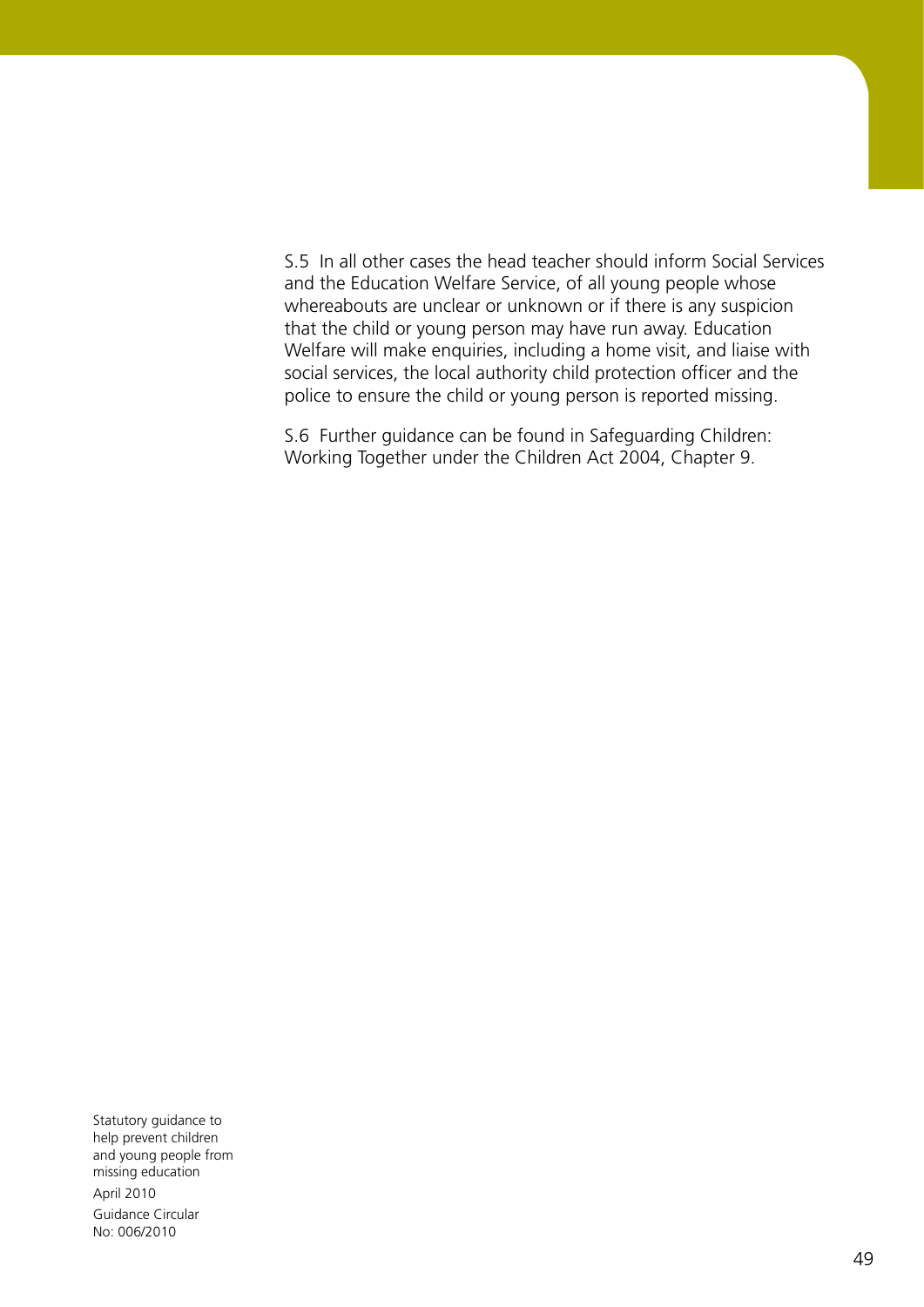# 4 Cross Border and Partnership Working

# **Making an enquiry to another local authority**

4.1 In the first instance an enquiry via the phone should be made. Secure systems should be used to appropriately share personal information. If an address for a child or young person is being provided then the correct person at the other local authority should be identified first. If further information needs to be sent - secure messaging is available using s2s. The Welsh Assembly Government will update regularly and provide local authorities with national CME contacts.

4.2 Local authorities should not make "blanket" enquires by email or via the messaging function on s2s. Contacting all local authorities with a list of children asking them to search their databases is seen as poor practice and the majority of local authorities will ignore this request, as it is time consuming with little reward. Best practice is for local authorities to carry out thorough local checks in their own authority area as other agencies or classmates of the missing child or young person may have information as to a broad geographical area that the family has moved to. Authorities can then target more specifically areas that they believe to be linked to the child or young person that they are looking for.

4.3 In areas where children and young people commonly travel outside the local authority to attend schools, or where there is an established seasonal migration of families, local authorities should develop protocols with their neighbours to track these learners particularly at transition points.

#### *Appendix 8 contains a suggested form for local authority enquiries.*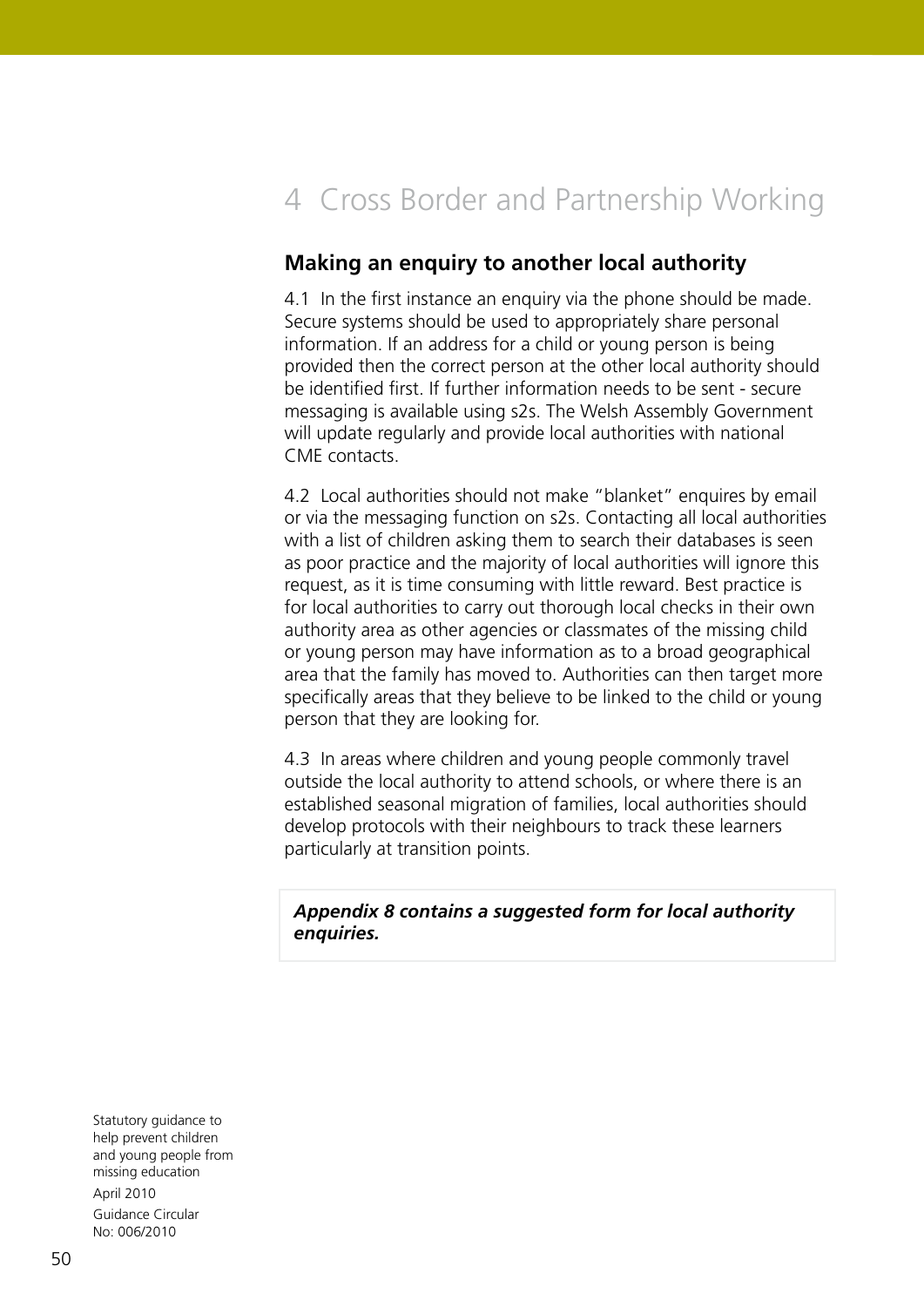# 5 Information and data sharing processes

5.1 Sharing information is vital for early intervention to ensure that children and young people get the services they require, including educational support. It is also essential to protect children and young people from suffering harm from abuse or neglect, and to prevent them from offending. Agencies and professionals have an individual and collective responsibility to provide a duty of care to them.

5.2 In providing that duty of care, there is also a duty to share and exchange information, particularly in terms of child protection. In these circumstances there should be no barriers to the sharing and exchanging of information so that a proper assessment can be made to identify vulnerability, needs and most importantly risks, so as to inform an appropriate course of action.

5.3 In order to ensure that the Human Rights Act is also complied with, and particularly Article 8 of the European Convention, any information sharing would need to be necessary, proportionate and in accordance with one of the legitimate aims set out in the Article, e.g. protecting the rights of others. So far as the common law of confidentiality is concerned, in the absence of consent, there would need to be an overriding public interest to justify disclosure - this would for example ordinarily include situations where there is a risk to the protection or well-being of the child without the information being shared.

5.4 Agencies and practitioners are under various obligations to assist and work together with other agencies in seeking to protect children from harm and meet their needs. This will often include the need to share personal information in relation to children and young people. Practitioners are often concerned about compliance with the Data Protection Act and the Human Rights Act 1998 which can lead to a risk averse approach to information sharing. In order to overcome this, local authorities should seek to develop an Information Sharing Framework which clarifies the circumstances under which information can and should be shared between the agencies that support children and young people. However, the absence of specific information sharing agreements or consent does not mean that information cannot be shared between agencies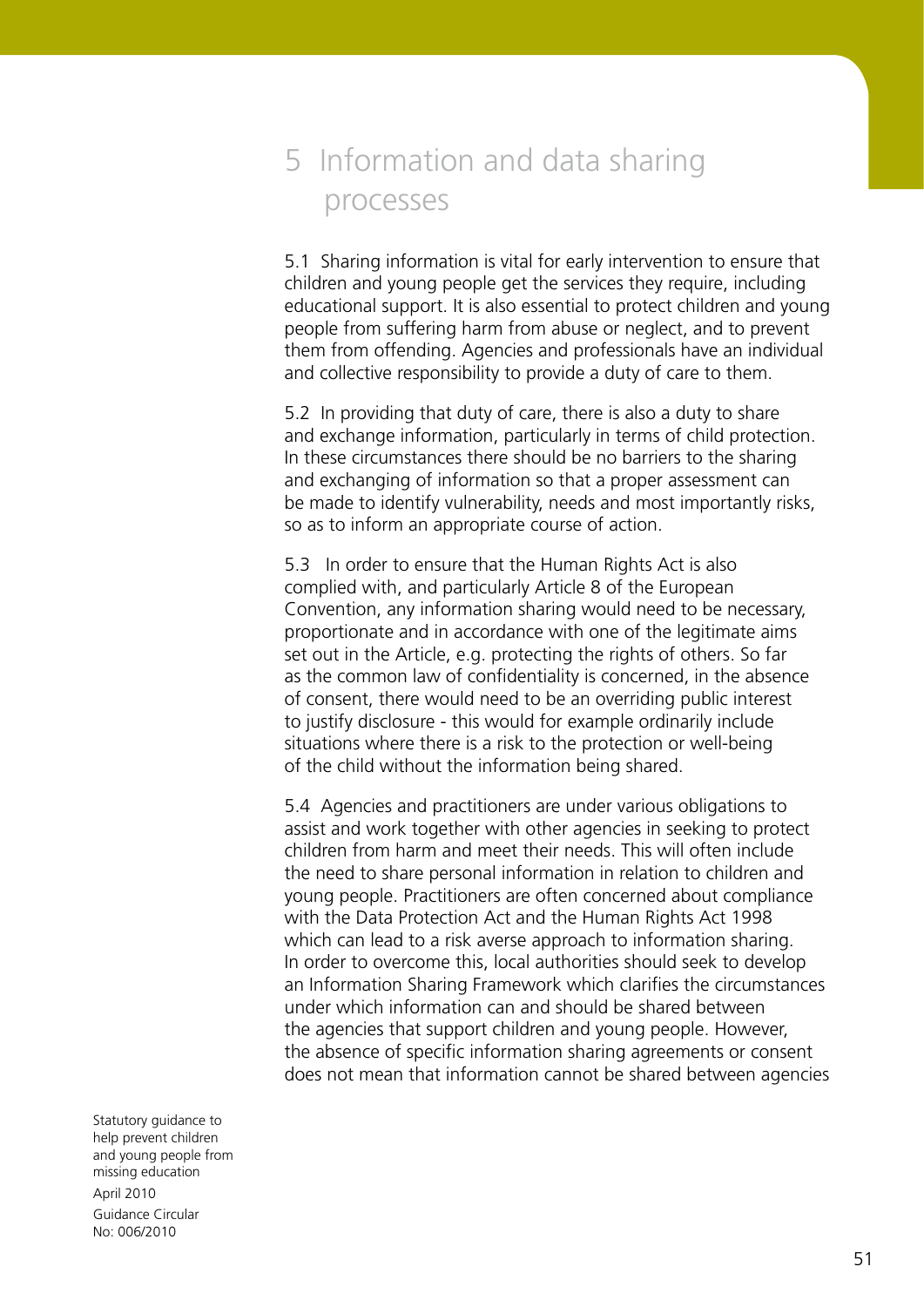where a child's well-being is at risk. It is still appropriate to share personal information without breaching the Data Protection Act provided that it is necessary to do so to carry out statutory functions.

**Data may be shared without consent where there is reasonable concern that a child may be at risk of significant harm and it can be shown that sharing information is**  *'necessary in order to protect the vital interests of the data subject'.* **These circumstances may override a professional or agency requirement to keep information confidential. The All Wales Child Protection Procedures should then be followed.**

These functions include:

5.5 The Children's Act 1989 states that all public agencies should work together to exchange and share information for the welfare and protection of children in the area.

5.6 The Children Act 2004 imposes a specific duty to co-operate to improve children's well-being (s.25) and implies a duty to share information for strategic planning, and to put in place arrangements to facilitate sharing information about individual children to improve their well-being.

5.7 Section 28 of the 2004 Act also contains a duty to safeguard and promote the well-being of children (also included in the Education Act 2002).

5.8 Section 27 of the Children Act 1989 states that a local authority may request help from any local authority and other agencies in exercising their duty to provide support and services to children in need and that Education staff have a duty to gather information regarding concerns.

5.9 Sections 25 and 28 of the Children Act 2004 and 2006 Education and Inspections Act require the Authority and agencies to work together to improve the well-being of children and to safeguard and promote the welfare and well-being of all children. Children who are missing in education are at risk of social exclusion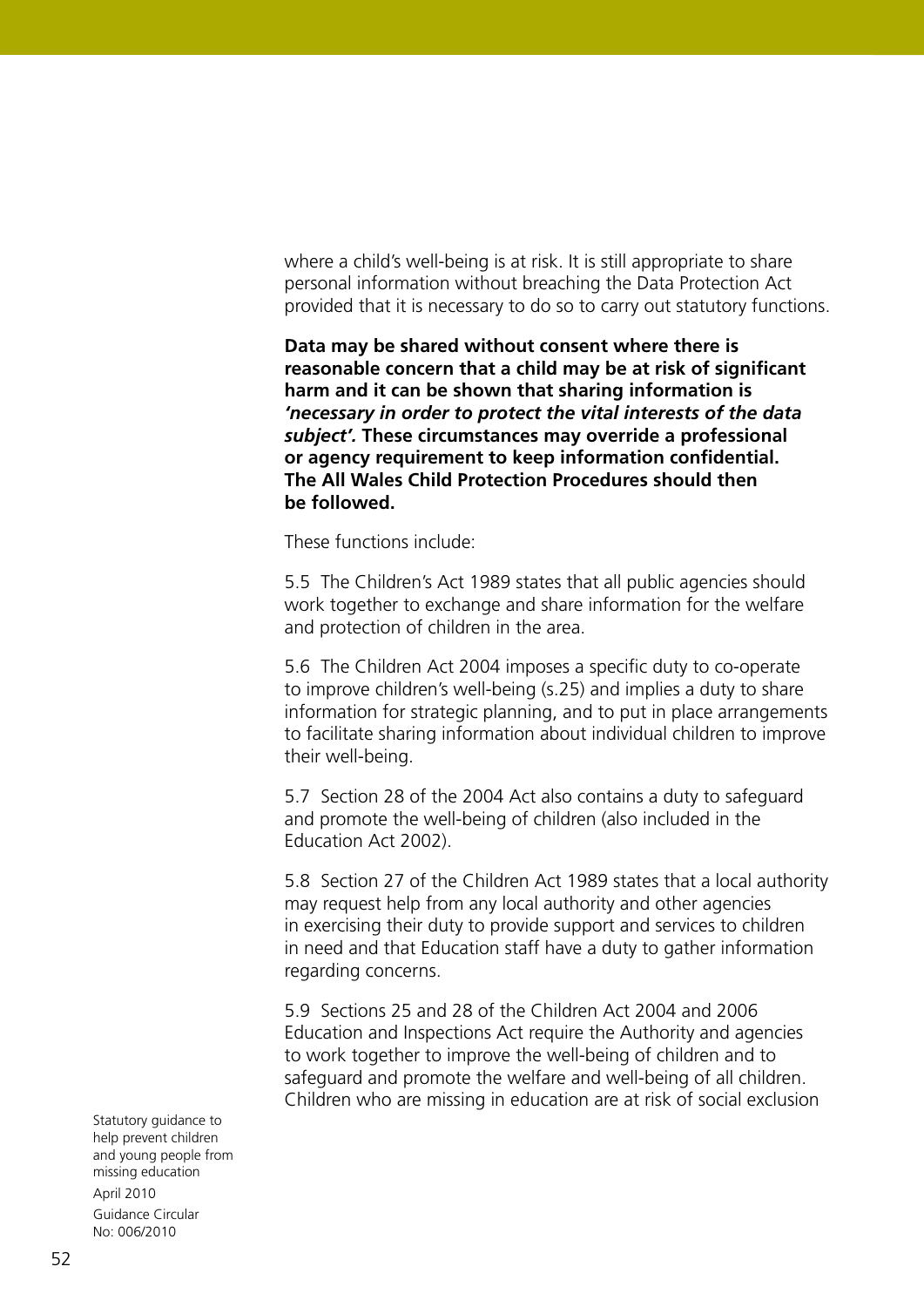and are unlikely to be able to achieve in the future without having consistent educational provision

5.10 Section 2, Local Government Act 2000 places a responsibility on local authorities to promote the economic, social or environmental well-being of children and families in the area. This includes the elimination or reduction of risk factors.

5.11 Section 115, The Crime and Disorder Act 1998 authorises (but does not require) relevant authorities to disclose information where it is 'necessary or expedient' for the purposes of prevention or reduction of crime and identification and apprehension of offenders or suspected offenders.

5.12 Safeguarding Children: Working Together under the Children Act 2004 provides guidance on information sharing in respect of children and young people. It covers all services, including health; education; early years and childcare; social care; youth offending; police; advisory and support services and leisure.

http://wales.gov.uk/topics/childrenyoungpeople/publications/safegua rdingunder2004act;jsessionid=RJvCKydbY6xdtL6pb4KGwkc7lx8Bm0 htDstlL42PqT3KyF023WYb!-826231897?lang=en

5.13 Wales Accord on the Sharing of Personal Information (WASPI) guidance has been developed by the Care and Social Services Inspectorate Wales to enable service-providers and other organisations directly concerned with the well-being of an individual to share information between them in a lawful and intelligent way.

5.14 It applies to all public sector organisations, voluntary sector organisations and those private organisations contracted to deliver relevant services to the public sector and who provide services involving the health, education and social well-being of people in Wales. In particular, it concerns those organisations that hold information about individuals and who may consider it appropriate or necessary to share that information with others. Examples of strategic information sharing agreements and templates for information sharing protocols are available on the website that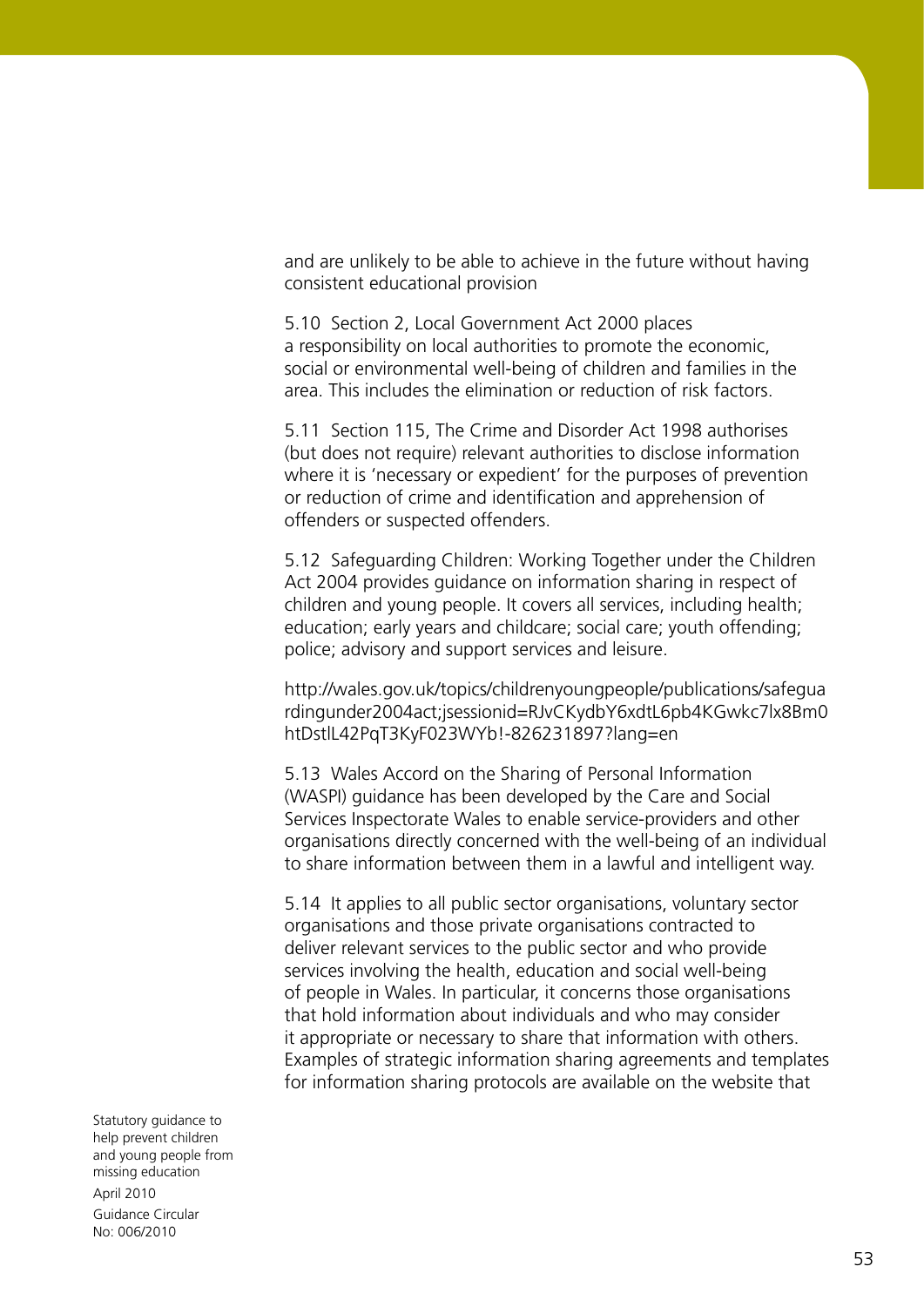may be helpful to authorities and organisations looking to develop these. http://www.wales.nhs.uk/sites3/home.cfm?orgid=702

# **Privacy Notices**

5.15 The Information Commissioner has recommended that the term 'Fair Processing Notice' be replaced by 'Privacy Notice'. It is suggested/recommended good practice that local authorities amend these to state that the local authority may share data with other local authorities where necessary to assist them to fulfil their duties, e.g. to ensure that children and young people are not missing education.

#### **Recording actions**

5.16 Care should be taken to record all the steps taken to locate a child; information known or received, date and time, people spoken to, decision and actions - and the reasons for taking them, should be recorded contemporaneously. If the child is subsequently reported missing to the police, or is found to be a victim of crime, full records will be required. These may also be required in the event that a Serious Case Review (SCR) is subsequently carried out.

5.17 Try to ensure that information is recorded in a format that enables it to be passed on to other services to assist in searching in other areas.

5.18 As with all learner records, data should be kept confidential and stored safely.

*Appendix 9 and 10 contain examples of 'Children Missing Education' Checklists Appendix 9 - Checklist for Schools and Appendix 10 - Checklist for local authorities/EWS*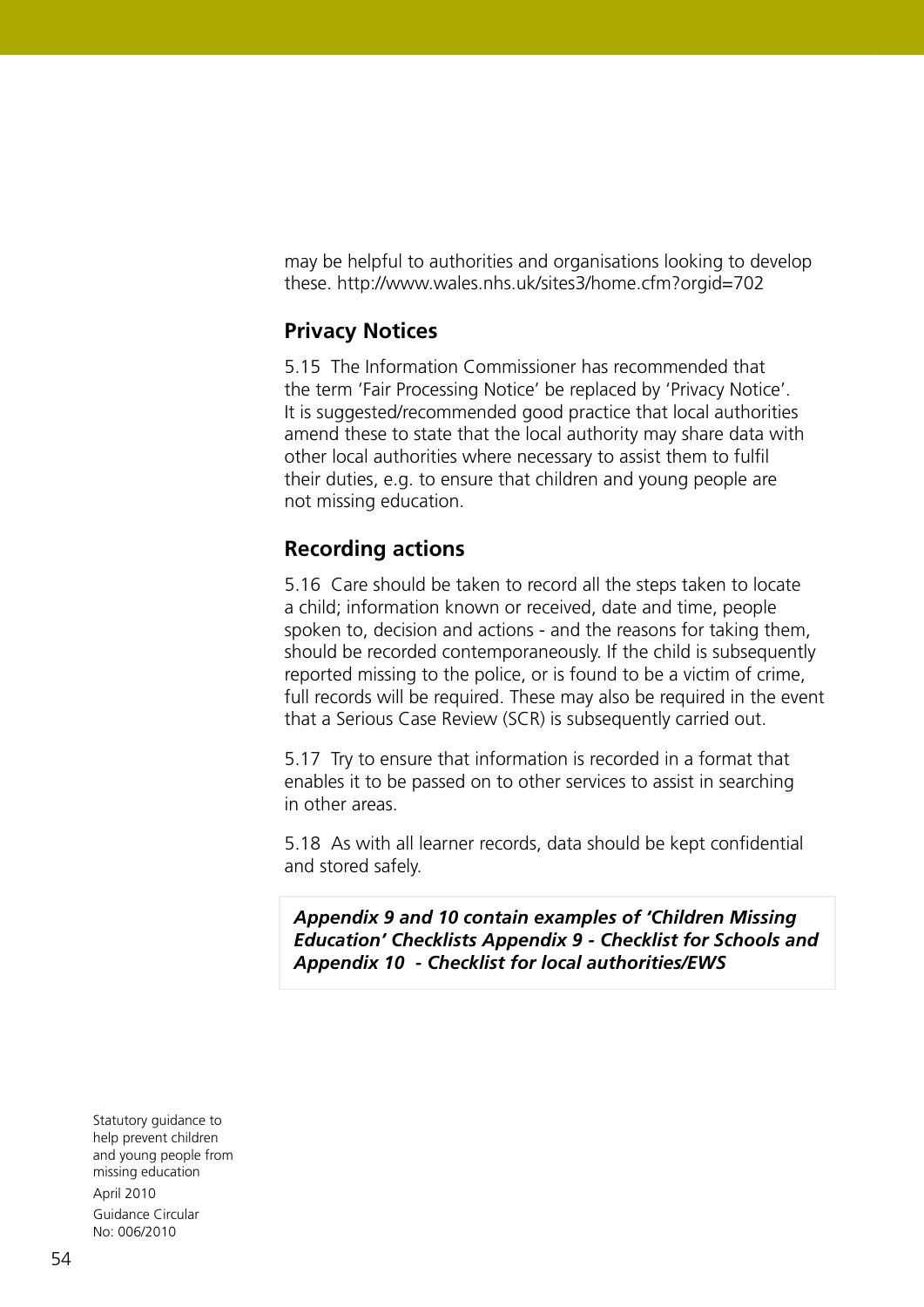# **Data Systems**

5.19 There is no requirement to set up new IT systems for children or young people not receiving a suitable education, but local authorities should consider ways of using existing Management Information Systems (MIS) or setting up spreadsheets that are able to record the following information:

- child or young person's personal details;
- date left educational provider without known destination or date identified and referred in if new to area;
- last known educational placement; and
- provision recommended and accessed.

5.20 It is advisable that there should be regular monitoring of processes, numbers and progress into provision by senior management, Elected Members and Children and Young People's Partnerships or LSCBs depending on local arrangements. It is also useful to assess trends and ensure that appropriate provision and support services for vulnerable groups is acknowledged in strategic planning and development work.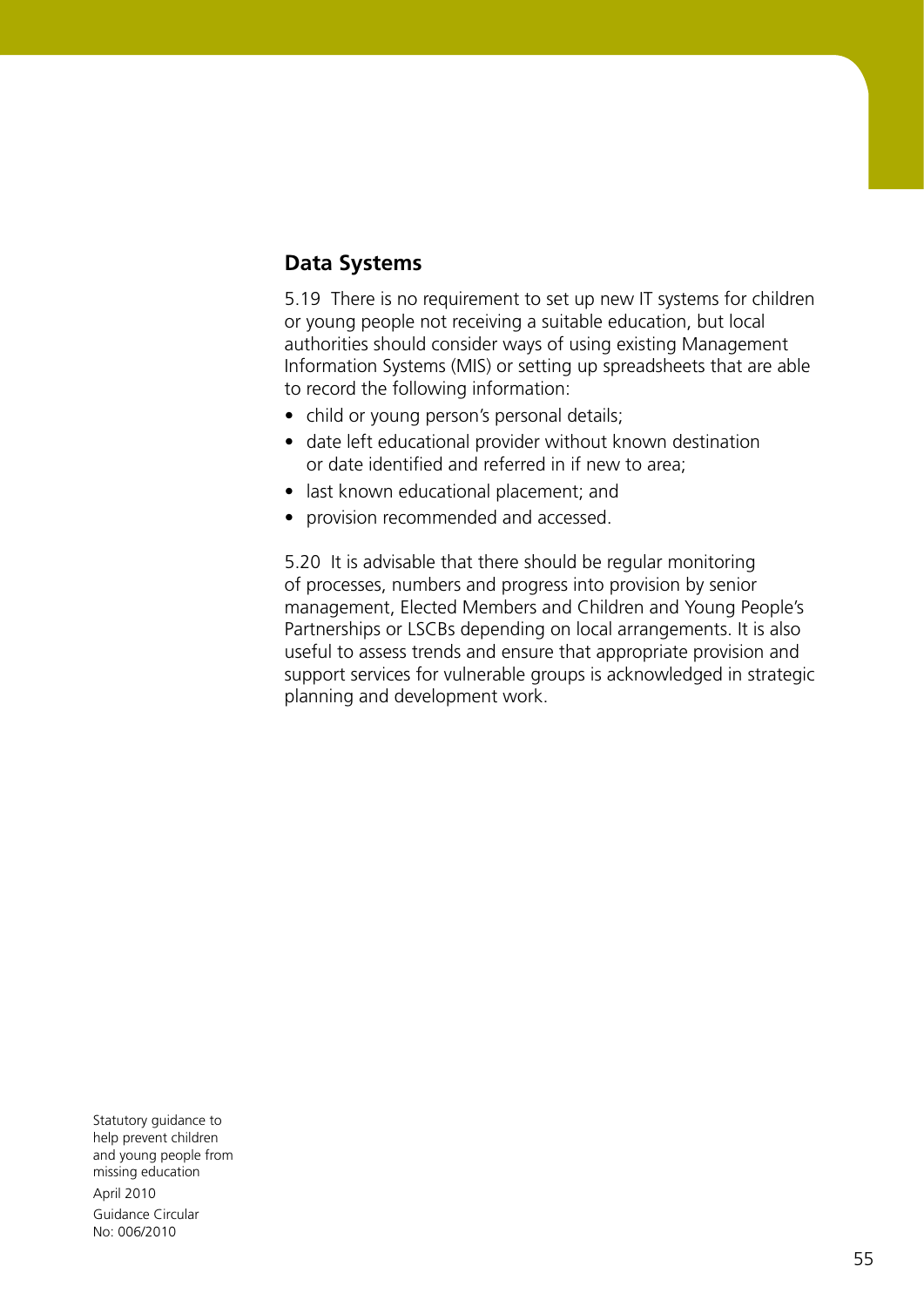# 6 Responsibilities and Actions for schools and local authorities

6.1 The local authority should ensure that all schools are made fully aware of both their responsibilities in relation to children and young people missing education and that local procedures are being consistently applied by schools to re-establish contact and gather information regarding the learner moving or transferring schools. They should work with schools to develop and implement models of good practice and ensure that schools are properly supported to meet these responsibilities.

6.2 Schools are in a position to identify problems and issues quickly, the potential for future problems and intervene effectively, working with other services where necessary. Due to the daily contact that they have with children and young people, they are well placed to notice when a child or young person has gone missing.

6.3 Children missing education is a safeguarding issue. To ensure that schools put in place effective systems for monitoring children and young people missing from education they should have a designated Child Protection Co-ordinator who is made aware of any 'children missing' (and in any case when absence is erratic as this may indicate risk or concerns). They should be responsible for ensuring that the procedures for making the authority aware of the problem have been followed.

6.4 Schools should have clear child protection guidelines about the action to take should they become concerned about the whereabouts of any child or young person.

6.5 Governing bodies are accountable for ensuring that their school has effective policies and procedures in place to safeguard and promote the welfare and well-being of children and young people in accordance with the Welsh Assembly Government's guidance 'Safeguarding Children in Education'31, and for monitoring it's compliance with them. All schools should ensure that the governing body (or proprietor in the case of independent schools) designates a governor to take responsibility for child protection matters.

<sup>&</sup>lt;sup>31</sup> Safeguarding Children in Education: The role of local authorities and governing bodies under the Education Act 2002. Circular No 005/2008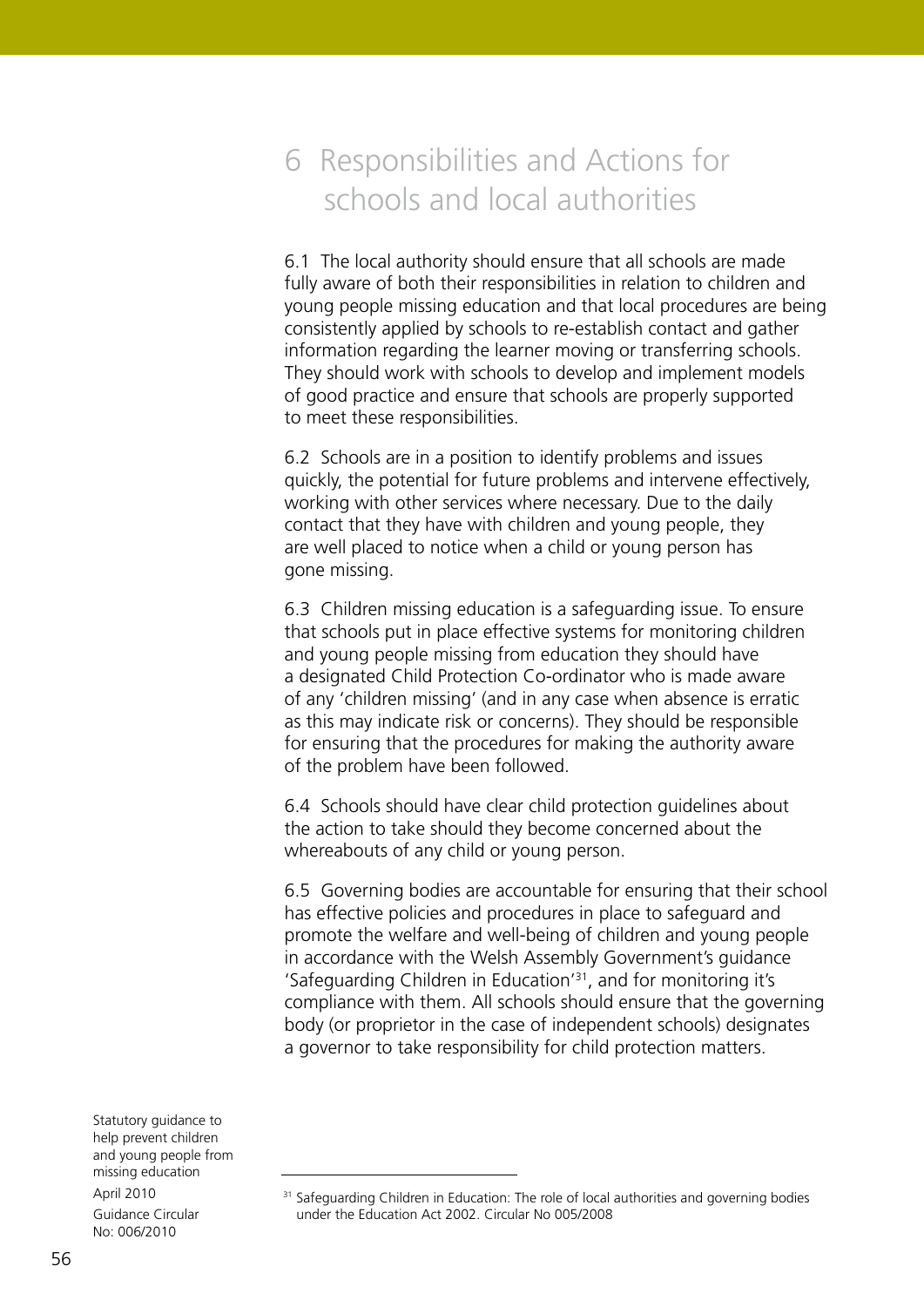6.6 When a child or sibling group appear to have gone missing or are withdrawn from a maintained school in Wales without the parent/carer giving notice or without the school being advised of a new school, the school should try to make contact with the parents/carers. If these efforts fail, the school should notify the Education Welfare Service promptly who will then work with the school and make every effort to try and identify the child or young person's current whereabouts/destination as soon as it is suspected that the period of absence is unusual in any way.

#### *Appendix 11 contains suggested good practice advice guidance on actions for schools and timeline advice.*

6.7 Head teachers and education welfare officers must make every effort to trace the child or young person. Consideration should be given to:

- the length of non-attendance;
- the level of concern;
- the perceived risks to the child or young person who is absent.

6.8 School actions and speed of response will depend on the level of perceived vulnerability of the child or young person. Assessing vulnerability requires a combination of professional knowledge and experience of child welfare issues and knowledge of local circumstances. When in doubt, schools must consult with the member of staff designated to take lead responsibility for dealing with Child Protection issues.

*Appendix 7 contains an 'Assessing Vulnerability Form' which may help to make the decision to refer.*

6.9 In cases where there are no specific concerns, an agreed plan of action for the school Education Welfare Officer and other agencies that may have contact with the child or young person can be formulated. This will include carrying out a local search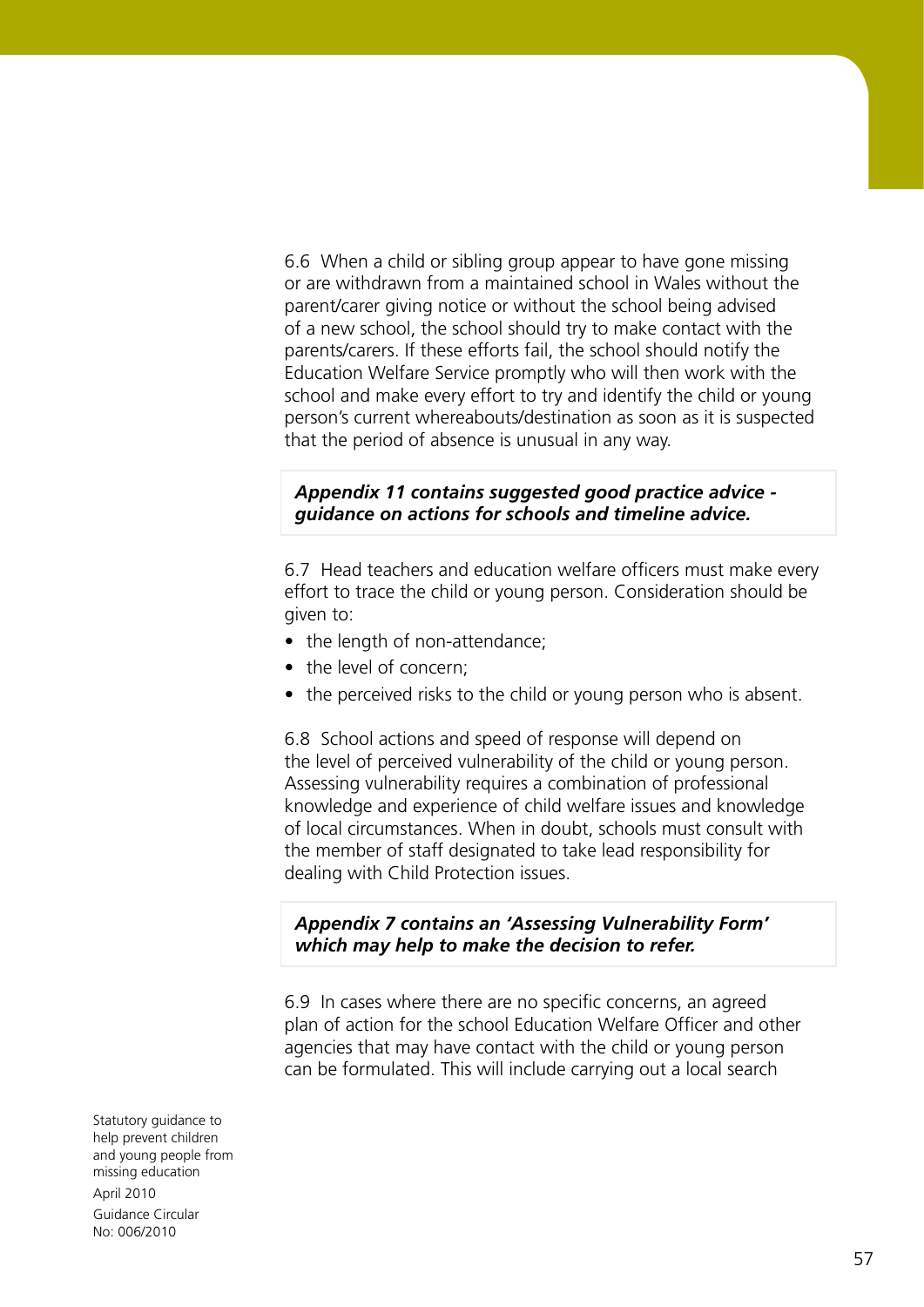within a required time frame, with appropriate follow up actions if a child is not found within the authority area.

#### *Appendix 9 and 10 contain examples of 'Children Missing Education' Checklists Appendix 9 - Checklist for Schools and Appendix 10 - Checklist for local authorities/EWS*

6.10 These could include investigations with:

- social services:
- neighbourhood and housing;
- education welfare services in neighbouring local authorities.

#### **Good Practice - A local approach**

Swansea had concerns over a family who had disappeared very suddenly and had failed to locate them after extensive enquiry. They contacted the Family Health Service Authority (FHSA) to enquire whether they could provide any assistance in identifying the family's whereabouts. The FHSA were able to confirm that the family had registered with a GP in a new area but were unable to pass any personal information or details other than to confirm the new local authority area that the family were residing in. Swansea was then able to follow this through with Education Welfare and admissions in that local authority.

6.11 In cases where there are specific concerns about a child or young person, a more pro-active and rigorous approach must be undertaken. This will include vulnerable children and young people:

- who have a record of poor school attendance; or
- where there is evidence of poor or inappropriate parenting.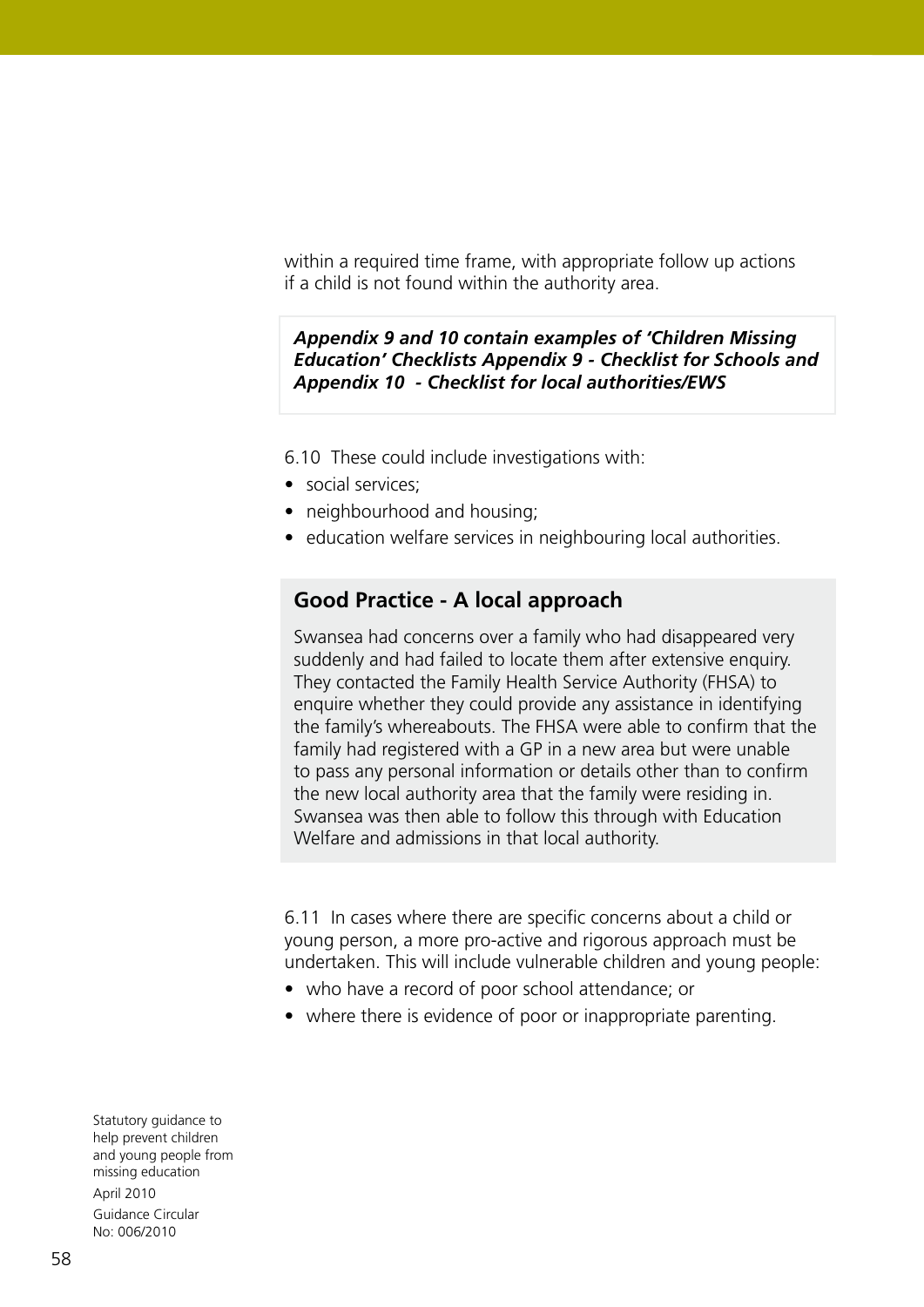6.12 The unexplained, continuous absence of any child or young person whose name is on the Child Protection Register or where there are particular child protection concerns **must be treated as the highest priority** and schools should immediately notify their local authority social services.

6.13 For most families, moves and changes of school are planned events and information could be gathered regarding the proposed move or school transfer. It may be helpful in tracking children and young people and save time later, if the parent can be asked to complete a form to provide this information.

Schools may find it helpful to include this form in their attendance policy and their admission pack for parents, and refer to it in the home-school agreement as well as reminding parents in school newsletters.

*Appendix 12 contains an example 'leaving school notification form' (this could also be made available in the main community languages).* 

## **The use of the School to School Data Transfer Website (s2s)**

6.14 All maintained schools in Wales have a statutory responsibility to use the Common Transfer System (CTS) for England and Wales to transfer specific information electronically, via the 'school2school s2s' website when a pupil joins or leaves a school<sup>32</sup>. The s2s website is a secure website, which is operated by the DCSF on behalf of all maintained and independent schools in England and Wales. It was set up in to enable schools to post standardised data about individual pupils (such as assessment results and attendance) to the website, for retrieval by the pupil's new school, or by a local authority.

<sup>&</sup>lt;sup>32</sup> The Education (Pupil Information) Wales Regulations 2004 require schools to maintain data on pupils who are on their roll and to pass that data to the receiving school when a child leaves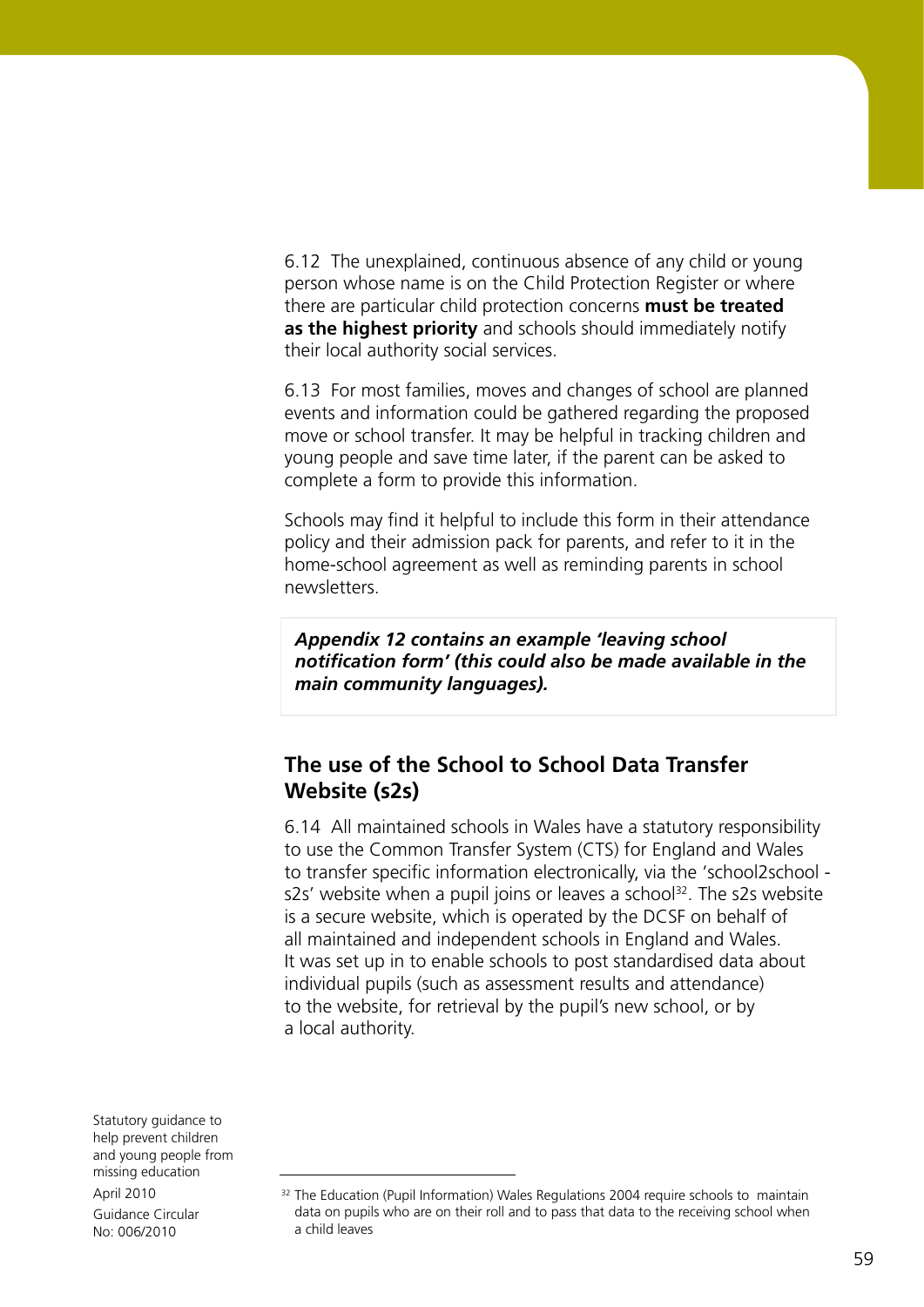# **Procedures for the use of School to School data transfer website (s2s)**

6.15 If a school knows which school a child or young person is moving to, it must ensure that an electronic Common Transfer File (CTF) is sent to the receiving school via s2s as quickly as possible, but no later than fifteen school days after the pupil ceases to be registered at the previous school.

6.16 If the child or young person has left school without a known destination and both school and the Education Welfare Service have followed procedures and all 'reasonable efforts' to locate them have been unsuccessful, then, after four weeks, the school, in consultation with the local authority should remove the child or young person's name from its roll and create a "lost pupil" common transfer file (CTF) with XXXXXXX as the destination. This CTF should then be uploaded onto the s2s secure site where it will be held in the 'Lost Pupil' area.

*Appendix 13 and Appendix 14 contains examples of suggested good practice advice for the notification of the removal of pupils from the register.*

#### **Good Practice - A local approach**

In Swansea, if after 4 weeks of unexplained absence and following investigation by the Education Welfare Service, a child or young person's whereabouts has not been determined, the school MUST inform the Education Information Team that the child has been removed from the register via e-mail. The Team will update the local authority's management information system to show the child or young person as 'Missing Education' from the date they were taken off-roll. The school should also confirm that a CTF has been sent to the lost pupil area of s2s using code XXXXXXX.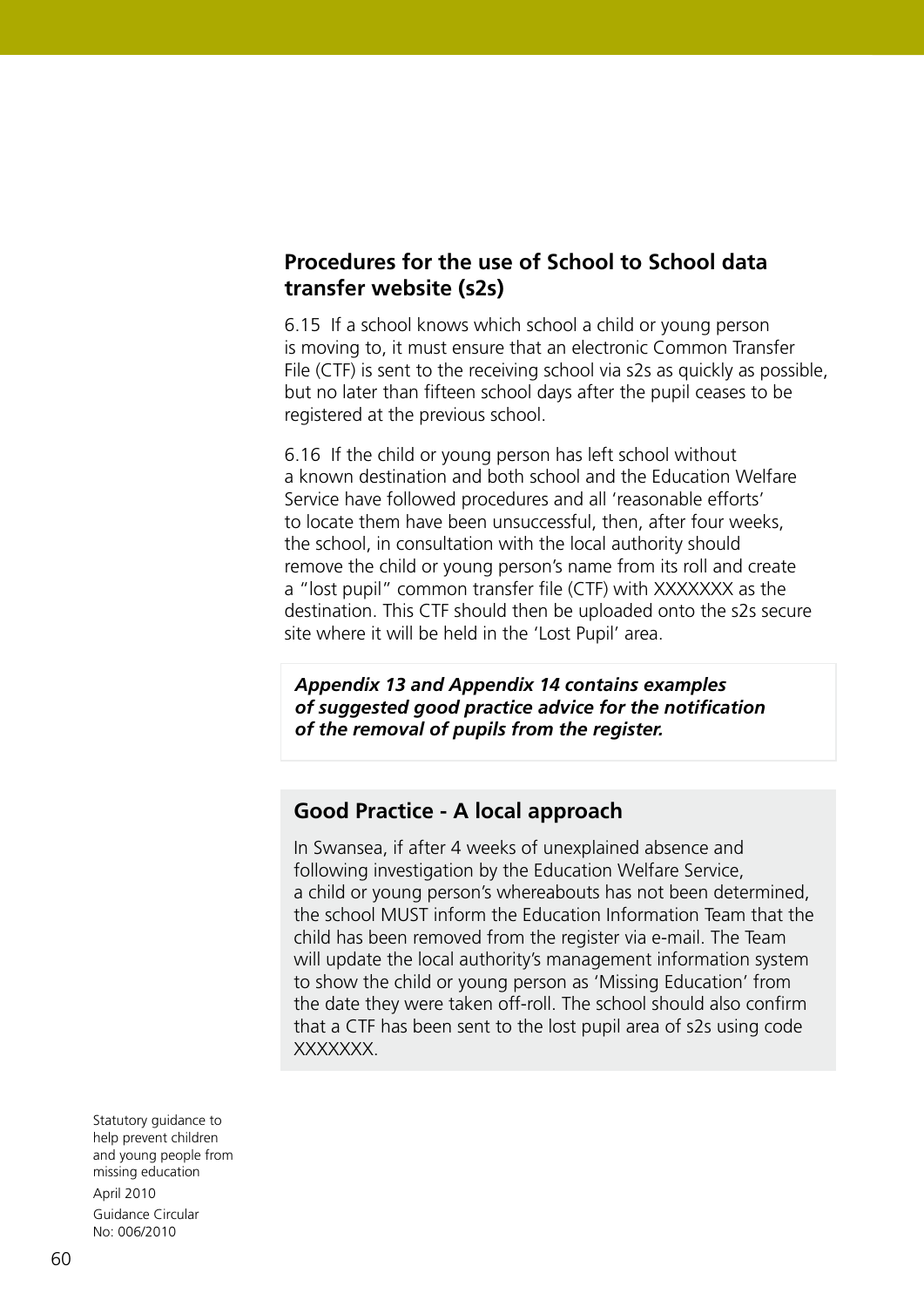6.17 It is important to note that any CTF sent to the Lost Pupil area of the s2s site can contain details of only one pupil.

6.18 If it is confirmed that a child or young person has moved into the independent sector, is electively home educated or at a destination incapable of receiving a CTF (e.g. abroad) then the school should place a CTF on the s2s website with the code MMMMMMM as the destination. This enables the CTF to be stored securely and to be available if the pupil returns to a maintained school at a later date.

6.19 If a file is sent to a known school or LA but comes back as rejected by that school or LA these must be treated as the child now being missing from education and should be uploaded using the code XXX XXXX to the Lost Pupil area of the s2s site as above.

6.20 Schools must check s2s regularly to look for CTF's of new pupils, which have been sent to them. If a new pupil is admitted to a school without a CTF, schools should contact the s2s Administrator in their LA to request a search of the Lost Pupil area of the s2s site for a matching record using names or former names, date of birth and gender. The pupil's CTF can then be forwarded to them.

6.21 If a school has previously sent a CTF to the Lost Pupil area of the s2s site and is then contacted by a school at which the lost child has subsequently registered then they should inform the new school to request that their LA download the original CTF from the Lost Pupil area of the s2s site. They **should not** create a new CTF and send it directly to the new school.

6.22 It is useful to remind schools that when a child or young person leaves with a known destination that this should be recorded on the school's Management Information System when a pupil leaves a school. Schools should not record pupil movements as 'moved house' or 'gone out of area'. If the destination is unknown it should be recorded as 'unknown' and confirmation recorded that the 'Education Welfare Service has been notified'. Under no circumstances should this field be left blank. This will help to ensure more efficient central tracking of pupil movement.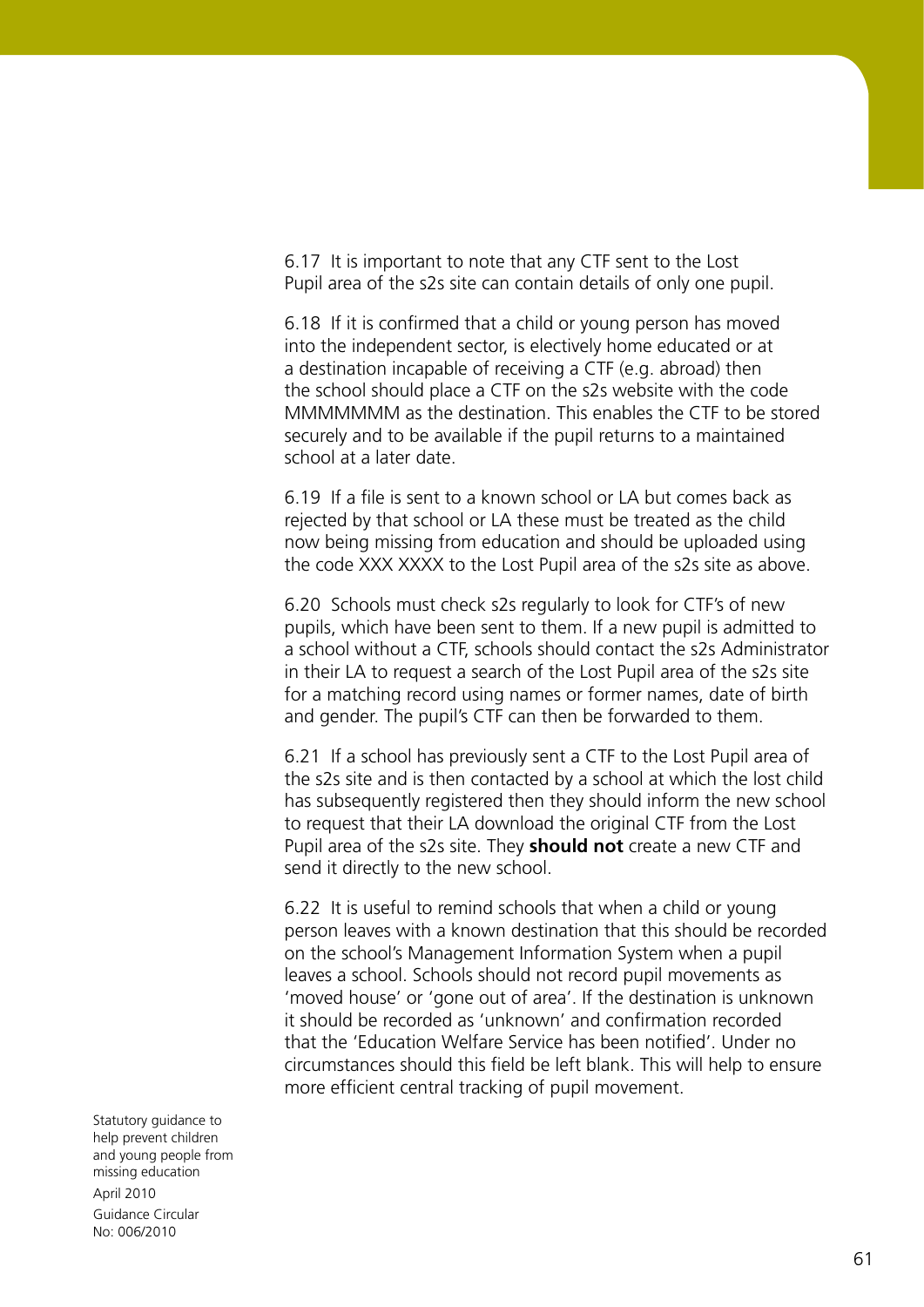6.23 It is recognised that these procedures will only function effectively if **all schools in Wales** are committed to the principle that:

*WHENEVER A CHILD OR YOUNG PERSON JOINS OR LEAVES A SCHOOL THEN A COMMON TRANSFER FILE MUST ACCOMPANY THAT CHILD TO THE NEW SCHOOL.*

6.24 Further guidance on the use of the Common Transfer System can be found in the Welsh Assembly Government's guidance circular 18/2006 on Educational Records, School Reports and the Common Transfer System.

http://new.wales.gov.uk/publications/circular/circulars2006/1552927/ ?lang=en

#### **Children and Young People at Risk**

6.25 In exceptional cases it may not be considered appropriate to pass on details of a child or young person's history to a new school. Each case would need to be judged on its merits in consultation with relevant parties. Circumstances when it is not considered appropriate to pass on details via a CTF might include where it may put a family at risk; when escaping a violent partner; or when the family is in a witness protection programme and do not want the previous school to know where they have gone.

6.26 As part of their new identities these children and young people should be issued with new permanent UPNs and no previous UPN must be recorded under "Former UPN".

6.27 If the LEA is aware of these circumstances then they could safely download the CTF from the lost pupil area and change the sending school number to their own LEA before forwarding. They should also remove any identifying information from the child or young person's records within the CTF.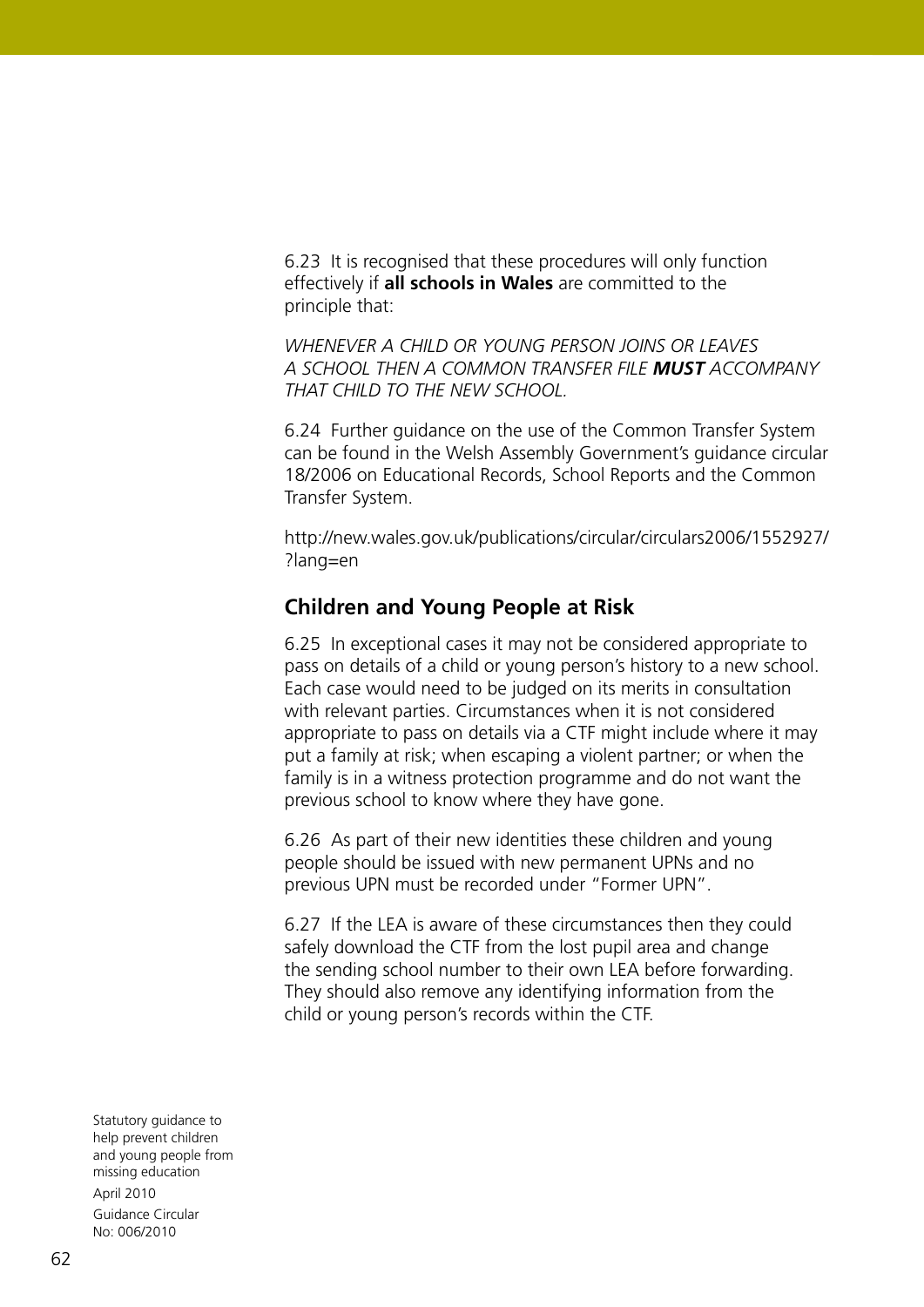# **Good Practice - A local approach**

In Swansea once a child or young person has left without a known destination and enquiries by the school and Education Welfare Service have been failed to locate them, the Education Information Team will circulate a list of children and young people shown on the local authority's MIS as 'Missing Education'. This list will be circulated for checking by partners including Social Services, The Police, Health, EMAS, Education LAC Co-ordinator, Child Protection, School and Governor Unit. They will stay on this list until either; they are located or they become 18 years of age.

#### **Good Practice - A national approach**

#### **Matching Lost Pupil data against PLASC**

On a bi-annual basis the Welsh Assembly Government matches all CTF's (uploaded by Welsh local authorities) in the Lost Pupil area of the s2s site against PLASC data to see if any 'lost' pupils have since enrolled at Welsh schools. If any pupils are matched, details will be provided to the uploading authority so that they can close outstanding and unresolved cases of children missing education. Authorities will be asked to download CTF's and check that schools have received these and where they have; they will be required to delete the duplicate files. It will also help identify schools that the LA may need to provide additional training to in relation to data transfer and the use of the Common Transfer System.

#### **Regulations about when a school may delete a pupil's name from its Admissions Register**

6.28 The Education (Pupil Registration) (Wales) Regulations 1995, regulation 11 gives the Education Welfare Service (or any officer of the local education authority authorised for the purpose) a statutory duty to inspect school registers and ensure that they are being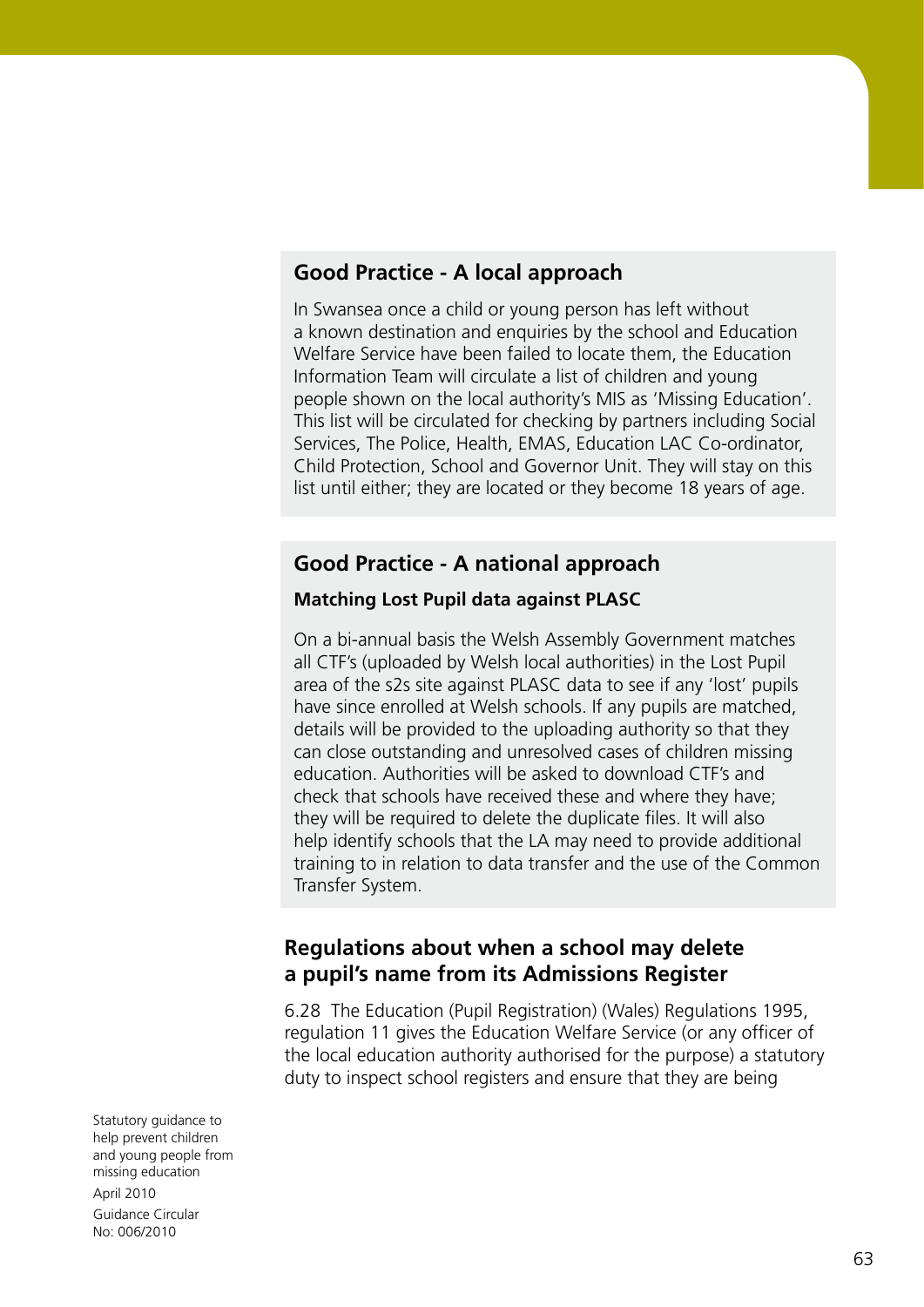kept in accordance with regulations. This should include **regular monitoring of pupils who have been removed from roll** to ensure that the legislation on this matter is followed and to ensure that no child or young person is allowed to disappear from a school roll (unless it follows normal transfer from KS2 to KS3 or at the end of compulsory education). Schools should act responsibly in this matter in terms of the safeguarding agenda and the duty to ensure that the whereabouts of all children are known.

6.29 Schools are provided with clear guidance as to when they can delete pupils from their admissions register. The circumstances are outlined in Regulation 9 of the Education (Pupil Registration) Regulations 1995 and The Education (Pupil Registration) (Amendment) (Wales) Regulations 2001. The Regulations list the following as the prescribed grounds on which the name of a pupil of compulsory school age shall be deleted from the Admission Register (and therefore from the Attendance Register):

- i. the pupil is registered at the school in accordance with the requirements of a School Attendance Order and another school is substituted by the LEA for that named in the Order, or the Order is revoked;
- ii. the pupil has been registered at another school;
- iii. the school has received written notification from the parent that the pupil is receiving education otherwise than at school;
- iv. the pupil has ceased to attend the school and no longer resides within a reasonable distance from the school; each case should be referred to the Education Welfare Service/Officer for investigation before removal from the school roll;
- v. the pupil has been granted leave of absence exceeding 10 days for the purpose of a holiday and fails to attend school within 10 days immediately following, and the school is not satisfied that the absence is caused by sickness or any unavoidable cause;
- vi. the pupil is certified by the school medical officer as unlikely to be in a fit state of health to attend school before ceasing to be of compulsory school age;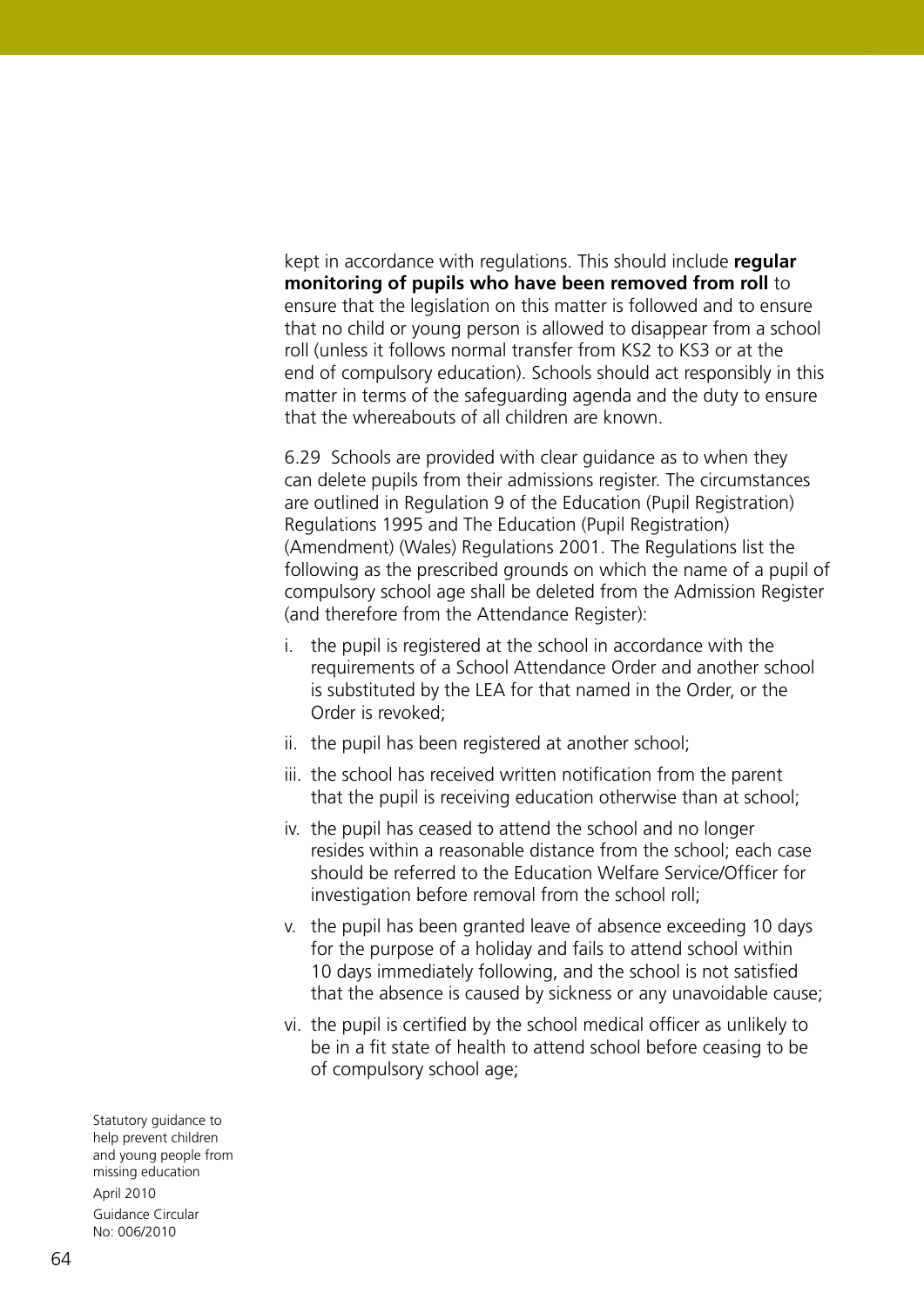- vii. the pupil has been continuously absent from the school for a period of not less than four weeks and both the proprietor of the school and the local education officer have failed, after reasonable enquiry, to locate the pupil;
- viii. the pupil has died;
- ix. the pupil will cease to be of compulsory school age before the school next meets and does not intend to continue at school;
- x. in the case of a pupil at a school other than a maintained school, that they have ceased to be a pupil at that school;
- xi. Where the pupil is registered at a maintained school, that they have been permanently excluded from and the permanent exclusion of a pupil does not take effect until the governing body have discharged their duties under section 66 of the 1998 Act, and:
	- a. The relevant person has stated in writing that he or she does not intend to appeal under Section 67 of the 1998 Act;
	- b. The time for bringing an appeal has expired and no appeal has been brought forward within that time; or
	- c. an appeal brought within that time has been determined or abandoned.
- xii. where the pupil has been admitted to the school to receive nursery education and has not, on completing such education, transferred to a reception class at the school.

*Removal from roll for any reason other than those specified above is unlawful.*

**Although the Education (Pupil Registration) Regulations 1995 state that a child may be deleted from roll after 20 school days of continuous absence without good reason (10 school days if returning from holiday late) there is a clear responsibility to ensure that the correct procedures of investigating this absence has been followed as any**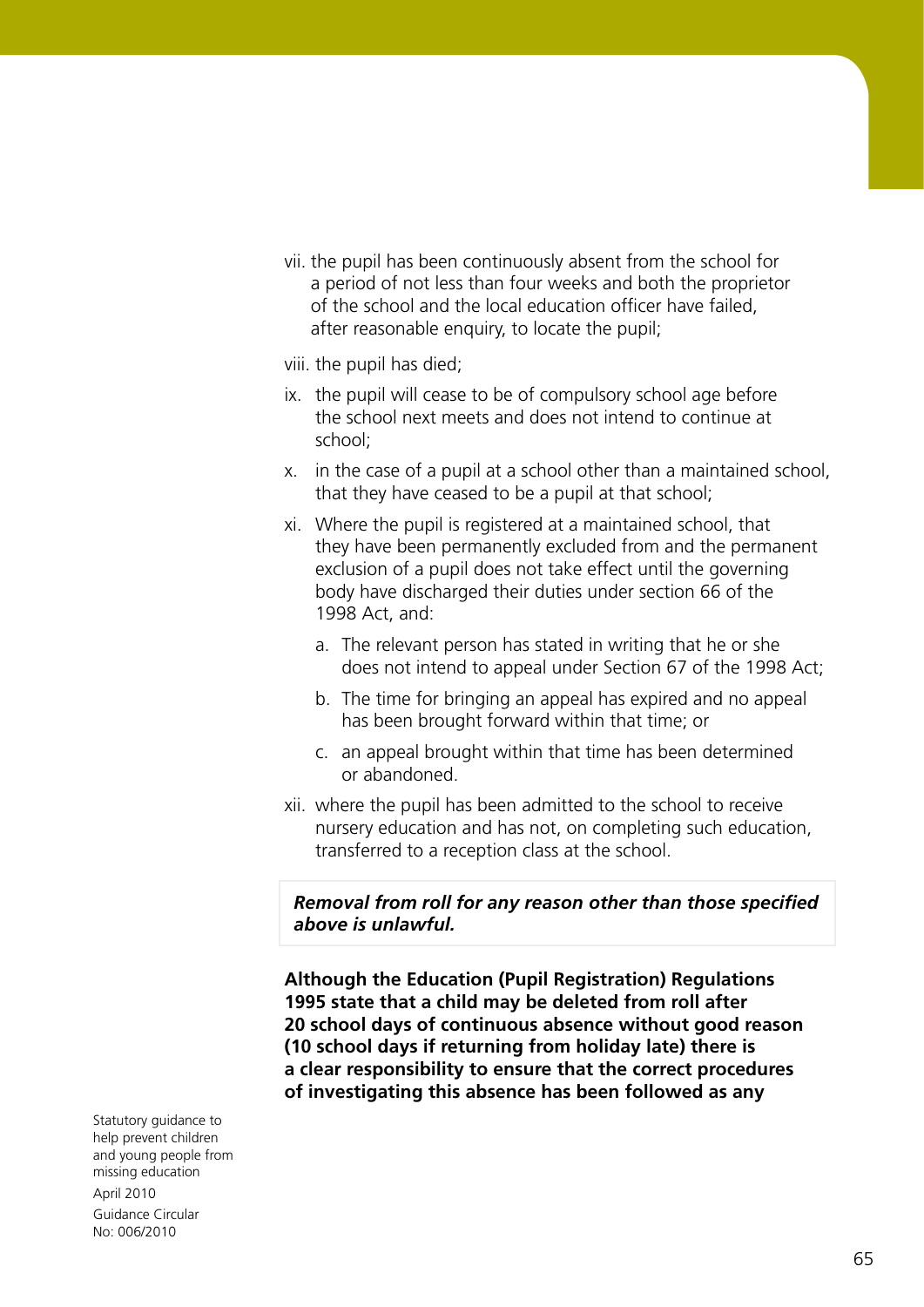**child missing from education may raise potential child protection issues.** 

**If schools believe a child or family to have gone missing they should NOT remove any child from their roll without following the checklist procedures (appendix 9) and referring to the Education Welfare Service.** 

**The pupil should remain on the school register until all reasonable enquiries are completed even if this means that the pupil will amass more than 20 days absence. The outcome of the school and local authority's attempts to trace the pupil will dictate the next steps and whether it is appropriate for the child to be removed from the roll of the school. If they are unable to find the pupil they must refer the case to the appropriate agencies. It is important that all of the steps outlined above are clearly documented to ensure that there is a clear audit trail of the steps which have been taken to locate the child. Only once the Education Welfare Service has completed their enquiries and advised the school in writing should the school remove a pupil from the roll.**

*Appendix 13 and Appendix 14 contains examples of suggested good practice advice for the notification of the removal of pupil from the register.* 

#### **Actions a school should take when a pupil's name is deleted from the Admission Register**

6.30 When a pupil's name is deleted from the Admission Register the school should clearly indicate the date and the reason for the removal from roll. In the event of a pupil moving to another school the name of the school should be indicated and the pupil's records must be sent to the new school within 15 school days.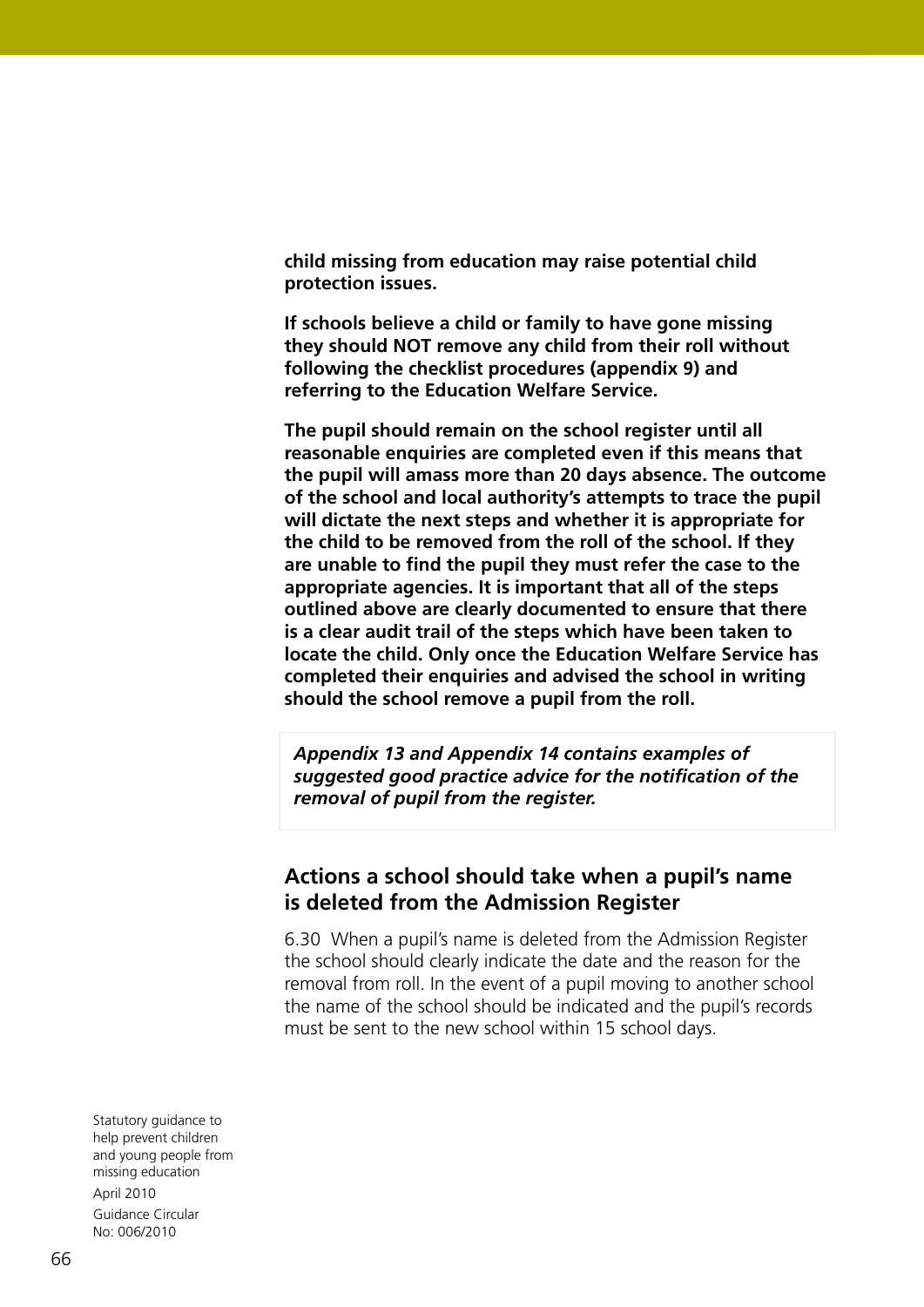6.31 When a pupil's name has been deleted from the register, the school must create a CTF and follow the procedures outlined above.

*Appendix 13 and Appendix 14 contains examples of suggested good practice advice for the notification of the removal of pupil from the register.*

*Appendix 15 contains a table which is intended to provide a working tool that may be of assistance when making the decision to delete a pupil's name from the admissions register.*

6.32 The table in Appendix 15 contains circumstances which allow/dictate that a pupil should be removed from the school roll, when school staff should carry out the process and what date the pupil should be shown as coming off roll.

# **Good Practice - A national approach**

#### **Year 10/11 matching against PLASC data**

The Welsh Assembly Government will perform an annual matching of PLASC data to identify pupils who were in the previous Year 10 returns but who do not appear on any Welsh PLASC return (any school or any year group) in the following year's return as this has been highlighted as a potential fall out point for vulnerable pupils or those with poor attendance. Local authorities will be asked to cross reference this data to check that pupils did leave school with a known destination and that schools are adhering to regulations with regards to deletions from the register.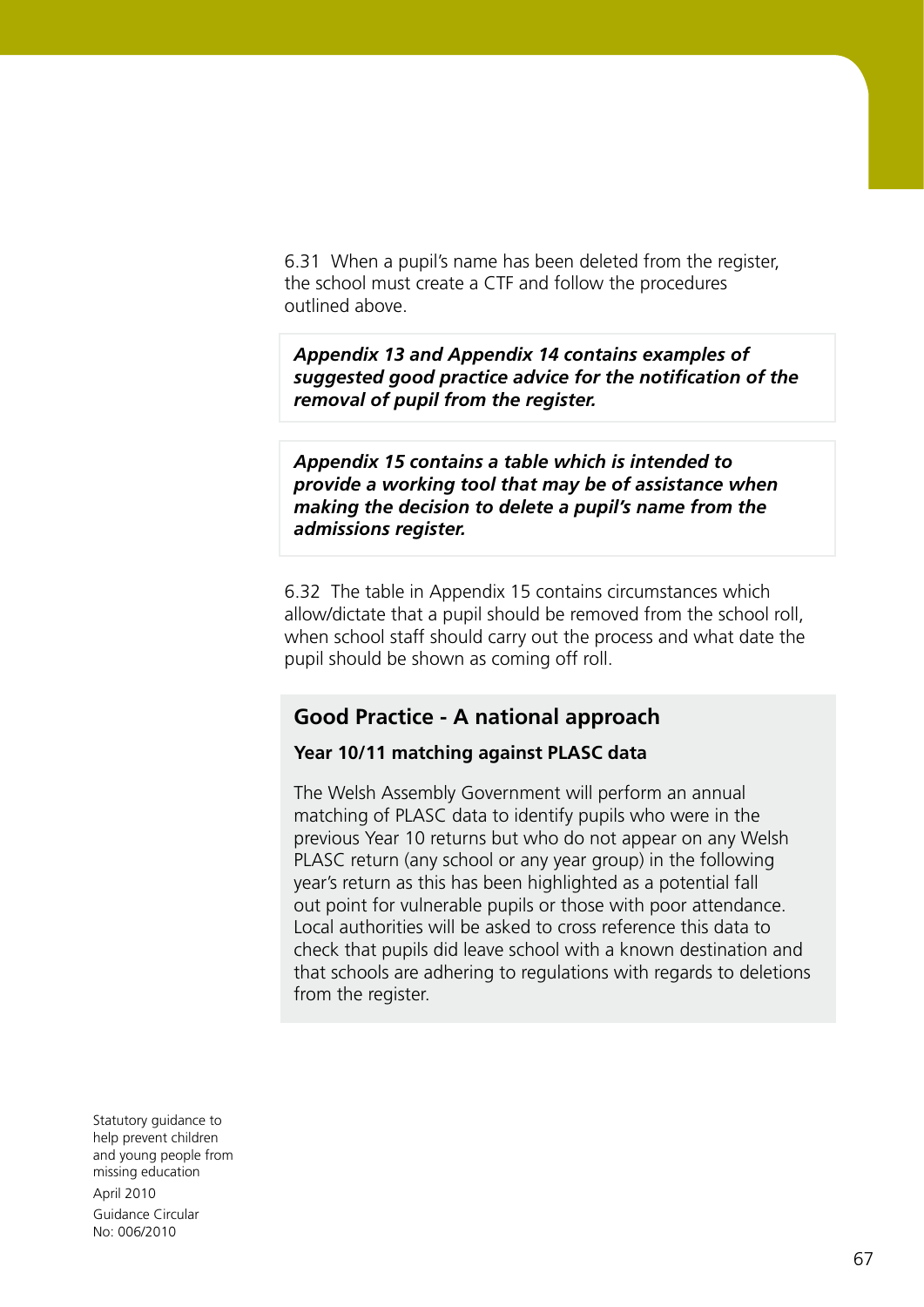# **What to do when a child or young person is located follow up procedures**

6.33 Identifying children and young people missing education is only part of the task; placement in appropriate provision is an equally important element.

6.34 Once a child or young person has been located local authorities need to have systems and procedures in place to broker provision to ensure that the child or young person gains access to and (re)-engages with the most appropriate educational provision as quickly as possible and that any needs identified during this process are appropriately supported in a broad sense by the most appropriate agency/agencies.

6.35 Multi-agency panels to place children and young people into provision provide authorities with a useful and practical way to identify appropriate provision and support, track progress and alert Senior Management if there are concerns about delays, inability to meet the child or young person's needs or refusal to engage with provision.

# **Maintaining contact**

6.36 Once the child or young person has been placed with an educational provider, their attendance should be monitored (by the local authority getting data from the school or other provider) for a period of at least one term to ensure there is no repetition of the issues that resulted in the child or young person being 'missing'.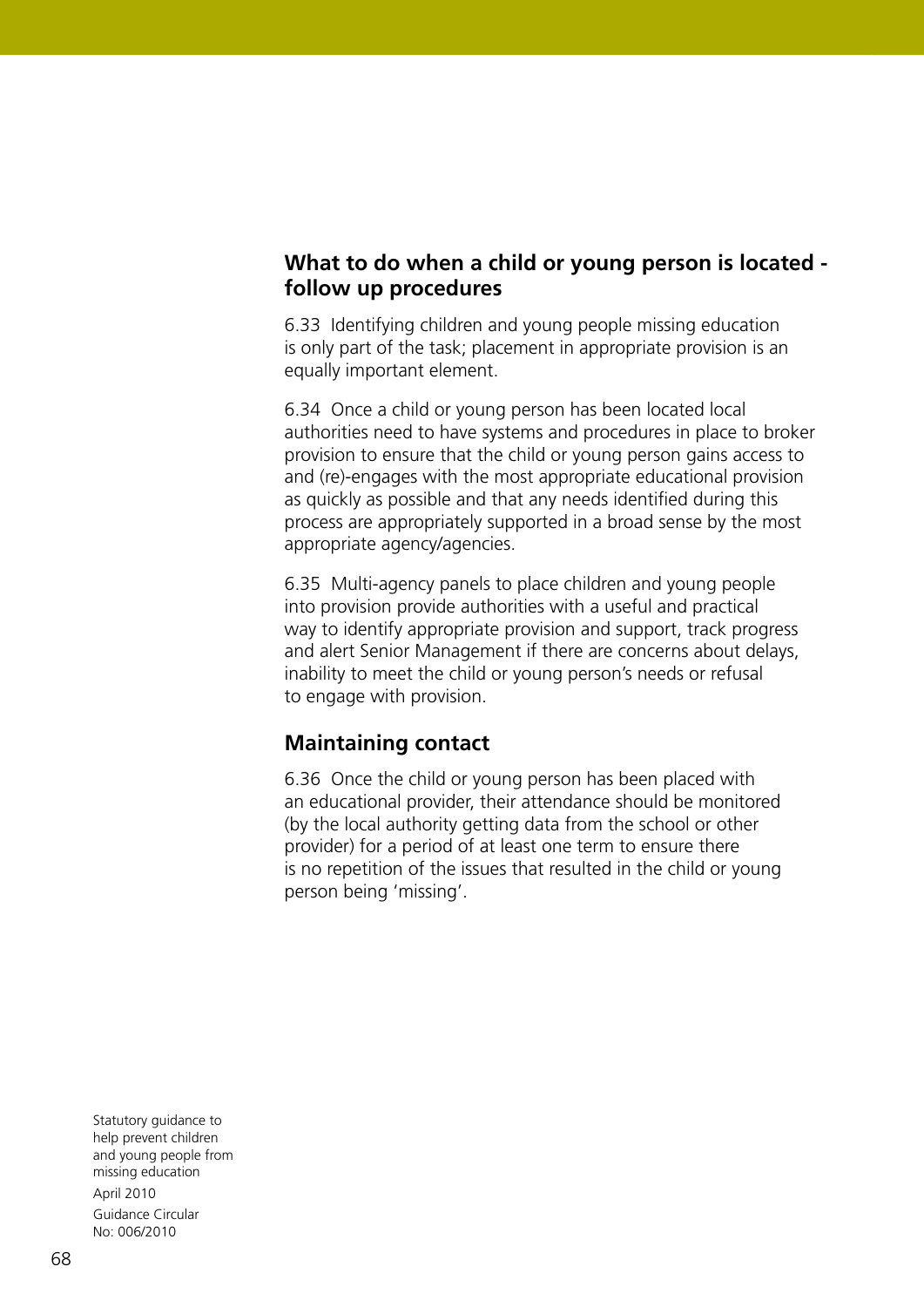# 7 Additional measures to identify and locate missing children and young people

# **School Admissions Services**

7.1 The School Admissions Service has an important contribution to make in ensuring all children and young people are on a school roll and attending school.

7.2 A Statutory Code on school admissions came into force on 15 July 2009. Each local authority must establish an admissions forum which has a key role in ensuring a fair admissions system and promulgating advice on admissions.

7.3 In accordance with the School Admission Codes admission authorities for all maintained schools must have regard to any advice published by the admission forum. Forums are now under an obligation to provide an annual report setting out how well the admissions system is operating in the area in question. This report should include what admission arrangements have been put in place to serve the interests of vulnerable children and young people.

7.4 Children or young people may not be on a school roll because a parent has not accepted a school place at a time of normal transition or failed to follow up an application after moving into the LA. They may have been unable to secure a place in their preferred school and fail to take up another offer or they simply may fail to attend having previously accepted a school place.

7.5 It is important that there are a variety of procedures and strategies in place to follow up such circumstances to reduce the opportunity for children and young people to go missing. Good practice measures for the LA and admissions could include the following practices:

7.6 The LA and School Admissions Team should endeavour to reach as many prospective first admission pupils as possible by putting in place data sharing agreements to facilitate the cross checking of children entering statutory provision against partner databases. (e.g. Early Years, Childcare Teams, Health, Special Educational Needs Assessment and Review Team etc). The Education Welfare Service should be informed of those who have failed to take up a school place, in order for further enquires to be made.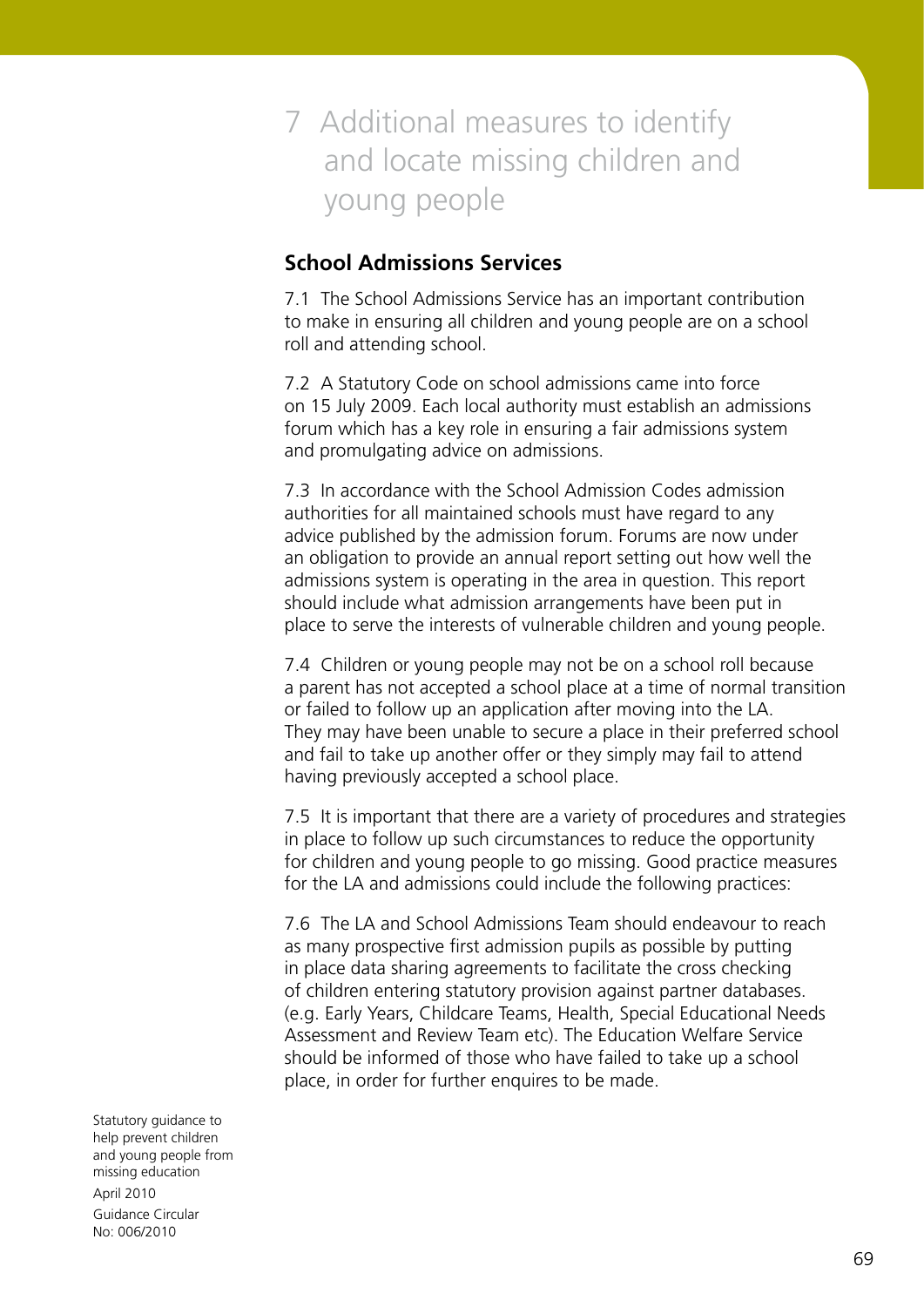7.7 As voluntary aided schools are their own admissions authority, the LA should seek agreement with them to advise the local authority's central school admissions team of all casual/in-year admissions and transfers. This should also include all new to area unsuccessful applications and appeals for a place in their school where the decision is upheld (when a place is not offered), so that the child or young person can be tracked. This is because some parents may not pursue other options for their child's education and such children or young people may become missing. This may happen with transition from Year 6 to Year 7, when parents do not get their first choice option. The Education Welfare Service/ designated CME Officer should follow up all such cases.

#### *Appendix 16 contains a 'Notification of Appeals Outcome to Designated Children Missing Education Officer/Education Welfare Service'*

7.8 Measures to ensure that the child of any parent who approaches either the local authority or any school for a place (including Reception Year places where the children are not of statutory school age) is tracked to ensure the child obtains a school place and does not become a child or young person missing education by default.

7.9 In cases where schools are regularly oversubscribed, some of the most vulnerable children and young people may have parents who do not persevere, for a variety of reasons, in seeking an alternative school place. This will include tracking all approaches for casual admissions and checking all appeals to follow up those where the appeal has been unsuccessful and the child does not have a school place.

7.10 When parents ring or call in about vacancies, school administrators should be asked to request basic information (child/parents name and contact details etc) that will allow the LA to follow up should the application form not be returned or the child or young person fails to start in any school within the authority.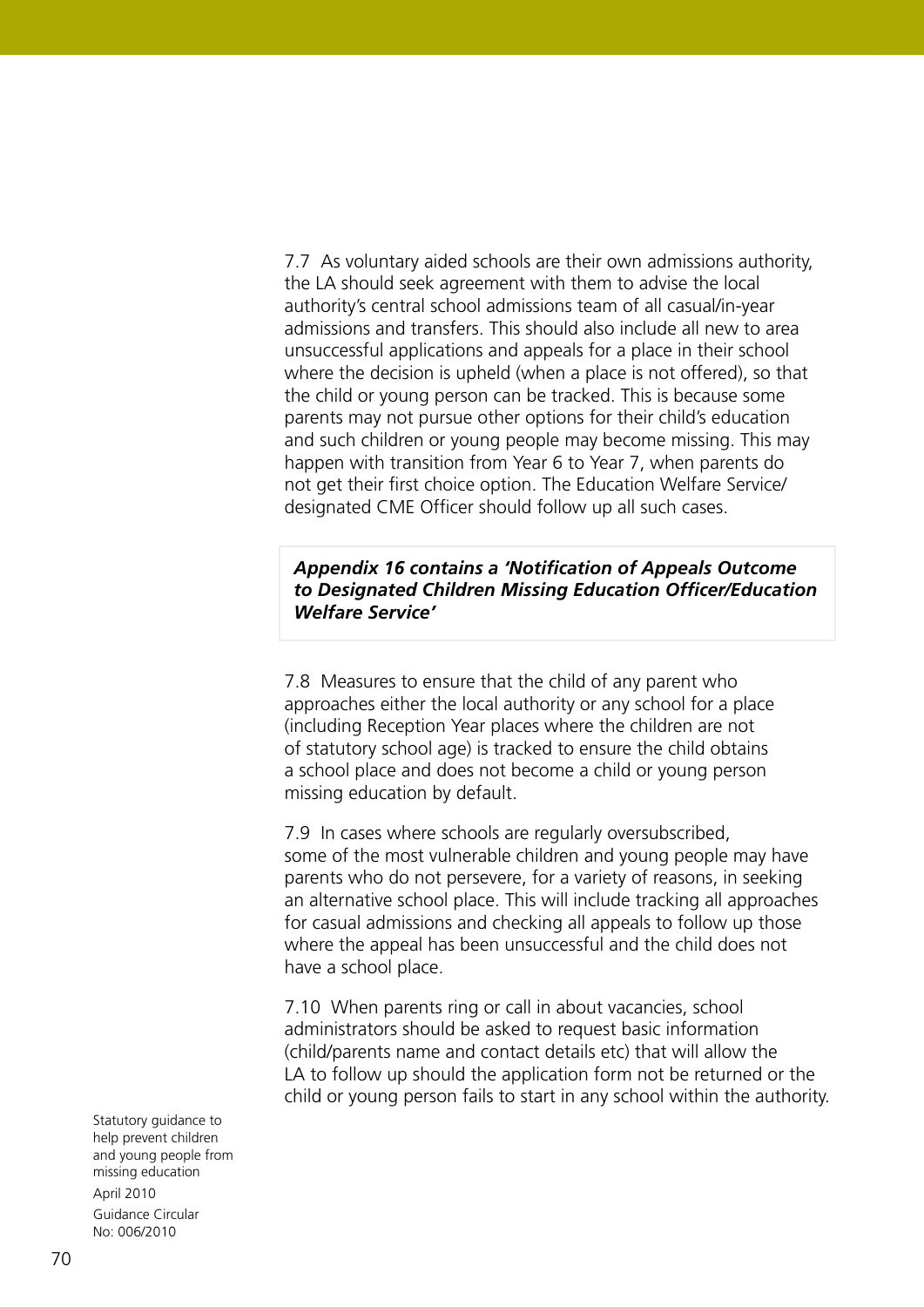These procedures represent best practice in terms of working together to promote the welfare of children and young people and support sharing information.

## **Good Practice - A local approach**

Swansea record details of all calls to the authority from parents requesting information on schools in catchment areas and school places. They then monitor school MIS to ensure that the parents follow up applications and check that children appear on school rolls. When this doesn't happen referrals will be made to the Education Welfare Services to follow up.

7.11 Enquiries into the circumstances surrounding a child or young person who is missing from school can be effectively supported by schools adopting an admissions procedure which requires a parent/ carer to provide documentary evidence of their own and the child's identity and status in the UK, the address that they are residing at and ensure that this information is kept up to date. Doubts about the child or young person's age or identity should not preclude or delay their admission to school where a vacancy exists as it is safer for children and young people to be in school whilst further enquiries are made.

7.12 As required under the Admissions Code, admission authorities will work towards having common dates for return of applications and offer letters for school places in the near future. This should make the process of checking when places have been allocated and accepted more streamlined.

## **Transition Checking**

7.13 From September 2007, secondary schools in Wales and their cluster primary schools have been required, jointly, to draw up a Transition Plan, setting out arrangements to provide continuity and progression for learners moving from Key Stage 2 to Key Stage 3. Transition plans will establish a framework for schools to work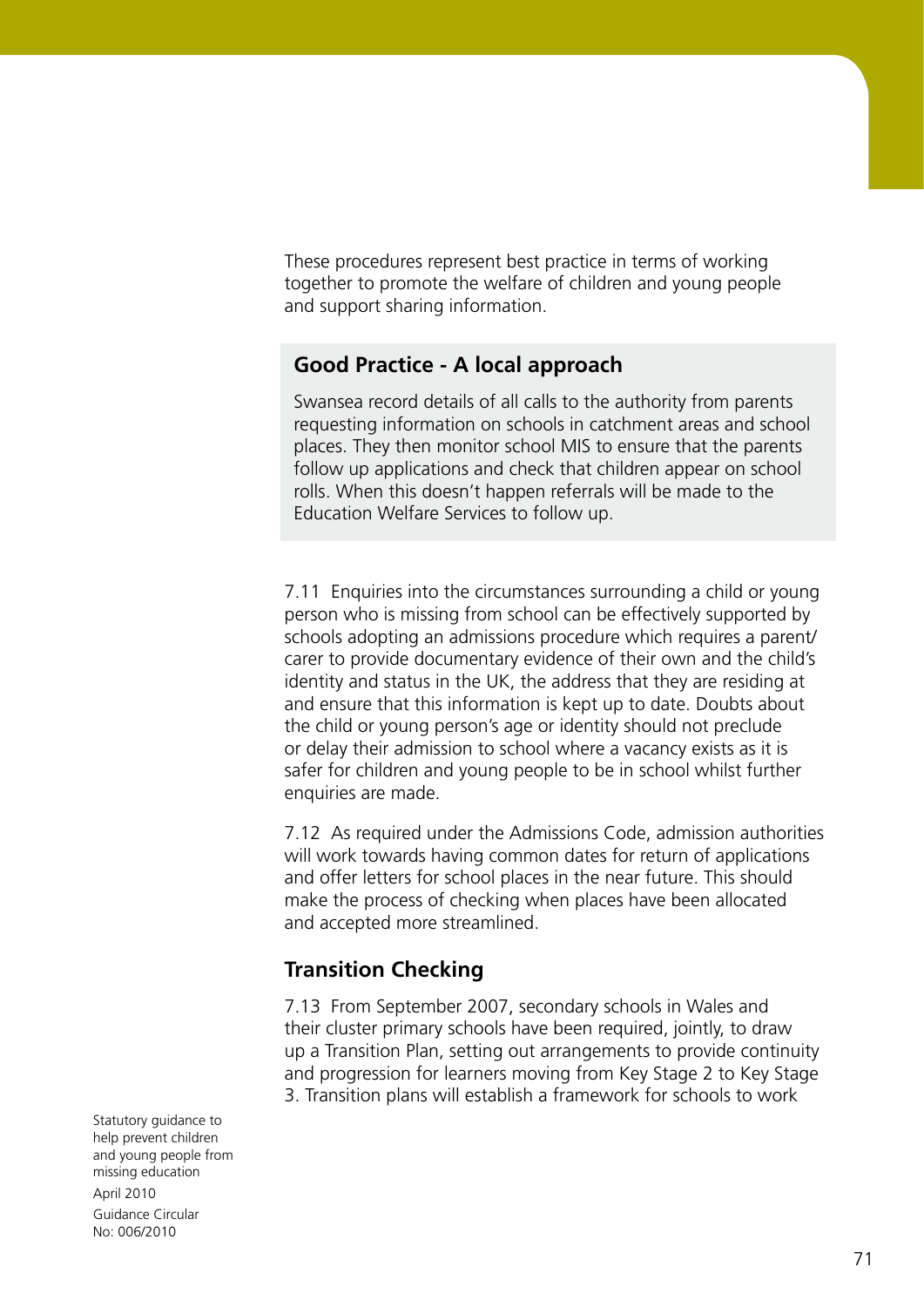together to consider how they can make best use of the information on learners, to improve the quality of teaching and learning for them. Transition planning will inform the early identification process, as well as the action required to ensure that a young person does not remain at risk of dropping out of education at an early age.

7.14 Monitoring the transfer between Key Stage 2 and Key Stage 3 is vital. Admissions, Data Officers (MIS) and schools should work together to ensure checks and systems are in place which ensure all children leaving a primary school are subsequently registered at a new provider and arrive safely.

7.15 There are particular challenges in areas where children and young people leave the maintained sector for the independent sector in high numbers, in areas where children commonly cross boundaries to attend schools in other authorities and in areas of high transience, particularly if children or young people leave schools at other than normal ages of transfer.

7.16 It is important that these checks and procedures are put in place as soon as possible after the beginning of the autumn term.

7.17 As well as being vital to track transitions at KS2 to KS3, the local authority should monitor all children and young people who have ceased to be registered with a provider and monitor progress until they are registered with a new provider.

## **Good practice - A national approach**

#### **Year 6/7 matching against PLASC data**

The Welsh Assembly Government will perform an annual matching of PLASC data to identify pupils who were in the previous Year 6 returns, but who do not appear on any Welsh PLASC returns (any school or any year group) in the following year's return. Details will be provided to local authorities to check that all were followed up during transition tracking exercises undertaken during the autumn term.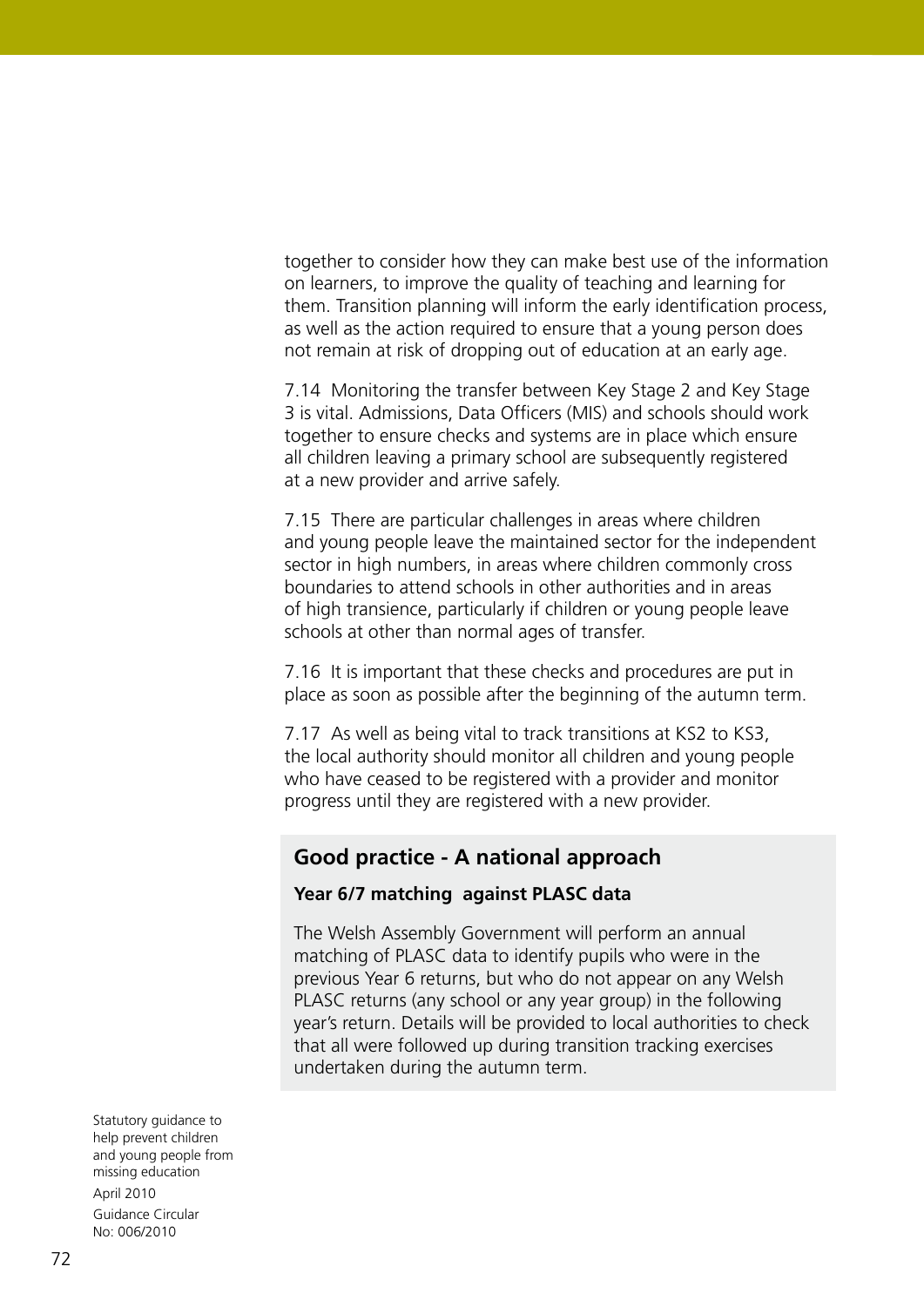Where schools and local authorities have been unable to track a year 6 pupil into a year 7 destination and have subsequently uploaded the child or young person's CTF to the lost pupil area of s2s, the Welsh Assembly Government will match these against PLASC data to see if any 'lost' pupils are in Welsh schools. If any pupils are matched; details will be provided to the uploading authority so that they can close outstanding and unresolved CME cases.

7.18 Local authorities will be asked to cross reference this data to check that children and young people did leave schools with a known destination and that schools are adhering to regulations with regards to deletions from the register.

### **Truancy Sweeps**

7.19 Guidance on Truancy Sweeps is contained in the Welsh Assembly Government's Inclusion and Pupil Support guidance (Circular No 47/2006). http://wales.gov.uk/topics/educationandskills/ policy\_strategy\_and\_planning/schools/339214-wag/inclusionpupilsu pportguidance/?lang=en

7.20 Many LAs work in partnership with the police to run truancy sweeps which can be highly effective in locating children and young people outside the education system. Sweeps often find small but significant numbers of children and young people who are not on a school roll and may be from families who are reluctant or refuse to engage with the statutory services. Truancy sweeps, when arranged appropriately can therefore be a useful way of making contact with this hard to reach group.

7.21 Those taking part in the sweeps should be aware that there are a range of valid reasons why school-age children and young people may be out of school. In particular, they may encounter children and young people who are educated at home by parents and are therefore not required to be at school.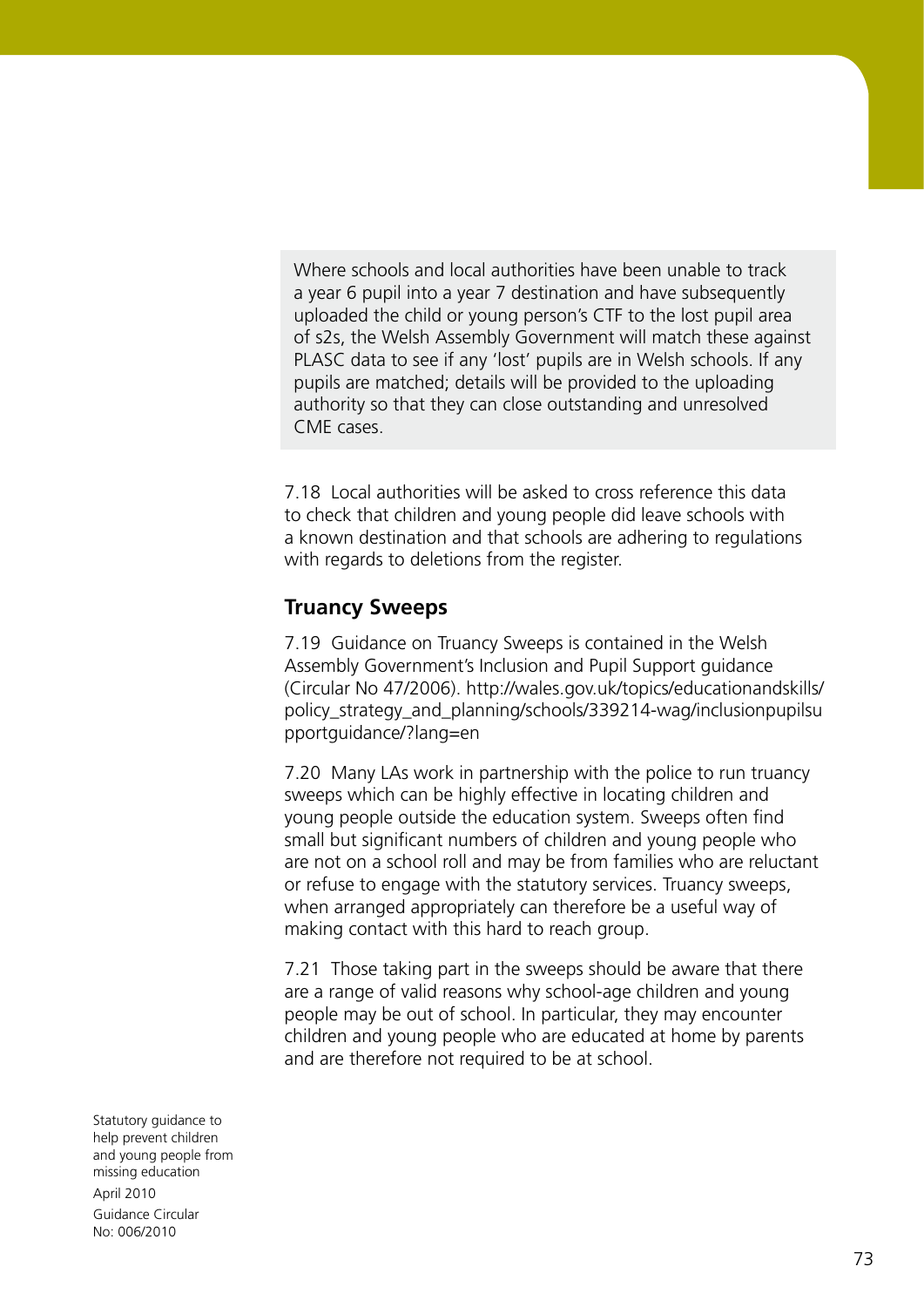7.22 No further action should be taken where children or young people indicate that they are home educated unless there is a reason to doubt that this is the case.

7.23 Home-educating parents need to be made aware that professionals involved in truancy sweeps may need to verify any information given to them in these circumstances. To make sure this is a fast and efficient process, it would be advisable that the LA maintains a list of all school-age children known to them who are home-educated. This list can then be checked by LA staff as part of a Truancy Sweep.

7.24 From January 2010 as part of its work in 'plugging the data gaps' the Welsh Assembly Government commenced the requirement for local authorities to provide information on the aggregate number of electively home educated children and young people residing in their areas as part of the statutory EOTAS (educated otherwise than at school) data collection arrangements. The main focus of the data collection is to gather information on individual children of compulsory school age who are funded by the local authority and receive education otherwise than in a maintained school as defined in Section 19(1) of the Education Act 1996 i.e. those children of compulsory school age who, by reason of illness, exclusion or otherwise may not for any period receive suitable education.

#### *Appendix 17 contains further information on EOTAS.*

#### **Elective Home Education**

7.25 Parents have a duty to ensure that their children receive a suitable full time education either by regular attendance at school or otherwise (under Section 7 of the Education Act 1996). Some parents decide, as they are entitled, to provide suitable education by educating their children at home. A significant number of parents choose to exercise their right to educate their children at home for a variety of reasons which could include philosophical, ideological or religious views, while for others it is to meet the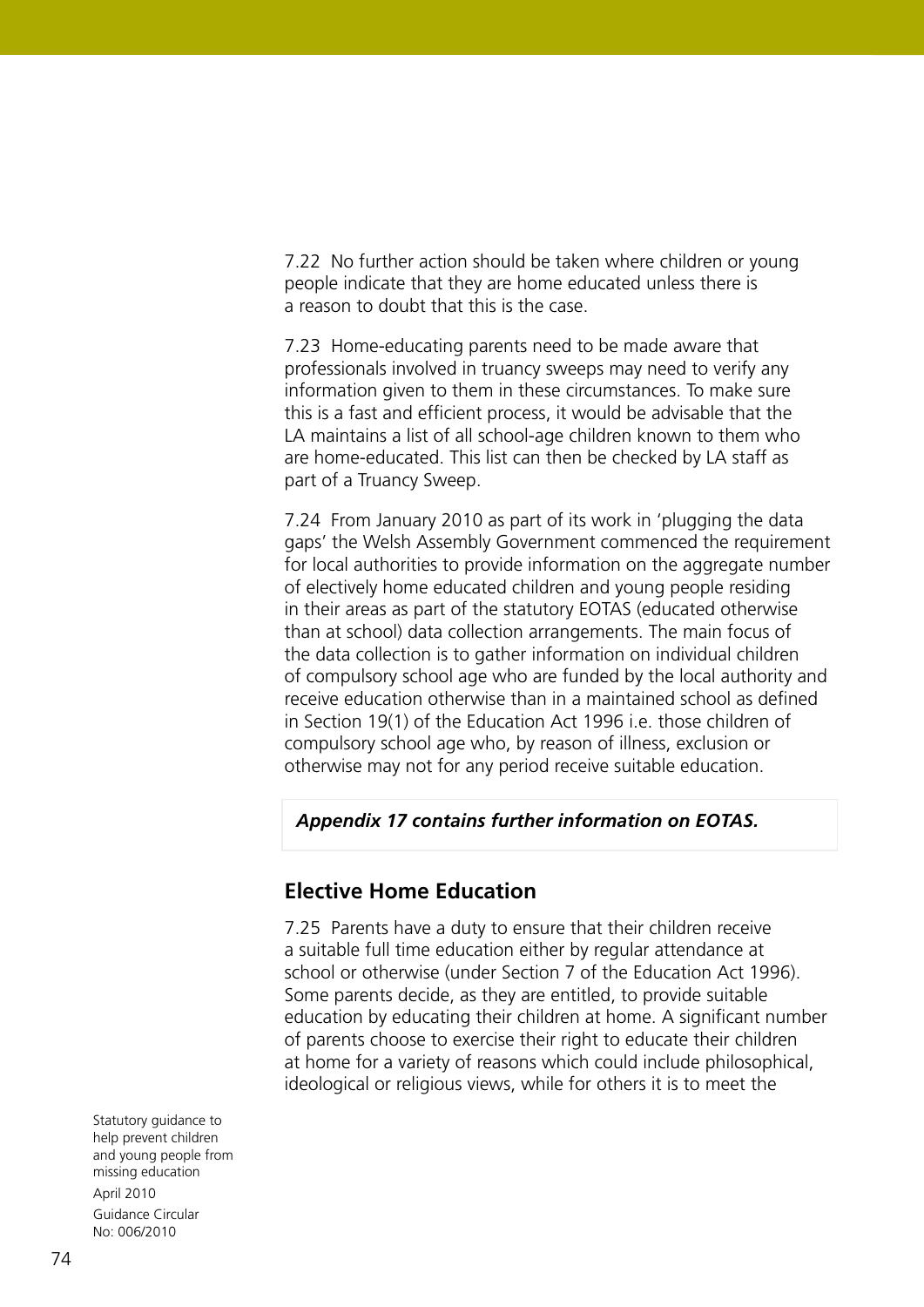specific needs of a child or young person or dissatisfaction with the system.

7.26 Schools should not encourage parents/carers to educate at home as a way of avoiding a poor attendance record or a permanent exclusion. Educating a child at home is a major undertaking and a full-time responsibility.

7.27 Parents do not need to seek permission from the LEA to begin home education, but must notify the governing body of the school; usually through the head teacher to ensure that their child's name is removed from the school admissions register. However, if a child has never attended school, no permission or notification is required.

7.28 Parents seeking to home educate children or young people registered at a special school, however, must obtain the consent of the LEA to withdraw their child from the school (Education (Pupil Registration) Regulation 9(2), 1995).

## **Responsibilities of the School in relation to Elective Home Education**

7.29 The Education (Pupil Registration) Regulations 1995, Regulation 9, sets out the conditions under which a pupil's name can be removed from the admission register of a school if "he has ceased to attend the school and the proprietor has received written notification from the parent that the pupil is receiving education otherwise than at school".

7.30 Under Regulation 13 (3), the proprietor of the school must report the deletion of the pupil's name from the admission register to the Pupil Services Section of the LEA within ten school days who should then notify the appropriate officer.

7.31 A CTF should be created by the school with MMMMMMM as the destination and uploaded onto the s2s website. This enables the CTF to be stored securely and to be available if the child or young person returns to a maintained school.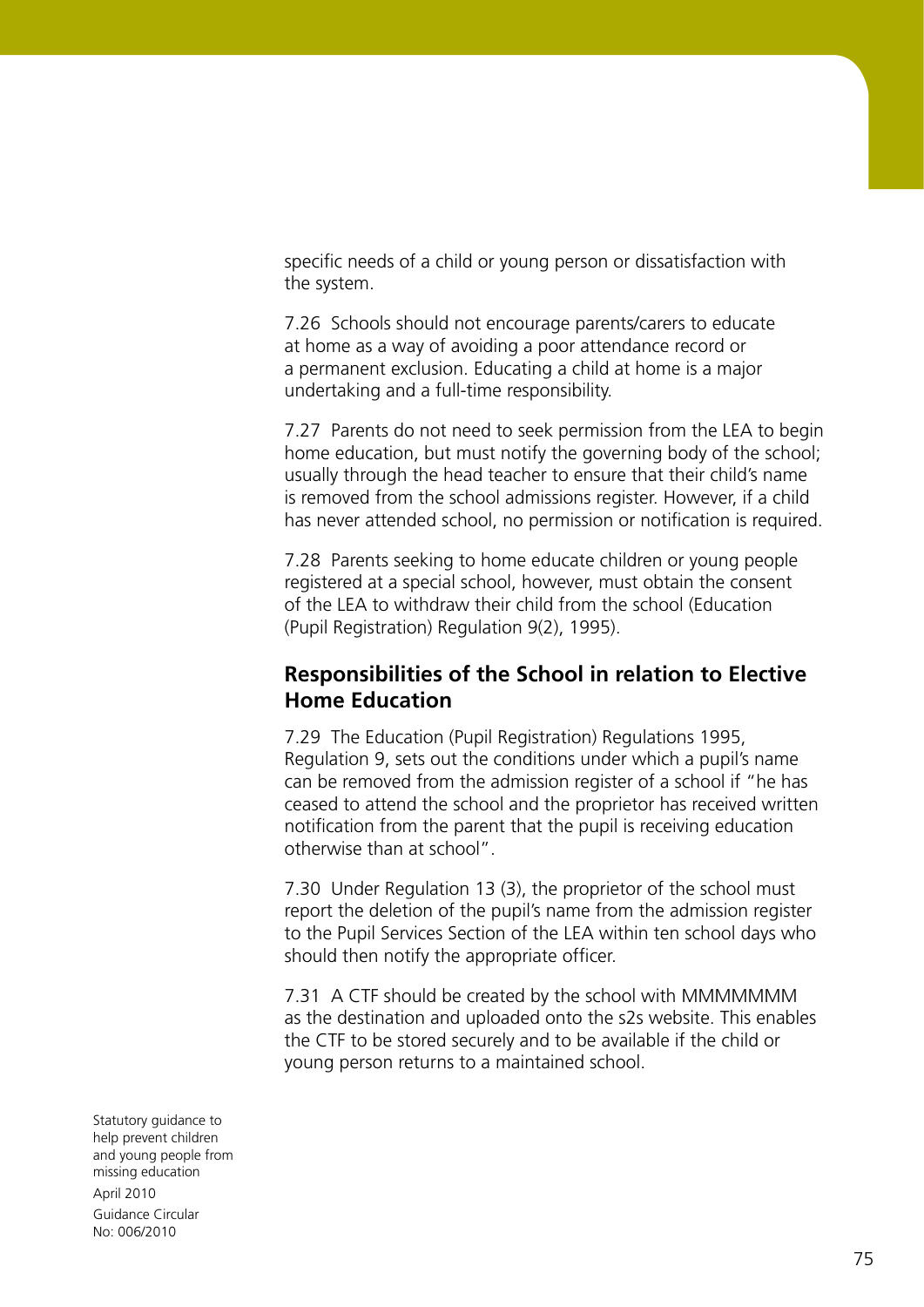7.32 On no account should pressure be put on parents to remove their child from the school register to avoid exclusion or prosecution.

# **Responsibilities of the LA in relation to Elective Home Education**

7.33 Sections 437 to 443 of the Education Act 1996 place a duty upon local authorities to intervene where it appears a suitable education is not being received. Case law has established that a local authority may make informal enquiries of parents who are educating their children at home to establish that a suitable education is being provided.

7.34 Education authorities should seek to build effective relationships and regular contact with home educators that function to safeguard the educational interests and welfare of children and young people. Doing so will provide parents with access to any support that is available and allow authorities to understand the parents' educational provision. A positive relationship will also provide a sound basis if the child or young person, at some point in the future, returns to mainstream education or if the authority is required to investigate assertions from any source that an efficient education is not being provided. Such an arrangement is likely to help the LEA to fulfil their duties and can help provide new information and support to parents. The frequency with which an authority will contact parents to discuss their ongoing home education provision will vary depending on the individual circumstances of each family.

7.35 There is no legal framework for the LEA to regularly monitor provision of home education nor an automatic right of entry to the parental home to check the standard of education the child or young person is receiving. However, if they have good reason to believe that parents are not providing a suitable education, local authorities are able to serve a School Attendance Order on the parents. This will allow a period of at least 15 days for the parent to provide the authority with whatever information they require to satisfy themselves about the suitability of the education.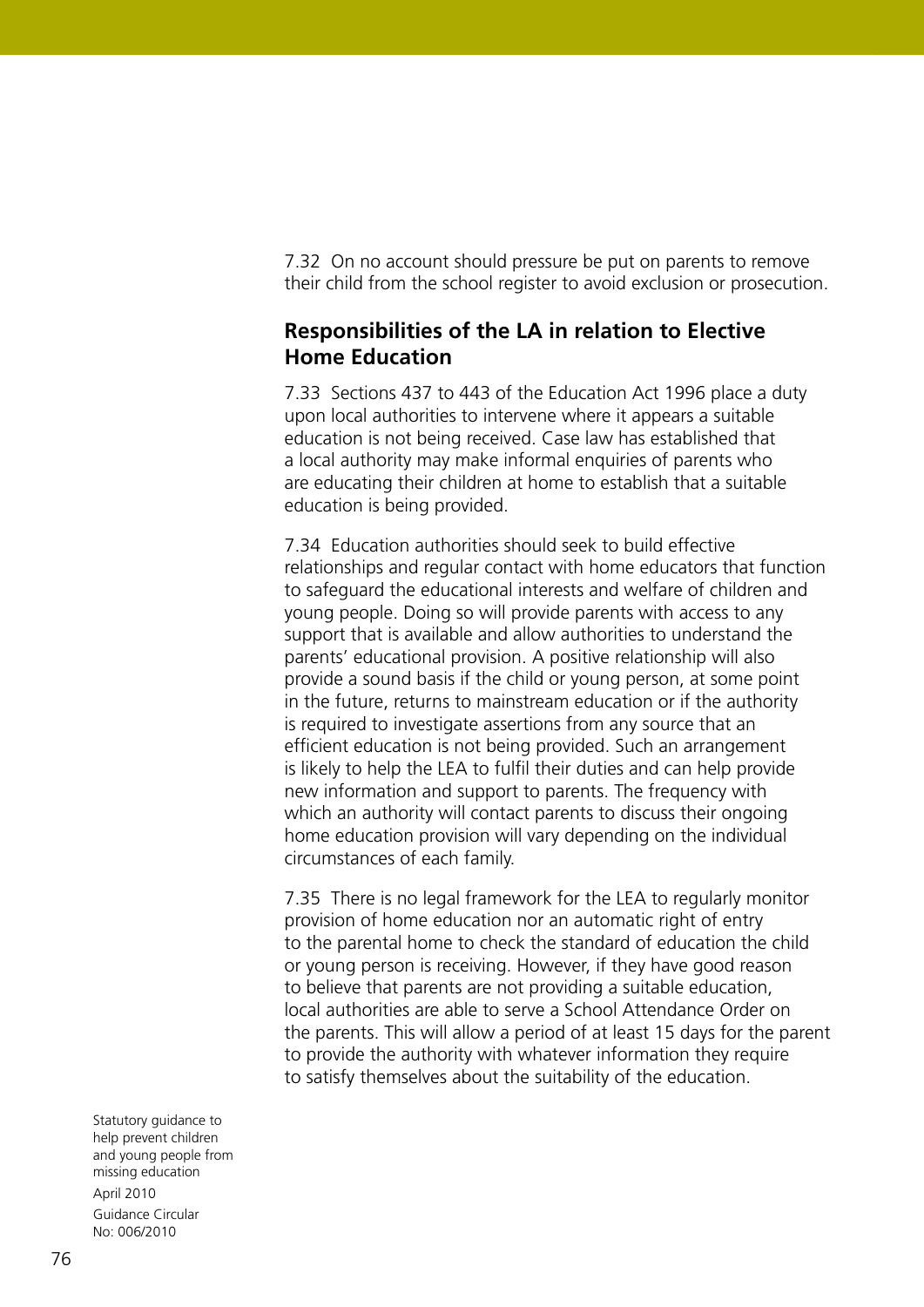# **'Notification of Children or Young Persons Coming to Notice of Police' Form (Form PPD1)**

7.36 A Form PPD1 is generated by the police following any incident where a child or young person comes to their attention and where there is reason to believe that they are at risk. Most of these are where the police have been called to a domestic incident and children or young people are implicated either as members of a household, as witnesses, or as persons involved in the incident.

7.37 The police then send a copy of the form to Social Services where circumstances indicate that a child or children within the household may be at risk of significant harm and where the following circumstances apply:

- an incident where a child or young person is injured;
- an incident of domestic violence;
- an incident where a child or young person has been neglected or inappropriately supervised;
- an incident where parent/carer(s) are found to have mental health problems;
- an incident where parent/carer(s) are found to misuse drugs/ alcohol; or
- an incident where a child or young person may be involved in prostitution.

7.38 Where no school is identified on the form, Social Services should ensure that this matter is referred on to the Education Welfare Service to be checked against Management Information Systems and other pupil databases to try to identify a school or other educational provision; where no school can be found, this would require further investigation.

# **Careers Wales**

7.39 If children or young people have been missing from education particularly at Key Stage 4 they are less likely to have received their entitlement to careers advice and guidance at the usual junctures.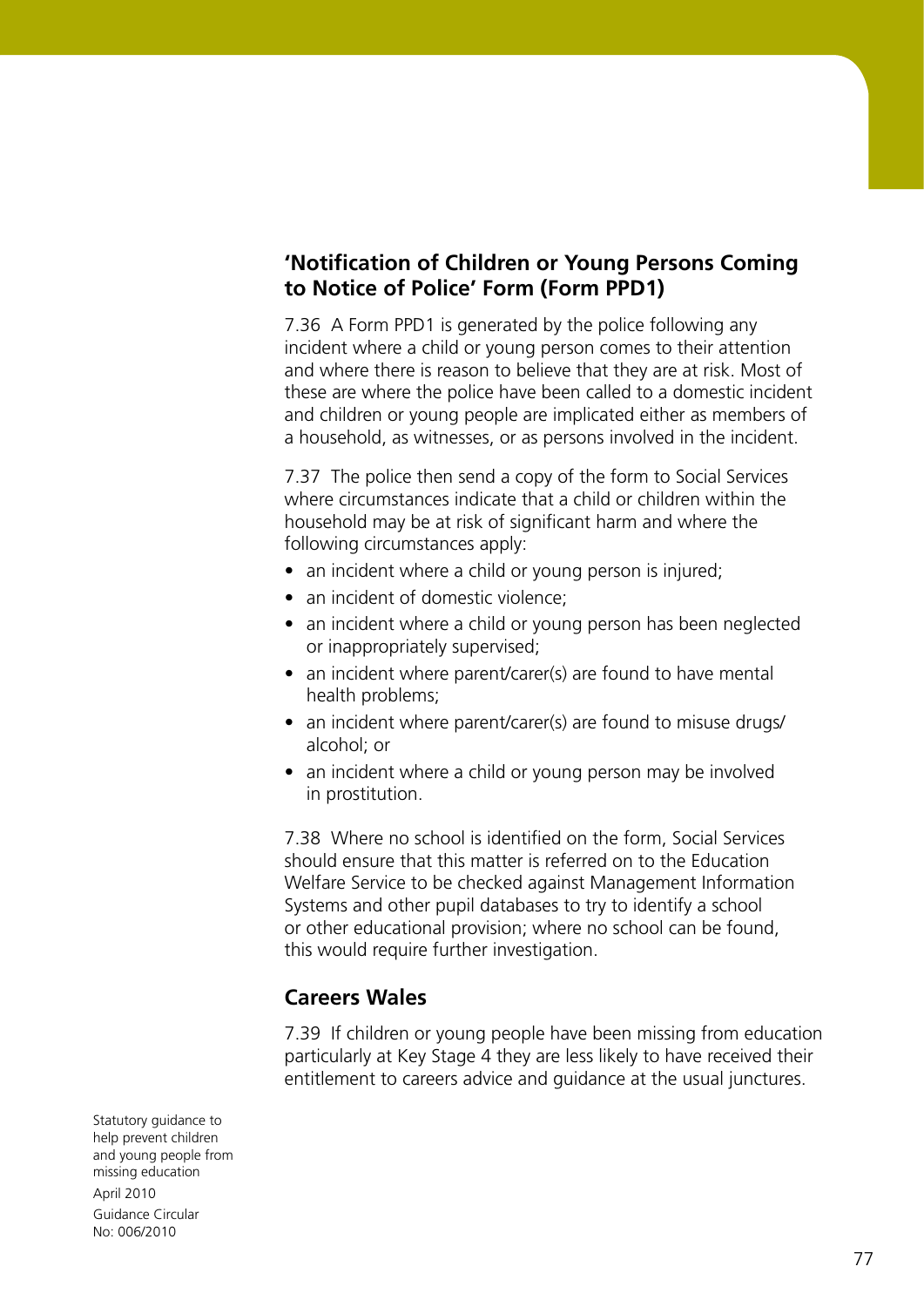7.40 Careers Wales are important partners in the identification process. Often, young people on turning 16 in Year 11 will turn up at Careers Wales centres with the assumption that they can start work or training (rather than after the last Friday in June in year 11). They may be newly arrived to the area and were poor attendees in their previous schools so may not have applied for a school place or been turned down for a place in their preferred school. They may also arrive in centres requesting advice in claiming benefits if they are homeless or pregnant.

7.41 There are 6 Careers Wales companies operating across the 22 local authorities in Wales. They have cross border arrangements with neighbouring Careers Companies and other partner agencies in order to help keep contact with young people as they move from one area to another (particularly for young people with special needs who may be in placements out of area or those who are looked after). Local authorities should ensure that information about children or young people identified as not being in receipt of a suitable education, awaiting placement, permanently excluded, educated otherwise or in custody is passed to Careers Wales as these children and young people may not necessarily be part of the annual data transfer between the LEA and Careers Wales. If they are not known to Careers Wales they will not be followed up as part of the annual 'Destinations' survey that Careers Wales undertake on behalf of the Welsh Assembly Government. This survey can provide Partners with valuable information on the numbers of young people who are not in education, training or employment and contributes to the development of Keeping in Touch strategies.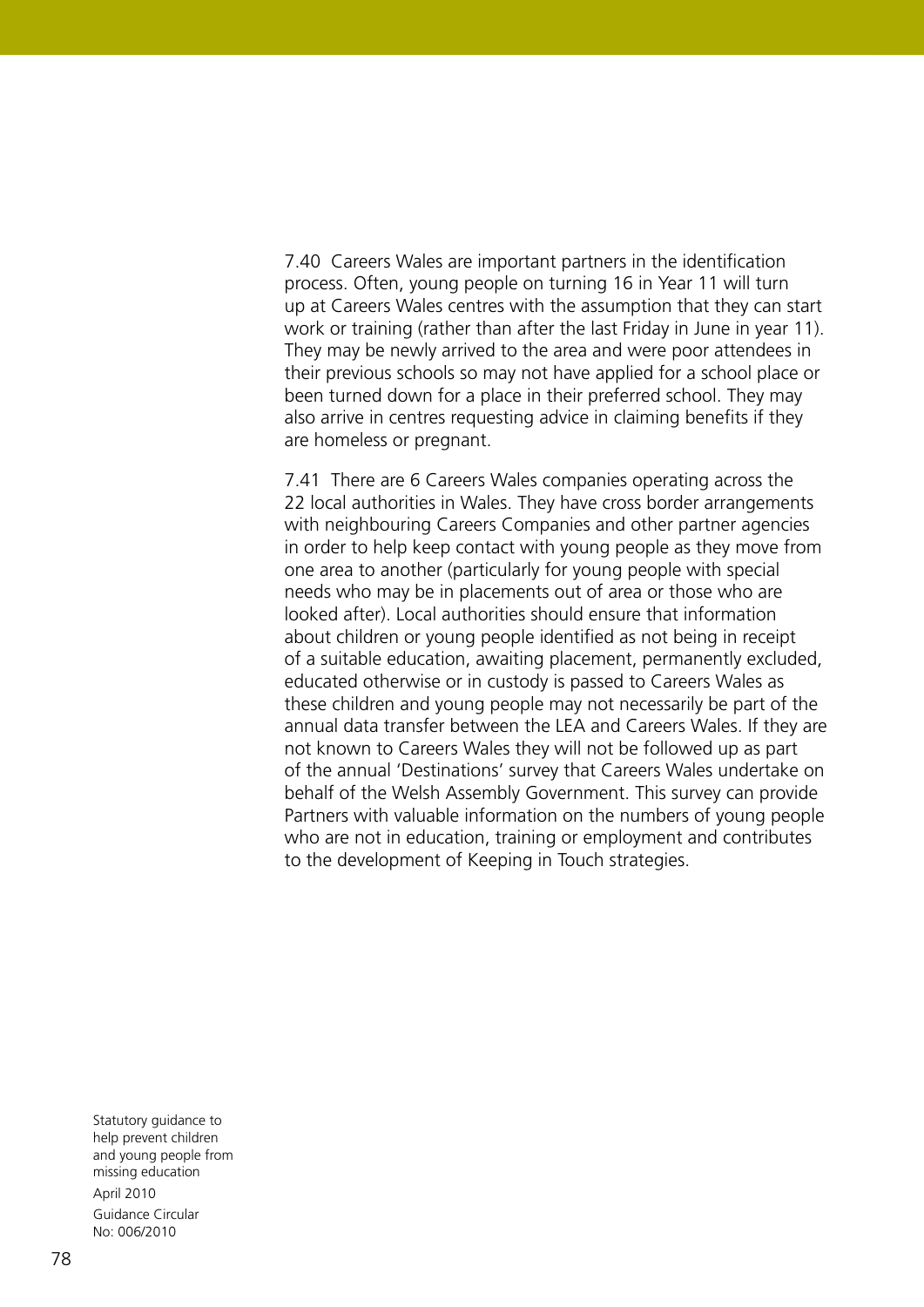# Tool Kit

During the initial development process many local authorities requested advice and guidance on practical ways of best delivering their duty to identify children and young people missing education. The following forms and supplementary advice and information has been identified as good practice from other areas.

Local authorities and schools may wish to consider the adoption of these forms as part of their children missing education policies and procedures.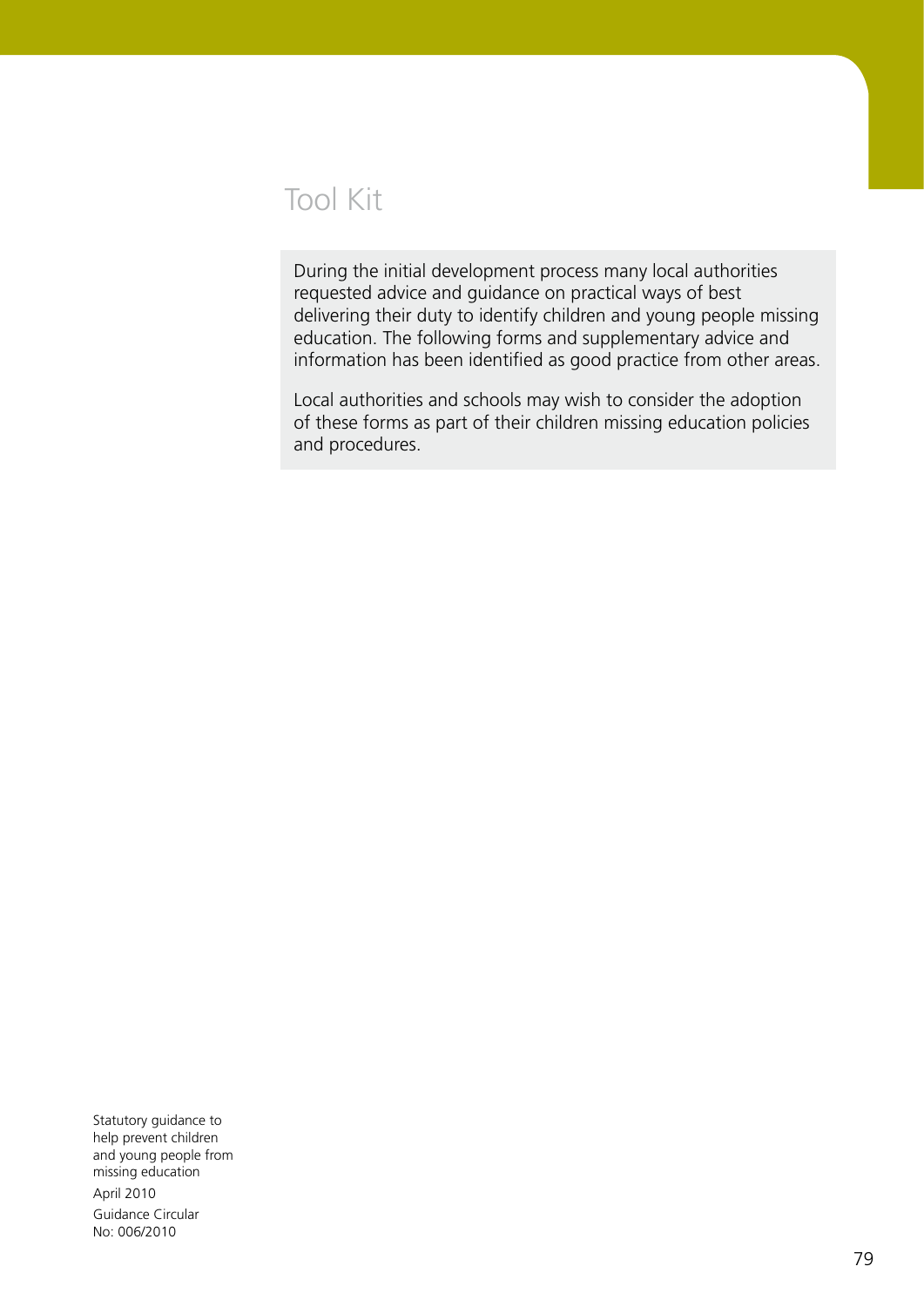Appendix 1

### **Legislation**

There are various statutory duties placed upon LAs and parents (supplemented by guidance) relating to the provision of education and the safeguarding of the welfare of children which support the children missing education agenda.

The principal provisions are:

**Section 7 of the Education Act 1996** provides that the parent of every child of compulsory school age shall cause him to receive efficient full-time education suitable to his age, ability and aptitude and to any special educational needs he may have, either by regular attendance at school or otherwise.

**Section 8 of the Education Act 1996** provides that compulsory school age starts on the relevant day on or after a child's fifth birthday and ends on the specified day of the school in which the child's sixteenth birthday falls. Regulations provide that the relevant days are the 31 August, 31 December and that the specified day is the last Friday of June.

**Section 14(1) of the Education Act 1996** provides that a local education authority must make sure there are sufficient schools for providing education in their area. For these purposes, the schools must be sufficient in number, character and equipment to provide all pupils with the opportunity of appropriate education (s.14 (2)). "Appropriate education" means, broadly, education which is desirable in view of the pupils' different ages, abilities and aptitudes and the different periods for which they may be expected to remain at school (s.14(3)).

**Section 19 (1) of the Education Act 1996** requires every local education authority to make arrangements for the provision of suitable education at school or otherwise than at school for those children of compulsory school age who by reason of illness, exclusion from school or otherwise, may not for any period receive suitable education unless such arrangements are made for them. For these purposes, "suitable" education is defined as "efficient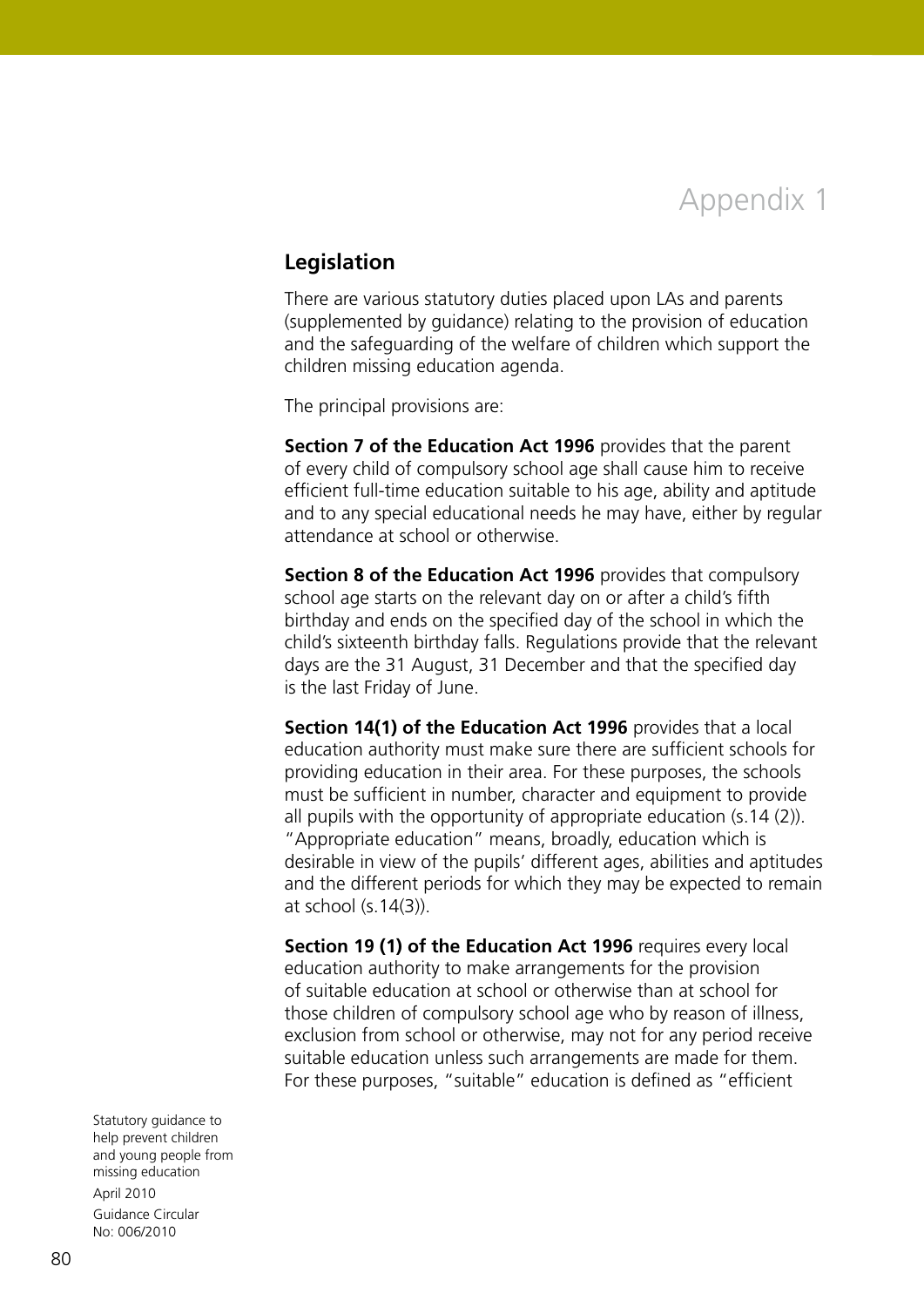education suitable to the age, ability, aptitude and to any special educational needs the child (or young person) may have." (s.19 (6)).

**Section 19(4A) of the Education Act 1996** provides: "In determining what arrangements to make under subsection (1) in the case of any child or pupil, a local education authority shall have regard to guidance given from time to time by the Secretary of State."

**Section 436A of the Education Act 1996** requires local authorities to make arrangements to establish the identities of children in their area who are not receiving suitable education.

**Section 437 (1) of the Education Act 1996** provides that if it appears to a local education authority that a child of compulsory school age in their area is not receiving suitable education, either by regular attendance at school or otherwise, they must serve a notice in writing on the parent (a school attendance order) requiring him to satisfy them within the period specified in the notice that the child is receiving such.

**Education (Pupil Registration) Regulations 1995** under regulation  $9(1)$  (c):

The name of the child can only be deleted from the admissions register of the school under certain conditions, which are detailed in section 6.

**Section 175 of the Education Act 2002** (which came into force on June 1 2004) imposes a duty upon LEAs and governing bodies to exercise their functions with a view to safeguarding and promoting the welfare of children. For these purposes, "functions" includes the powers and duties of LEAs and governing bodies.

The Children Act 2004 includes various provisions relating to safeguarding and promotion of welfare of children in Wales (section 25-29) including: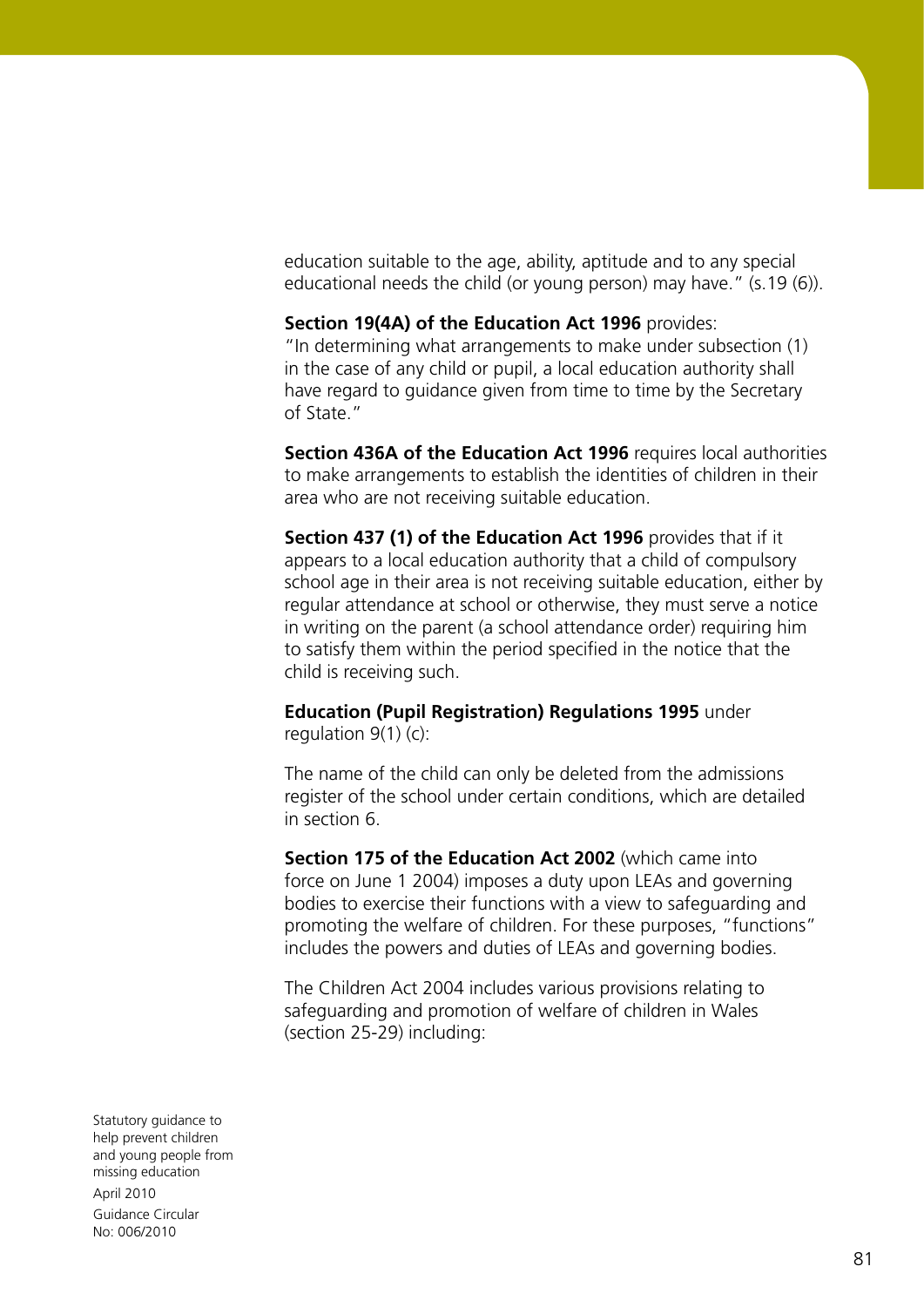- (a) a duty upon each Children's Services authority to promote co-operation between it and various other bodies to improve the well-being of children so far as relating to (amongst other things) education and training;
- (b) a duty upon various bodies including Children's Services authorities to make arrangements for ensuring that their functions are discharged having regard to the need to safeguard and promote the welfare of Children;
- (c) provision for the Secretary of State to put into place information databases for the purposes of arrangements under section 175 of the Education Act 2002 or (a) and (b) above, and a framework for the sharing of information contained in such data bases for such purposes.

**Section 52 Children Act 2004** Duty on the local authority to safeguard and promote the welfare of a child looked after by them, includes in particular a duty to promote a child's educational achievement.

**The Children Act 1989** includes the following provisions:

Section 17, defines a child 'in need if s/he is unlikely to achieve or maintain (or have the opportunity to) a reasonable standard of health *or development without the provision for him/her of services*; or his/her health or development is likely to be significantly impaired, or further impaired, without the provision for him/her of such services; or s/he is disabled.

Section 47, Children Act 1989 places a duty on local authorities to make enquiries into the circumstances of children considered to be at risk of 'significant harm' and, where these enquiries indicate the need, to undertake a full investigation into the child's circumstances. Section 47(1) provides 'where as a result of any such enquiries, it appears that there are matters connected with the child's education which should be investigated, they shall consult the relevant local education authority'.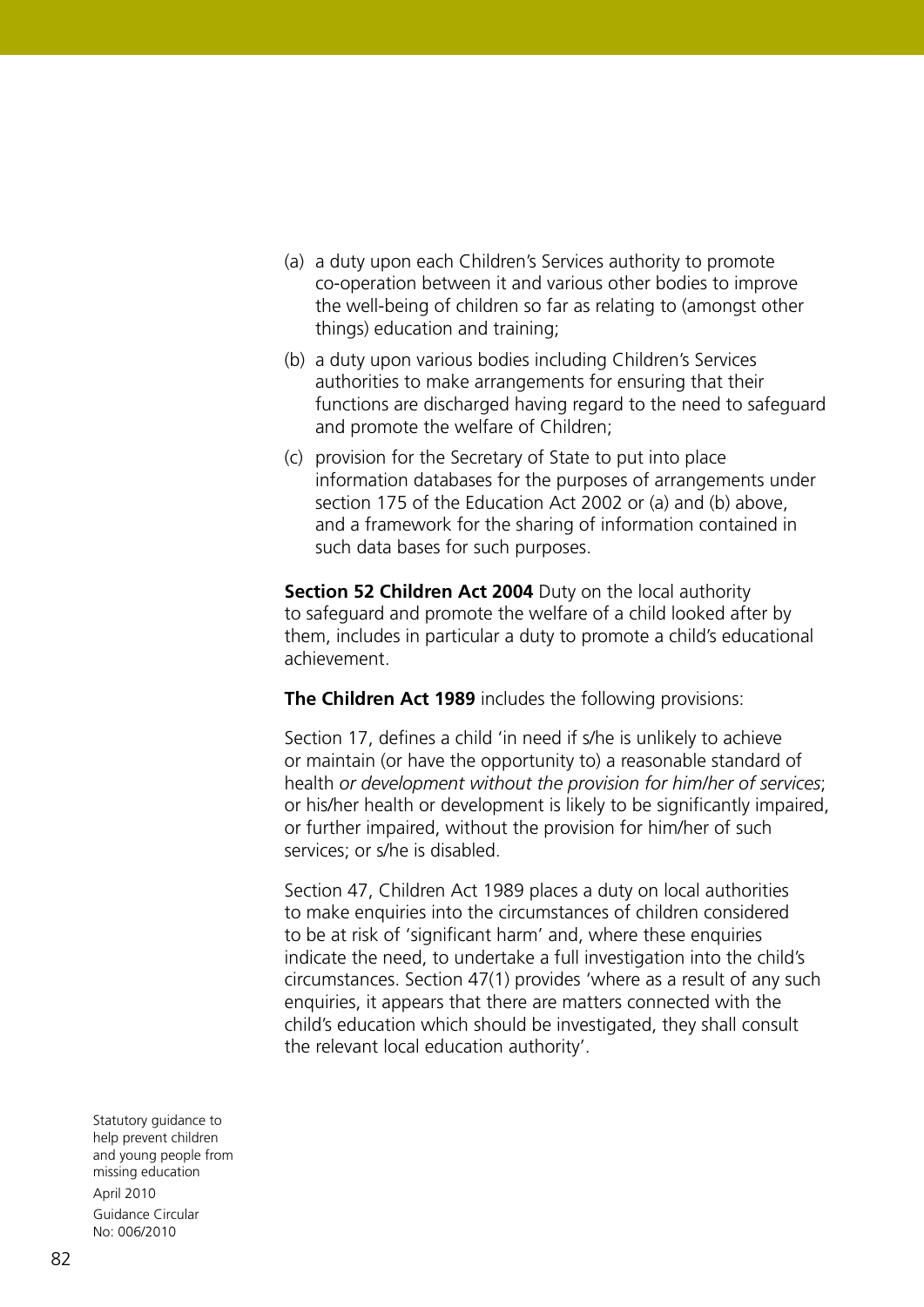(Section 31 states that 'harm' means, ill treatment of health or development. 'Development' means physical, intellectual, emotional, social or behavioural development).

#### **United Nations Convention on the Rights of the Child**

Legislation and practice in child protection are underpinned by principles derived from Articles of the United Nations Convention on the Rights of the Child, ratified by the UK Government in 1991. These principles are:-

- each child has a right to be treated as an individual;
- each child who can form a view on matters affecting him or her has the right to express those views if he or she so wishes;
- parents should normally be responsible for the upbringing of their children and should share that responsibility;
- each child has the right to protection from all forms of abuse, neglect or exploitation;
- so far as is consistent with safeguarding and promoting the child's welfare, public authorities should promote the upbringing of children by their families; and
- any intervention by a public authority in the life of a child must be properly justified and should be supported by services from all relevant agencies working in collaboration.

#### **The European Convention of Human Rights ( ECHR)/**

**The Human Rights Act 1998** Missing person enquiries are conducted within the legal parameters specified by common law in terms of a duty to provide care and protection and within a mixture of legal conventions, case law, internal law in terms of ECHR and domestic laws, for example the Human Rights Act 1998.

The rights and freedoms of the Convention that may be particularly relevant to the investigation of missing persons include:-

#### **Article 2 Right to Life**

This places a positive responsibility on the police service to respond effectively to all reports of missing persons so as to identify those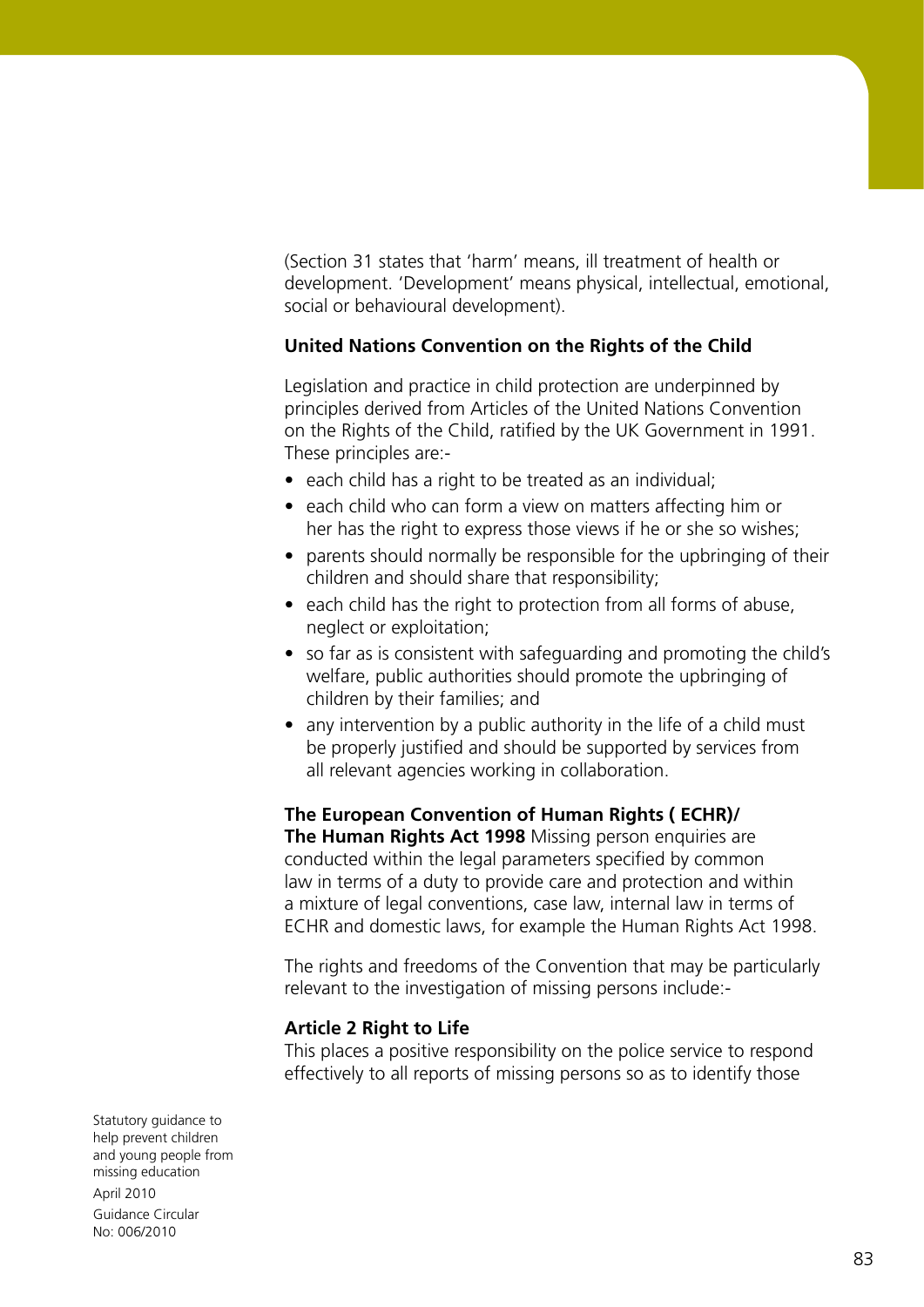cases that require more attention to minimise the number of cases that end in loss of life or harm to individuals.

**Article 2 Protocol 1** of the European Convention on Human Rights provides that: "No person shall be denied the right to education. In the exercise of any functions which it assumes in relation to education and to teaching, the State shall respect the right of parents to ensure such education and teaching in conformity with their own religious and philosophical convictions."

The general right to education comprises four separate rights:

- (i) a right of access to such educational establishments as exist;
- (ii) a right to an effective (but not the most effective possible) education;
- (iii) a right to official recognition of academic qualifications.
- (iv) as regards the right to an effective education, for the right to education to be meaningful the quality of the education must reach a minimum standard.

#### **Article 8 Right to Respect for Private and Family Life**

When investigating the circumstances of any disappearance or appointing an Investigating Officer/Family Liaison Officer, cognisance must be taken of the intrusion involved into the private life of that individual or family. Of particular note are those situations where an individual disappears deliberately; the right to do so should be respected but it must be balanced with the rights of the child, young person, family and the wider community.

In general terms these rights should only be interfered with where the action is prescribed by law and it is necessary in a democratic society for reasons of:-

Public safety; Preventing disorder and crime; Protecting health and morals; Protecting the rights and freedoms of others.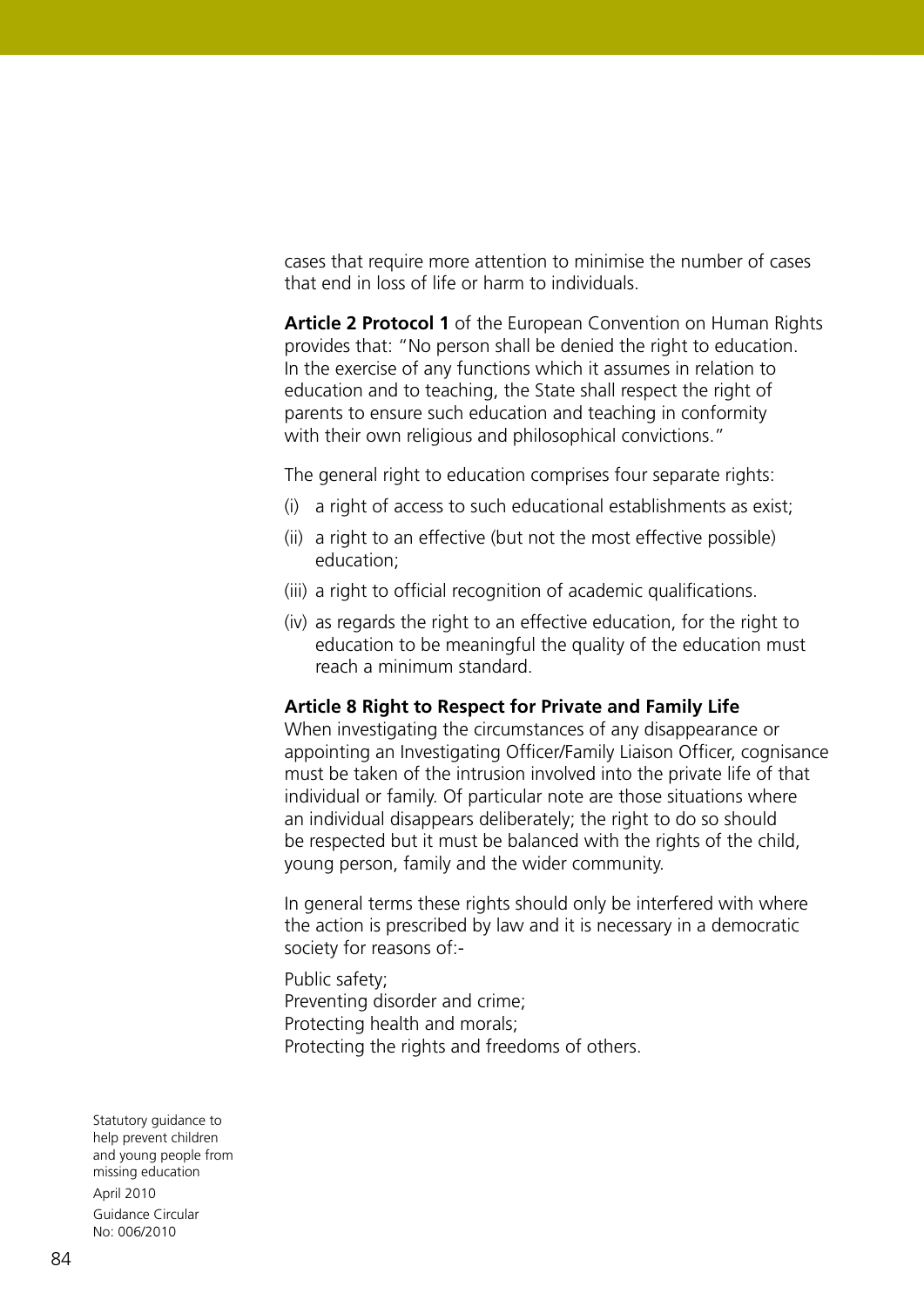#### **The Data Protection Act 1998**

All those involved with children are likely to hold personal information about them, including sensitive personal information. The Act covers how personal information about living, identifiable people is to be protected. All organisations that hold or process personal data must comply. The Act requires that data is gathered and processed fairly, is held securely and is used solely for the purpose for which it was collated.

#### **School Standards and Framework Act 1998**

Sections 86 and 86A of the School Standards and Framework Act 1998 require admission authorities to make arrangements enabling the parents of children in their area, to express a preference for a school and to give reasons for that preference. Where a parent expresses preference according to those arrangements sections 86 and 86B place a specific duty on admission authorities to comply with that preference, subject to certain exceptions. If parent's preferences are not met there is a statutory right of appeal provided for by section 94 of the School Standards and Framework Act 1998.

#### **Forced Marriage (Civil Protection) Act 2008**

**Section 55 of the Borders, Citizenship and Immigration Act 2009** places a duty on the United Kingdom Borders Agency (UKBA) to safeguard the welfare of children. This is similar to the duty of safeguarding under section 28 of the Children Act 2004 which applies to local authorities and their partners. Section 55 of the Borders, Citizenship and Immigration Act 2009 repeals section 21 of the UK Borders Act 2007.

#### **Related Guidance and Information**

Welsh Assembly Government's **Inclusion and Pupil Support** - Circular No. 47/2006

Welsh Assembly Government's **Exclusion from Schools and Pupil Referral Units** - Circular No. 1/2004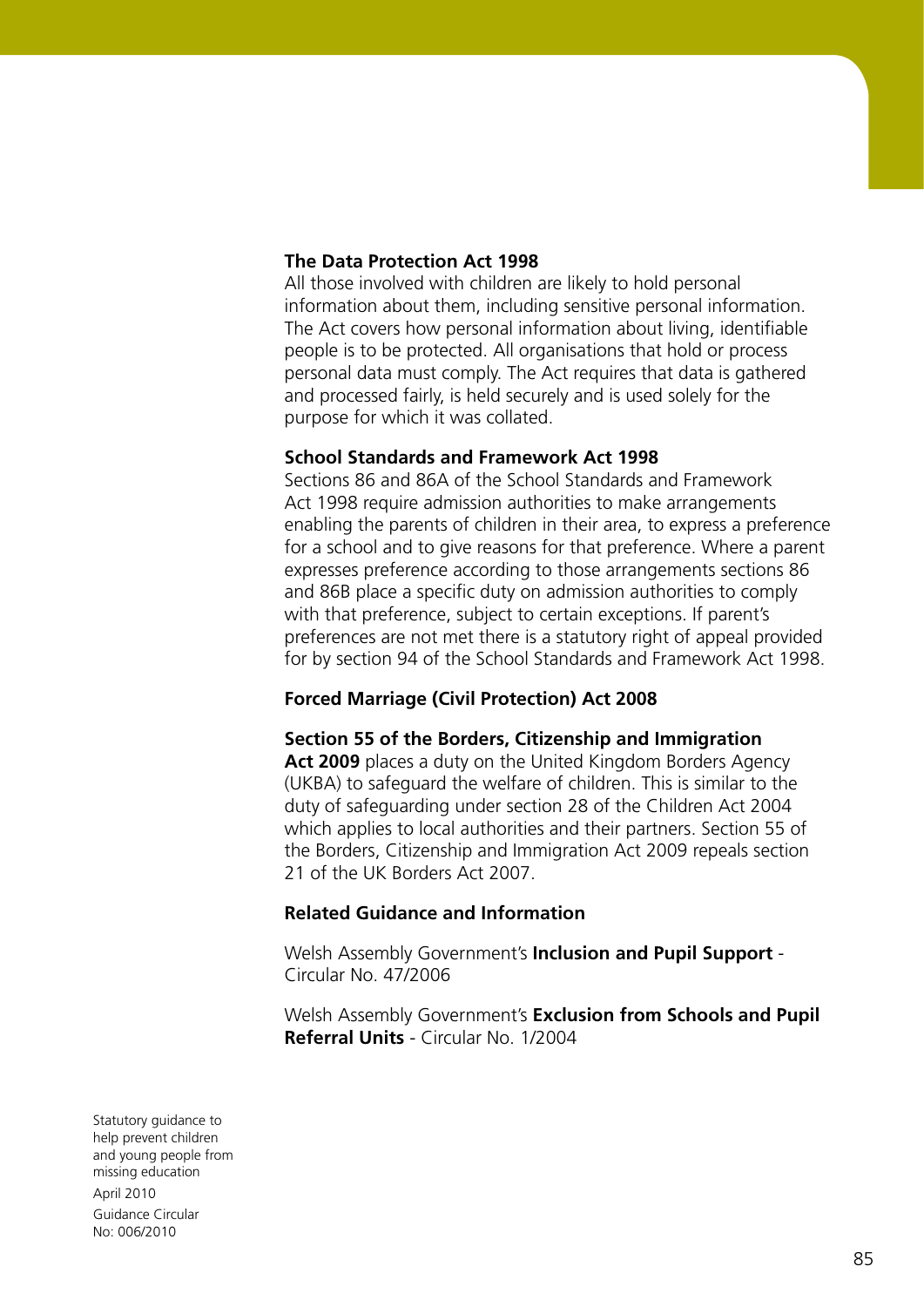Welsh Assembly Government's **Safeguarding Children: Working Together under the Children's Act 2004** Circular No. 12/2007

Circular No. 005/2008: **Safeguarding Children in Education**: The role of local authorities and governing bodies under the Education Act 2002

**All Wales Child Protection Procedures 2008** - Produced on behalf of all Local Safeguarding Children Boards in Wales http://www.awcpp.org.uk/9547.html?diablo.lang=eng

Behaving and Attending: Action Plan Responding to the National Behaviour and Attendance Review - http://new.wales.gov.uk/topics/ educationandskills/learningproviders/schools/nbaractionplan/;jsession id=0mCwKf1QJYhVvMchWcw0kQnnttqx3xpd1T1vb1vnLVrpDw9nK 0Rp!-30296548?lang=en

#### **School Admissions Code and Appeals Code: Statutory code Document No:002/2009 and No:003/2009**

These Codes impose requirements and offer guidance relating to the discharge of school admissions functions and contain specific guidance in relation to vulnerable children http://wales.gov.uk/topics/educationandskills/publications/guidance/ schooladmission/?lang=en

Section 5 (Children Missing Education and the Lost Pupil Database) - **Educational Records, School Reports and the Common Transfer System** - the keeping, disposal, disclosure and transfer of pupil information. Guidance May 2006. Circular No. 18/2006

**Section 164 of the Education & Inspections Act 2006** amends the Education Act 1996 (provision of information about individual pupil), by inserting a new section after 537A. This new section 537B relates to the provision of information about children receiving funded education outside of school and in January 2010 will introduce an individual level data collection on children educated otherwise than at school (EOTAS). The collection will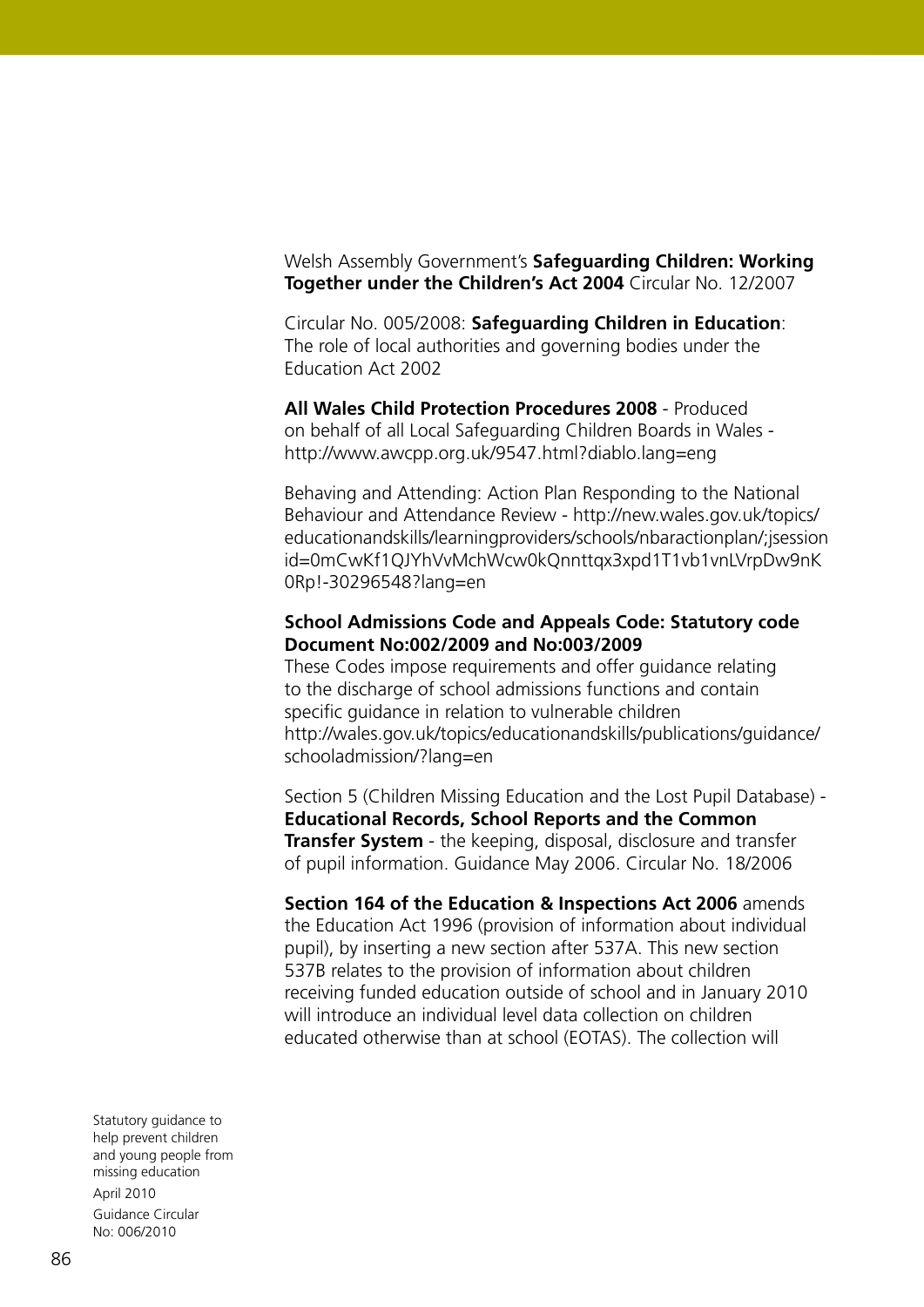focus on children educated otherwise than at school as defined in Section 19(1) of the Education Act 1996 i.e. those children of compulsory school age who, by reason of illness, exclusion or otherwise may not for any period receive suitable education.

Welsh Assembly Government's guidance on **'The learning journey for young people placed by the Youth Justice Board (YJB) in Secure Children's Homes (SCHs) in Wales'** Circular No:020/2009

**All Wales Youth Offending Strategy: Delivery Plan 2009-2011**. This has identified 6 priority areas including increasing engagement in education and training.

**Extending Entitlement:** Support for 11 to 25 Year Olds in Wales, 2002

**Extending Entitlement:** Making It Real, 2004

**All Wales Attendance Framework** - Sept 2009

**Multi-agency practice guidelines: Handling cases of Forced Marriage** - July 2009

**Towards a Stable Life and a Brighter Future** - Regulations and guidance to strengthen arrangements for the placement, health, education and well-being of looked after children and young people. Welsh Assembly Government 2007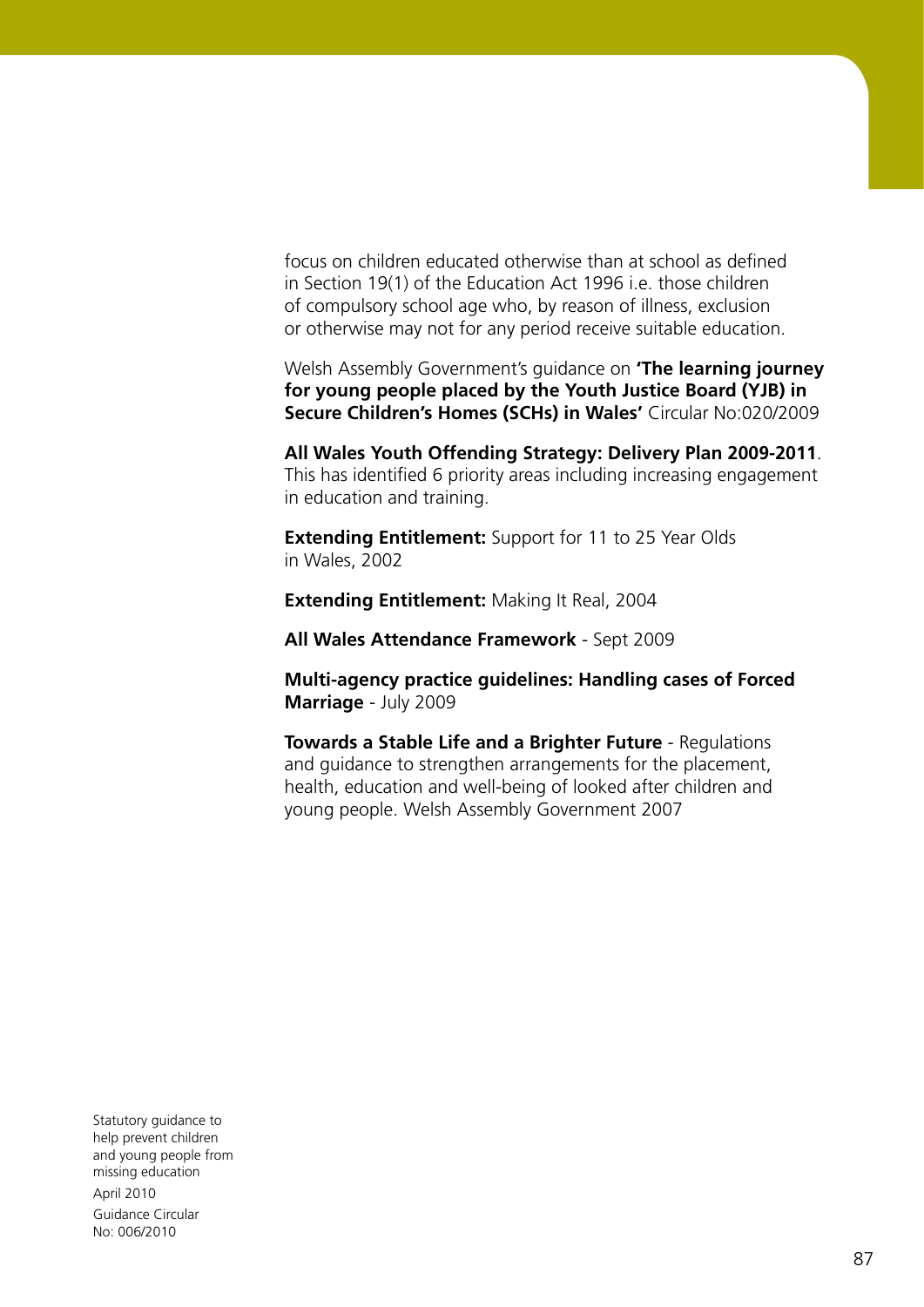Appendix 2

#### **Glossary of Terms**

#### *Schools*

The term 'schools' encompasses both maintained schools and special schools which are not maintained by a local education authority (LEA).

#### *Compulsory school age*

A child becomes of compulsory school age when he or she reaches the age of five and must start school in the term following his or her fifth birthday (unless a child is educated otherwise). Compulsory school age ceases when the child reaches the age of 16 after the school leaving date (the last Friday in June), but before the beginning of the next school year.

#### *Common Transfer System (CTS)*

The system that enables schools and LEAs to exchange pupil level information electronically when a pupil changes school. CTS incorporates school MIS software and the secure transfer site, offering a full transfer system.

#### *Common Transfer File (CTF)*

This is the electronic data file, containing pupil data that moves from school to school via the CTS.

#### *s2s*

This is the school to school secure transfer site. It is used by schools and LEAs to exchange pupil and other specified files. The site has a searchable area called the 'Lost Pupil Database' where CTF files for pupils without a known destination are securely stored.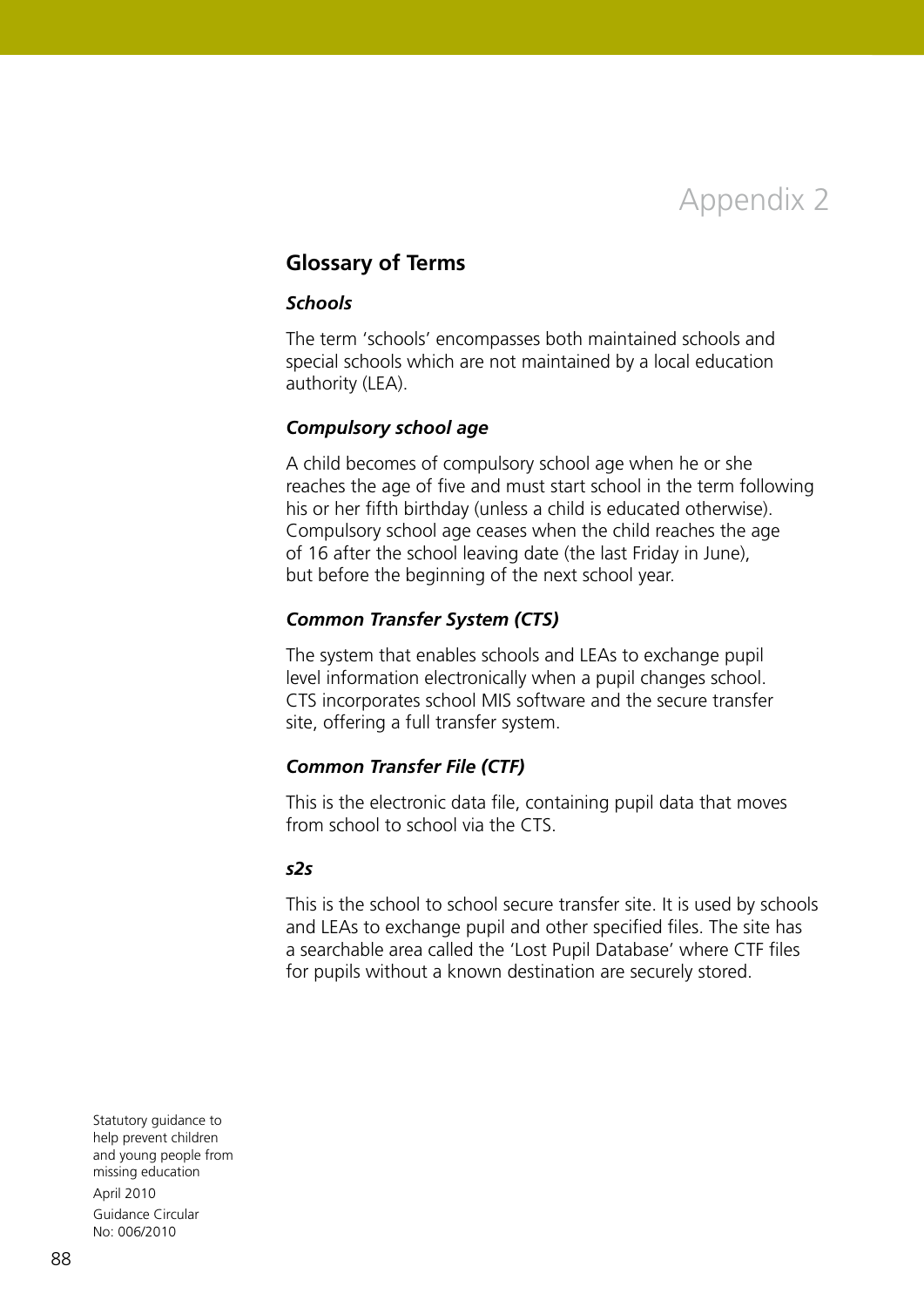## *Child protection*

This is a part of safeguarding and promoting welfare. This refers to the activity which is undertaken to protect specific children who are suffering or are at risk of suffering significant harm as a result of abuse or neglect.

#### *'Social services' or 'local authority children's services'*

The work of local authorities exercising their social services functions with regard to children. This is not might to imply a separate 'children's social services' department

#### *Parent/carer*

For the purposes of attendance at school, includes an adult who has day to day care of the child or young person.

#### *Unique Pupil Number (UPN)*

A UPN is a number that uniquely identifies each pupil in England and Wales. A UPN is allocated to each pupil according to a nationally specified formula on first entry to school (or perhaps in some cases earlier), and is intended to remain with the pupil throughout their school career regardless of any change in school or Local Authority (LA).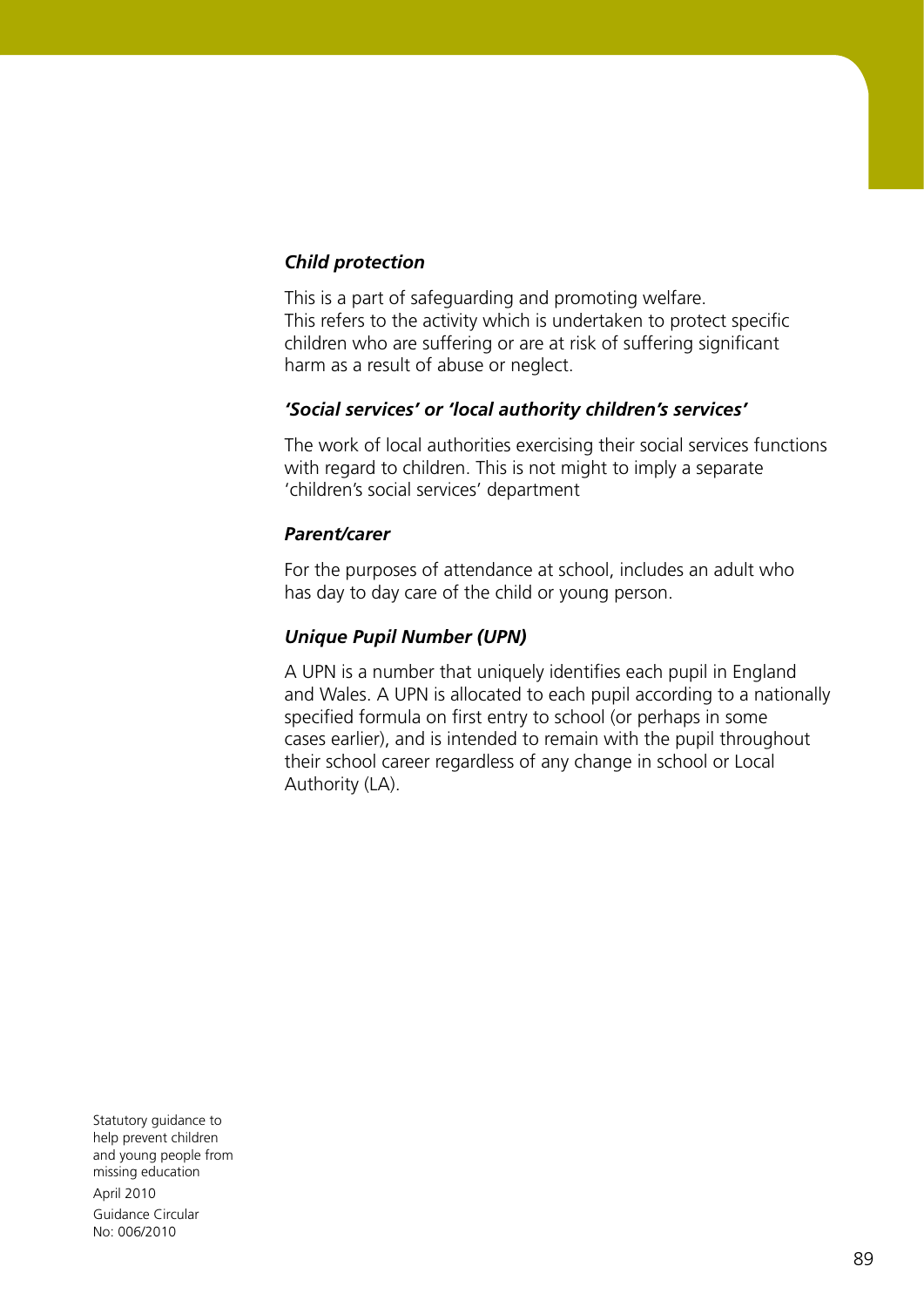# **List of Abbreviations**

| <b>CAMHS</b> | Children and Adolescent Mental Health Services |
|--------------|------------------------------------------------|
| <b>CME</b>   | Children Missing from Education                |
| <b>CYPP</b>  | Children and Young People's Partnerships       |
| <b>EMAS</b>  | <b>Ethnic Minority Achievement Service</b>     |
| <b>EOTAS</b> | <b>Education Other Than At School</b>          |
| <b>EWO</b>   | <b>Education Welfare Officer</b>               |
| <b>EWS</b>   | <b>Education Welfare Service</b>               |
| <b>LAC</b>   | Looked After Child                             |
| <b>LACE</b>  | Looked After Children Education                |
| LA           | Local Authority                                |
| <b>LEA</b>   | Local Education Authority                      |
| <b>LSCB</b>  | Local Safeguarding Children's Boards           |
| <b>MEAG</b>  | Minority Ethnic Achievement Grant              |
| <b>NEET</b>  | Not in Education, Employment or Training       |
| <b>SEN</b>   | Special Educational Needs                      |
| <b>TES</b>   | <b>Traveller Education Service</b>             |
| <b>YOS</b>   | Youth Offending Service                        |
| YJB          | Youth Justice Board                            |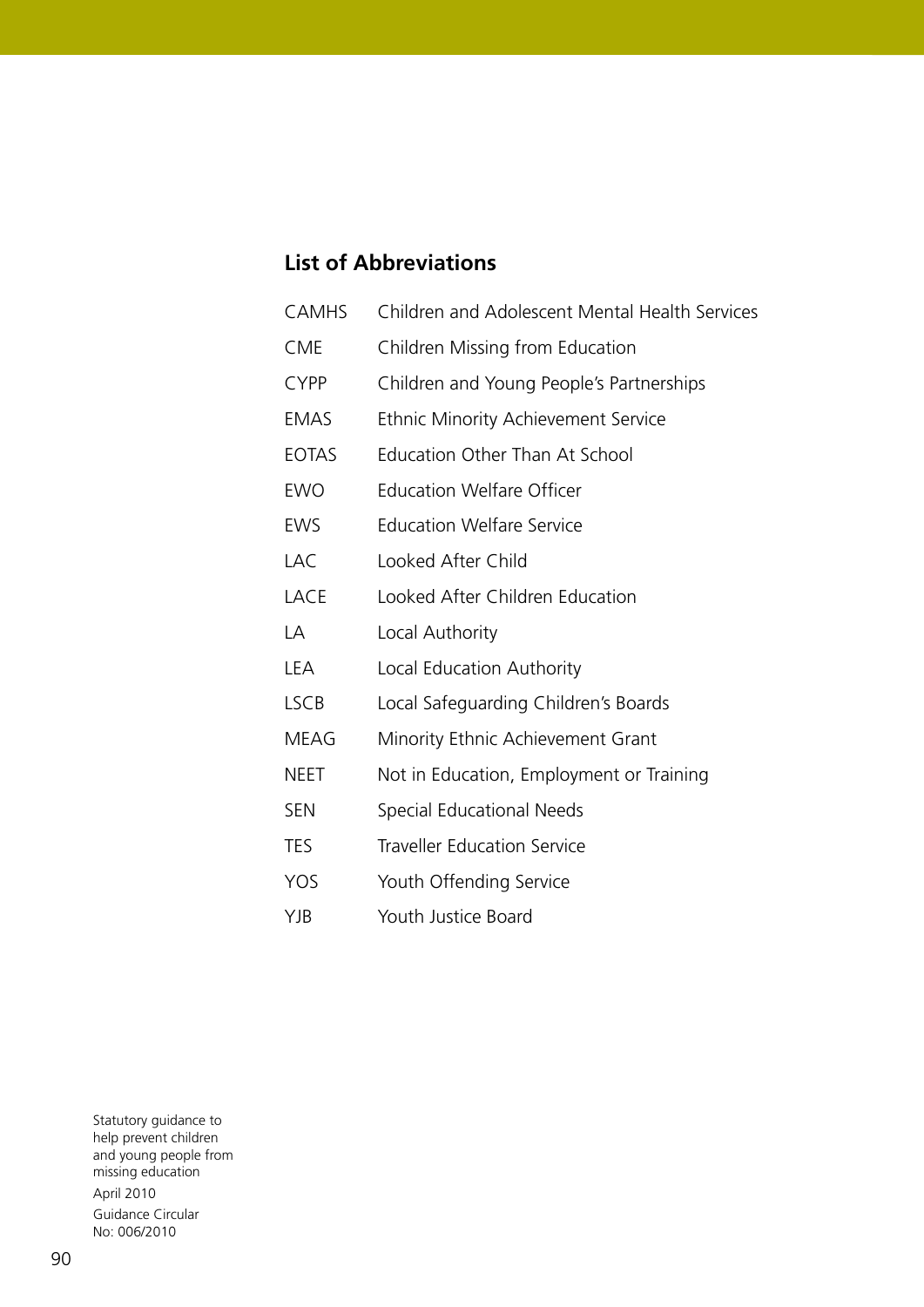

# **Children Missing Education Good Practice Checklist**

#### **Self Evaluation**

Use the following categories to identify how well placed the Local Authority is in delivering on the duty to identify children and young people missing education in their area:

#### • **No: N**

(Not previously identified, but discussions have now taken place and a plan has been produced)

#### • **Working Towards: W**

(Achieved some of what is expected, identified some gaps, discussions have taken place and a plan has been produced)

#### • **Achieved: A**

(The LA can provide evidence to support positive responses to the questions below)

• **Embedded: E**

(The LA can demonstrate that the policy/processes/systems have been in place for a period of time and have been reviewed)

| <b>Strategic Management and Leadership</b>                                                                                                                                                                                                                                                                                                                                      |  | W |  |
|---------------------------------------------------------------------------------------------------------------------------------------------------------------------------------------------------------------------------------------------------------------------------------------------------------------------------------------------------------------------------------|--|---|--|
| Does the local authority have a written policy - covering<br>objectives, procedures, roles and responsibilities - agreed with<br>partners concerning children not receiving a suitable education?                                                                                                                                                                               |  |   |  |
| Are the arrangements to identify children not receiving a suitable<br>education embedded within the local authority's strategic<br>planning arrangements and the cross-cutting arrangements for<br>safeguarding and the inter-agency co-operation to improve well-<br>being of children? Is this governance and planning translated into<br>effective operational arrangements? |  |   |  |
| Is there regular monitoring of the processes/numbers by Senior<br>Management, Lead Members and CYPPs, LSCBs?                                                                                                                                                                                                                                                                    |  |   |  |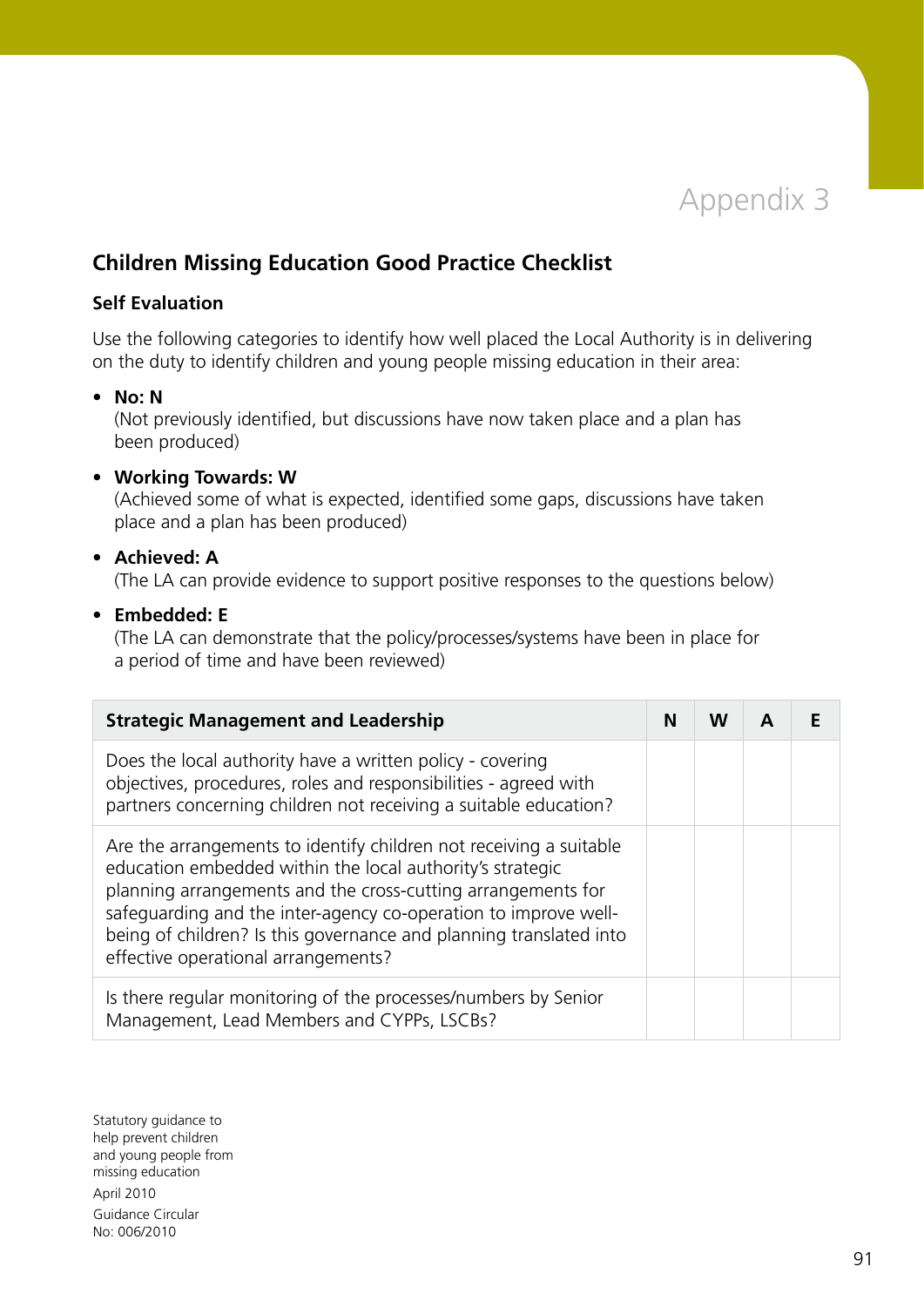| <b>Networks &amp; Points of Contact</b>                                                                                                                                              |  | W |  |
|--------------------------------------------------------------------------------------------------------------------------------------------------------------------------------------|--|---|--|
| Has the local authority identified the key stakeholders to provide<br>information about children/young people without suitable<br>educational provision in the local authority area? |  |   |  |
| Has the local authority provided and publicised notification routes<br>for all key stakeholders?                                                                                     |  |   |  |
| Does the local authority have a named contact point to receive<br>details about children not receiving suitable education?                                                           |  |   |  |
| Are there clear responsibilities for this role or those to whom<br>the duties are delegated?                                                                                         |  |   |  |

| <b>Information Systems</b>                                                                                                                                                                                                                                                    | N | w |  |
|-------------------------------------------------------------------------------------------------------------------------------------------------------------------------------------------------------------------------------------------------------------------------------|---|---|--|
| Does the local authority maintain a database of children not<br>currently in suitable education?                                                                                                                                                                              |   |   |  |
| If so does the database include fields such as:<br>Date child/young person referred in;<br>Date of assessment, if necessary;<br>Date form of provision determined;<br>Date it was considered that home education provision<br>was not suitable;<br>Date moved into provision. |   |   |  |
| Does the local authority monitor the numbers of children/young<br>people in the authority who are not receiving suitable education,<br>including those new to the area or the country?                                                                                        |   |   |  |
| Are there clear access rules and procedures to ensure fair/safe<br>data processing?                                                                                                                                                                                           |   |   |  |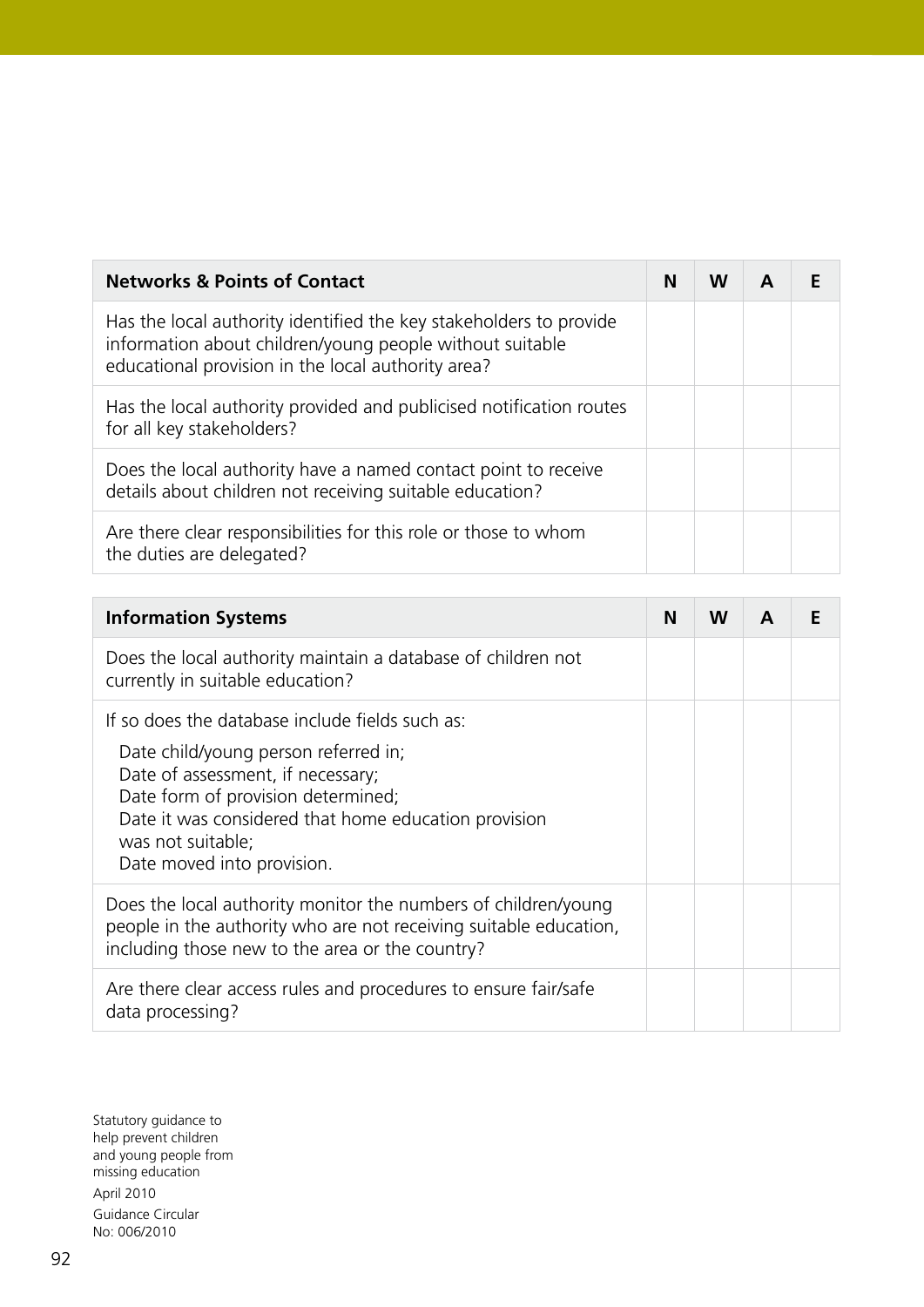| <b>Securing Education Provision</b>                                                                                                                                                                            |  | w |  |
|----------------------------------------------------------------------------------------------------------------------------------------------------------------------------------------------------------------|--|---|--|
| Does the local authority have clear processes for securing the<br>support of other agencies where it is needed e.g. for welfare<br>or health reasons?                                                          |  |   |  |
| Does the local authority have an agreed process for securing<br>suitable educational provision for children once found?                                                                                        |  |   |  |
| Does the local authority monitor the pace children move<br>into provision?                                                                                                                                     |  |   |  |
| Does the local authority have the information systems in place to<br>allow access to up to date information concerning availability of<br>school places and availability of places with alternative providers? |  |   |  |

| <b>Effective Pupil Monitoring Systems</b>                                                                                                                                                                                                   | N | w |  |
|---------------------------------------------------------------------------------------------------------------------------------------------------------------------------------------------------------------------------------------------|---|---|--|
| Does the local authority have systems to prevent children from<br>not receiving a suitable education?                                                                                                                                       |   |   |  |
| Does the local authority keep a record of children who have left<br>educational providers (school, custody and alternative provision)<br>without a known destination?                                                                       |   |   |  |
| Does the local authority keep a record of children whose parents<br>or carers, fathers as well as mothers, it considers are not providing<br>them with a suitable education and a note of action it has taken<br>to address these concerns? |   |   |  |
| Does the local authority follow up children at regular intervals<br>until they are registered with a new provider?                                                                                                                          |   |   |  |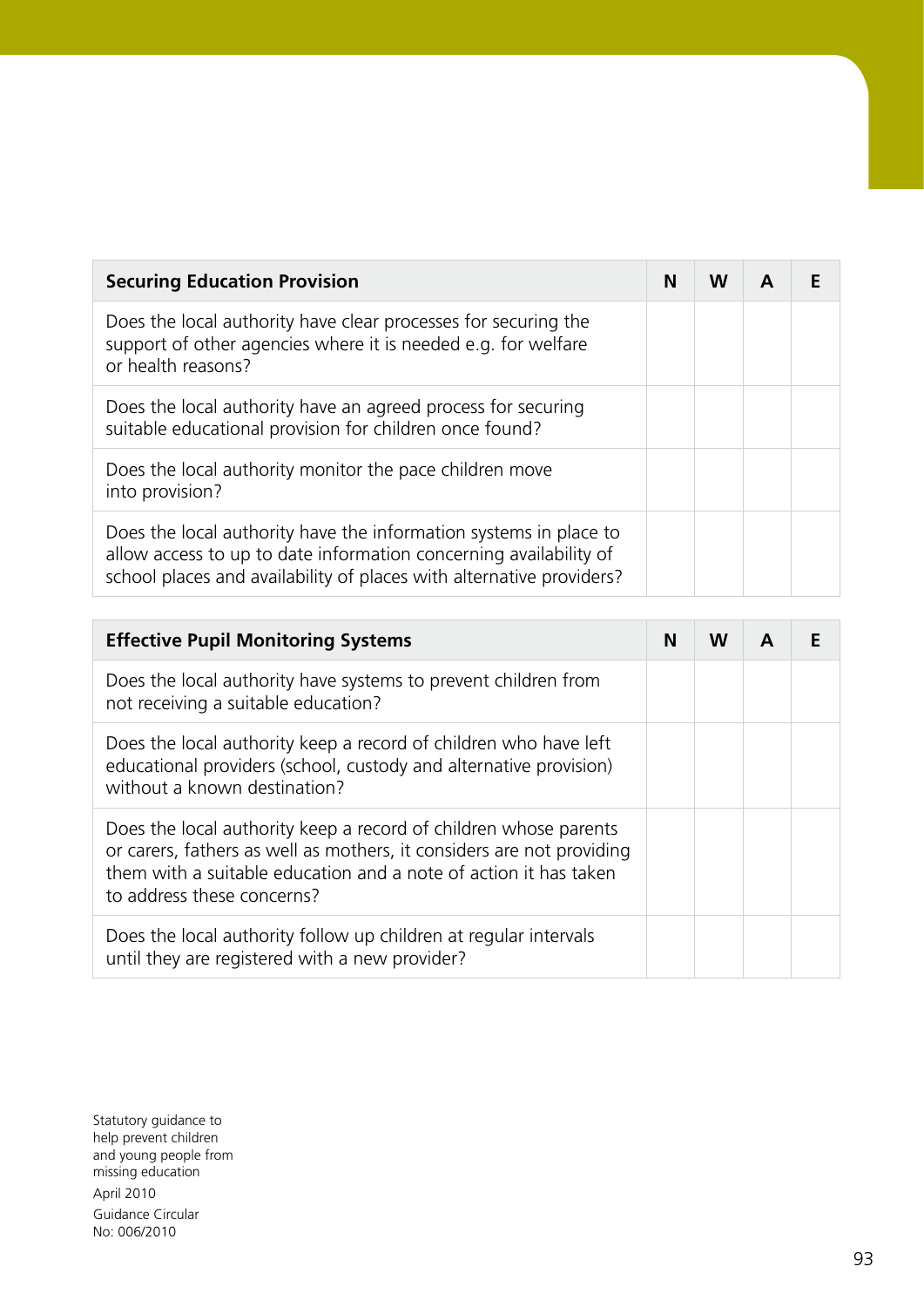| <b>Effective Pupil Monitoring Systems</b>                                                                                                                                                                              |  | w |  |
|------------------------------------------------------------------------------------------------------------------------------------------------------------------------------------------------------------------------|--|---|--|
| Does the local authority have an agreed system with schools<br>concerning children leaving provision that maximises the<br>contribution schools can make to preventing children not<br>receiving a suitable education? |  |   |  |
| Does the local authority support and encourage schools to<br>transfer files via s2s?                                                                                                                                   |  |   |  |
| Does the local authority have an identified officer as database<br>administrator for s2s with responsibility for the Lost Pupil<br>Database?                                                                           |  |   |  |
| Does the local authority upload to and download from the<br>searchable area of the s2s website known as the Lost Pupil<br>Database?                                                                                    |  |   |  |

# **Evidence to show 'Achieved' status**

(1) The policy itself which should be shared with and understood by at least Health, Education (including all schools in the area), Children's Social Care, Police, Youth Justice Services and Housing. The document(s) containing the policy should contain:

- the current position of the authority;
- evidence about the scale and nature of any problem around children not receiving a suitable education;
- ways of tackling it in a multi-agency approach; and
- arrangements for monitoring.

(2) The authority can provide copies of records, or the ready ability to produce regular records. 'Regular' is termly.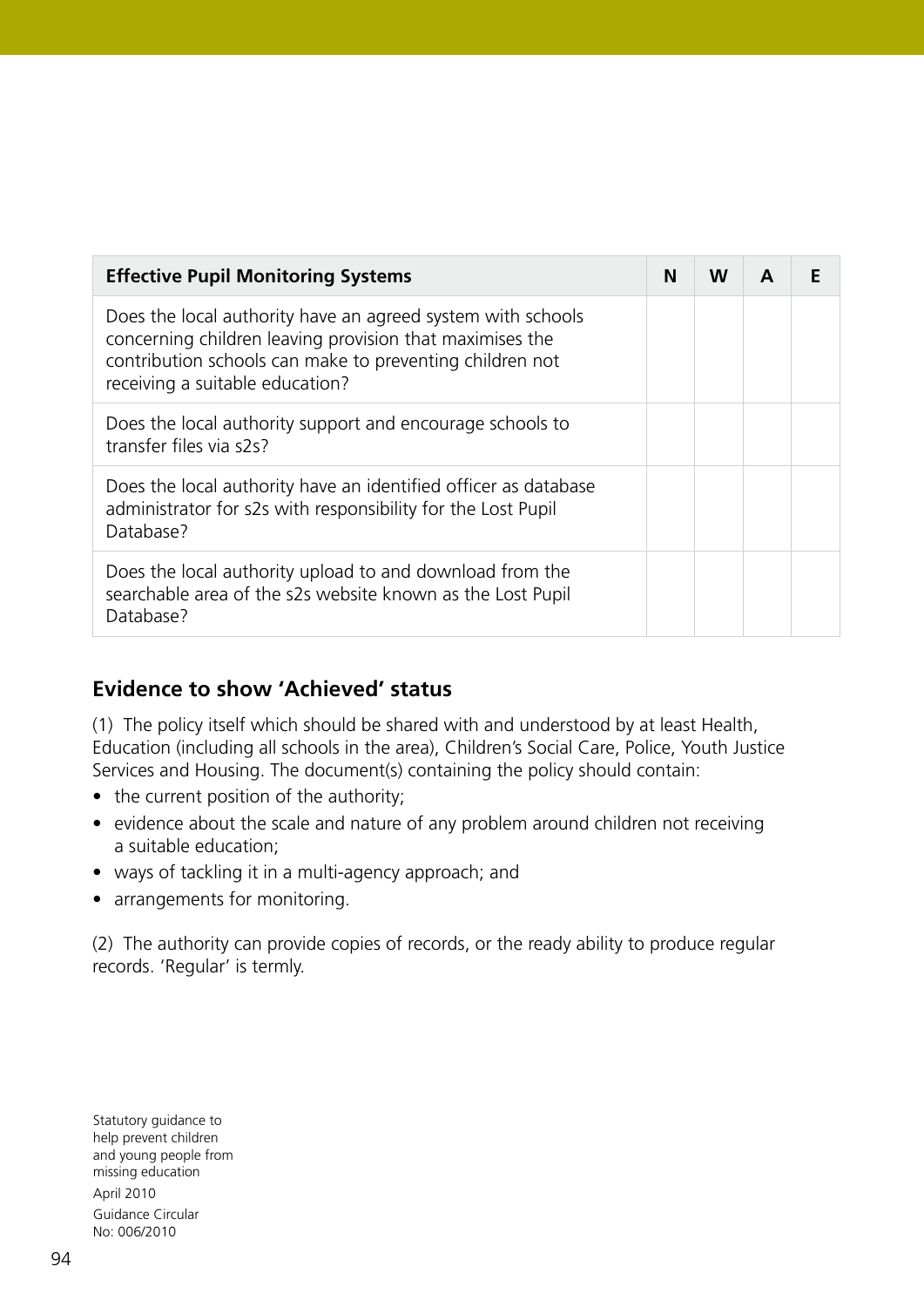(3) The authority can provide documentary evidence listing other agencies in their area who their lead named individual has spoken to, referred children to and/or given details of children not receiving a suiitable education, plus receiving details of children not receiving a suitable education from other agencies and the general public.

(4) Documents showing notification routes, and evidence of the dissemination of this information should be available. Dissemination should be by: mail outs, website, leaflets etc. Essentially, if a number of likely important stakeholders are approached they can say easily how they notify the authority.

(5) If contacted, the authority can give the name of a person or persons with the responsibility for receiving information on children not receiving a suitable education.

(6) The person(s) in (5) are readily contactable, and are able to provide, without difficulty information on their role and the limits of their responsibility and if they are not responsible they know who is.

(7) The authority can provide accurate, verifiable and up to date figures (no more than a month old), and trends over time, together with a description of how these figures are collected and calculated.

(8) The authority can provide information on any case within the database and show the dates of: notification, assessment (if necessary), identification of appropriate provision and actual access to that provision.

(9) The authority can provide documentary evidence that regular updates on the number of children not receiving a suitable education are sent to senior responsible officers within the organisation. Ideally the numbers should come from the same system that provides data in response to (8).

(10) The authority can provide documentary evidence of the mechanism by which they identify children in recognised vulnerable groups in their area. There are also documents detailing how the educational status of these groups is monitored. Ideally the monitoring should be robust, in that it should rely on more than one source of data to establish the situation regarding children in recognised vulnerable groups in their area.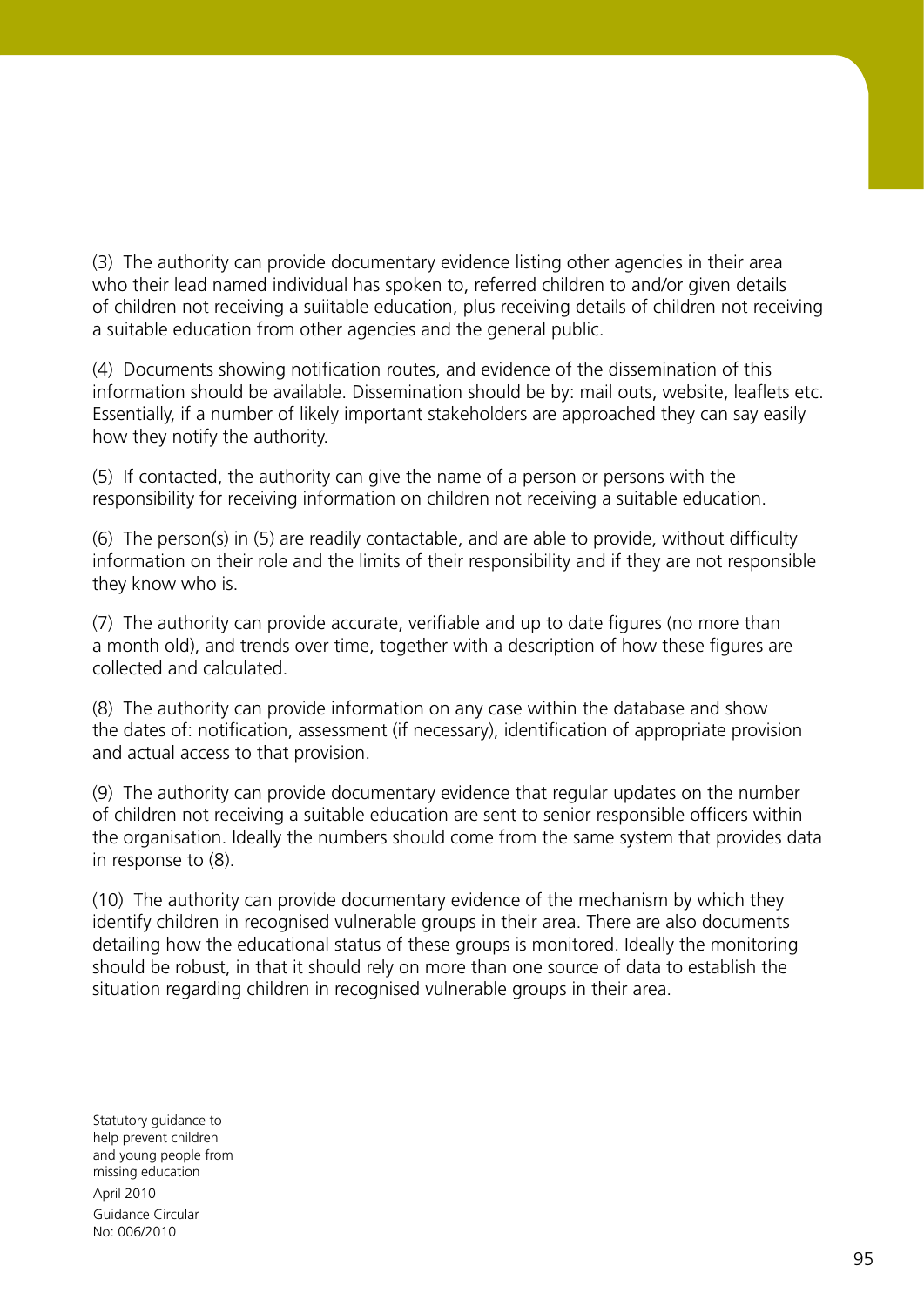(11) Access rules and procedures to ensure fair/safe data processing are known and understood by any member of staff in the authority who is likely to have to deal with any data on children not receiving a suitable education. Any case drawn at random should show the implementation of these processes if tracked through to support receipt. This knowledge should be consistent with written down and agreed procedures.

(12) Documented procedures for securing the support of other services is known understood and agreed by relevant staff both in the authority and those in the relevant support services and partner agencies. Any case tracked through the system that requires such support should reflect the documented procedure.

(13) Documented procedures for attempting to secure appropriate provision is known, understood and agreed by relevant staff and followed regularly, so that any case tracked reflects those procedures in principle and shows records of any failures to secure provision.

(14) The authority can provide documentary evidence that gives regular updates on, for example, the mean, mode and range of time taken to access provision are sent to senior responsible officers within the organisation. Ideally the data should come from the same system that provides data in response to (8).

(15) The authority can provide accurate, verifiable and up to date figures (no more than a month old) on the number of places available, broken down by at least statutory and alternative provision. A description of how these figures are collected and calculated should be available.

(16) The authority can provide accurate, verifiable and up to date figures (no more than a month old) on the number children who have left education without a known destination. A description of how these figures are collected and calculated should be available.

(17) The authority can provide documentary evidence of follow up procedures, together with a named contact for whoever is responsible for follow up work. Any case tracked should show evidence of regular (at least monthly) follow up contact until the case is registered with a new provider or the local authority designated person.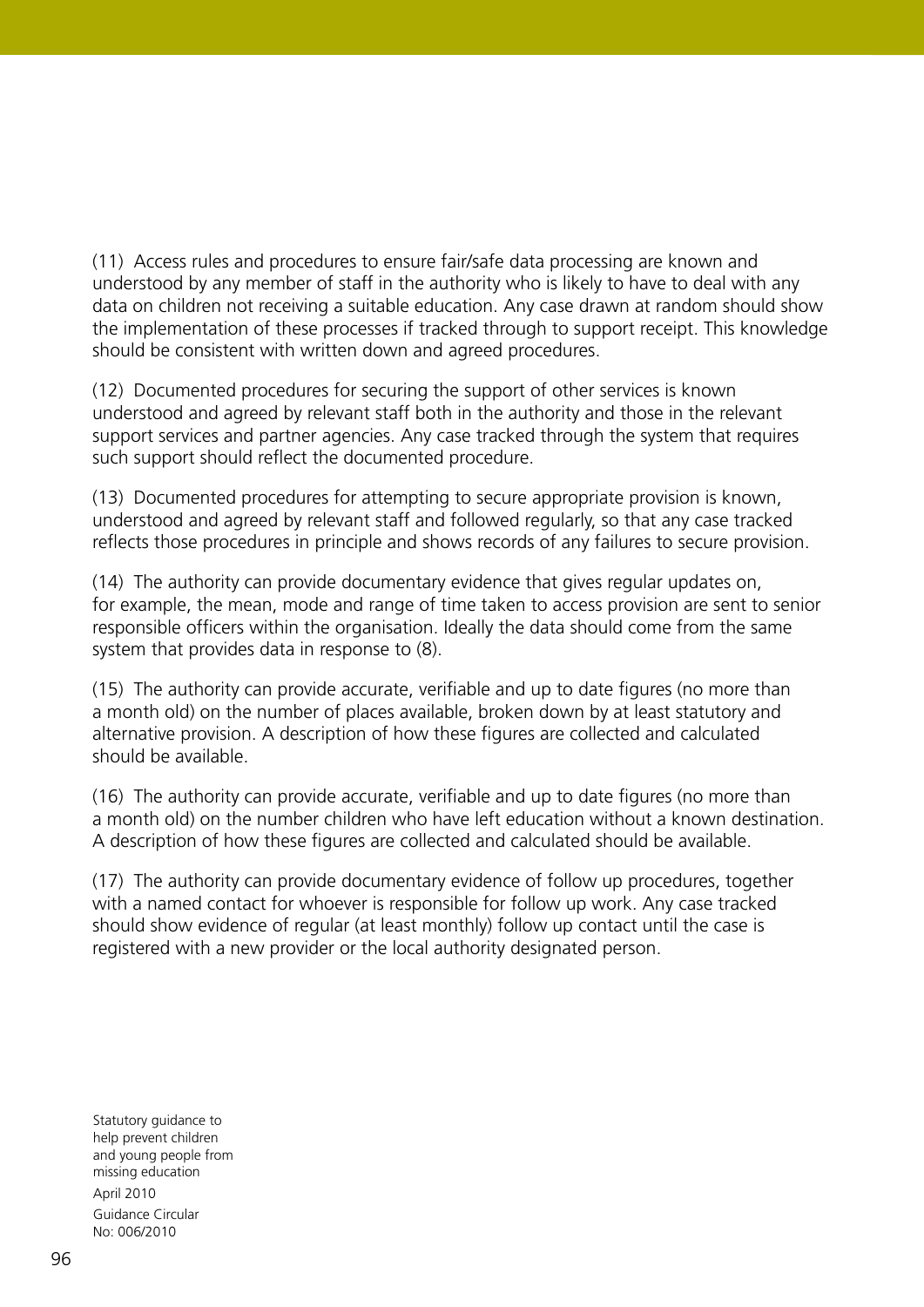(18) Documentary evidence is available describing the process for children leaving provision. There should be evidence that this process has been agreed to by all school authorities in the area, and that contact with staff responsible for implementing these procedures should show knowledge consistent with an understanding of the process. Any case tracked upon leaving provision should show evidence reflecting the appropriate following of the process.

(19) The authority can provide documentary evidence of support given to all schools, and of appropriate encouragement of all schools in the use of the s2s system. Relevant staff in any school selected at random in the authority should be able to show that they are at least aware of the system. Ideally, where they are not currently using it, they should be able to show evidence of support from the authority to do so. This support should comprise at least the provision of relevant and appropriate materials on how to access the system.

(20) If contacted, the authority can give the name of a person or persons with the responsibility for administering the s2s.

(21) If contacted, the person(s) named in (21) can provide documentary evidence of regular (at least monthly) uploads and downloads to the Lost Pupil Database. This evidence could comprise upload and download reports for each session.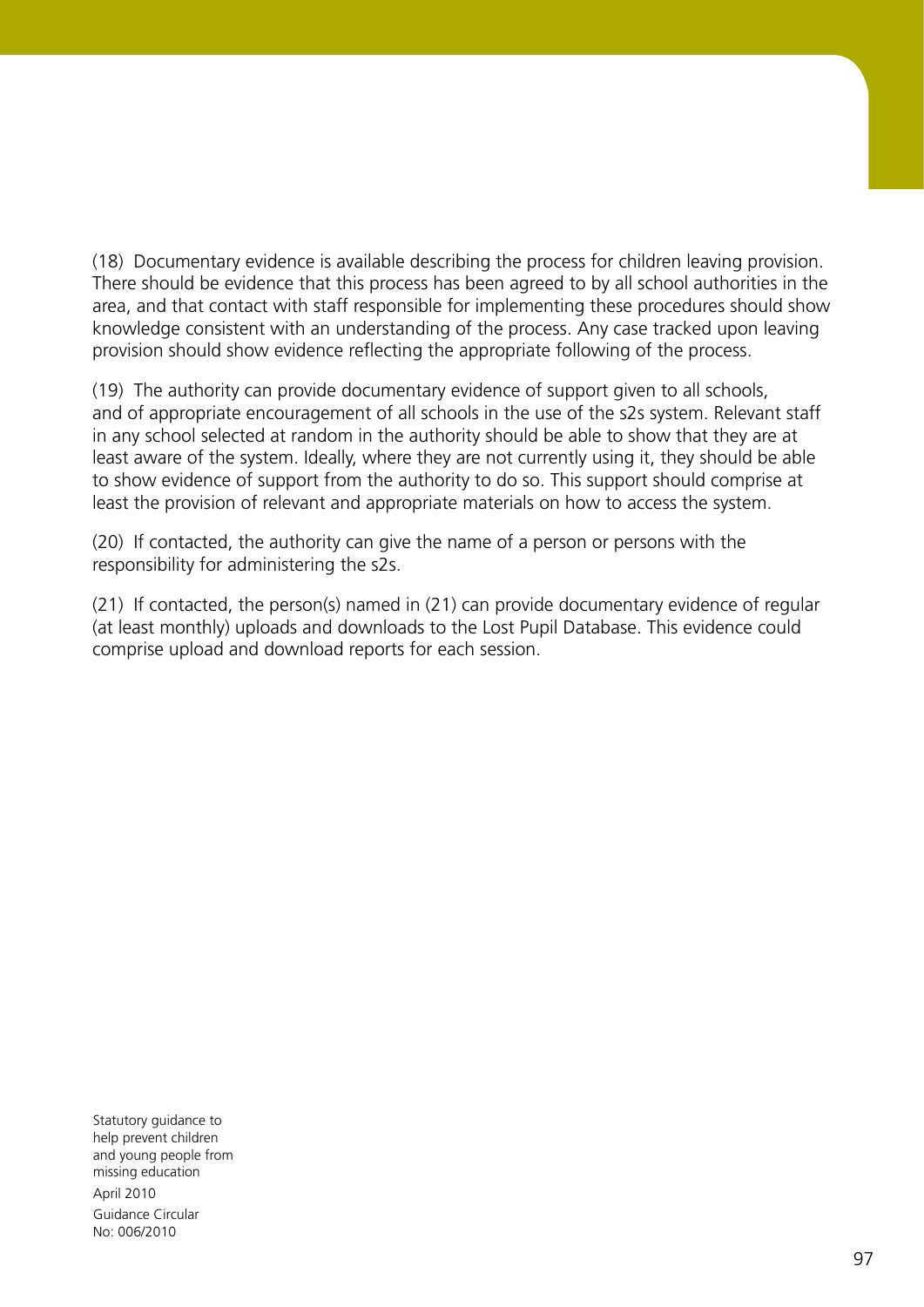Appendix 4

# **Notification to the Local Authority of a Child or Young Person Missing Education**

This form should be completed by any professional or agency undertaking an assessment or being aware of a child or young person of compulsory school age who does not appear to be attending a school.

School/ County logo

| <b>Names:</b>                                               | <b>DOB</b>                          | <b>Male/Female</b> |
|-------------------------------------------------------------|-------------------------------------|--------------------|
|                                                             |                                     |                    |
|                                                             |                                     |                    |
|                                                             |                                     |                    |
|                                                             |                                     |                    |
| Address:                                                    |                                     | Telephone:         |
| Parent(s) Carer(s) details:                                 |                                     |                    |
| Relationship:                                               |                                     |                    |
| Previous address if new to area:                            |                                     |                    |
| To the best of your knowledge is the child or young person: | Refugee/Asylum Seeker<br>Yes        | No                 |
| On the Child Protection Register:<br>Yes<br>No              | In Public Care: Yes                 | <b>No</b>          |
| <b>Reason for referral:</b>                                 |                                     |                    |
| Not registered at a school                                  | Not known if registered at a school |                    |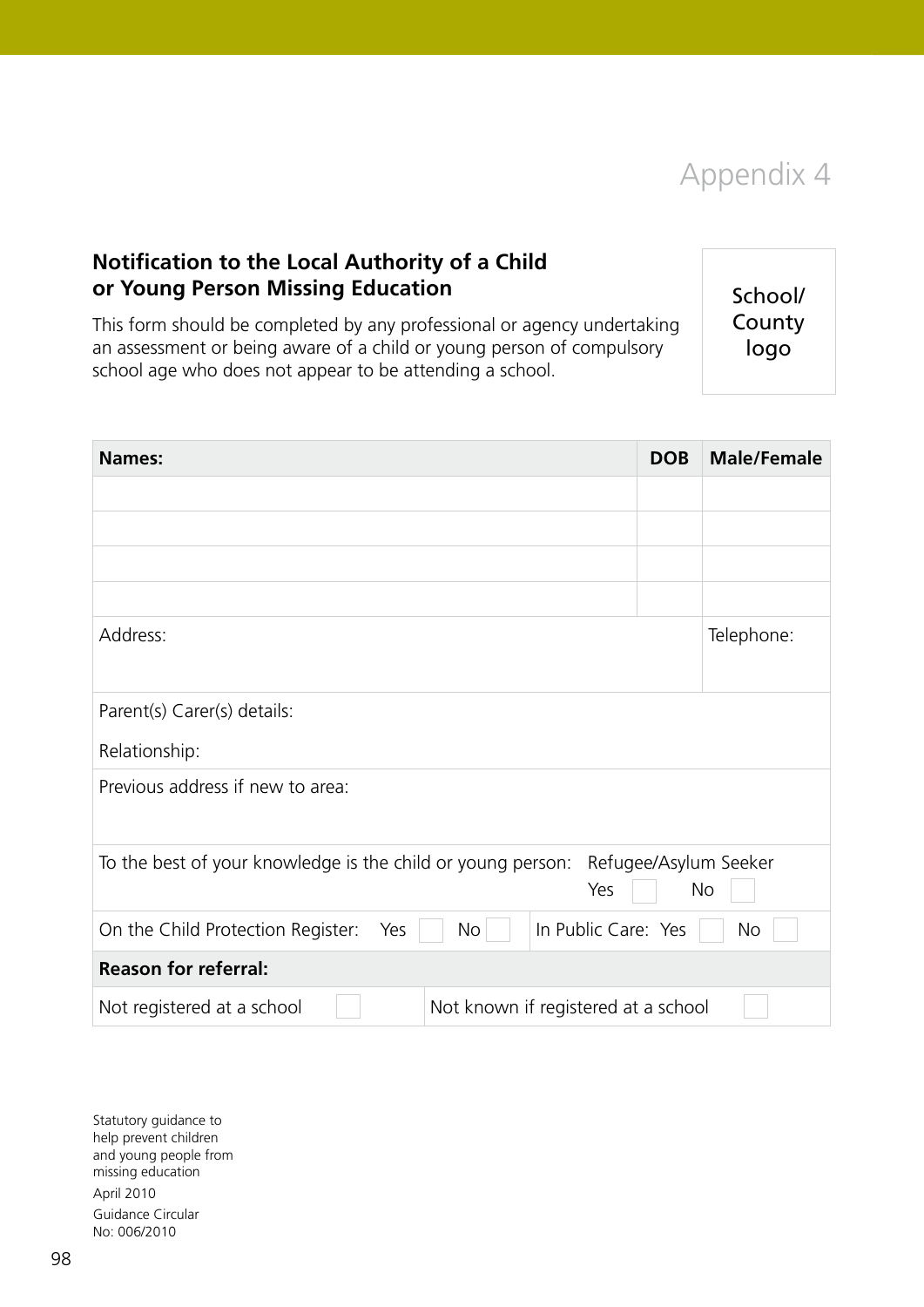How did this child/young person come to your attention and what are your concerns?

Any additional information about previous educational provision: *(past or present: e.g. date of last education provision, known attendance difficulties etc)*

| Are any other agencies known to be involved with the child/young person concerned? |  |
|------------------------------------------------------------------------------------|--|
| Please give details:                                                               |  |

Any other relevant information including any safety factors to be acknowledged when visiting this family:

#### **Details of Agency Making the Referral:**

Referrer's Name:

Designation:

Address:

Tel No: Email:

Reason for involvement of professional making the referral and any other relevant information:

Date that child/young person became known to agency as missing education: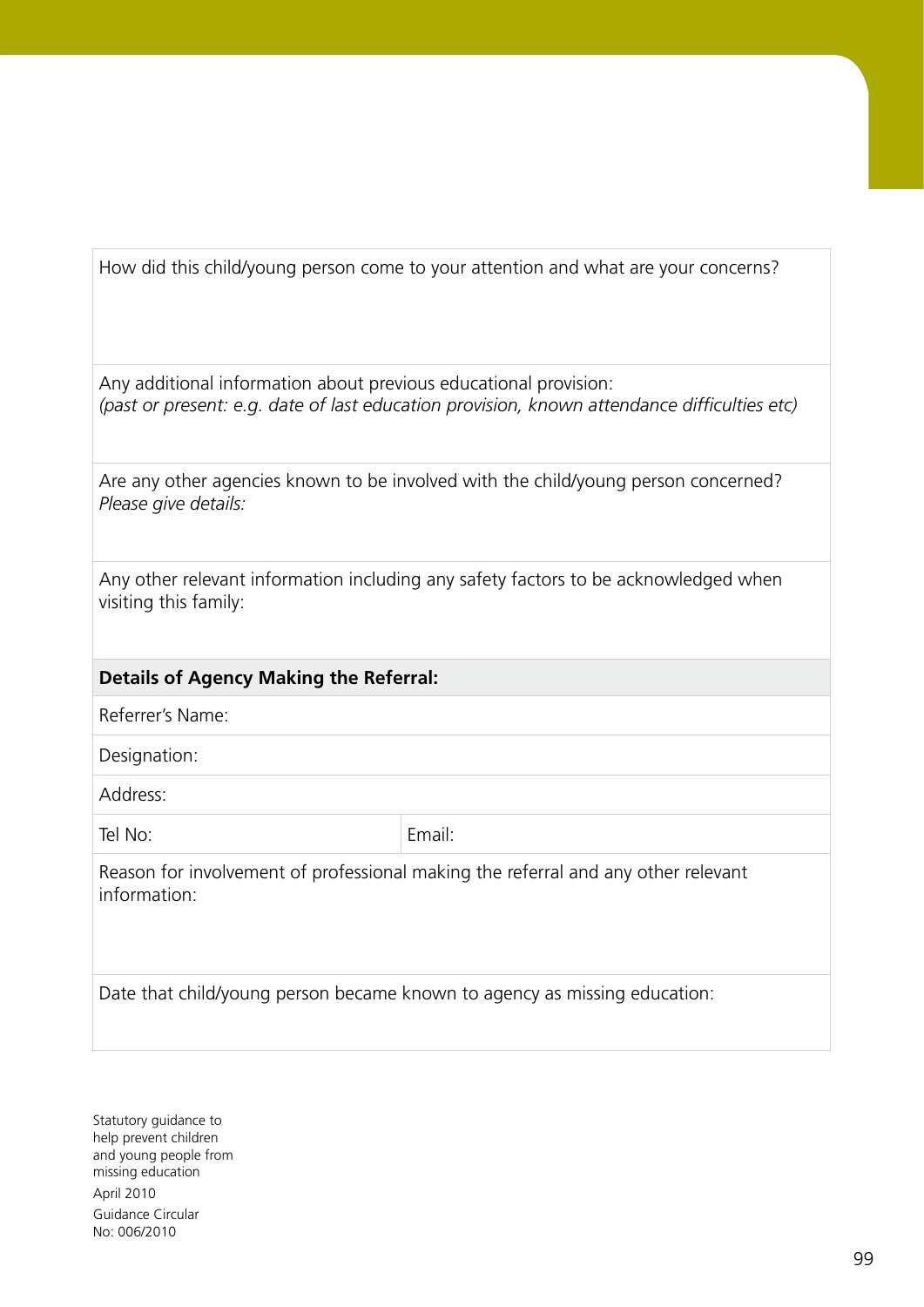

#### **Forced Marriage**

#### **Reducing the Risks - actions for the local authority**

Awareness raising and prevention should form a key part of every local authority's response to forced marriage. This can be done by:

- focusing on warning signs in schools, colleges, youth settings and within local communities so that victims are aware of their options, how to seek help and what assistance is available to them within the local area;
- providing training and support for practitioners of the issues surrounding forced marriage, the danger the victims face and the help that can be offered.

In addition to:

- increasing access to reporting facilities for young people;
- improving forced marriage co-ordination and joint working between all key agencies and services in relation to any Forced Marriage forums or protocols (schools, EWOs, Social Services, Education Departments, police and the voluntary sector).

#### **Reducing the Risks - actions for schools**

For young women with limited freedom and at risk of forced marriage, schools and colleges may be the only location for accessing help. Young people rarely feel able to disclose their feelings about forced marriage. However there are some warning signs that may indicate the possibility of an impending forced marriage:

- absence and persistent absence, extended absence and failure to return from visits to country of origin;
- decline in behaviour, engagement, performance or punctuality;
- excessive parental restriction and control of movements and not allowed to attend extra curricular activities;
- history of siblings leaving education to marry early;
- fear about forthcoming school holidays;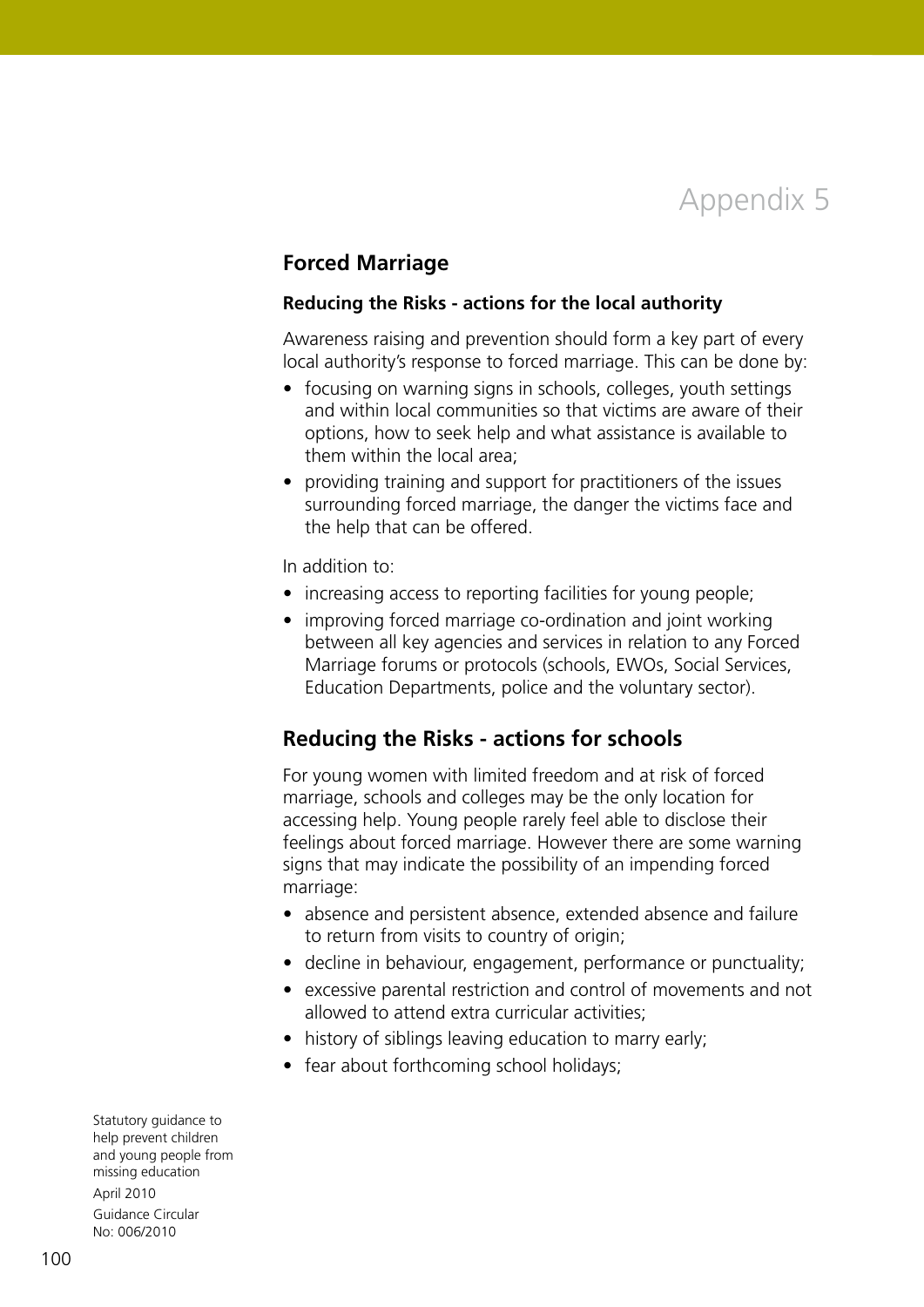- surveillance by siblings or cousins at school;
- evidence of self-harm, treatment for depression, attempted suicide, social isolation, eating disorders or substance abuse.

A young person demonstrating any of the above may not be necessarily at risk, but if any concerns exist about a potential forced marriage a summary of resources and support are detailed in Section 3, part C.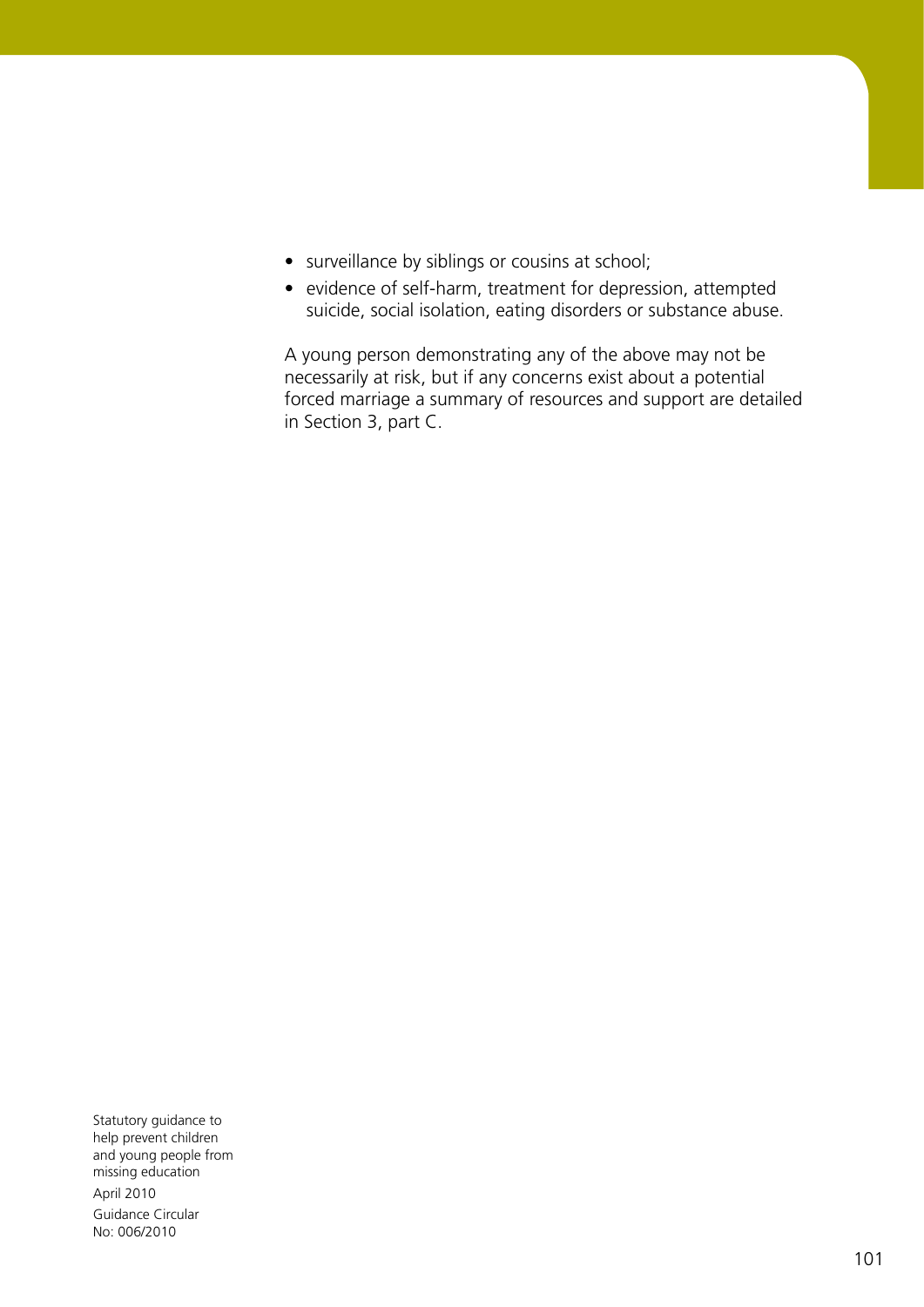

# **Home School Contract for Extended Holidays**

To be agreed and completed by school representative and parent/guardian

School/ County logo

| <b>Name of Pupil/s:</b>                                                                                                                     | Date of Birth | Year |
|---------------------------------------------------------------------------------------------------------------------------------------------|---------------|------|
|                                                                                                                                             |               |      |
|                                                                                                                                             |               |      |
|                                                                                                                                             |               |      |
|                                                                                                                                             |               |      |
|                                                                                                                                             |               |      |
| Name of school:                                                                                                                             |               |      |
| Head Teacher:                                                                                                                               |               |      |
| Place of visit:                                                                                                                             |               |      |
| Date of visit:                                                                                                                              |               |      |
| Agreed return date:                                                                                                                         |               |      |
| Address/contact details for visit:                                                                                                          |               |      |
|                                                                                                                                             |               |      |
| Mobile phone:                                                                                                                               |               |      |
| UK contact details:<br>(name, address and contact<br>number of a relative or friend<br>who we can make contact with<br>whilst you are away) |               |      |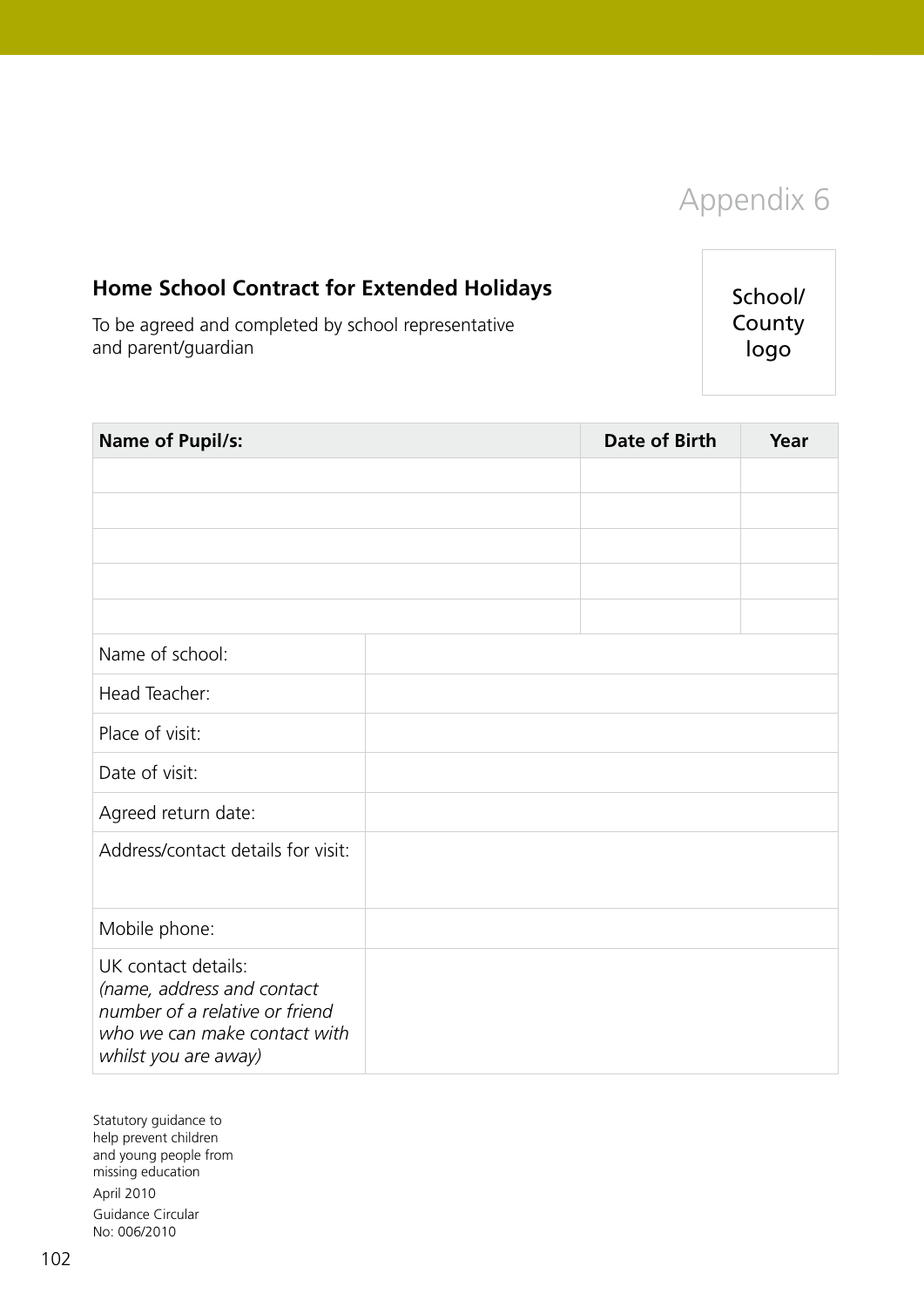The parent/s or guardian/s will discuss with the school about taking work to ensure that the child/young person keeps up with their education during the visit abroad.

If the pupil/s do/does not return by the agreed date they are at risk of losing their school place.

Failure to return on the agreed date may prompt welfare concerns; a child or young person who goes missing from education may be considered to be at risk of significant harm.

Any such concerns will immediately be referred to the statutory authorities for consideration.

Signed: …………………………………… **Parent or Guardian** Date: ………………………

Signed: …………………………………… **Head teacher** Date: ………………………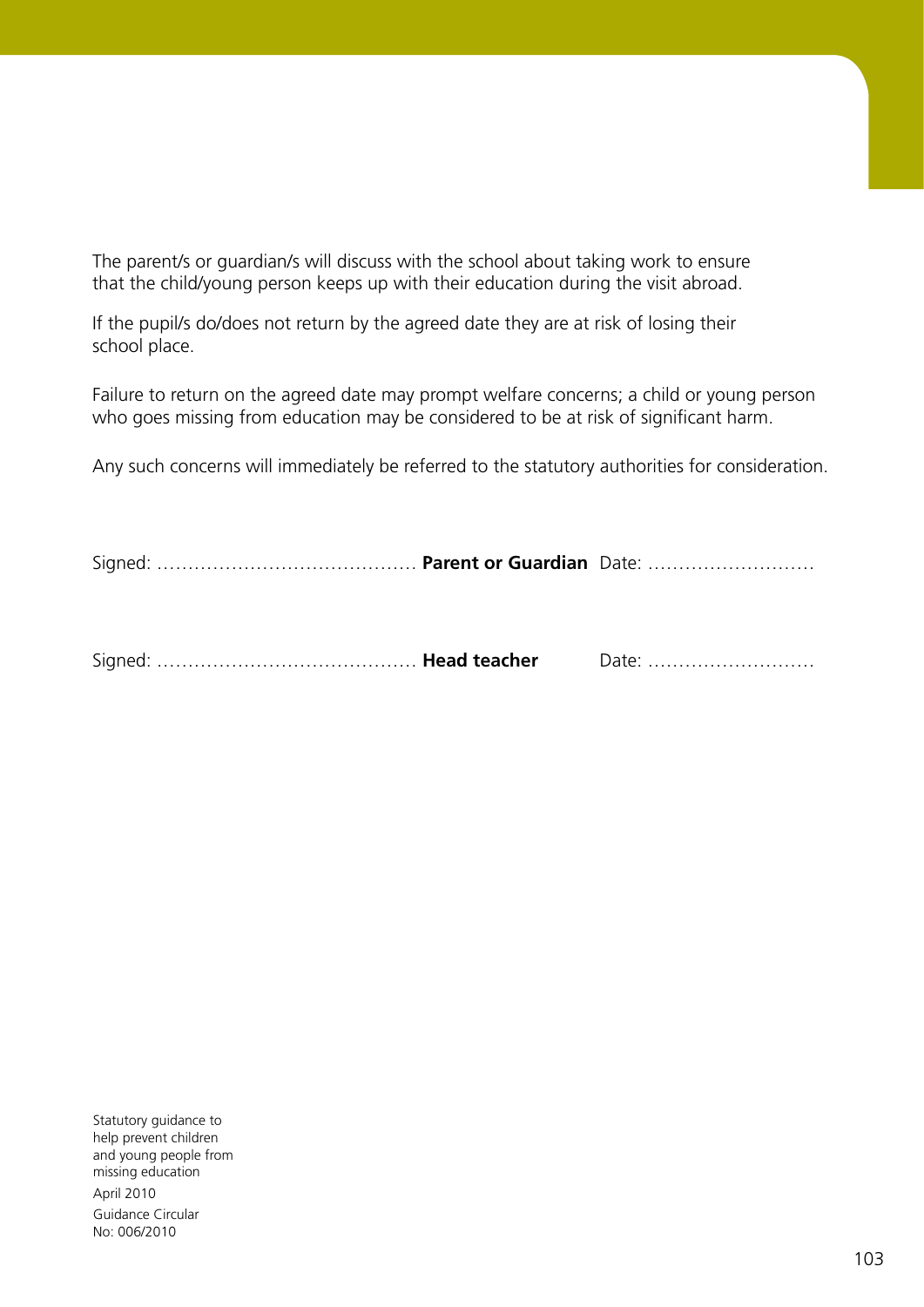

## **Assessing vulnerability as part of the referral process**

The level of vulnerability must be re-assessed regularly as it may increase depending on new information or lack of information, and the passage of time itself may lead to increased concern.

Through registration, the school identifies that a child or young person is not in school. The school should:

- 1. Contact the parent/carer by phone to seek the reason for the child or young person's absence.
- 2. If the parent/carer answers the call and their child is not with them or known to be safe and they are concerned, they should be advised to contact all the people to whom their child is known in the locality, or places known that their child visits.
- 3. If there is no answer, or the person who answered was not the parent/carer and the school is not reassured that the child or young person is at home or known to be safe, or the parent/carer answered but their child is not with them and they are unconcerned, the school should consider, with the school's designated member of staff for Child Protection, the degree of vulnerability of the child or young person, to ascertain whether it is appropriate to make a referral to social services and/or the police.

The following issues and questions should be considered:

| <b>Higher Priority</b>                                                                                                                                                                                                                                                                                               |                                                                                                                                            |  |  |  |
|----------------------------------------------------------------------------------------------------------------------------------------------------------------------------------------------------------------------------------------------------------------------------------------------------------------------|--------------------------------------------------------------------------------------------------------------------------------------------|--|--|--|
| Is there good reason to believe a crime may have<br>been committed? The following questions could assist<br>a judgement:<br>• Is this very sudden and unexpected behaviour?<br>• Has the child/young person gone missing with<br>their family?<br>• Has the child/young person gone missing without<br>their family? | If yes, then refer to police,<br>and local authority Designated<br>Officer for Child Protection,<br>in line with local LSCB<br>procedures. |  |  |  |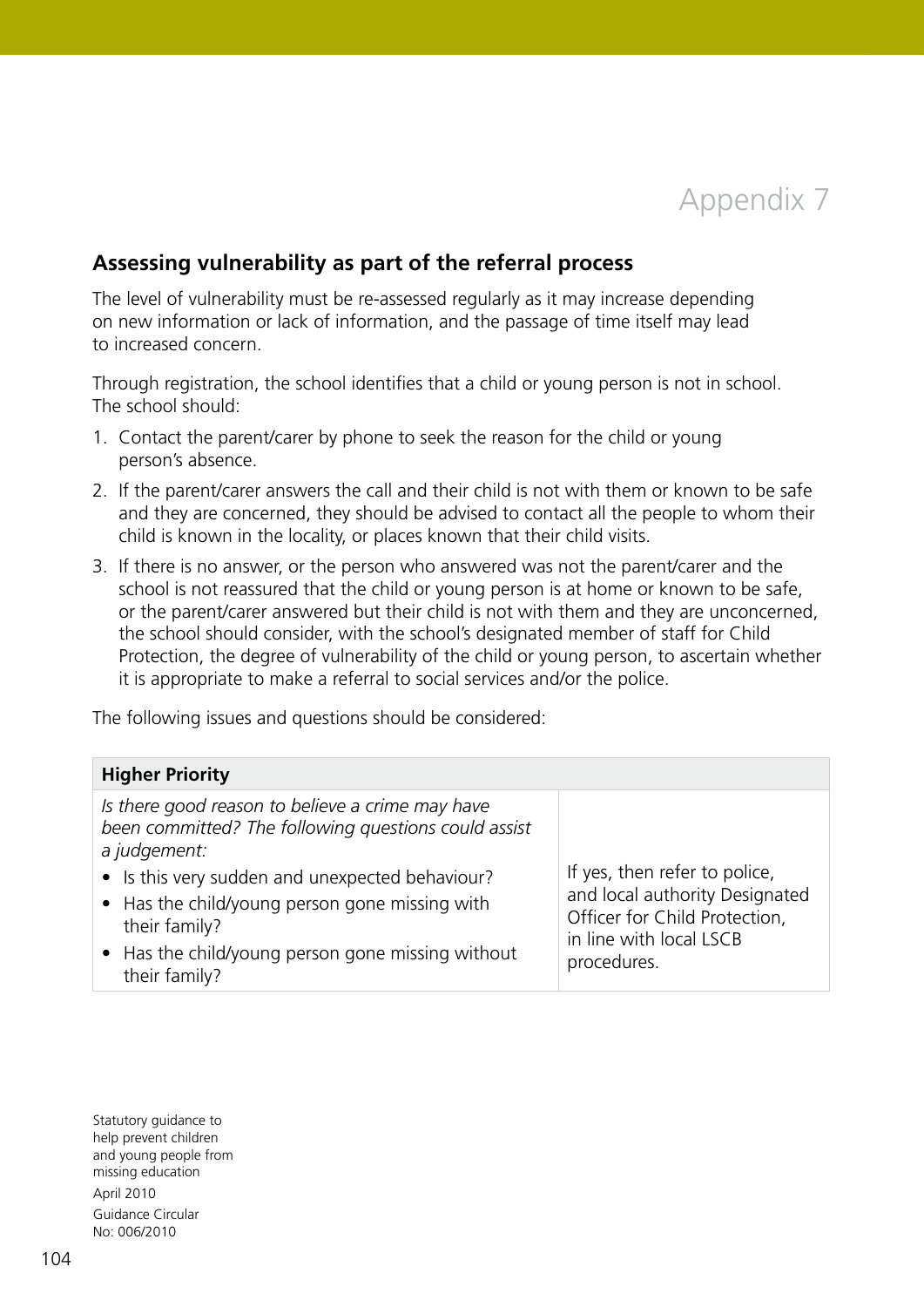| Is there any reason related to the health, ethnicity<br>or culture to believe the child/young person is at<br>risk of harm? (e.g. forced marriages, female genital<br>mutilation)<br>Have there been suspicions in the past concerning<br>this child and family which together with the sudden                                                    |                                                                                                                                                                                                                                 |
|---------------------------------------------------------------------------------------------------------------------------------------------------------------------------------------------------------------------------------------------------------------------------------------------------------------------------------------------------|---------------------------------------------------------------------------------------------------------------------------------------------------------------------------------------------------------------------------------|
| disappearance are worrying?<br>Where there is genuine concern that young person's<br>safety and/or well-being is at risk, it is essential to take<br>action quickly, as delays can see problems escalate,<br>and also hamper an effective investigation of the<br>circumstances in which the child is living.                                     | If yes, inform allocated worker<br>in Social Services immediately<br>who will refer to the police,<br>in line with local procedures<br>as appropriate.                                                                          |
| Is the child/young person subject of a child protection<br>plan (on the Child Protection Register) or has there<br>been past involvement with social services about<br>matters of child protection concern?<br>• Are they looked after by the local authority?                                                                                    | If yes, inform the allocated<br>Social Worker (or Duty Social<br>Worker if not allocated) and                                                                                                                                   |
| The following may also may also assist judgement<br>in making a referral:<br>Is there current social care involvement?<br>Have there been recent life events within the family,<br>$\bullet$<br>which in light of this sudden disappearance may<br>be significant? (for e.g. changes in the household,<br>births or deaths, divorce, redundancy); | the Education Welfare Officer<br>or School Attendance Worker.<br>Referral as appropriate may<br>be made to the Police, Social<br>Services, the local authority<br>Designated Officer for Child<br>Protection, Education Welfare |
| How old is the child/young person? (younger children<br>$\bullet$<br>are more at risk)<br>Has the child/young person been a victim<br>of bullying or had disputes with staff?                                                                                                                                                                     | or School Attendance Worker.                                                                                                                                                                                                    |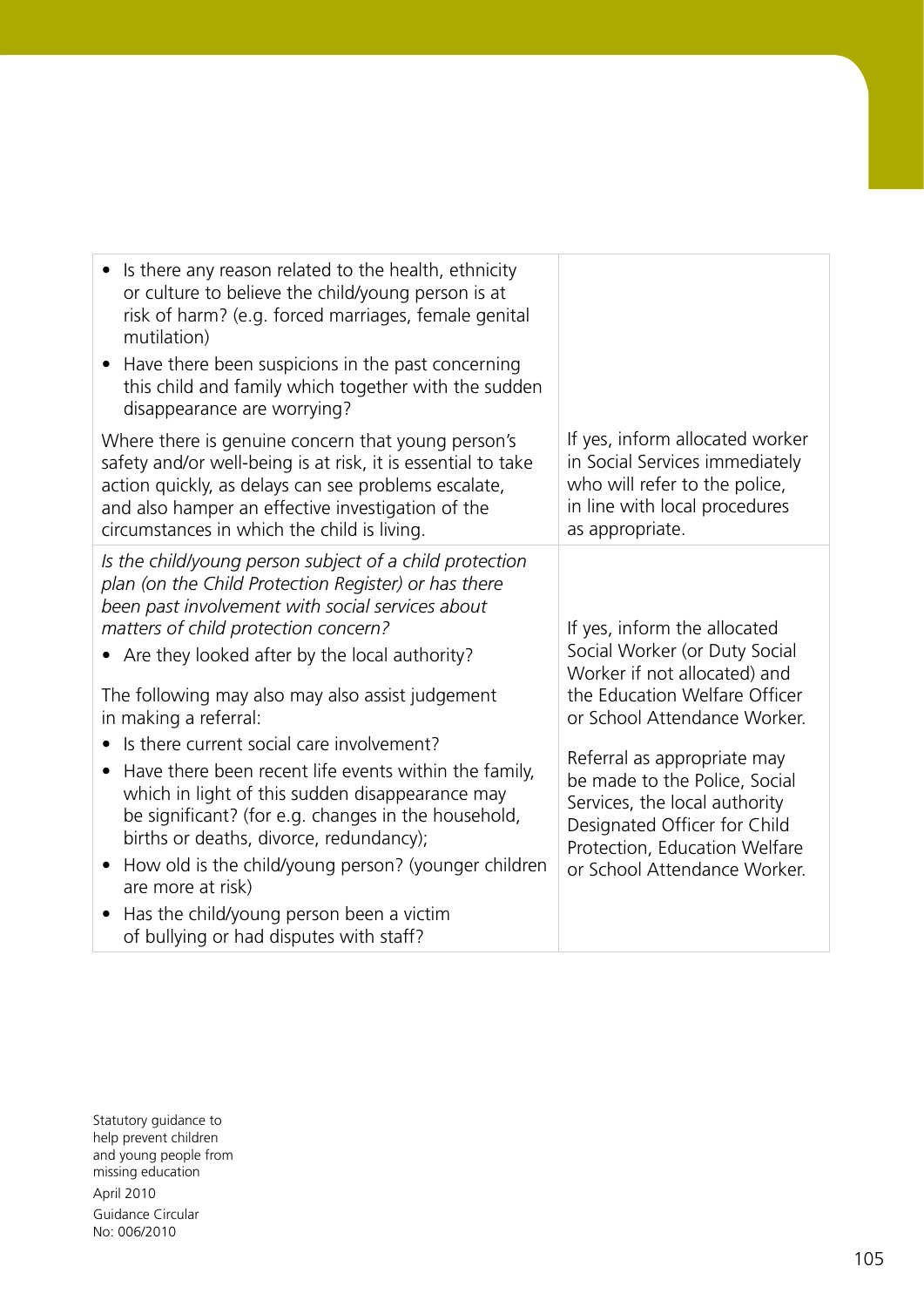| Have there been suspicions in the past,<br>which together with the sudden disappearance<br>are worrying?<br>Have there been any concerns about the child/<br>young person associating with significantly older<br>young people or adults?<br>Are there health reasons to believe the child/<br>young person is at risk? eg: essential medication<br>Have there been concerns in the past about<br>the child and family, eg: drug/alcohol use or<br>domestic violence?                                                                                                                                                                                                                                                                                                                                                                                                                         |                                                                               |
|-----------------------------------------------------------------------------------------------------------------------------------------------------------------------------------------------------------------------------------------------------------------------------------------------------------------------------------------------------------------------------------------------------------------------------------------------------------------------------------------------------------------------------------------------------------------------------------------------------------------------------------------------------------------------------------------------------------------------------------------------------------------------------------------------------------------------------------------------------------------------------------------------|-------------------------------------------------------------------------------|
| If yes, the school must exercise judgement to decide<br>action, speed of response, and need to use LSCB<br>procedures.                                                                                                                                                                                                                                                                                                                                                                                                                                                                                                                                                                                                                                                                                                                                                                        |                                                                               |
| <b>Lower Priority</b>                                                                                                                                                                                                                                                                                                                                                                                                                                                                                                                                                                                                                                                                                                                                                                                                                                                                         |                                                                               |
| The following may indicate the family may be avoiding<br>contact and therefore the quicker the response the<br>more likely they will be traced. Delay may well lead<br>to longer periods of interrupted education for the child/<br>young person.<br>Has there been Children and Families (social services)<br>involvement in the past?<br>• Is there a history of mobility?<br>• Are there immigration issues?<br>• Is there a history of poor attendance?<br>• Are there issues raised by the child/young person<br>or by their family's immigration or asylum status?<br>Has there been school or local authority intervention<br>in relation to attendance, e.g. visits by Education<br>Welfare Service, parenting contracts and Fixed<br>Penalty Notice in relation to attendance?<br>Is the child/young person in the process of Statutory<br>Assessment (of Special Educational Need)? | If yes, refer to Education<br>Welfare Officer or School<br>Attendance Worker. |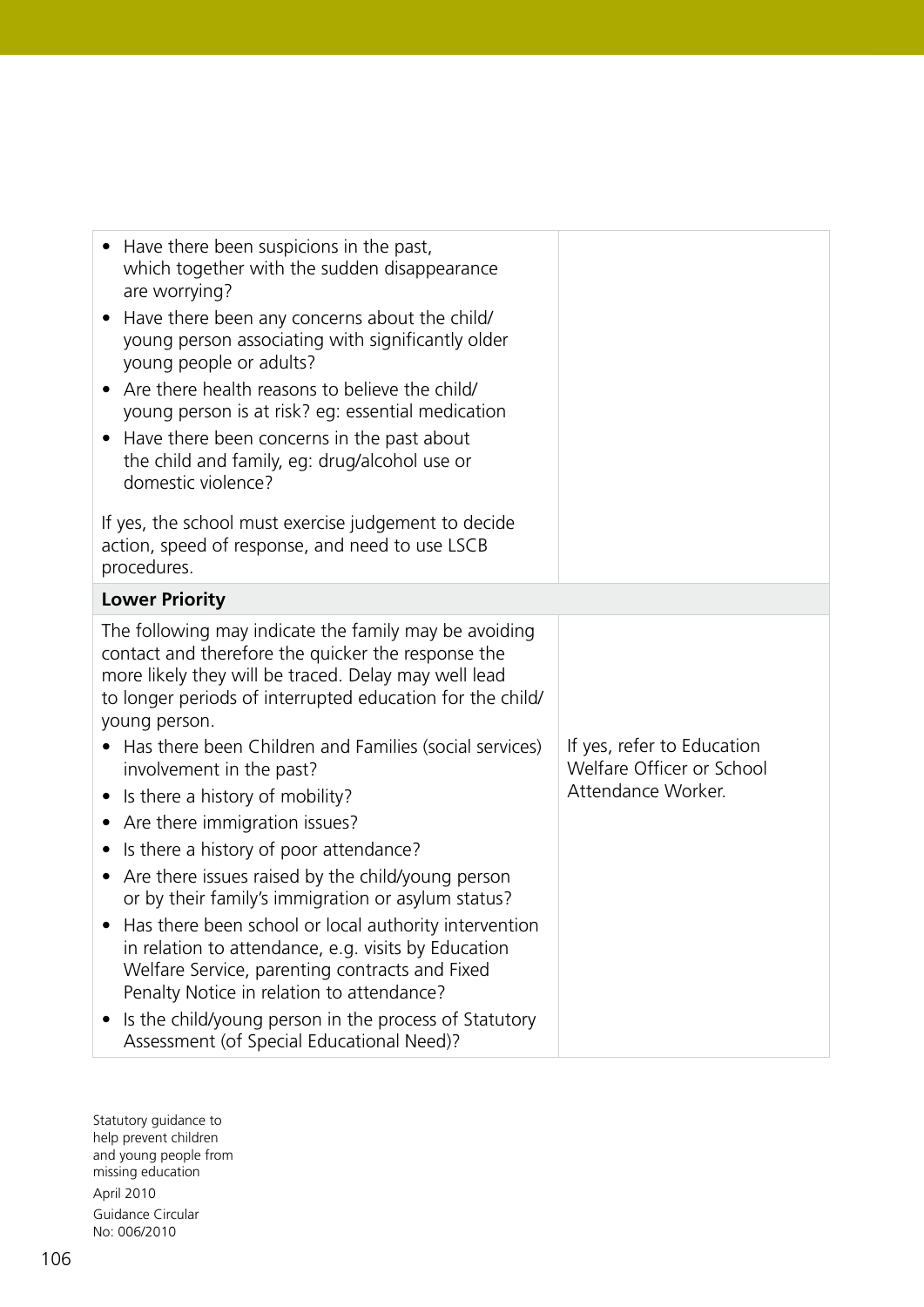

## **Enquiry Form - Movement of Children/Young People**

The children/young people below are reported to have moved into your authority. Would you kindly make enquiries to establish if they are now resident in your area? Where not known, please notify me as soon as possible.

School/ County logo

| Please return to: | <b>Date of Enquiry</b> |
|-------------------|------------------------|
|                   |                        |

| <b>Name</b>                           | <b>DOB</b> | Last school<br>attended | <b>School</b><br>admitted to |
|---------------------------------------|------------|-------------------------|------------------------------|
|                                       |            |                         |                              |
|                                       |            |                         |                              |
|                                       |            |                         |                              |
|                                       |            |                         |                              |
|                                       |            |                         |                              |
| Last known address:                   |            |                         |                              |
| Comments:<br>(Agency involvement etc) |            |                         |                              |
| Parent/Carer:                         |            |                         |                              |
| Confirmation of current<br>address:   |            |                         |                              |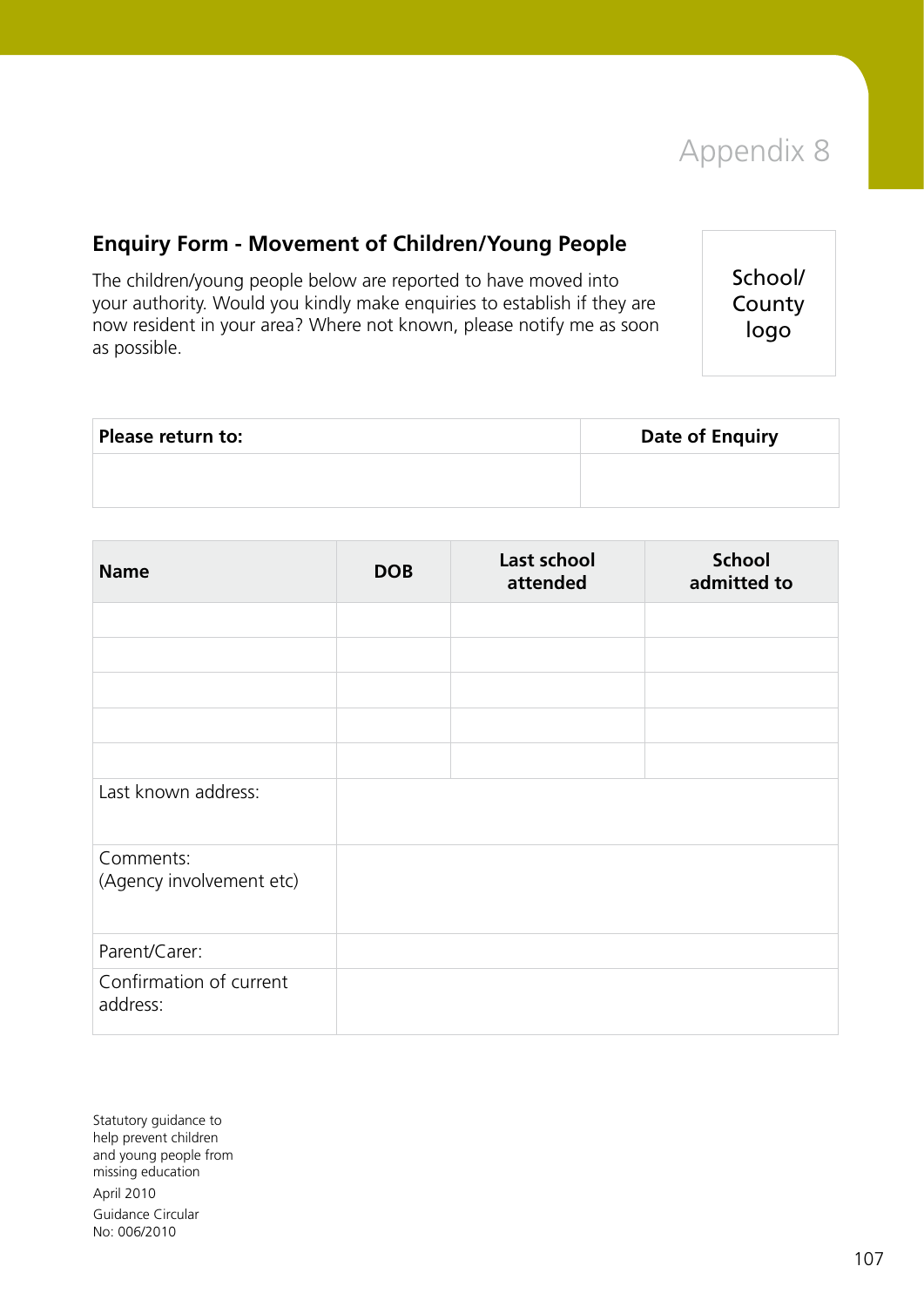| Have school records<br>been requested? |  |
|----------------------------------------|--|
| <b>Additional Comments:</b>            |  |
| Name of officer<br>completing form:    |  |
| Designation:                           |  |
| Contact details:                       |  |
| Date form completed:                   |  |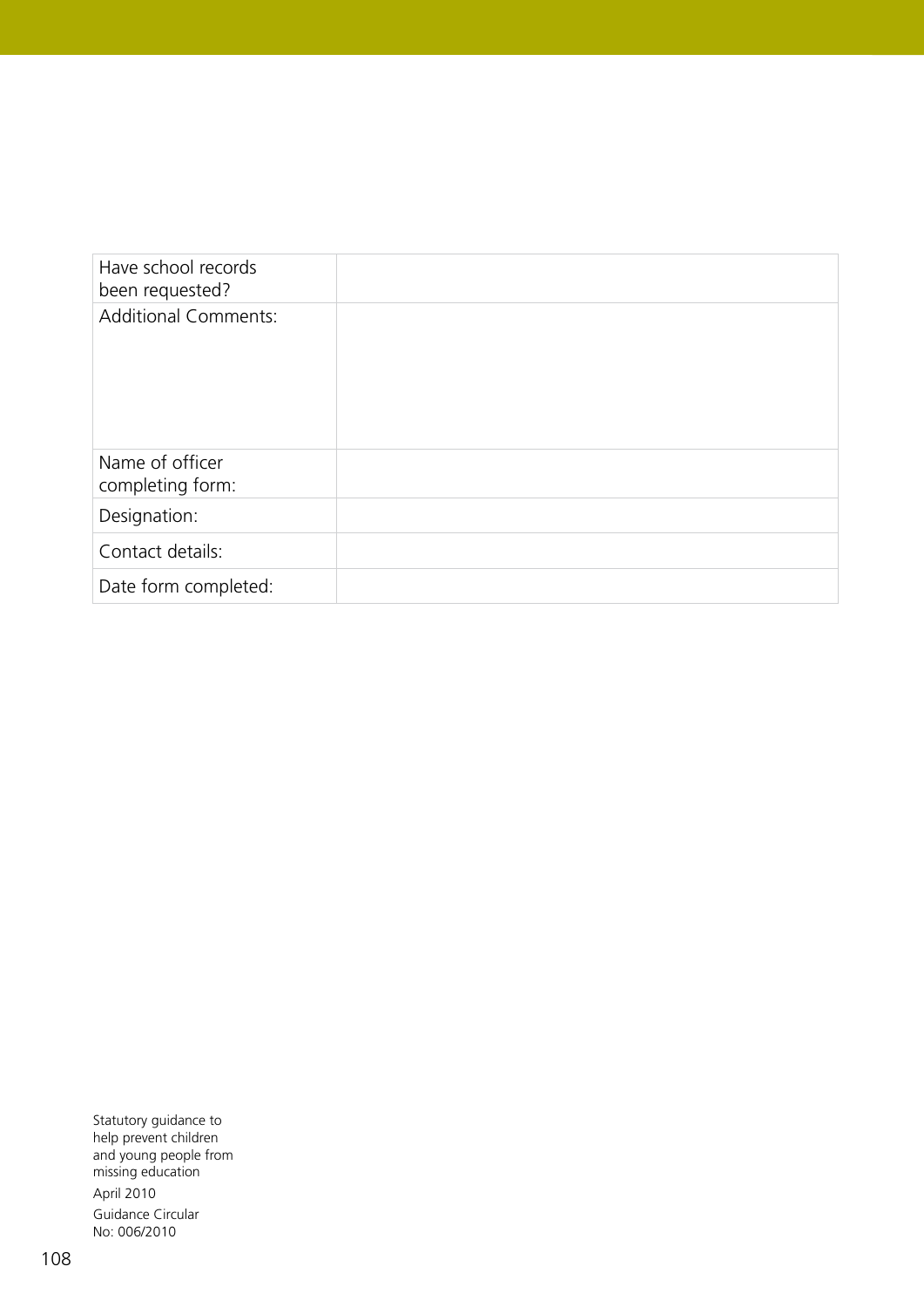## Appendix 9

## **'Children and Young People Missing from Education' Checklist**

School/ County logo

Actions to be taken by **Schools** to locate the child/young person

| <b>Name of Pupil/s:</b>        | M/F | <b>Date of Birth</b> | <b>NCY</b> |  |
|--------------------------------|-----|----------------------|------------|--|
|                                |     |                      |            |  |
|                                |     |                      |            |  |
|                                |     |                      |            |  |
| Name of parents/primary carer: |     |                      |            |  |
| Address:                       |     | Telephone:           |            |  |
|                                |     |                      |            |  |

### **SCHOOL ACTIONS - Has the school done the following?**

Attach this checklist & any evidence; letters sent etc

#### **If the school has any Child Protection concerns, the matter must be immediately referred to Social Services and the police.**

**You must still proceed with the referral to the Education Welfare Officer, even if a child protection referral has been made.**

| <b>Actions</b>                                                            | Date | Outcome |
|---------------------------------------------------------------------------|------|---------|
| Carry out first day calling/contact                                       |      |         |
| Attempt telephone contact with all<br>emergency numbers                   |      |         |
| Write to last known address and address<br>of emergency contacts if known |      |         |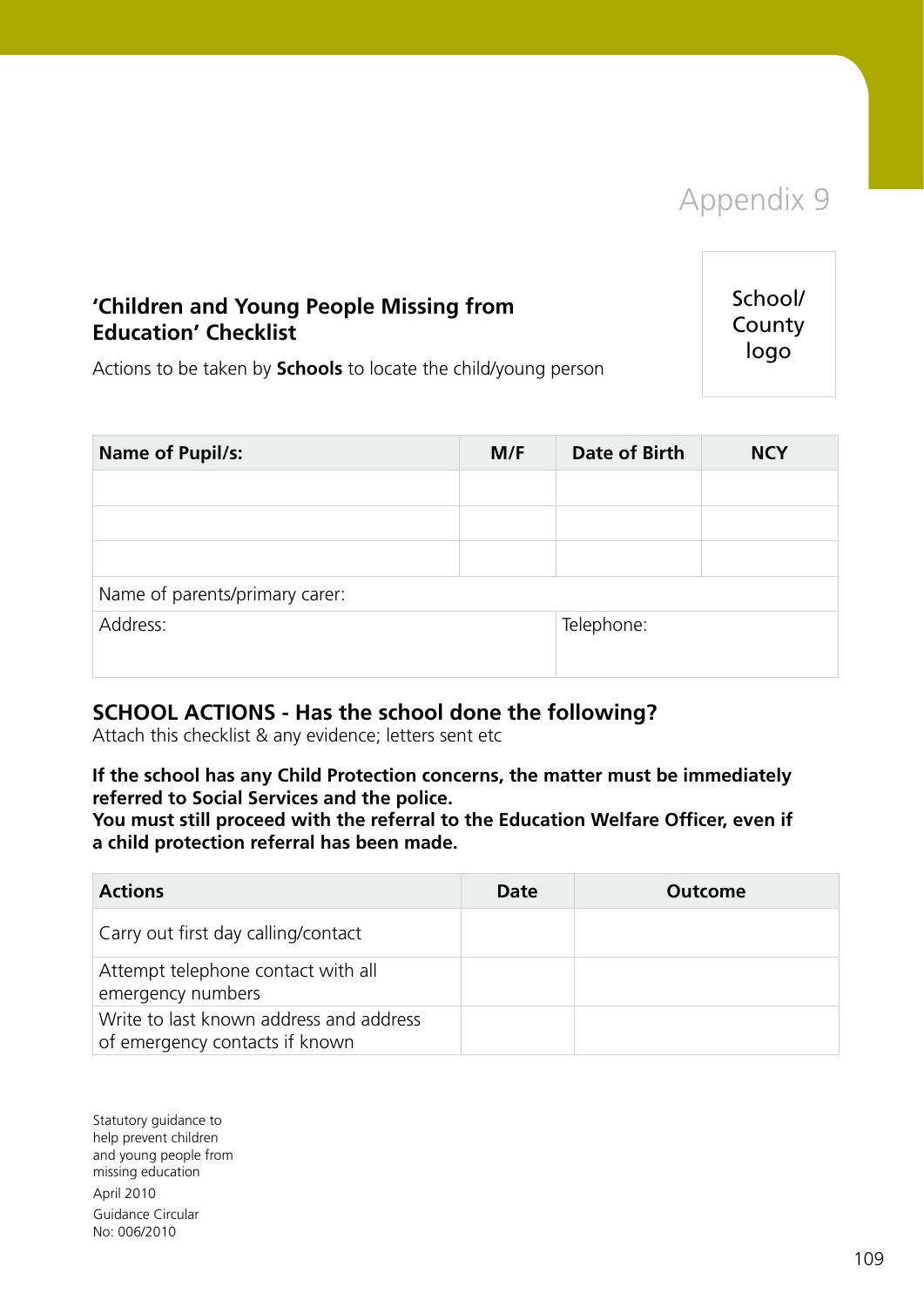| <b>Actions</b>                                                                                            | <b>Date</b> | Outcome |
|-----------------------------------------------------------------------------------------------------------|-------------|---------|
| Speak to appropriate agencies i.e.<br>Careers Wales, youth workers, school nurse                          |             |         |
| Check with wider school community<br>e.g. staff, other pupils, carers, friends<br>and any known relatives |             |         |
| If siblings attend different schools make<br>contact to share information                                 |             |         |
| Any other contact/relevant information                                                                    |             |         |

| <b>Referral Details</b>                                |  |  |  |
|--------------------------------------------------------|--|--|--|
| Date referred to Education Welfare<br>Officer/Service: |  |  |  |
| Name of School:                                        |  |  |  |
| Name of Referrer:                                      |  |  |  |
| Position of Referrer:                                  |  |  |  |
| Contact Number of Referrer:                            |  |  |  |

#### **NB - Do not remove from roll until EWS have concluded investigations and confirmation received.**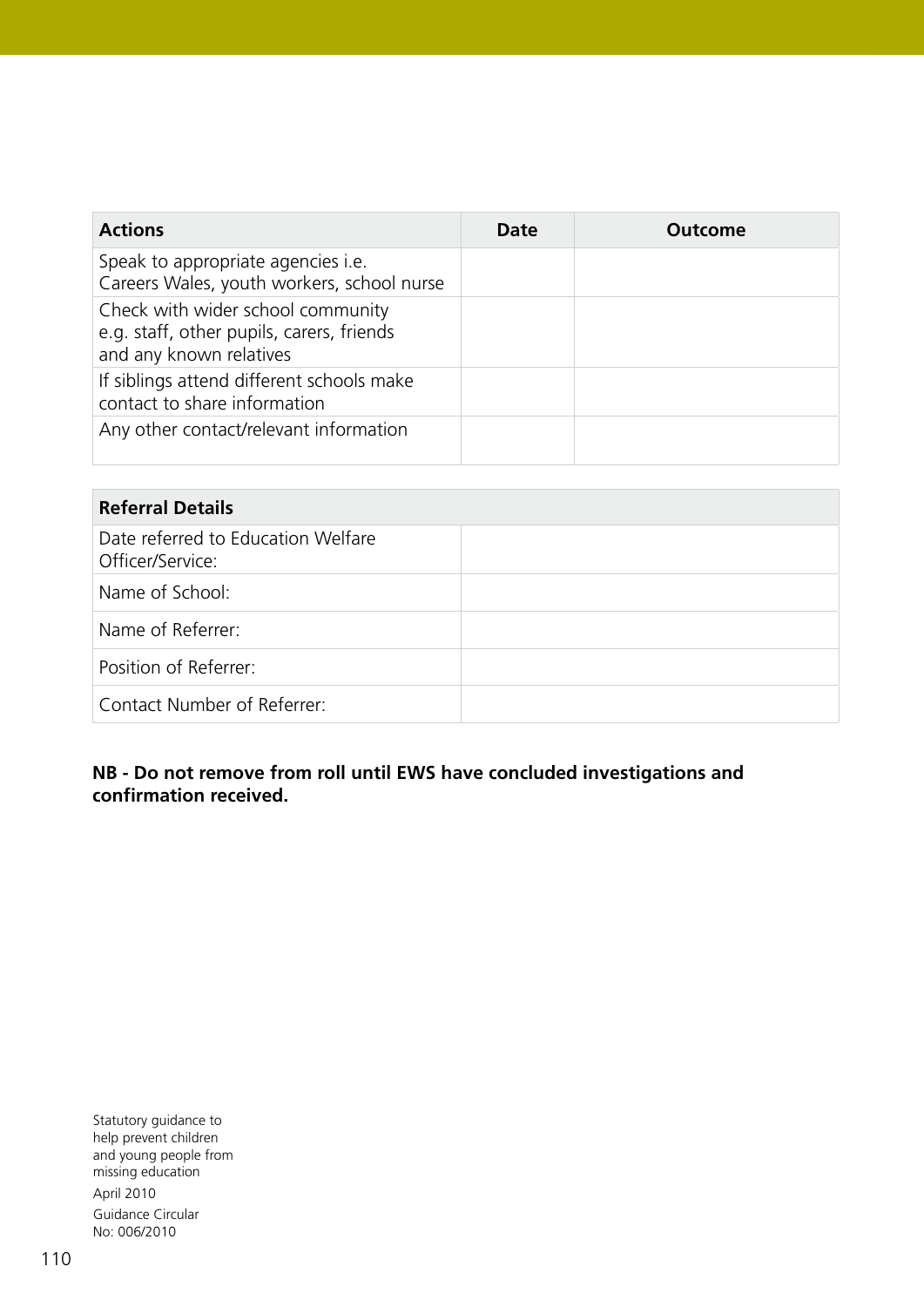## **'Children and Young People Missing from Education' Checklist**

School/ County logo

Actions to be taken by **Local Authority** to locate the child/young person

| <b>Name</b>                    | Date of Birth | <b>NCY</b> |
|--------------------------------|---------------|------------|
|                                |               |            |
|                                |               |            |
|                                |               |            |
|                                |               |            |
| Name of parents/primary carer: |               |            |
| Address:                       | Telephone:    |            |
|                                |               |            |

|             | <b>Action Taken</b>                                                                                                                            | Who & When | Outcome |
|-------------|------------------------------------------------------------------------------------------------------------------------------------------------|------------|---------|
| $1_{\cdot}$ | Check internal school records and<br>with member of staff i.e. form teacher,<br>YT, HoS                                                        |            |         |
| 2.          | Check with friends, siblings, and other<br>relatives of the child                                                                              |            |         |
| 3.          | Telephone calls made/letters sent                                                                                                              |            |         |
| 4.          | Home Visit                                                                                                                                     |            |         |
| 5.          | Neighbourhood Enquiries<br>(try to ascertain if property is council,<br>housing association, private rental,<br>owner occupied - note details) |            |         |
| 6.          | Enquiries made with School Admissions.<br>Check CMIS/Pupil Databases for other<br>siblings                                                     |            |         |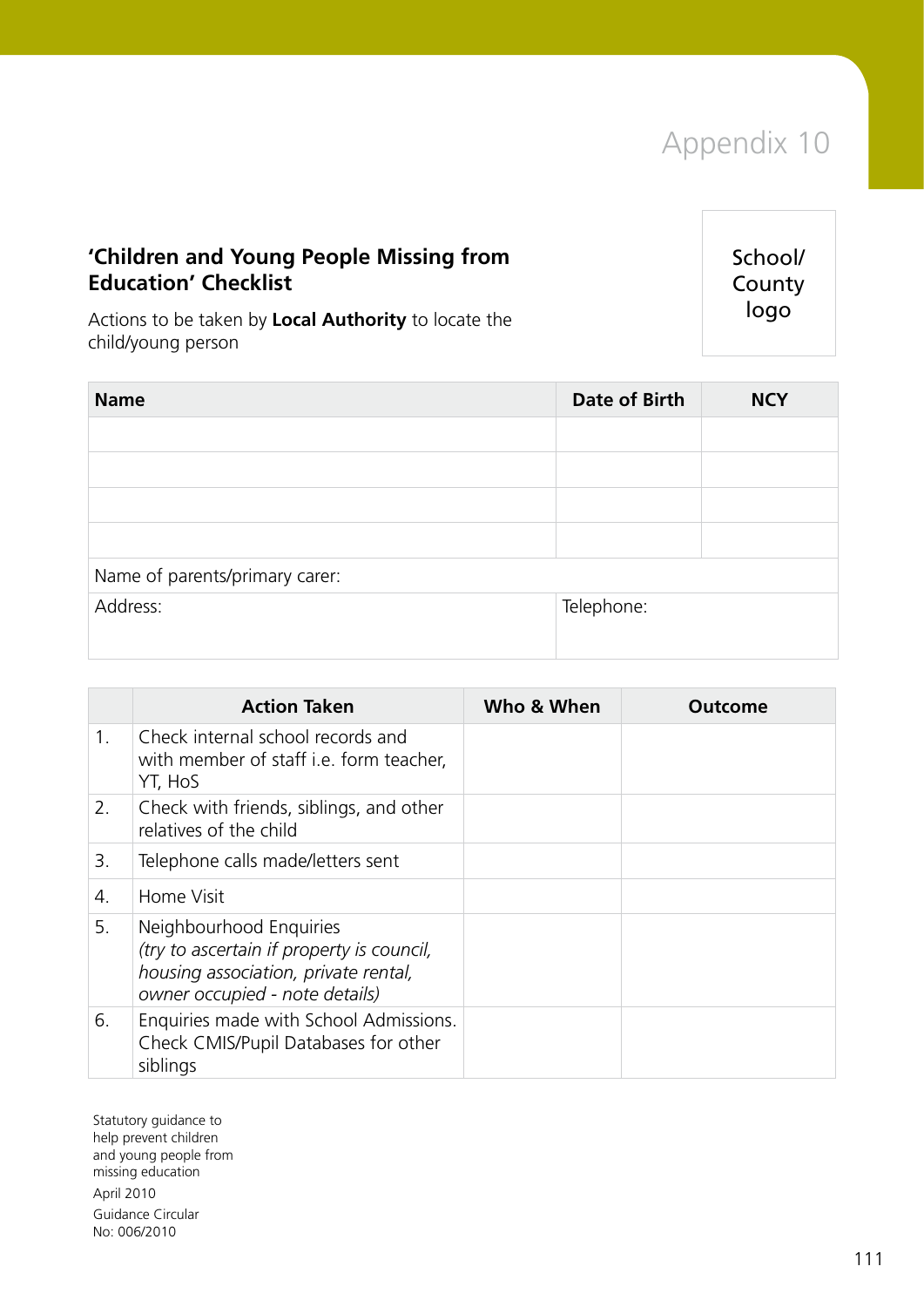|     | <b>Action Taken</b>                                                                                                                                                     | Who & When | <b>Outcome</b> |
|-----|-------------------------------------------------------------------------------------------------------------------------------------------------------------------------|------------|----------------|
| 7.  | Enquiry made with Social Services<br>(Intake and Assessment)                                                                                                            |            |                |
| 8.  | Enquiries made with agencies<br>with known involvement -<br>e.g. Child Health if there are any<br>children in the family under the age<br>of 4, Youth Offending Service |            |                |
| 9.  | Enquiry made with Housing                                                                                                                                               |            |                |
| 10. | Enquiries made with LA Revenues<br>- Housing Benefit<br>- Council Tax<br>- Electoral Register                                                                           |            |                |
|     | In cases where instances of Domestic<br>Abuse are known the following<br>enquiries should be made:                                                                      |            |                |
| 1.  | Women's Aid                                                                                                                                                             |            |                |
| 2.  | Women's Safety Unit                                                                                                                                                     |            |                |

If after completing the above checklist, concluded all enquiries and the child/young person remains missing, discuss the removal of the child/young person from the school register with your Line Manager.

- 1. Attach this checklist and any evidence e.g. letters sent/responses received etc to your referral sheets.
- 2. Send a copy of this completed checklist, with a copy of the child/'s Attendance Certificate to the named officer who will keep a record of 'all missing children and young people'.
- 3. Check that pupil's CTF have been uploaded onto the Lost Pupil Database in s2s.

| Date removed: |
|---------------|
|               |
|               |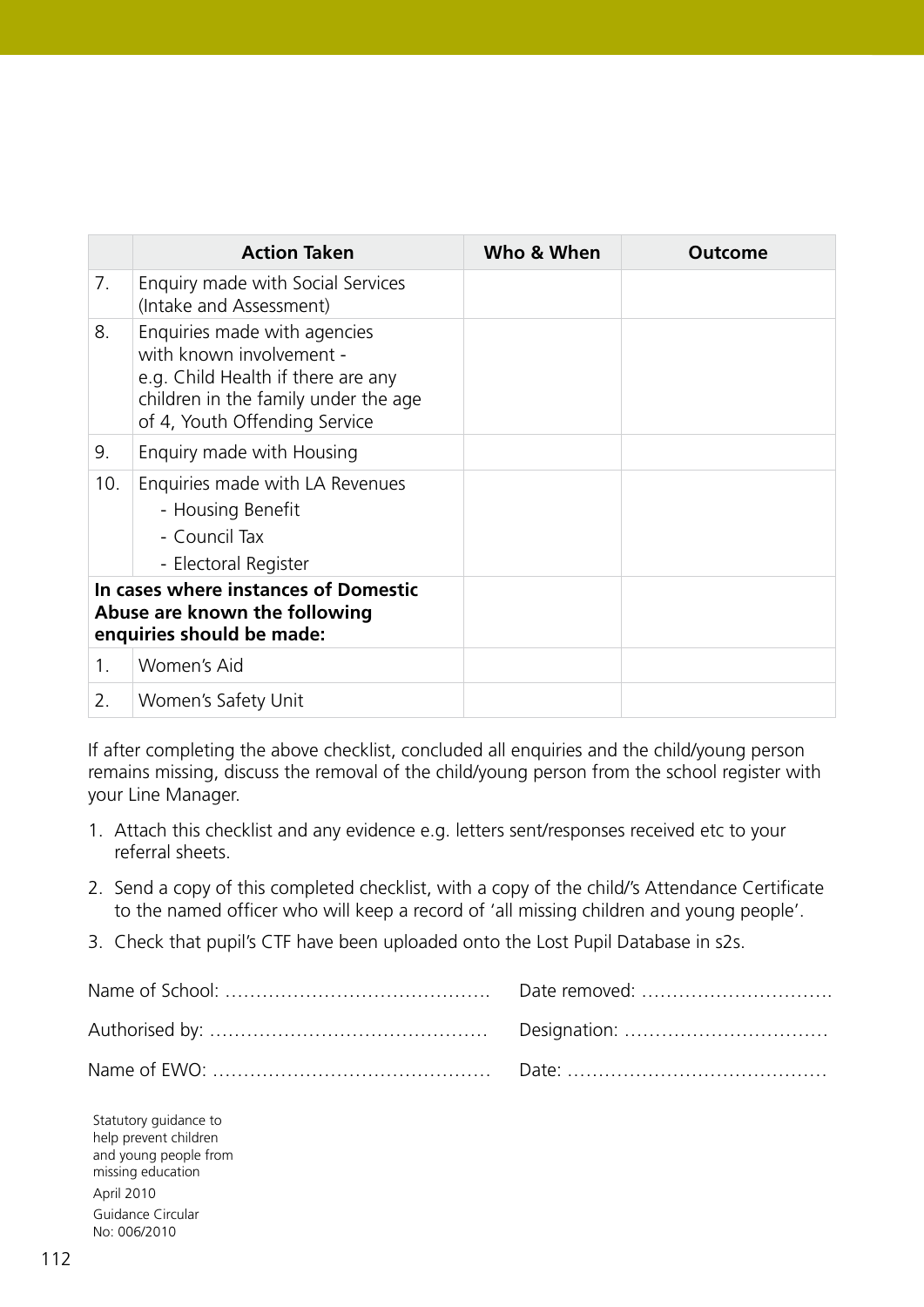# Appendix 11

## **When a Child or Young Person is Absent and School is Unable to Contact Parents**

| Day 1         | Through registration, the school identifies that a child/young person is not in<br>school. After completing First Day Contact procedures, the school identifies<br>that the child/young person may be 'missing'. The school should utilise the<br>School 'Children and Young People Missing Education' Checklist. (Appendix 9)                                                                                       |  |  |
|---------------|----------------------------------------------------------------------------------------------------------------------------------------------------------------------------------------------------------------------------------------------------------------------------------------------------------------------------------------------------------------------------------------------------------------------|--|--|
|               | <b>Children and Young People at Risk</b><br>If the child is the subject of a Child Protection Plan and/or is a looked-after child,<br>the school should notify the Social Services Key Worker within the first 24 hours<br>of the unauthorised absence if no home contact can be made.                                                                                                                               |  |  |
|               | Where it is otherwise suspected or known that a child or young person is at<br>potential risk of harm, or where the school has information or reason to suspect<br>the child has been a victim of criminal activity, the school should notify Social<br>Care Services and/or the Police Child Protection Team immediately; and inform<br>the Education Welfare Officer (EWO) as soon as possible afterwards.         |  |  |
| <b>Day 10</b> | Where a pupil is missing for 10 school days, the school should notify the<br>EWO on the tenth day of school absence. Copy your completed 'Children and<br>Young People Missing Education' Checklist to the EWO to advise that the pupil<br>is believed to be missing. Keep a copy in school.                                                                                                                         |  |  |
| Days 11-19    | Continue to make efforts within the school and assist the EWO and other<br>agencies in the search.                                                                                                                                                                                                                                                                                                                   |  |  |
| <b>Day 20</b> | Where the pupil remains missing from school, despite reasonable efforts,<br>the Education Welfare Service (EWS) may advise the school to remove the<br>pupil from the register. However, the pupil must remain on roll until all<br>reasonable enquiries have been completed, and the EWS has confirmed this<br>to the school, even if this means that more than 20 days of unauthorised<br>absence will be accrued. |  |  |
|               | Once it has been confirmed that the pupil may be deleted from the register,<br>the school must upload the pupil's CTF to s2s with a file destination of XXX<br>XXXX, and complete the Notification of Removal from School Roll form.                                                                                                                                                                                 |  |  |

#### **At any point in your investigation where there is reason to suspect that the child or young person is at risk, the local authority Child Protection Procedures should be followed (as for Day 1 above).**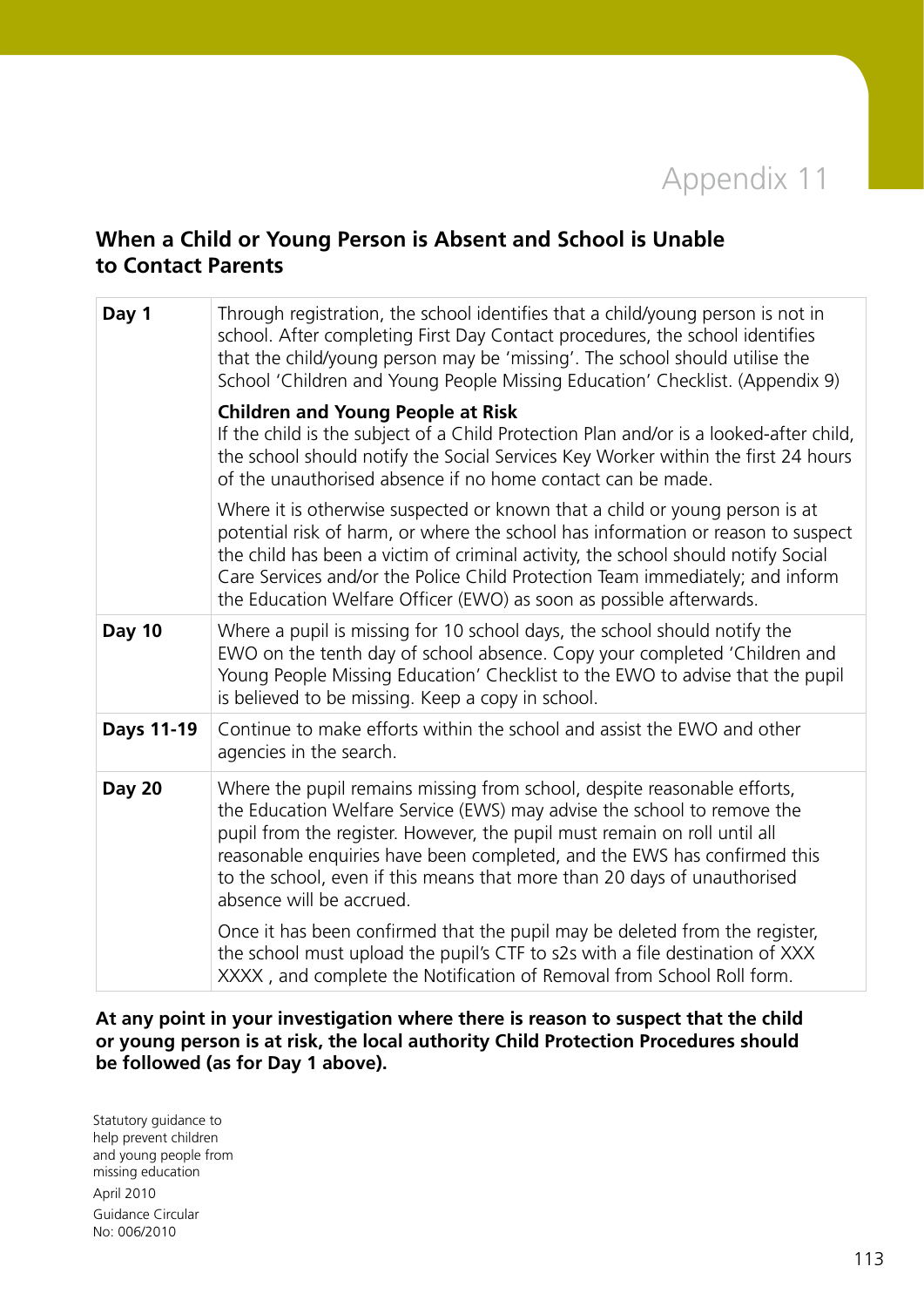

School/ County logo

**Leaving School Form for Parents**

If your child is leaving, please can you fill in this form as fully as you can even if you do not know all the details yet.

**Name Date of Birth Class** My child will be leaving school on: (date) Because we are: *(please tick)* a. b. c. Moving house Returning to country of origin/emigrating Other - please give details New address if known: New school if known: If not yet known, the town or at least the country you are moving to: Will you keep the same mobile telephone numbers? Yes  $\vert$  No Please confirm your numbers or list new numbers: Mother's mobile: ……………………………… Father's mobile: ………………………………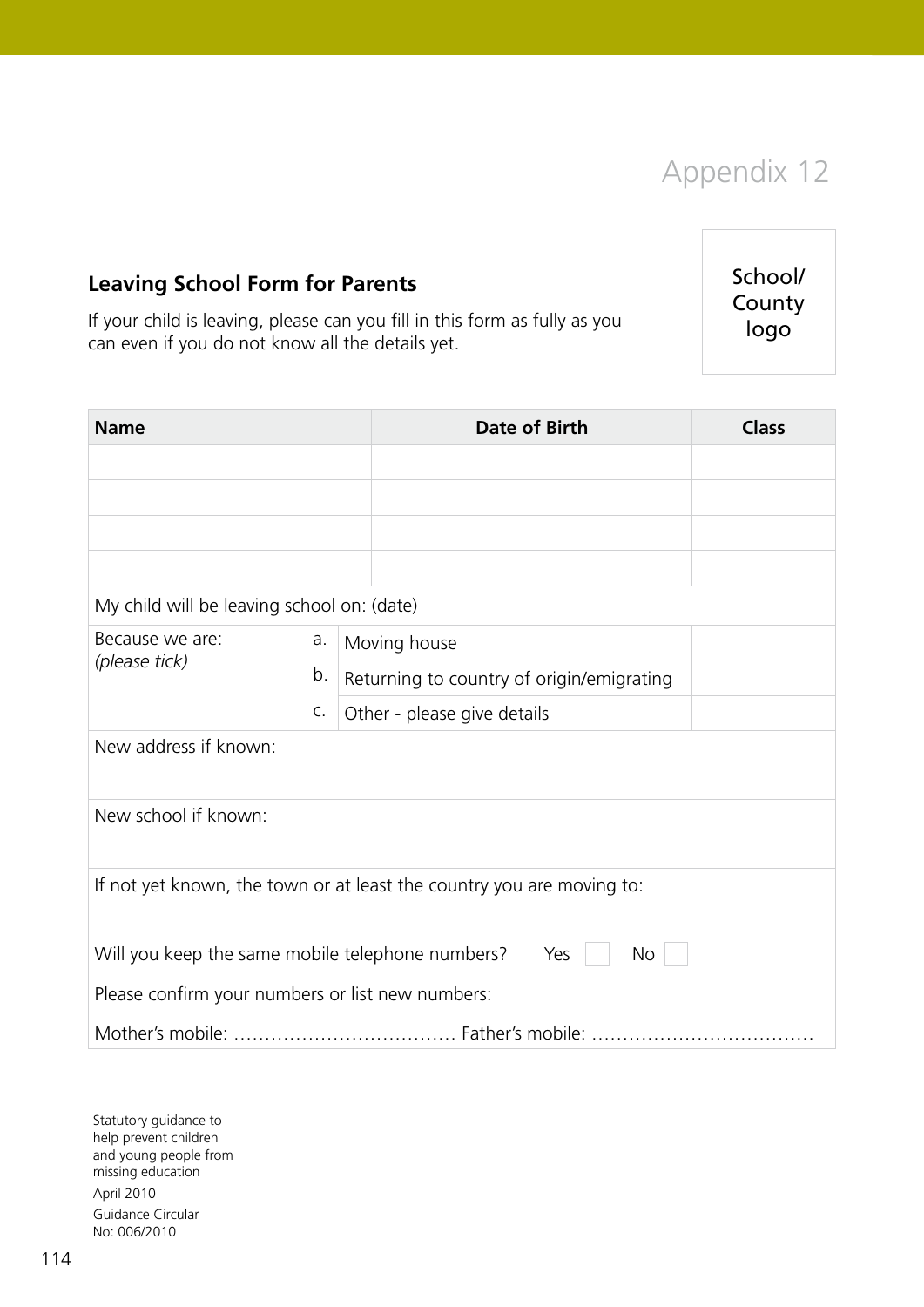If possible please give the name, address and telephone number of a friend or relative in the UK who is not moving and who you will be staying in touch with. We will only contact them if we need information about your child's new school and we cannot contact you. In most cases this will not be necessary because the new school will contact us to transfer your child's information.

| Full Name(s) of Parent(s)/Carer(s). Please print names and sign.                                                             |
|------------------------------------------------------------------------------------------------------------------------------|
|                                                                                                                              |
|                                                                                                                              |
|                                                                                                                              |
| Attached to this form is a school compliments slip.<br>Please can you give it to your new school and ask them to contact us. |

| For school use only: |                       |  |  |
|----------------------|-----------------------|--|--|
| Date returned:       | Date returned to EWS: |  |  |

**The school is expected to transfer information as quickly as possible to your child's new school; and both the school and the Local Authority have a legal duty to try to locate your child is if he or she stops attending and we do not know the details of the new school or other educational provision. This may include contacting Social Services or the Police if you have not given us the information and we are unable to contact you. By filling in this form and enabling us to keep in contact with you, you are ensuring we do not need to refer to other agencies and that their time is not wasted, nor are you contacted unnecessarily.**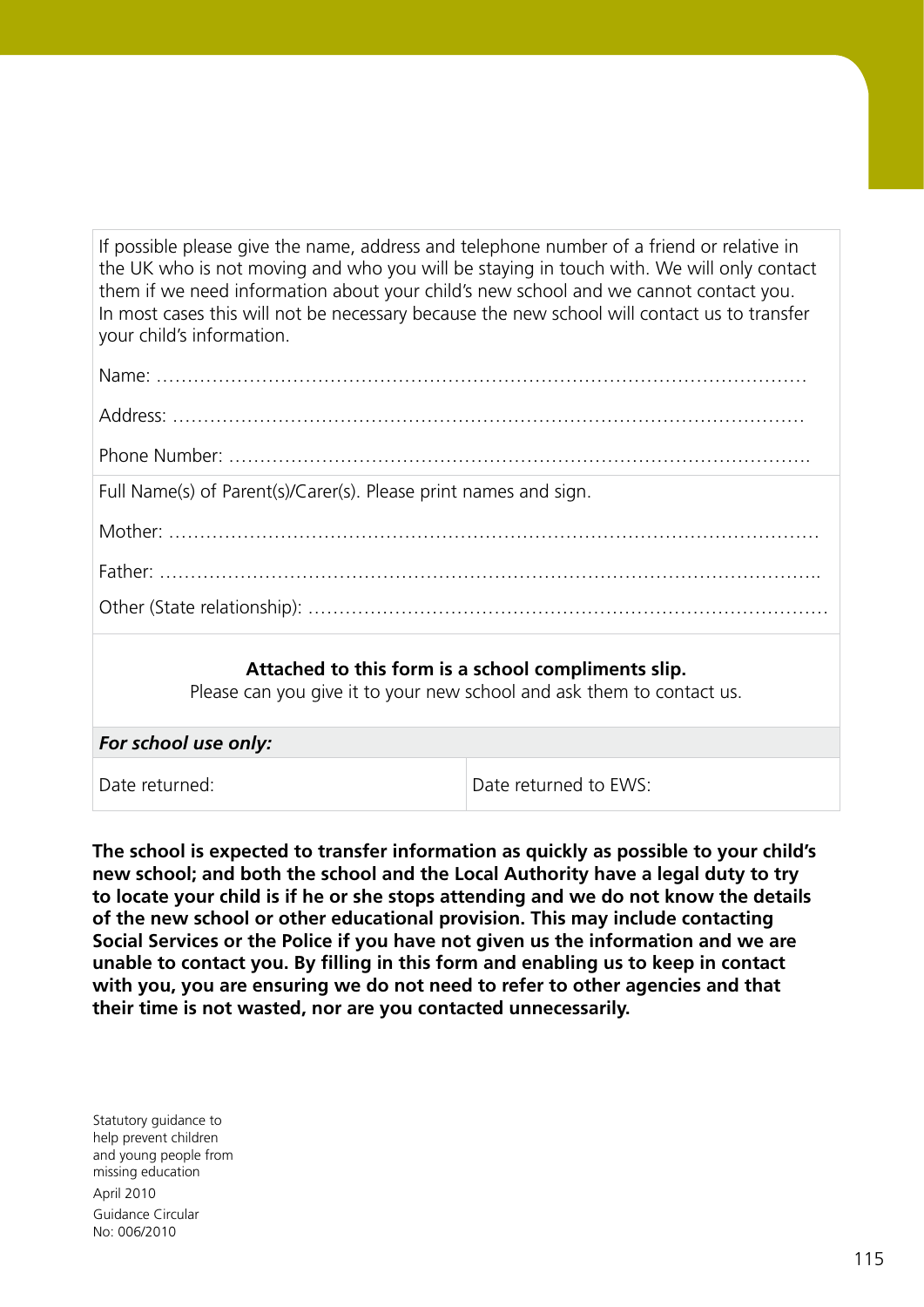

## **Notification of Removal of a Child's Name from a School Roll**

#### **To comply with the statutory requirements of the Education (Pupil Information) (Wales) Regulations 1995**

To be completed when a pupil is to be removed from school roll (except when ending statutory education, when leaving as part of the normal admissions round, or when permanently excluded). Keep a copy for school records.

School/ County logo

| <b>Name of Pupil</b>                                  | Date of Birth                                                                         |  |  |  |
|-------------------------------------------------------|---------------------------------------------------------------------------------------|--|--|--|
|                                                       |                                                                                       |  |  |  |
| Name of Parents/primary carer:                        | Looked After:<br><b>No</b><br>Yes                                                     |  |  |  |
| Address:                                              | Telephone:                                                                            |  |  |  |
| Reason for removal from school roll:                  | Date pupil removed:                                                                   |  |  |  |
| Any other relevant information concerning this pupil: |                                                                                       |  |  |  |
| New address:                                          |                                                                                       |  |  |  |
| New school:                                           |                                                                                       |  |  |  |
| Has the pupil's CTF been uploaded to S2S?             | Yes, for new school to collect                                                        |  |  |  |
| Yes, please tick as appropriate                       | Yes code MMM MMMM<br>(Out of maintained system,<br>elective home education or abroad) |  |  |  |
|                                                       | Yes, code XXX XXXX                                                                    |  |  |  |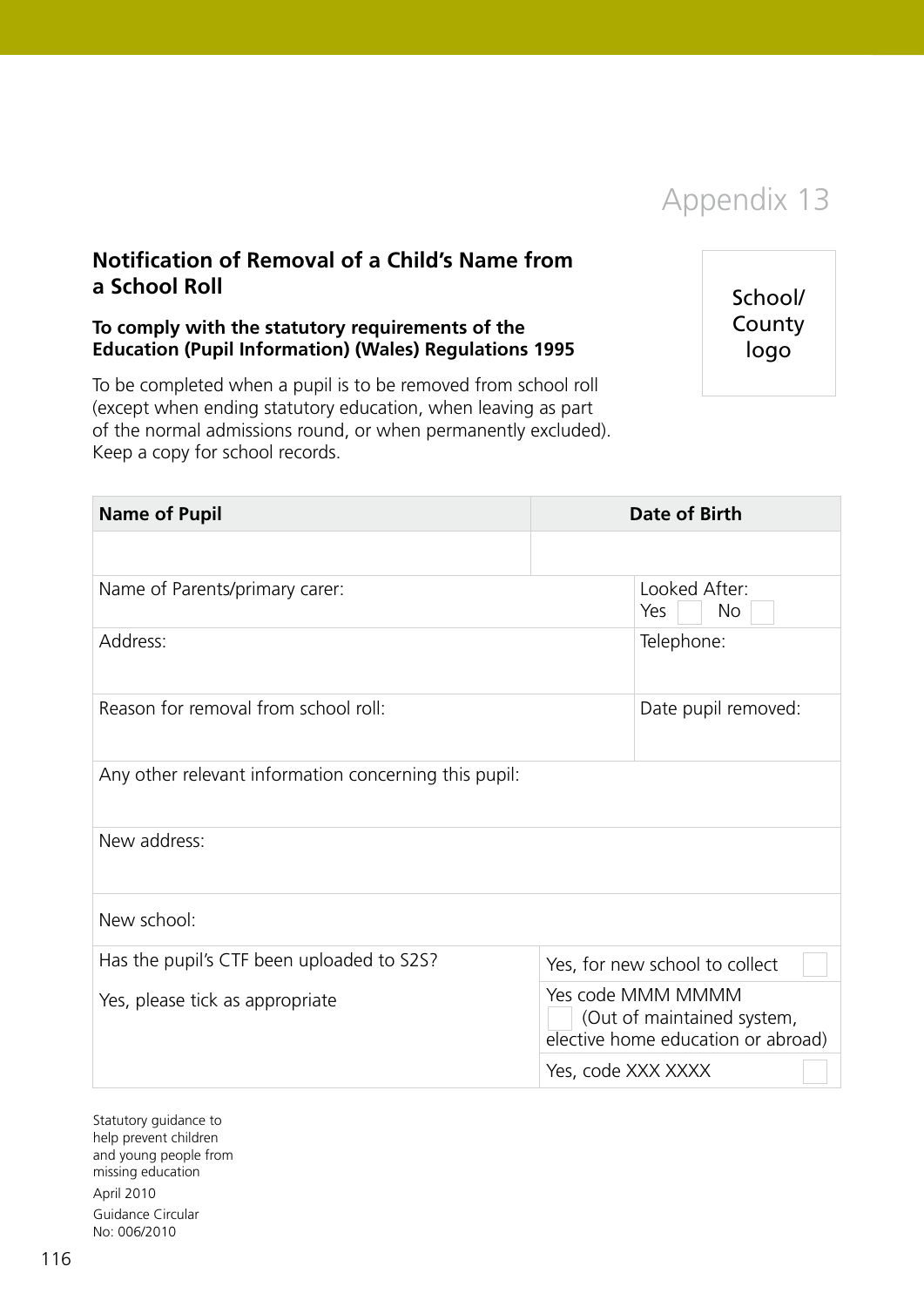| No, please give reason:                                                                                                                        |                                                                                              |       |  |  |
|------------------------------------------------------------------------------------------------------------------------------------------------|----------------------------------------------------------------------------------------------|-------|--|--|
| If the school has been notified of decision to electively home<br>educate; has the school notified the LEA/Admissions/Elective<br>Home Ed Team | Yes<br>No                                                                                    |       |  |  |
| If coded XXX XXXX, Children Missing<br>Education procedure must be<br>completed and notification received<br>that EWS have concluded their     | Date Child/Young Person<br>Missing from Education<br>checklist completed and<br>given to EWO |       |  |  |
| investigation, prior to removal<br>from roll.                                                                                                  | Date confirmation received<br>that CME investigation<br>complete                             |       |  |  |
| Signed:                                                                                                                                        |                                                                                              | Name: |  |  |
| Position:                                                                                                                                      |                                                                                              | Date: |  |  |

*Date received:* ………………………………………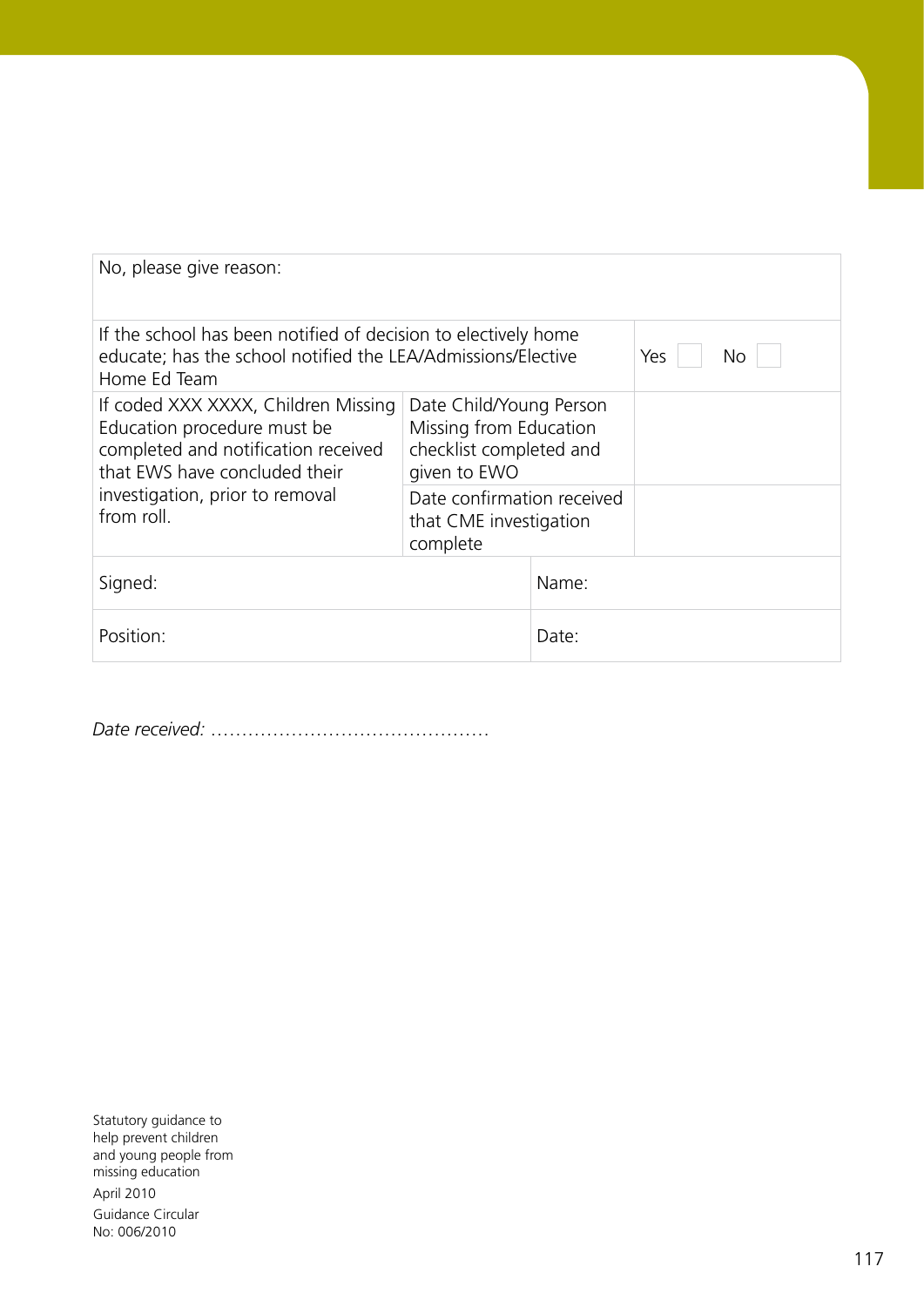

## **Intention to remove pupil from school roll**

Information required by Education Welfare Service acting on behalf of the Local Authority in accordance with guidance from The Education (Pupil Registration) (Wales) 1995.

School/ **County** logo

*Please forward this completed form to the Education Welfare Officer before deletion from roll, and as soon as the grounds for deletion are met.*

| Name of School:                                               |                                                                               |           |      |
|---------------------------------------------------------------|-------------------------------------------------------------------------------|-----------|------|
| Pupil's name:                                                 |                                                                               |           | DOB: |
| Address:                                                      |                                                                               |           |      |
| Reason for removal<br>from roll:                              |                                                                               |           |      |
| family circumstances etc)                                     | Any other relevant information concerning this pupil (e.g. agencies involved, |           |      |
| Date that pupil<br>will be removed<br>from roll               |                                                                               |           |      |
| If destination for<br>child is known<br>please give details   |                                                                               |           |      |
| Is pupil known<br>to the Education<br><b>Welfare Service?</b> |                                                                               |           |      |
| Signed:                                                       |                                                                               | Date:     |      |
| Print Name:                                                   |                                                                               | Position: |      |

*Please return to: ……………………………………*

*Date received: ……………………………………*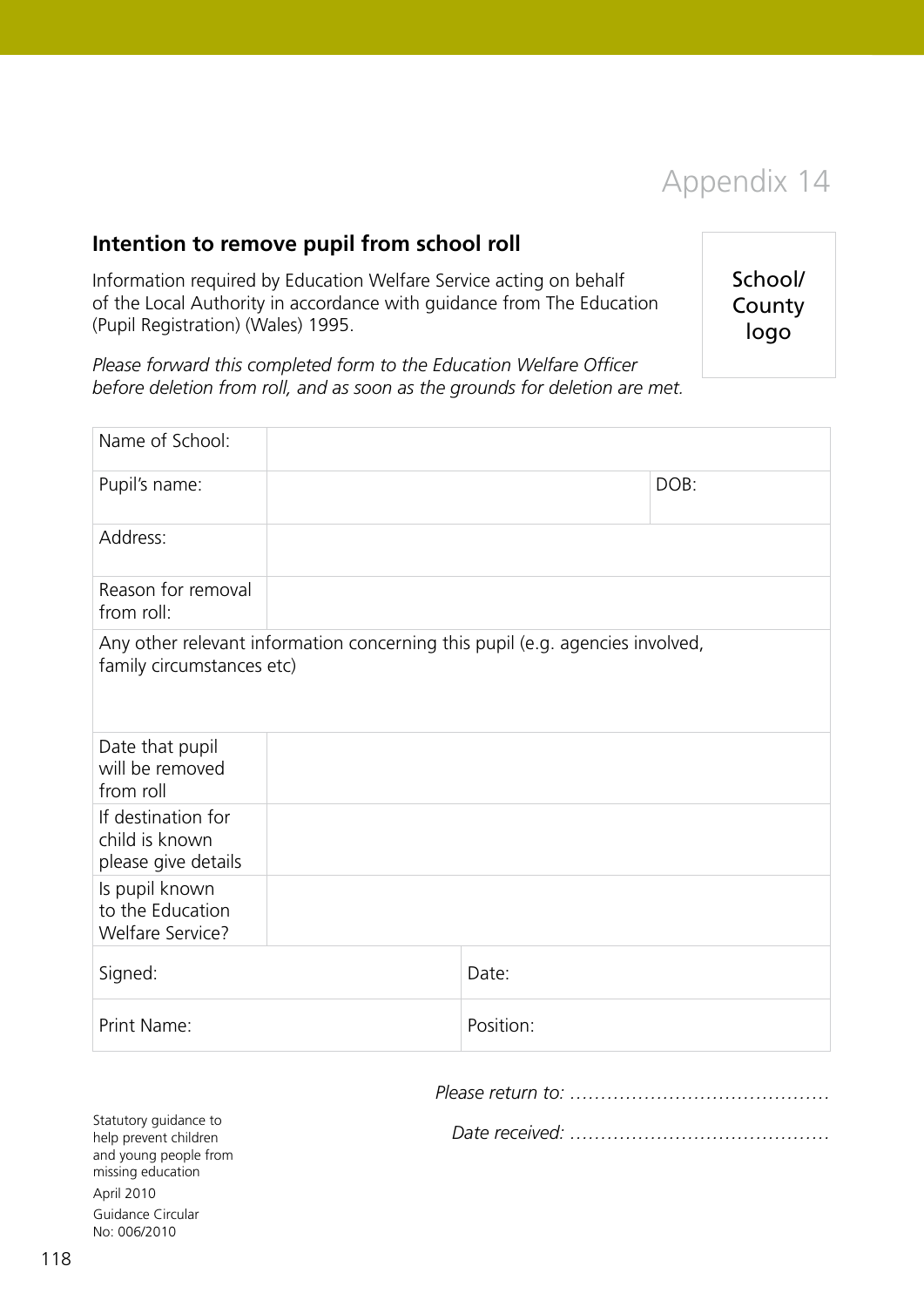## **Deletions from the Register - Reference Table**

The Local Authority has a statutory duty to identify, track and monitor children and young people missing education so all deletions from the register should be notified to the LA unless it follows normal transfer from KS2 to KS3 or at the end of compulsory education.

There are three connected, but very separate issues involved, namely:

- 1. Circumstances which allow/dictate that a pupil should be removed from the school roll.
- 2. When school staff carry out the process of removing a pupil from the school roll.
- 3. Whilst completing the action at 2 above, what date the pupil should be shown as coming off roll.

The attached table is intended to provide a working tool that you may find of assistance when making the decision to delete a pupil's name from the admissions register.

| <b>Reason for removing</b><br>a pupil from the<br>school roll                                                                                                   | When the act of removing<br>the pupil from roll should<br>be carried out                                                                                                      | The date from which the<br>pupil should be shown as<br>having left the school/college                                                                                                                                                                                                                                  |
|-----------------------------------------------------------------------------------------------------------------------------------------------------------------|-------------------------------------------------------------------------------------------------------------------------------------------------------------------------------|------------------------------------------------------------------------------------------------------------------------------------------------------------------------------------------------------------------------------------------------------------------------------------------------------------------------|
| Pupil moves to another<br>school (other than normal<br>KS2 to KS3 transfer).                                                                                    | On the date the pupil is<br>expected to start at the new<br>school.                                                                                                           | The date the pupil is expected<br>to start at the new school.                                                                                                                                                                                                                                                          |
| Pupil has had 20 days of<br>unauthorised absence<br>and both the LA and the<br>school have tried to locate<br>the pupil (reported to the<br>EWS after 10 days). | The EWS will give the school<br>authority to remove from<br>roll after 20 days if unable<br>to trace the pupil or earlier<br>if a new school is identified.                   | The date the EWS gives the<br>school authority to remove<br>from roll.                                                                                                                                                                                                                                                 |
| Pupil fails to return<br>after an extended<br>family holiday.                                                                                                   | Pupil can be removed from<br>roll after a two week period<br>following the end of the<br>approved holiday absence.<br>The EWS should be advised<br>before this step is taken. | At the end of the two week<br>period of absence following the<br>holiday. The pupil's information<br>must be transferred to the Lost<br>Pupil database via the s2s website<br>and should be uploaded using the<br>code XXX XXXX. This can only be<br>done following investigation and<br>in consultation with the EWS. |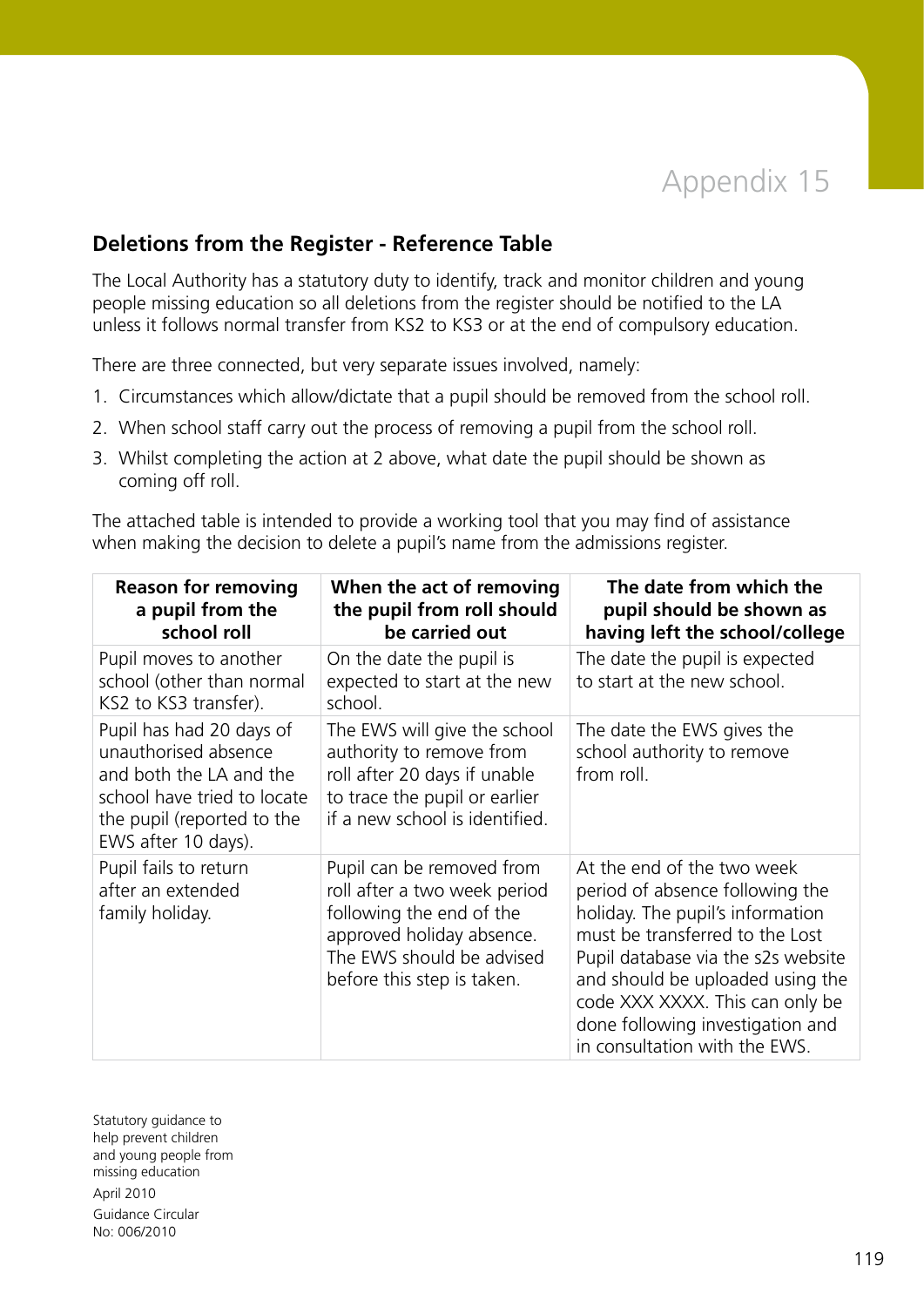| <b>Reason for removing</b><br>a pupil from the<br>school roll                                                                     | When the act of removing<br>the pupil from roll should<br>be carried out                                        | The date from which the<br>pupil should be shown as<br>having left the school/college                                                                                                                                                                                   |
|-----------------------------------------------------------------------------------------------------------------------------------|-----------------------------------------------------------------------------------------------------------------|-------------------------------------------------------------------------------------------------------------------------------------------------------------------------------------------------------------------------------------------------------------------------|
| Pupil withdrawn to be<br>educated otherwise than<br>at school.                                                                    | On receipt of written<br>notification and after the<br>school has informed the LA.                              | From the date the parent says they<br>are accepting the responsibility<br>for providing the education.<br>The school should place a CTF<br>on the s2s website with the code<br>MMMMMMM as the destination.                                                              |
| Permanent exclusion.                                                                                                              | When the outcome of<br>any appeal is known.                                                                     | Upon conclusion of the appeals<br>process.                                                                                                                                                                                                                              |
| Pupil is in custody for<br>more than four months.                                                                                 | Each pupil should be treated<br>on a case-by-case basis<br>following consultation with<br>the LA and local YOS. | The date the pupil is expected<br>to start at the new school.                                                                                                                                                                                                           |
| Completion of compulsory<br>school leaving age and<br>the pupil is not continuing<br>their education at the<br>school.            | Last Friday in June of the<br>school year in which their<br>16th birthday falls.                                | On the last Friday in June.                                                                                                                                                                                                                                             |
| Pupil has died.                                                                                                                   | When official notification of<br>the death has been received.                                                   | Immediately.                                                                                                                                                                                                                                                            |
| Pupil leaving the school<br>but future provision not<br>known.                                                                    | Once the pupil has completed<br>their final day.                                                                | On their final day of attendance.<br>The pupil's information must<br>be transferred to the Lost Pupil<br>database via the s2s website and<br>uploaded using the code XXX<br>XXXX. This can only be done<br>following investigation and in<br>consultation with the EWS. |
| Pupil has a medical<br>condition which prevents<br>attendance and return to<br>the school before ending<br>compulsory school age. | Upon receipt of medical<br>advice. The EWS should<br>be advised before this step<br>is taken.                   | The date advice is received<br>and sanctioned by the EWS.                                                                                                                                                                                                               |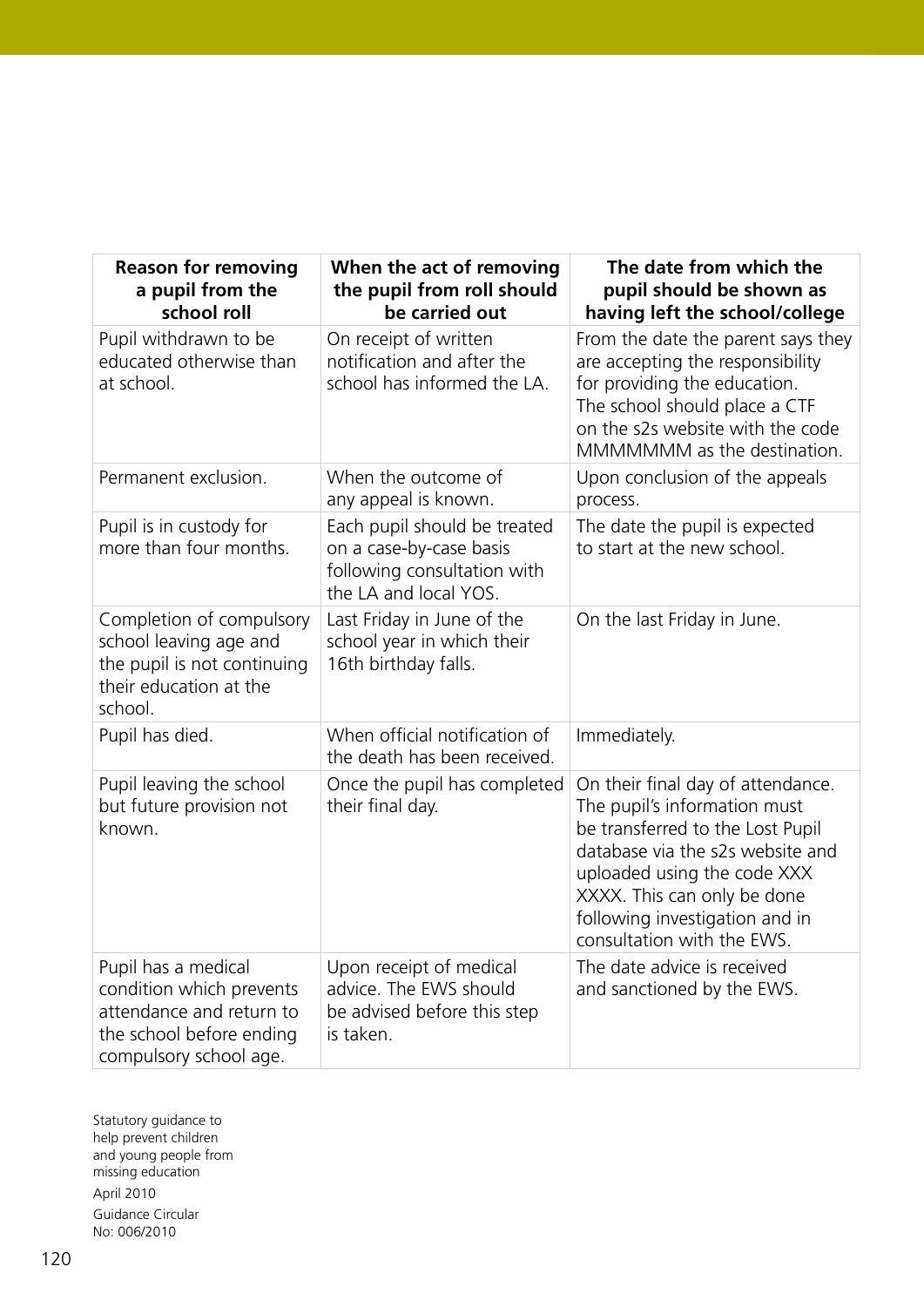# Appendix 16

## **Notification of Appeals outcomes to Designated Officer for Children Missing Education/Senior Education Welfare**

School/ County logo

| School name:                         |                                                                                      |                                |              |
|--------------------------------------|--------------------------------------------------------------------------------------|--------------------------------|--------------|
| Pupil's name:                        |                                                                                      | DOB:                           | Male/Female: |
| Address:                             |                                                                                      |                                |              |
| Parent(s)/Carer(s)<br>details:       |                                                                                      |                                |              |
| Relationship<br>to Child:            |                                                                                      |                                |              |
| Phone Number -<br>Landline:          |                                                                                      | Mobile:                        |              |
| Current School:<br>or none/not known |                                                                                      | Last School: or none/not known |              |
| Date of Appeal:                      |                                                                                      | Appeal decision:               |              |
|                                      | Other information: e.g. parent has indicated no other school will be acceptable etc: |                                |              |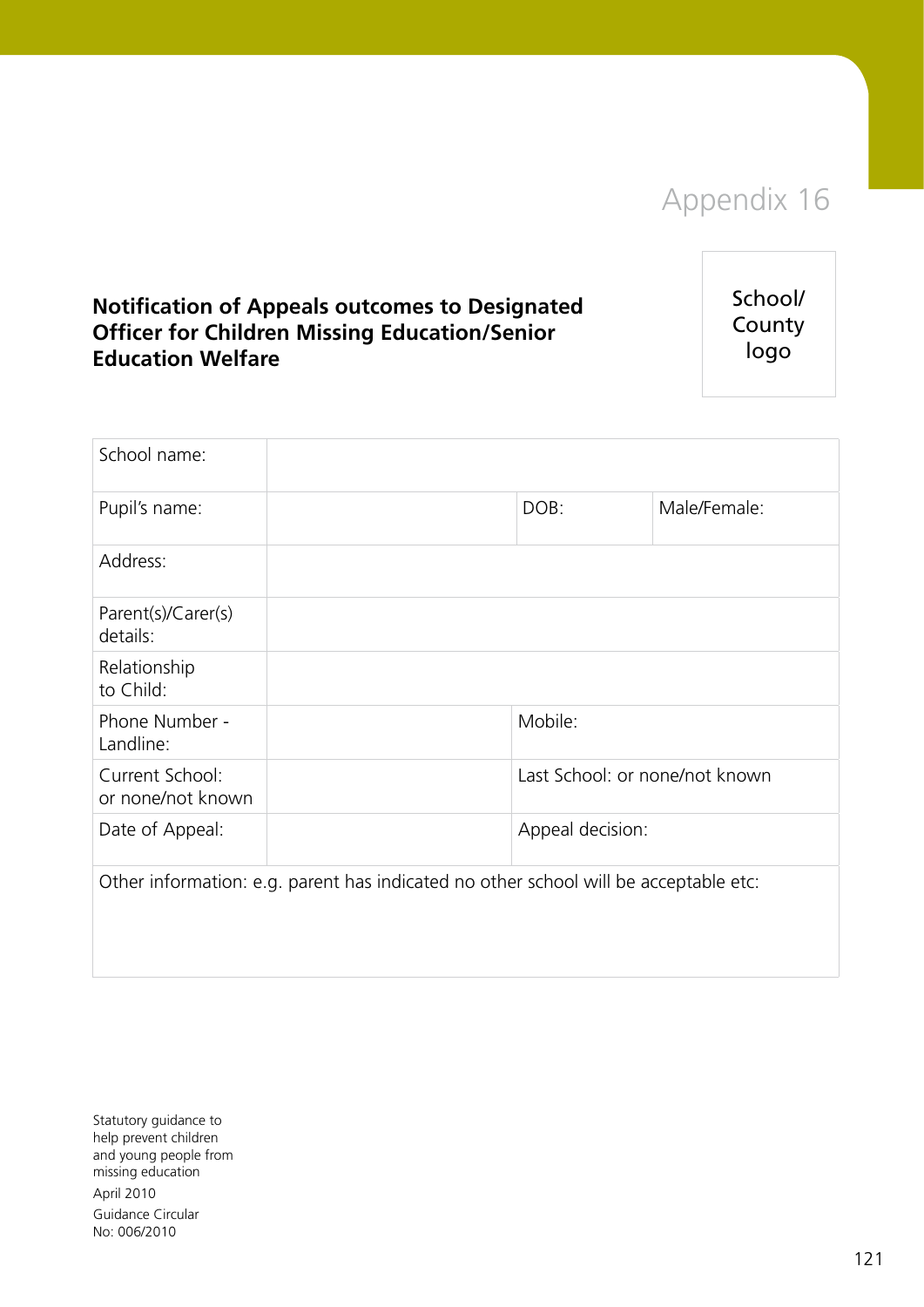| Pupil's name:                                                                        |  | DOB:                           | Male/Female: |
|--------------------------------------------------------------------------------------|--|--------------------------------|--------------|
| Address:                                                                             |  |                                |              |
| Parent(s)/Carer(s)<br>details:                                                       |  |                                |              |
| Relationship<br>to Child:                                                            |  |                                |              |
| Phone Number -<br>Landline:                                                          |  | Mobile:                        |              |
| Current School:<br>or none/not known                                                 |  | Last School: or none/not known |              |
| Date of Appeal:                                                                      |  | Appeal decision:               |              |
| Other information: e.g. parent has indicated no other school will be acceptable etc: |  |                                |              |
|                                                                                      |  |                                |              |

Completed by: …………………………………… Position: ……………………………………

Date: ………………………………………………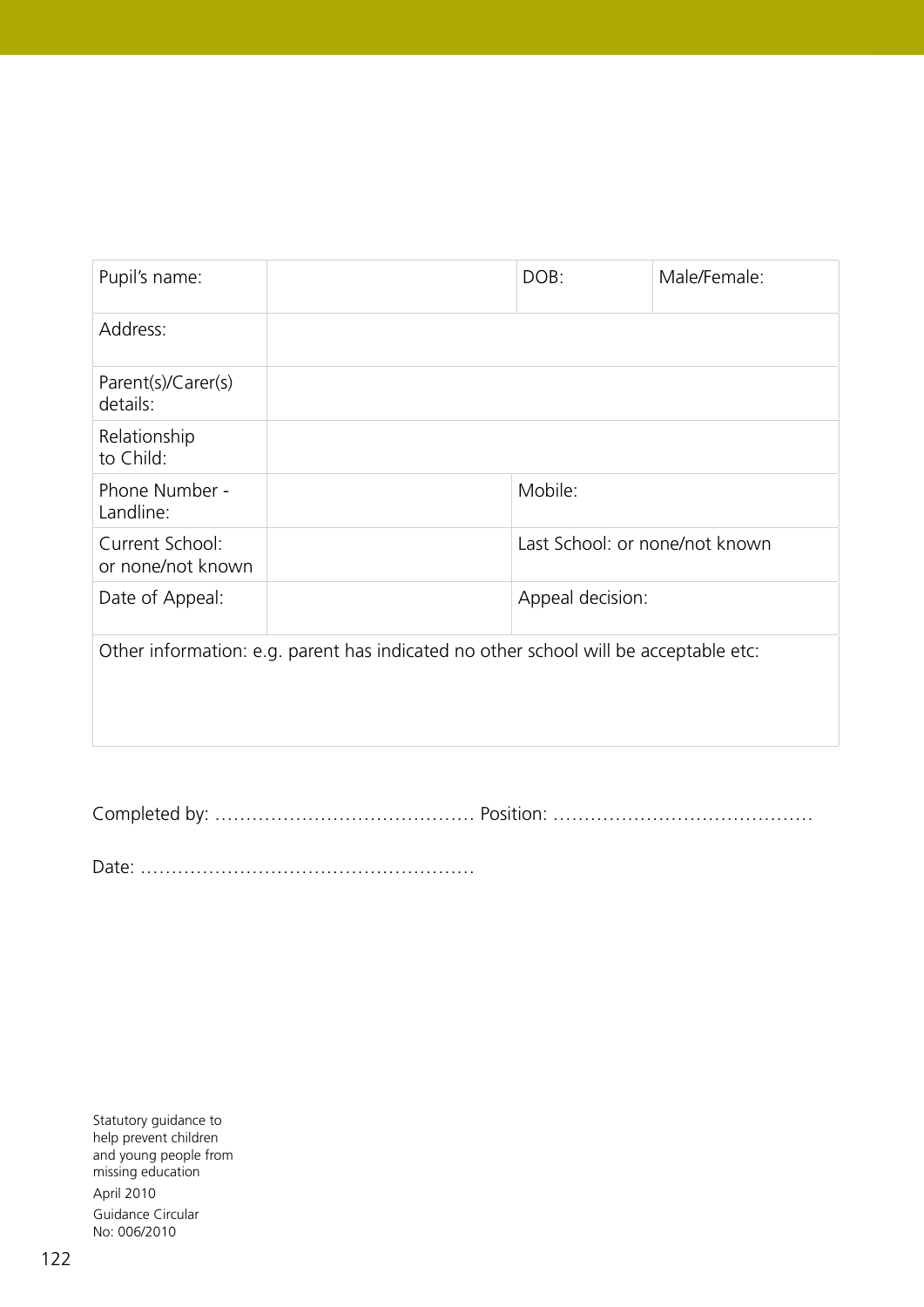

#### **EOTAS Plasc Data Collection**

#### **Overview**

The EOTAS Pupil Level Annual Census covers pupils who are placed by local authorities (LAs) in PRUs or other forms of education other than schools. It differs from the previous census collection from PRUs known as the "STATS1" in that most information is provided as individual pupil records, including the pupil's name and "unique pupil number" (UPN), rather than as totals.

Each LA is required to provide the Welsh Assembly Government with pupil level data for all pupils for whom the LA is financially responsible for the provision of education whether that be in a Pupil Referral Unit (PRU) or in another form of 'alternative provision' referred to as 'Educated Otherwise Than At School (EOTAS)'. The provision made for the pupil may be located within or outside the LA area. Each LA is required to submit one return in respect of each pupil for whom it is responsible. Unlike the STATS1 collection, the LA submitting the return will not be required to include pupils currently placed in a PRU within the LA but who live outside the area of the LA and for whom another LA is financially responsible i.e. pays for the provision.

Analysis of the individual pupil records from the school PLASC and this EOTAS data return, in conjunction with pupils' Key Stage assessments and examination results, will provide schools, LAs and central agencies with a far greater range of information than was possible with the STATS1 totals. This will support the drive to raise standards, the more accurate targeting of funding, and the monitoring and development of policy.

The overriding criterion for inclusion in the EOTAS census is that it is for pupils for whom a Welsh local authority has a financial responsibility and if not included in this census collection would not be picked up via PLASC.